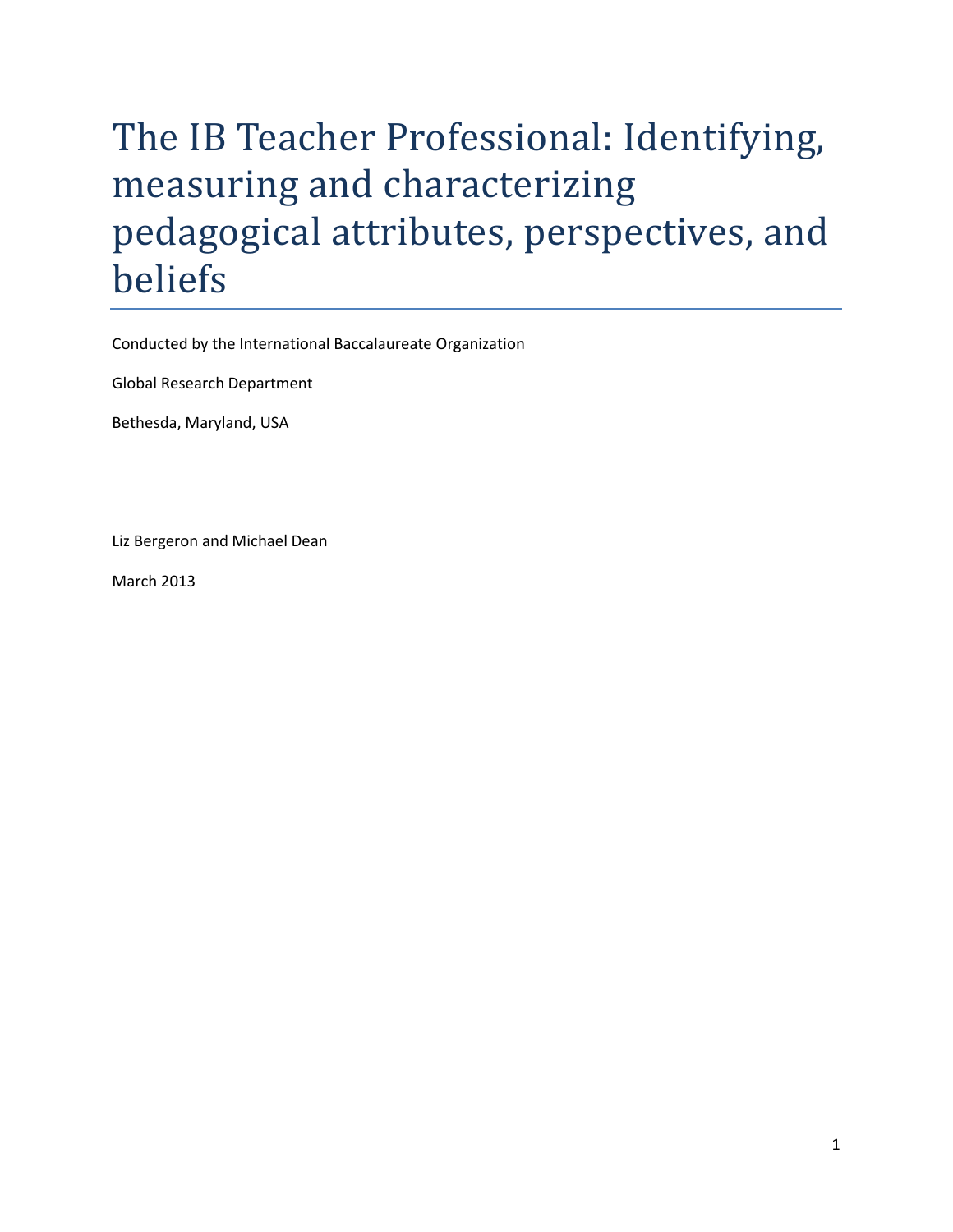The authors would like to acknowledge the substantial contributions of the International Baccalaureate Global Research Department that helped develop this report and undertake the research activities associated with the project. In particular, we would like to express our gratitude to Melissa Gordon, Dr. Olivia Halic, Alexandra Kuvaeva, Justin Sanders, and Alison Smith, who contributed greatly. The authors would also like to acknowledge Dr. Jen Tan for her contributions in the early stages of the research and research design.

We would also like to thank the International Baccalaureate Organization internal steering committee for this project, Dr. Siva Kumari, Anthony Tait, Dr. Marcia Behrenbruch, and Malcolm Nicolson, for their guidance and support throughout the research process.

The authors also thank Dr. Gary Galluzzo, Dr. Eleanore Hargreaves, and Dr. Sally Caroline Godinho for their helpful comments and suggestions on drafts of this report. Additionally, this report would not have been possible without the contributions of Dr. John Collins and Dr. Daniel Pratt whose work with the Teaching Perspectives Inventory was critical to this project.

Finally, we would like to thank the International Baccalaureate teachers and coordinators who not only inspired our work, but also gave their time to this project.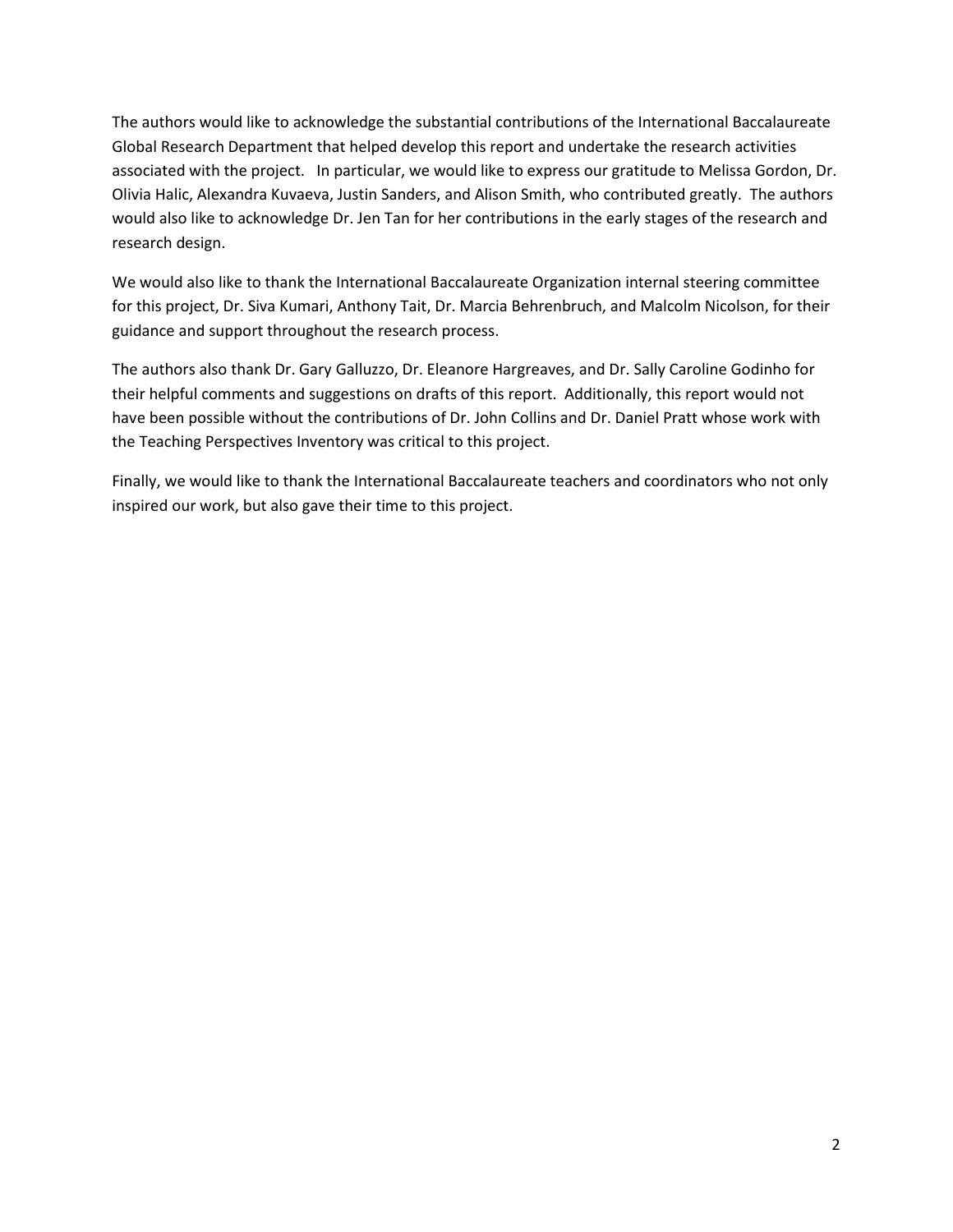#### **Abstract**

This research project aims to provide empirically-grounded insights into what constitutes 'The International Baccalaureate Teacher Professional', in both theory and practice. A mixed methods design was employed to improve current understanding of the essential attributes, perspectives, and beliefs pertinent to an IB Teacher. The research used an online survey, focus groups with IB teachers, and document review to address the research questions. Invitations to complete an online survey were emailed to 14,407 IB teachers who previously participated in an IB workshop; 3,845 surveys were completed. The online survey was comprised of the 45 item Teaching Perspectives Inventory (TPI) (Collins & Pratt, 2003), demographic items, and four open-ended items. Comparisons between IB teachers and a sample of non-IB teachers were examined. A total of eight one-hour focus group sessions were held in Spain, Peru, Hong Kong, and the United States with a total of 72 participants. The open ended items and the focus group transcripts were qualitatively coded. The constant comparative method (Glaser & Strauss, 1967) was used to identify emerging descriptive and theoretical themes. The content analysis involved the systematic review of 73 IB documents.

The results from the analysis of the TPI suggest that IB teachers are similar to the TPI sample. Both groups have Nurturing as the dominant perspective with 'back up' perspectives of Apprenticeship and Developmental. However, the actual scores are different. When the IB TPI scores are compared to the norms of other primary and secondary teachers, the IB teachers are in at least the 60<sup>th</sup> percentile on Social Reform, Developmental, Apprenticeship, and Transmission, indicating that IB teachers have high scores relative to the TPI preK-12 sample in all four of these perspectives. The qualitative analysis of the focus group produced the following themes: 1) global, 2) open minded 3) flexibility, 4) teaching approach/skills/beliefs, 5) collaboration, 6) good teaching, and 7) love teaching. The overall themes identified in the content include 'Approaches to Teaching', 'Beliefs about Teaching', and 'Tools to Facilitate Effective Teaching'. 'Approaches to Teaching' emphasizes inquiry-based teaching focused on developing student understanding. The theme 'Beliefs about Teaching' addresses the guiding philosophy and theoretical underpinnings that inform the instructional practice. The common beliefs about teaching mentioned in the IB documentation include: global or international perspective, sense of social responsibility, and holistic education. 'Tools to Facilitate Effective Teaching' that were coded in the IB documentation include teacher collaboration, assessment, teacher reflection, and teacher adaptations of instruction.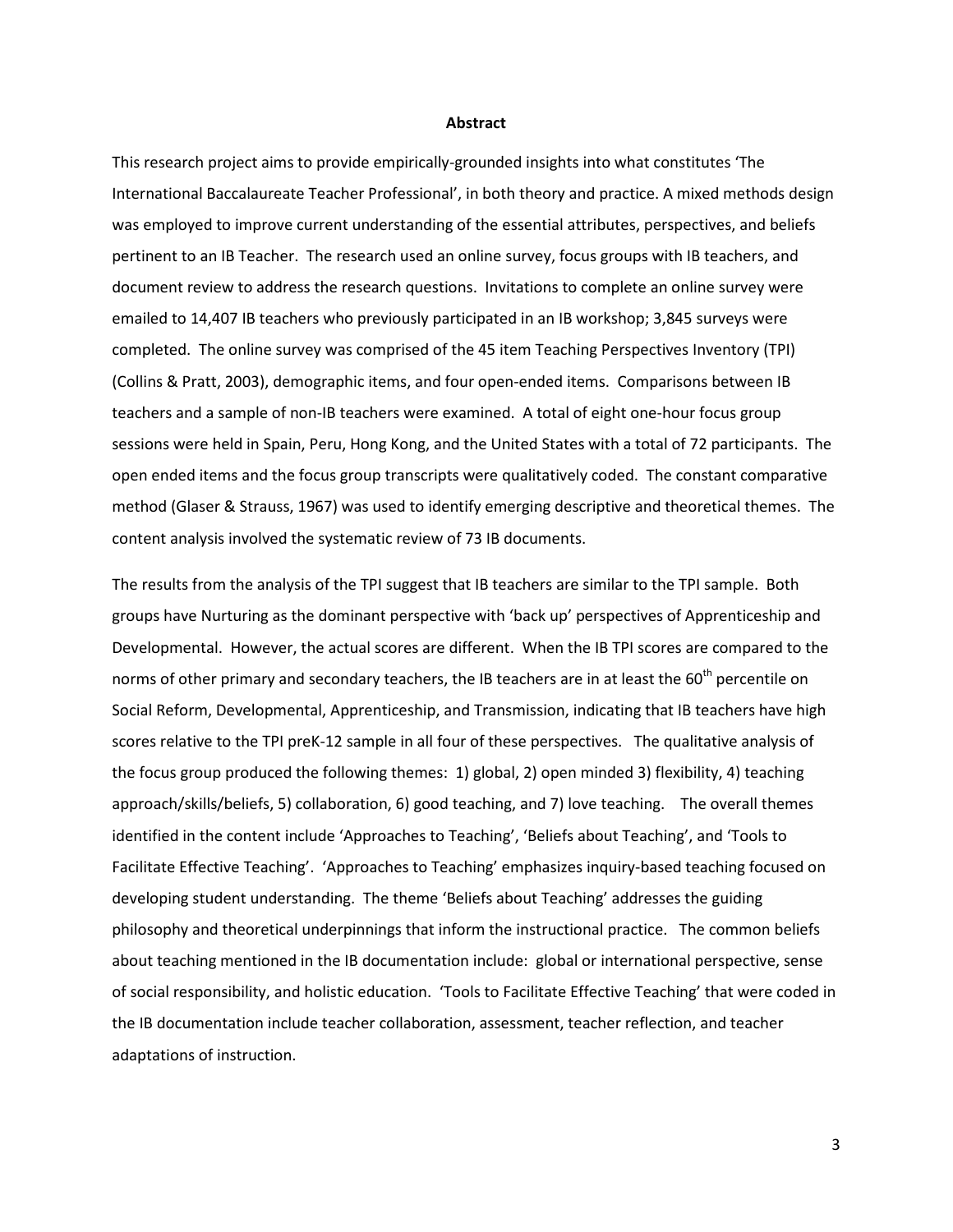#### **Introduction**

## **Background**

The practice of teaching and what it means to be a good teacher has been discussed throughout history, from Socrates and the ancient Greeks to the Swiss philosopher Rousseau to recent discussions involving teacher accountability. At times and among certain people the misconception that there is "one way" to be a good teacher has been perpetuated. However, many different styles and philosophies can drive instructional decisions that result in effective teaching (see Joyce, Weil and Calhoun, 2004). Given that there is not one right way to teach and variations in approaches are natural due to numerous contextual factors such as students, subject content, classroom dynamics, culture, and school characteristics, there is much curiosity surrounding effective teaching. Teachers and educators in general are examining, with great interest, what it means to be a teacher (see Gage, 1978; Shulman, 1986; Hattie, 2002). This study examines the perspectives of a specific population of teachers, International Baccalaureate teachers, with the hopes of better understanding this population. This research aims to promote reflection and discussion about teaching within a variety of disciplines, contexts, and cultures and contribute to the understanding of teaching within IB programmes.

**The International Baccalaureate Organization.** The International Baccalaureate (IB) is a nonprofit educational foundation, motivated by its mission to develop inquiring, knowledgeable and caring young people who help create a better and more peaceful world through intercultural understanding and respect. The organization has built a hard-earned reputation for quality, high standards and pedagogical leadership in the field of international education, encouraging students across the world to become engaged world citizens who are active, compassionate and lifelong learners. The IB Learner Profile (Appendix A) is the IB mission statement translated into a set of learning outcomes for the 21st century. The attributes of the profile express the values inherent to the IB continuum of international education; these are the values that should infuse all elements of IB programmes and, therefore, the culture and ethos of all IB World Schools. The Learner Profile provides a long-term vision of education. It is a set of ideals that can inspire, motivate and focus the work of schools and teachers, uniting them in a common purpose.

Founded in 1968, the organization currently works with more than 3,466 schools in 143 countries to develop and offer four challenging programs to approximately 1,046,000 students aged 3 to 19 years (IBO, 2012). The IB Primary Years Programme (PYP), for students aged 3 to 12, focuses on the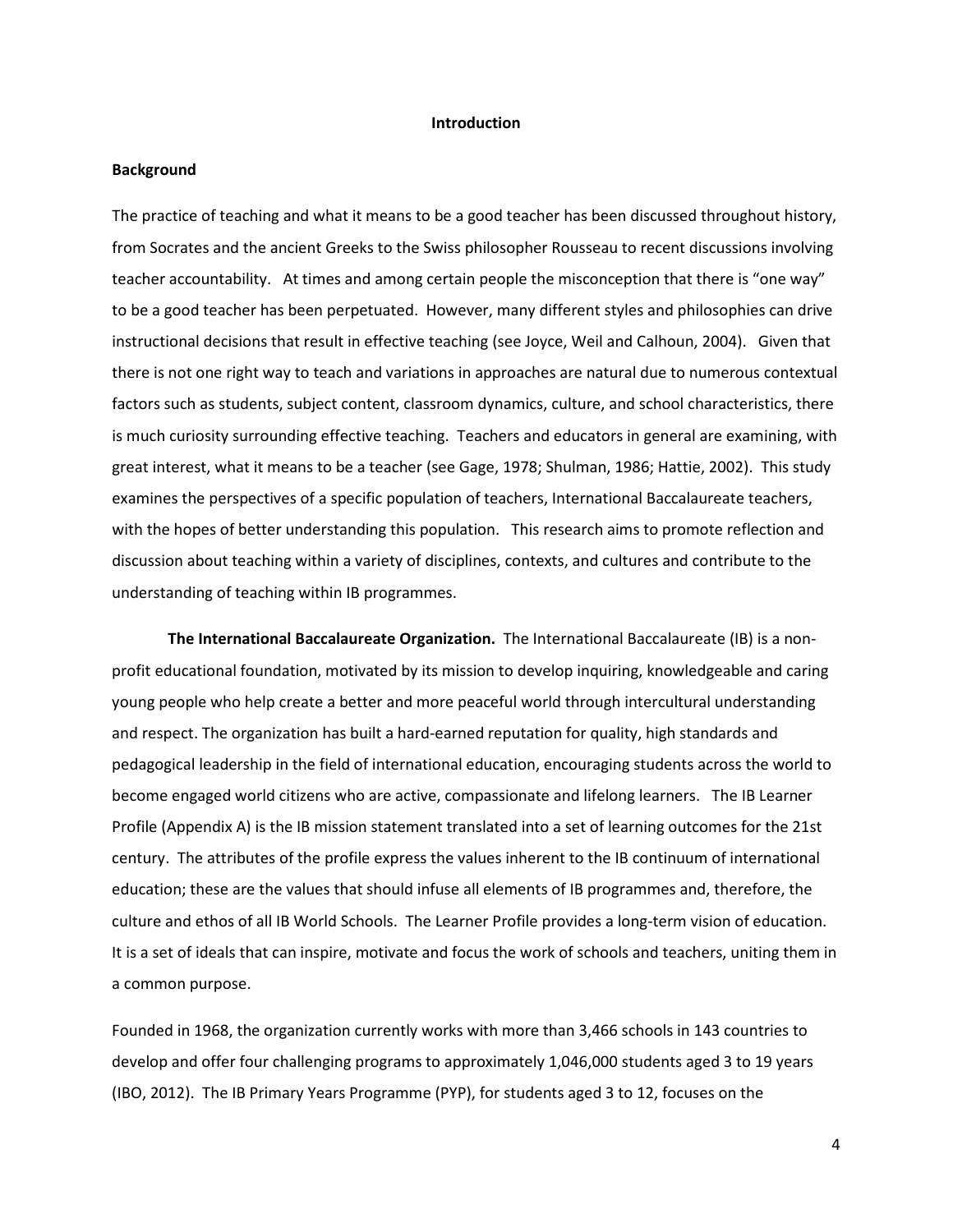development of the whole child as an inquirer, both in the classroom and in the world outside. The IB Middle Years Programme (MYP), for students aged 11 to 16, provides a framework of academic challenge that encourages students to embrace and understand the connections between traditional subjects and the real world. The IB Diploma Programme (DP), for students aged 16 to 19, is an academically challenging and balanced programme of education with final examinations that prepares students for success at university and beyond. The IB Career-related Certificate (IBCC), for students aged 16 to 19, is the newest offering from the IB. The IBCC incorporates the vision and educational principles of the IB Programmes into a unique offering specifically designed for students who wish to engage in career-related learning. The IB works with state and privately funded schools around the world that share a commitment to quality international education. The organisation also provides professional development workshops for more than 60,000 teachers and administrators annually.

*IB Professional Development.* The following description is provided by IBO Professional Development.

The International Baccalaureate's professional development supports the ongoing commitment of our educators to be critical, reflective practitioners who value lifelong learning. IB professional development gives educators opportunities to develop a deeper understanding of what it means to be an excellent, internationally minded teacher. It goes beyond helping educators simply learn new skills by encouraging them to develop new insights into pedagogy and their own practices. The International Baccalaureate is committed to supporting the ongoing development of a worldwide professional learning community of internationally minded teachers, school leaders and school administrators by providing high-quality (Chen & Dean, 2011; Dean, Tait, & Kim, 2012), innovative products and services to help new, experienced and expert school leaders and educators understand, support, and successfully deliver IB programmes. The IB offers a three-category system, and each category has distinct goals and objectives that cater to a wide range of educators with a variety of IB experiences. A school implementing any of the IB Programmes needs to make a commitment to ongoing teacher professional development. Each programme has different requirements that are evaluated at the time of authorization and during their evaluation cycle. In general, all schools are required to provide IB PD for some or all of their teachers (Appendix B).

#### **Rationale and Purpose of the Study**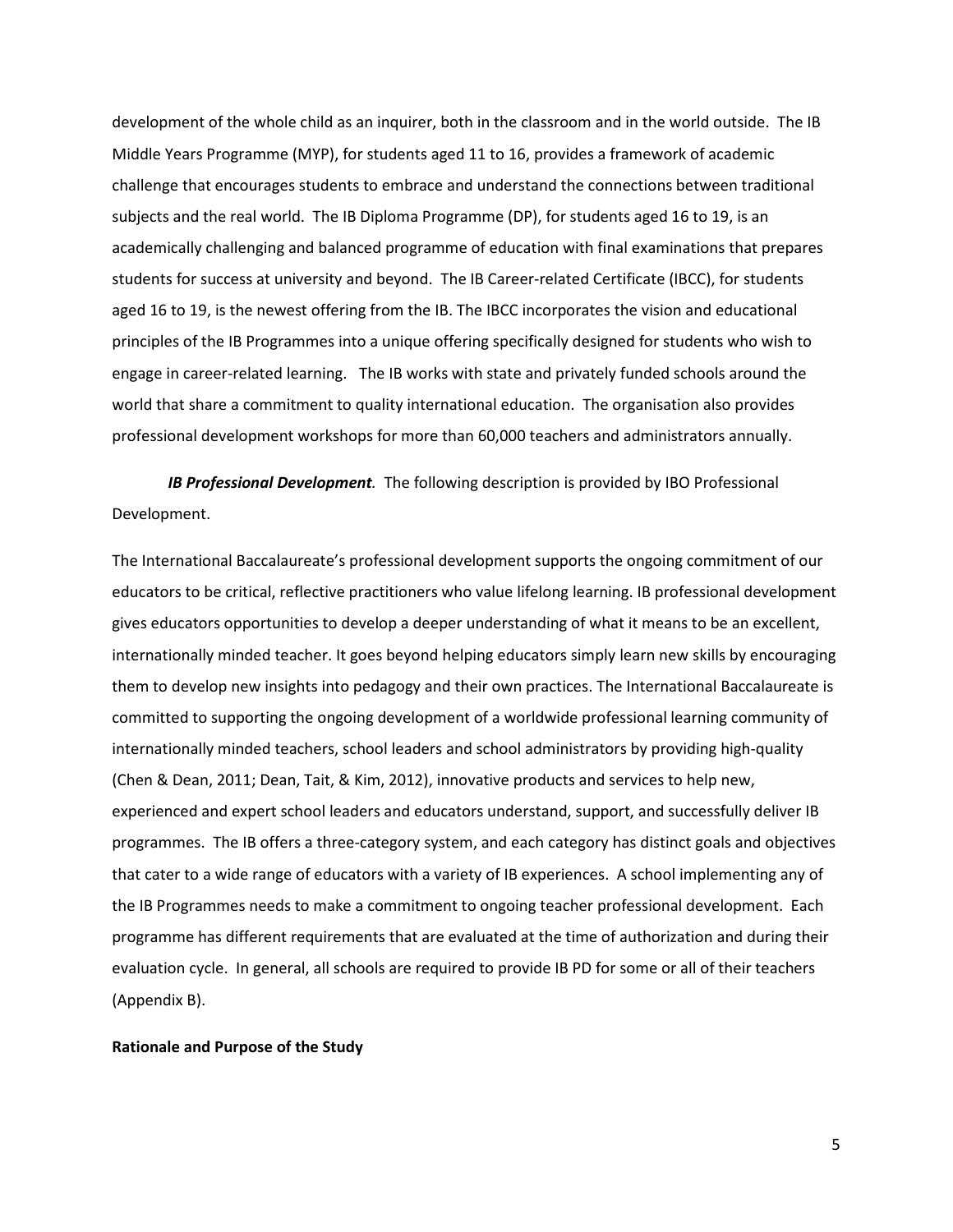Teachers play a significant role in student success (NCTAF, 1996) as measured by multiple approaches in diverse contexts. As such, many education reform efforts are targeted at teacher quality and significant research into pedagogical practices and theory is conducted on a regular basis. Research suggests that IB participation could improve, among others, secondary school academic performance (ACER, 2010; Caspary, 2011; Saavedra, 2011; Wade, 2011), college enrollment, persistence, and achievement (Coca et al, 2011, Caspary & Bland, 2011; HESA, 2011; IBO, 2010a), and student perceptions of school environment (Coca et al, 2011; IBO, 2010b; Wade, 2011). With the growth of the IB (IBO, 2012) and the positive findings surrounding student outcomes, there is intensifying interest in how and why the programmes work.

The findings from this research will offer insights that could assist in the design and implementation of IB's professional development and services to schools as well as promote awareness and understandings among the wider educational community of the IB teacher professional, their distinctive qualities and related teaching and learning perspectives and beliefs. This study is guided by the following research questions:

- 1. What are the *perspectives* of existing IB educators as measured by The Teaching Perspective Inventory? What patterns exist in the population?
- 2. What are the important *pedagogical attributes, perspectives, and beliefs* of an IB teacher professional as defined by existing IB educators?
- 3. What are the important *pedagogical attributes, perspectives, and beliefs* of an IB teacher professional, as defined by IB documentation?
- 4. What are the commonalities and/or points of departure as identified from a comparative analysis of the various data corpuses derived from existing IB teacher community, IB documentation, and extant literature?

#### **Literature Review**

Before undertaking a study of this nature it is important to document the extant literature in the field. A literature review aimed at describing the important *pedagogical attributes, perspectives, and practices*  of excellent teaching was commissioned. Glynn Kirkham in collaboration with the IB Global Research Team conducted a review of the extant literature on excellent teaching.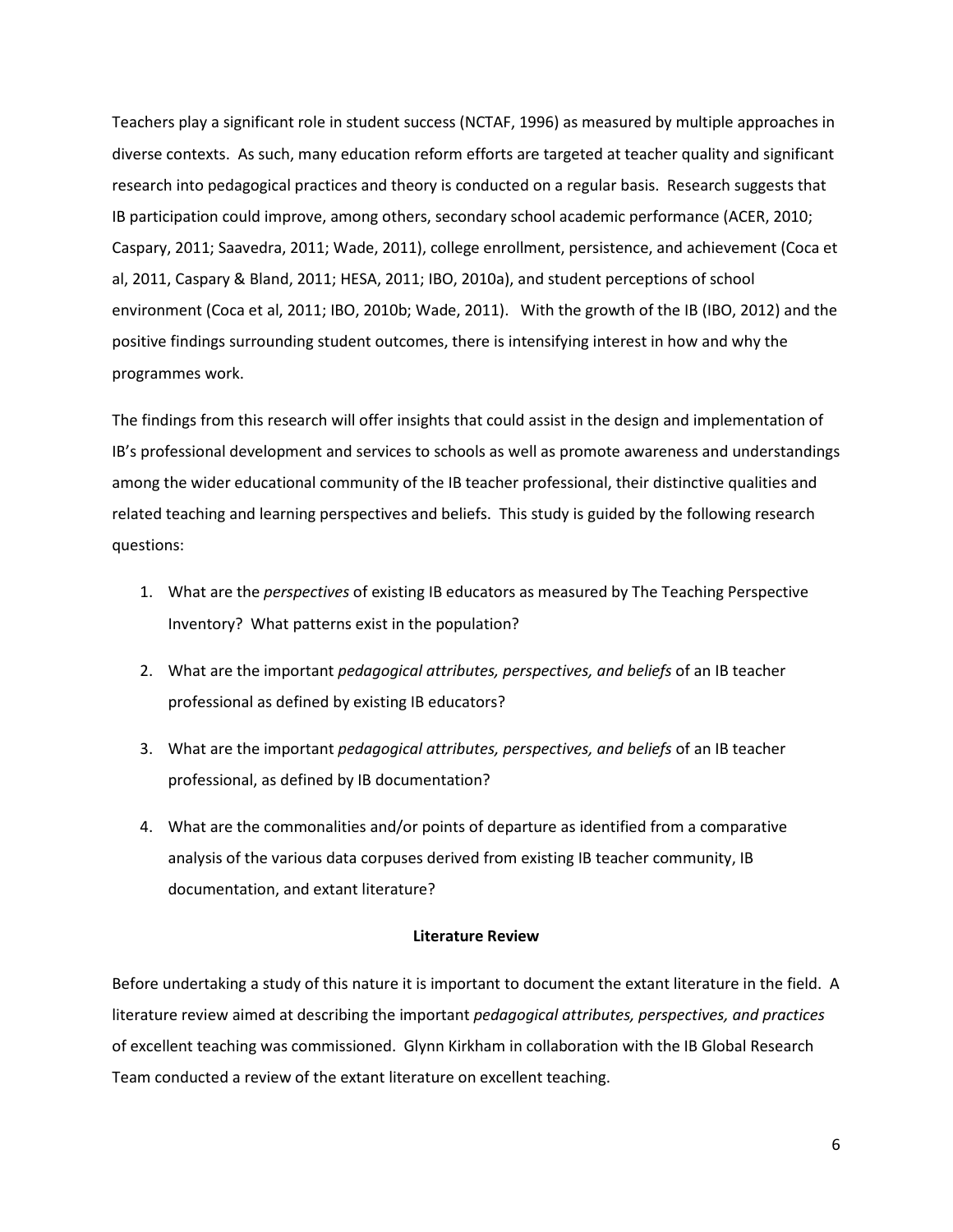#### **Purpose of the review**

Writing of her father, who was a teacher, Jorgensen (2008) wrote,

He was an expositor – a teacher gifted with the ability to break difficult things down into simple elements and present them in a clear and logical manner. I saw him preparing to teach, taking his students seriously, preparing outlines for their study, and teaching them for the long haul rather than for their immediate gratification. (p. 18)

In those few words, she has captured some elements of excellent teaching: making accessible the inaccessible, clarity, preparation, respect for students and care for their long-term well-being. This review seeks to explore the concept of the excellent teacher from multiple perspectives, recognising that the definition is dependent on the values and contexts that underpin teaching at a particular time and place. The act of teaching has been described as both an art – implying creativity and unpredictability - (Parini, 2005; Jorgensen, 2008) and a science (Calderhead, 1995; Morine-Dershimer, 1989; Gray, 1983) – implying testable theories and logical frameworks - and as both art and science (Mazarno, 2007). Teaching is a highly complex activity. Not only is each learner unique (Bullough, 2011), but so is each teacher (Watkins and Mortimore, 1999). Teachers bring with them their own ideas of what is valuable in teaching, and what their role is as teachers. Their knowledge and understanding of teaching is a unique *pot pourri* of their own cultural, religious, ethical and personal values, their experience of being taught, what they may have found meaningful in their initial teacher education, their observations of other teachers, their own practical experience with students, and their continued learning through reading, observing, attending sessions on their subject or pedagogy and reflections (German & O'Day, 2009). Since each teacher's experience is unique, it is therefore possible to suggest that each attains a unique theory of excellent teaching.

One might assume that if a teacher were qualified, s/he should in turn be excellent. However, this clearly depends on the conception of 'excellence' which in turn hinges on which outcomes are valued in educational systems. Thus, it becomes important to look beyond general qualifications and beyond current policy statements to determine what makes an excellent teacher. This review of relevant literature on the theme of excellent teachers aims to suggest some characteristics of teachers that are claimed to enhance students' learning and/or their performance, as noted in the research. The following warning is however important. Jackson (2010) citing Harber (2004) reminded us of a persistent tension in relation to the nature of learning valued within schooling. She wrote: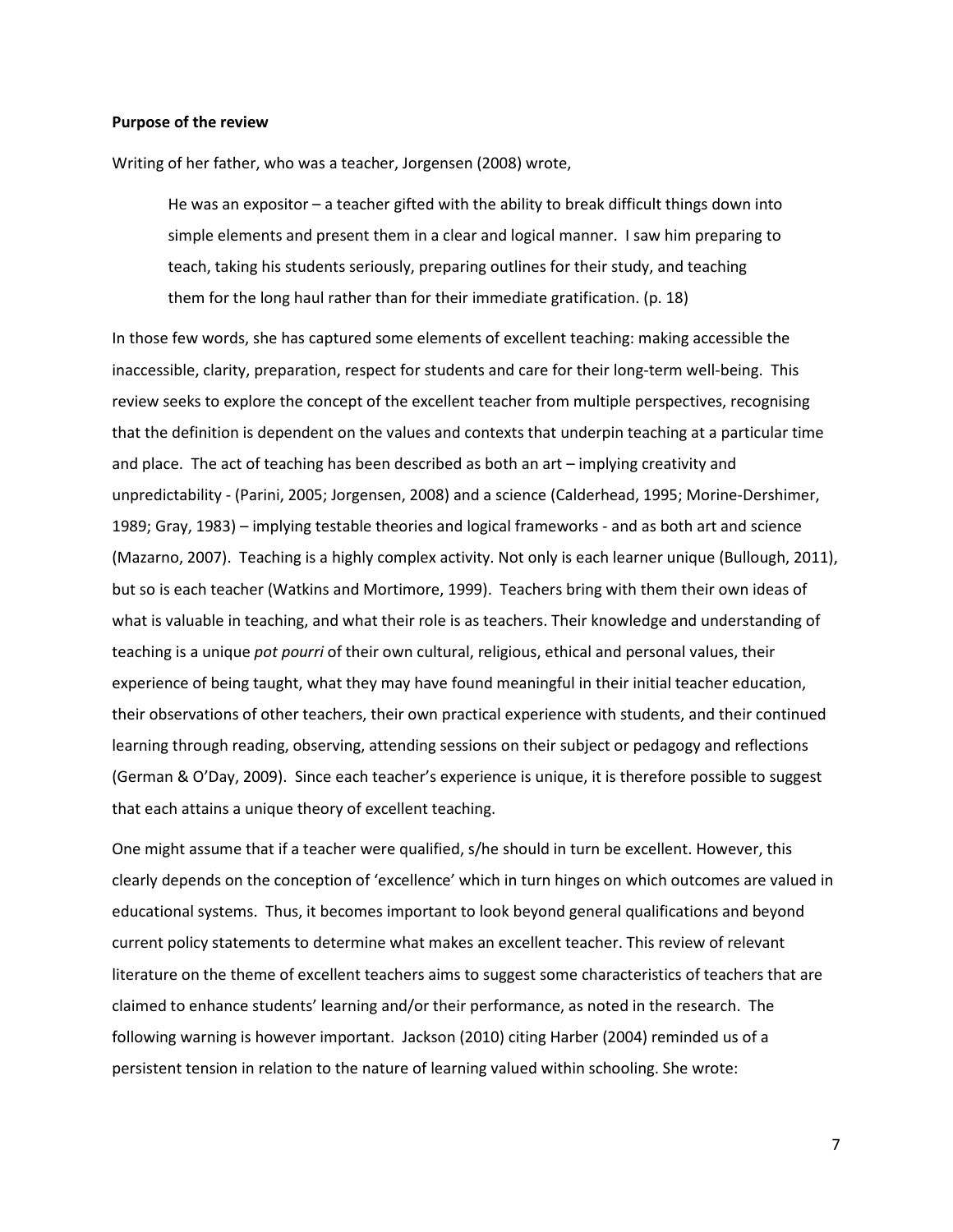There has always "been a conflict between education for control in order to produce citizens and workers who were conformist, passive and politically docile on the one hand and those who wanted to educate for critical consciousness, individual liberation and participatory democracy on the other". (p. 46)

Excellence needs therefore to be seen in relation to educational values. While there is one assumption that equates teacher excellence with raising pupil test scores, some authors have questioned the role of such externally prescribed systems in promoting the 'critical consciousness, individual liberation and participatory democracy' described above. The following review has been presented against this backdrop of diversity in claims for excellence.

#### **Strategy for the review**

Berliner's (2005) argument that it is nearly impossible to adequately measure teacher quality indicated the complexity of this phenomenon. And yet, there is growing concern about the quality of education which has compelled considerable attention to examining the attributes of good teaching and thus attempting to measure them. This is particularly so given that the teacher has been noted to make more difference to pupil attainment than the school (Creemers in Reynolds, 1996). This attempt is often driven by governments' economic motives and the perceived link between excellent teaching and a thriving economy.

When observing a very good teacher, or very good teaching, the issue becomes how best to record, report and feed back the phenomenon when the variables are so diverse, complex and difficult to define. A blanket search of "teacher competences" from university accessible electronic sources returns 85,739 references. The databases Australian Education Index (AEI), British Education Index (BEI) and ERIC revealed 15,965 results; 2,146 of which were peer-reviewed. Some 4,080 were recognised from Taylor and Francis's [Educational Research Abstracts Online](http://ez-proxy.unv.wlv.ac.uk/login?url=http://www.informaworld.com/title~content=t713417651) and EBSCO'[s Psychology & Behavioural](http://search.ebscohost.com/login.aspx?authtype=ip,uid&profile=ehost&defaultdb=pbh)  [Sciences Collection.](http://search.ebscohost.com/login.aspx?authtype=ip,uid&profile=ehost&defaultdb=pbh) This suggested that the concept of "teacher competences" was widely used, and yet much disagreement existed as to the core elements of these. Given the range of teacher values and contexts across the world, this is hardly surprising. However, both policy-makers and teachers constantly strive to become more informed about how to improve teaching and learning on a continuing basis, and thus the literature in this area continues to abound.

In determining which literature to examine for this review, the emphasis has been put on those excellent teachers who have been recognised by a variety of names, including: "good teachers" (Moore, 2004); "accomplished teachers" (Winsconsin DPI, 2009); "excellent and advanced skills teachers" (Taylor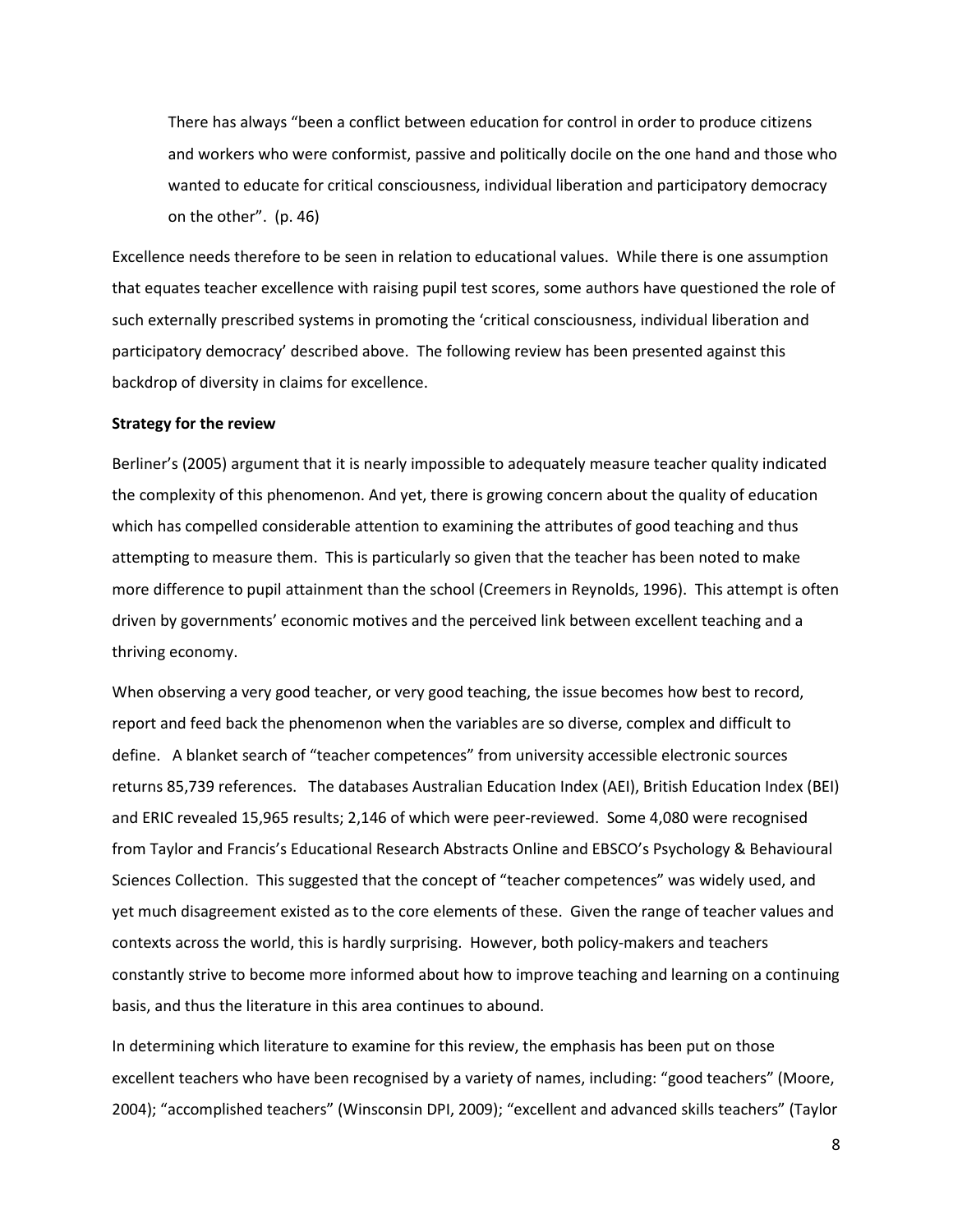and Jennings, 2004); and "value-adding teachers" (Hanushek, 2010; Rosenkvist, 2010; Exstrom, 2010; Toch, 2011). This is just one way to sift through multiple possible focuses for our review. First, the study addresses theoretical frameworks for understanding teacher excellence. Further, the study delves into the discussion of systems for evaluating and rewarding excellent teachers and developing teacher excellence. Finally, the review explores the effect on their knowledge, values, skills, attitudes and practices of teachers' work environments. This section has been written because of the considerable influence of factors associated with different contexts on teaching and learning in classrooms.

## **Definitions**

Within this paper, there are operating definitions for significant terms such as "students", "teachers", "excellence" and "competence." In the interests of simplicity, regardless of age, all those who attend schools or colleges are termed as "students." "Teachers" include educators of students at all levels including pre-primary, primary, secondary, and postsecondary.

**Excellence.** The critical factor in teaching is not just the performance of the teacher, but that their performance impacts the active engagement and learning of students. The teacher provides enabling knowledge, encouragement and direction (Ellsworth, 1997; Denton & Ryder, 2009; Patchen & Crawford, 2011). Thus teaching *excellence* has been defined here to mean that there is a positive impact on learning, and in some situations teacher excellence could be measured in terms of student attainment. Since measurement of learning is a problematic area, however, given the often indiscernible and unpredictable nature of learning, it is worth focusing for our definition on Walker's (2008) description of the effective teacher as one who is "excellent in helping respondents to learn" (p. 63), whether this is measureable or not. The word 'excellent' rather than 'effective' is used throughout this document because of the complexities associated with the word 'effective' in the past thirty years which confuse the issue of interest.

While this definition of excellence is focused on student achievement, it is important to bear in mind the responsibilities teachers also have to colleagues and the profession. The General Teaching Council for Northern Ireland (GTCNI) (2004) pointed out the need for excellent teachers to be good colleagues, and declared the core values of the profession to be: "Trust, Honesty, Commitment, Respect, Fairness, Equality, Integrity, Tolerance and Service", with "a commitment to serve...at the heart of professional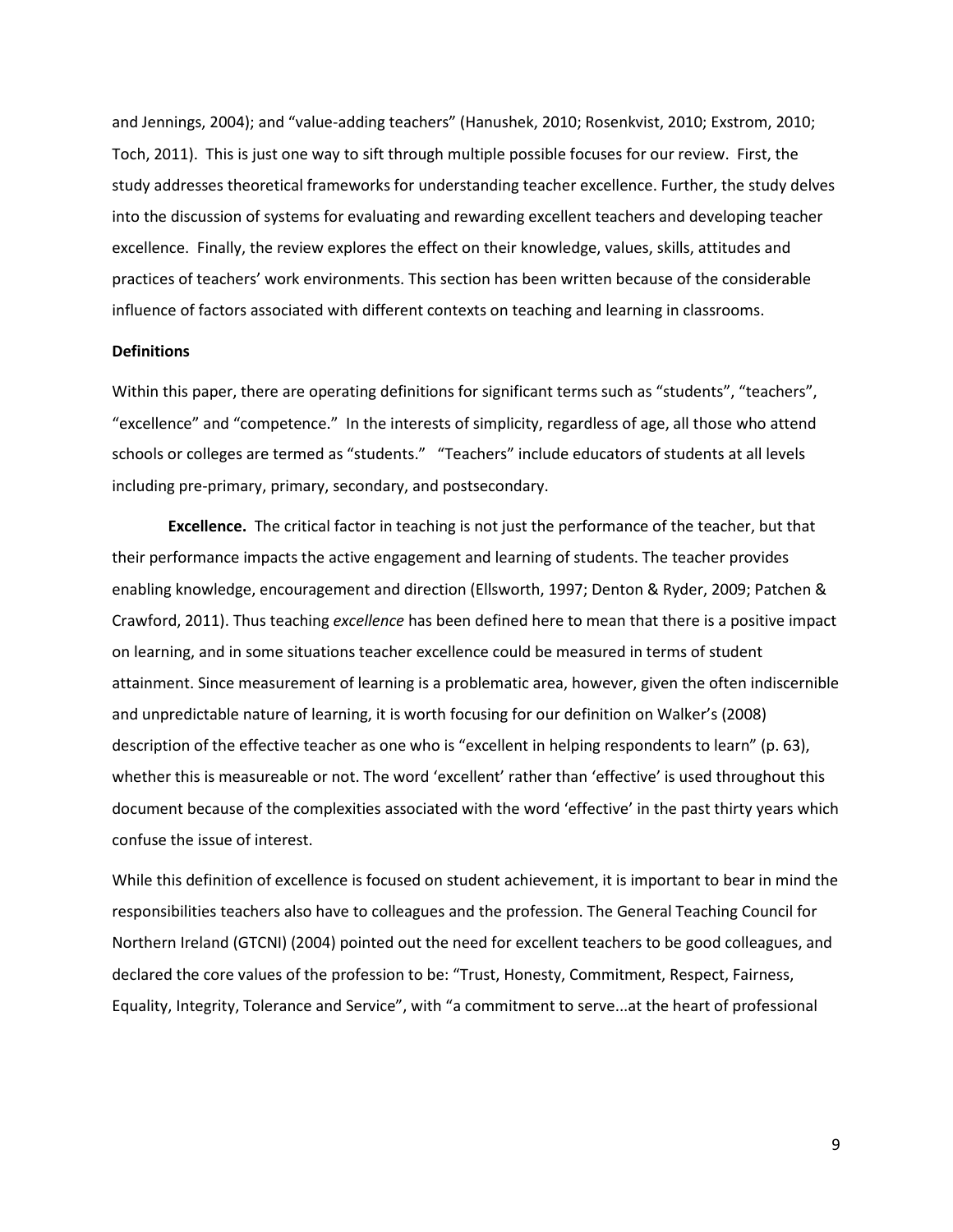behavior" (p. 2).<sup>[1](#page-0-0)</sup> According to the GTCNI, through their actions as professionals and people, excellent teachers added value to the experiences of both their students and colleagues, as well as their own.

**Competence.** The European Commission (2004) referred to competence as "a combination of skills, knowledge, aptitudes and attitudes, including the disposition to learn" (*Implementation of Education and Training 2010*, 2004, p. 3). Staničić (2005) would add 'values' to this list, and reiterated the importance of being aware of one's values to carry out the functions of teaching. Kirkham (2007) distinguished between competence and competency through the recognition that competence incorporated a set of competencies. Thus, a person was more or less competent to do a specific job because s/he exhibited the competencies required by that post (Staničić, 2005). Crucially, the Organization for Economic Cooperation and Development (OECD) highlighted the contextual nature of competency, by going beyond knowledge and skills and highlighting the need to successfully incorporate the complex demands of one's particular context (OECD, 2005).

Brett et al. (2009, p. 15) suggested that excellent competences involved elements such as:

- 1. "knowledge (knowing what);
- 2. attitudes and behaviours (being aware of how we act, in context and why);
- 3. dispositions (being open to change, feeling motivation);
- 4. procedural skills (knowing how to do);
- 5. cognitive skills (treating information, critical thinking and critical analysis);
- 6. experiential skills (to know how to react and adapt on the basis of previous knowledge, social skills)".

Drawing on these sources, for the purposes of this paper, competence is defined as possessing the skills, knowledge, attitudes, and abilities to successfully execute the job required in the given context, and incorporates dispositions, pedagogical attributes, perspectives and practices.

 $1$  complete set of the GTCNI competences for teachers may be found in Appendix 1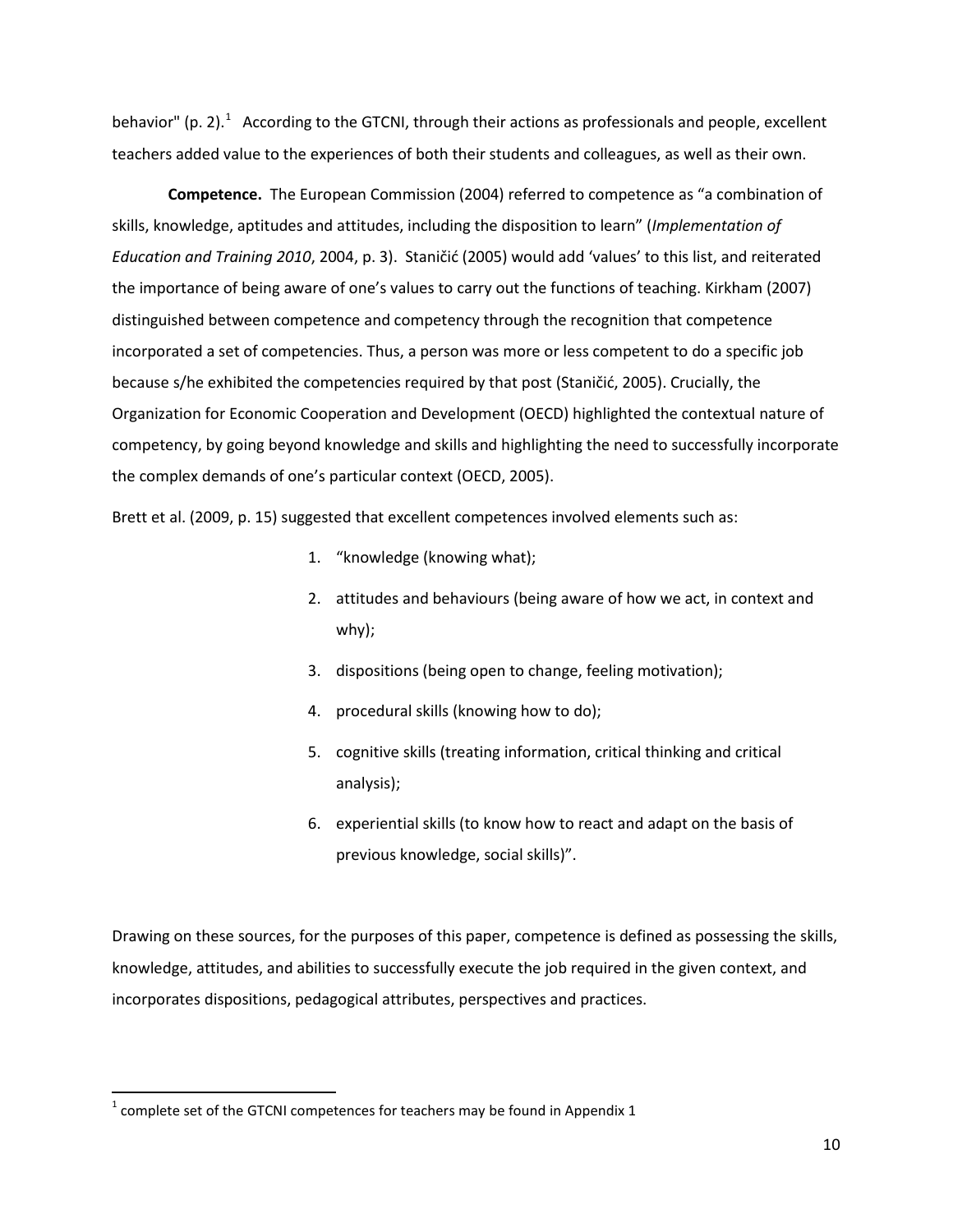One facet of teachers' excellence relates to their assuming dispositions which are conducive to students' learning (Freeman, 2007; Ritchhart, 2002; Johnston, 2004). Siegel (1999, p. 209) gave a widely recognized definition of a disposition as "a tendency, propensity, or inclination to behave or act in certain ways under certain circumstances", which might not actually be manifested. However, these were not simply latent potentials nor did they emerge automatically; they developed through experiences (Carroll, 2012). Teaching dispositions were thus culturally and socially constructed and for this reason varied from context to context (Buchmann, 1993). The new standards for teacher education programs from the National Council for the Accreditation of Teacher Education (NCATE, 2002, p. 53) defined dispositions as "the values, commitments, and professional ethics, that influence behavior toward students, families, colleagues, and communities, and affect motivation and development as well as the educator's own professional growth". This review explores those dispositions in teachers which have appeared most conductive to supporting students' learning.

In addition to appropriate dispositions, it might be said that excellent teachers should possess both strong pedagogical knowledge and a relatively in-depth knowledge of the domain material. John Dewey, often considered father of modern pedagogy (1902), championed the idea that teachers must use both logical and psychological teaching methods. The logical included the extensive subject matter knowledge, or domain knowledge, which was held by experts in the field. The psychological component was similar to pedagogical content knowledge, i.e. the approaches and practices that teachers used to *facilitate* subject-specific learning (Shulman, 1986). In other words, Dewey claimed that it was important to support the development of both domain knowledge and pedagogical knowledge. Ozden (2008) suggested that content knowledge positively influenced pedagogical knowledge, although traditionally most emphasis has been placed by (conservative) political bodies on content to the exclusion of pedagogy. Illeris (2007), on the other hand, emphasized that *how* content was taught or learned affected the very content itself.

**Practices.** Practices may be defined as the actions teachers actually employ as practitioners and professionals: "The actual application of an idea, belief or method, as opposed to theories relating to it" (OECD, 2010). As stated above, these practices may give evidence of an underlying disposition or a teacher's knowledge.

## **Frameworks for understanding teaching excellence**

More than half a century ago (1960) Calabria investigated school principals' conceptions of excellent teachers, finding the most common factors being: "Subject-matter mastery, motivation, dedication, co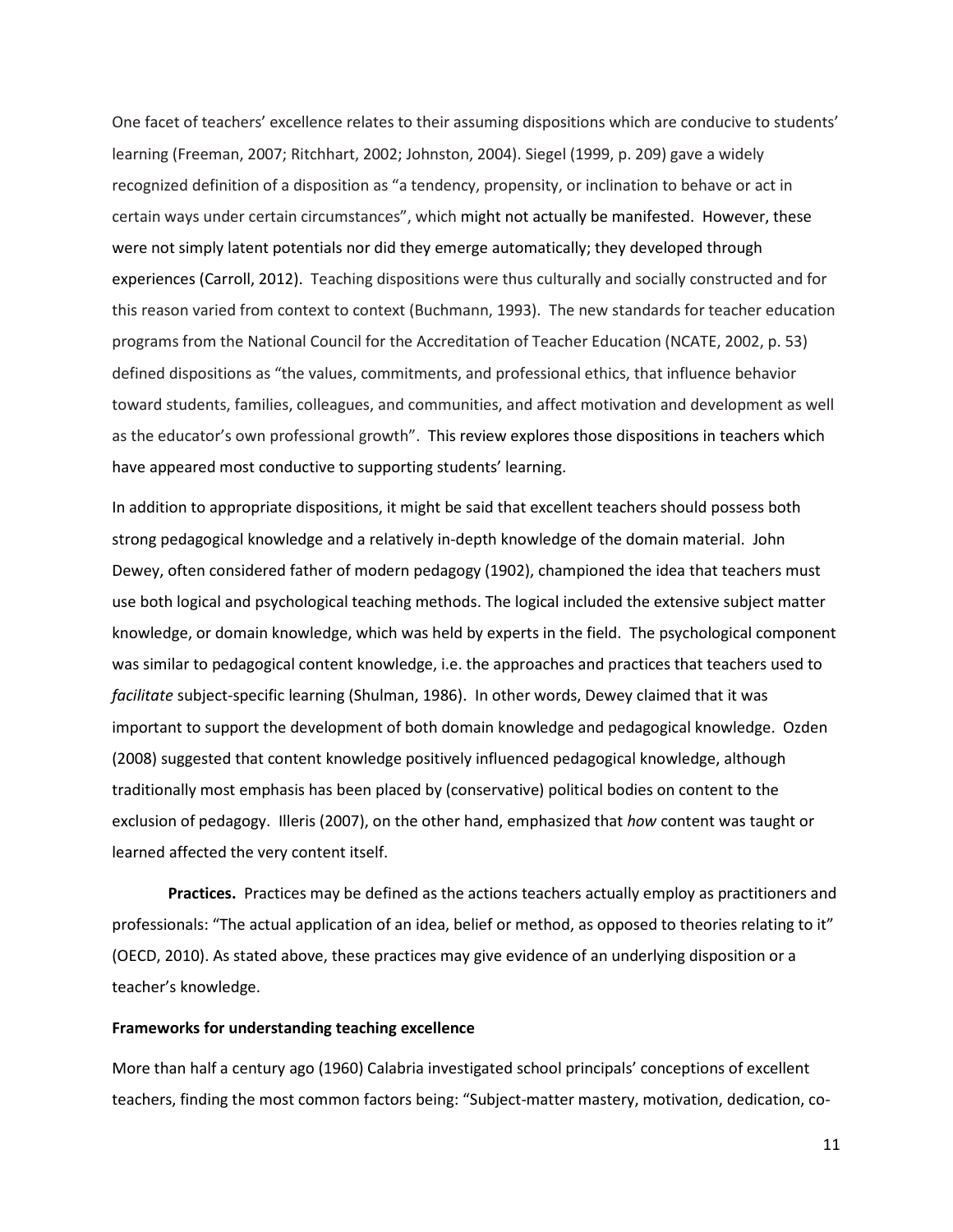operation, sense of humour, creativity, efficiency, control, discipline, standards, promptness with reports, methods, excellence with … examinations, generosity with personal time for students**.**" Current educationalists still include many of these when describing excellent teachers today. Researchers and educators have examined these competencies in a variety of ways in an attempt to describe excellent teaching in more detail. Many frameworks for understanding teacher excellence have been developed, including those created by Goe, Bell, & Little (2009), Carioca *et al.* (2009), Vašutová (1998), Ogienko & Rolyak (2009), Hattie (2002) and Black and Wiliam (1998). In relation to the first of these, Goe, a research scientist and expert in evaluation processes at Educational Testing Service and the National Comprehensive Center for Teacher Quality in the United States, was commissioned to examine teacher excellence using a range of methods (2010). Collecting data through such sources as observation of teaching, student attainment scores and measures of teachers' contribution to the learning of others through collaboration, Goe identified the special qualities of excellent teachers as listed in Table 1.

## **Table 1**

*Qualities of excellent teachers according to Goe, Bell, & Little (2009)*

| <b>Excellent teachers</b>                                                       |
|---------------------------------------------------------------------------------|
| have high expectations for all students and help students learn, as measured by |
| student growth benchmarks                                                       |

2 create an atmosphere where students want to attend school, are promoted on time to the next grade and graduate

3 make learning interesting, monitor student progress, adapt instruction as needed, and evaluate learning using different kinds of tests

4 value diversity and civic involvement

5 collaborate with other teachers, administrators, parents and other educators to help students with special needs and those at high risk of failure to succeed

Adapted from Exstrom (2010)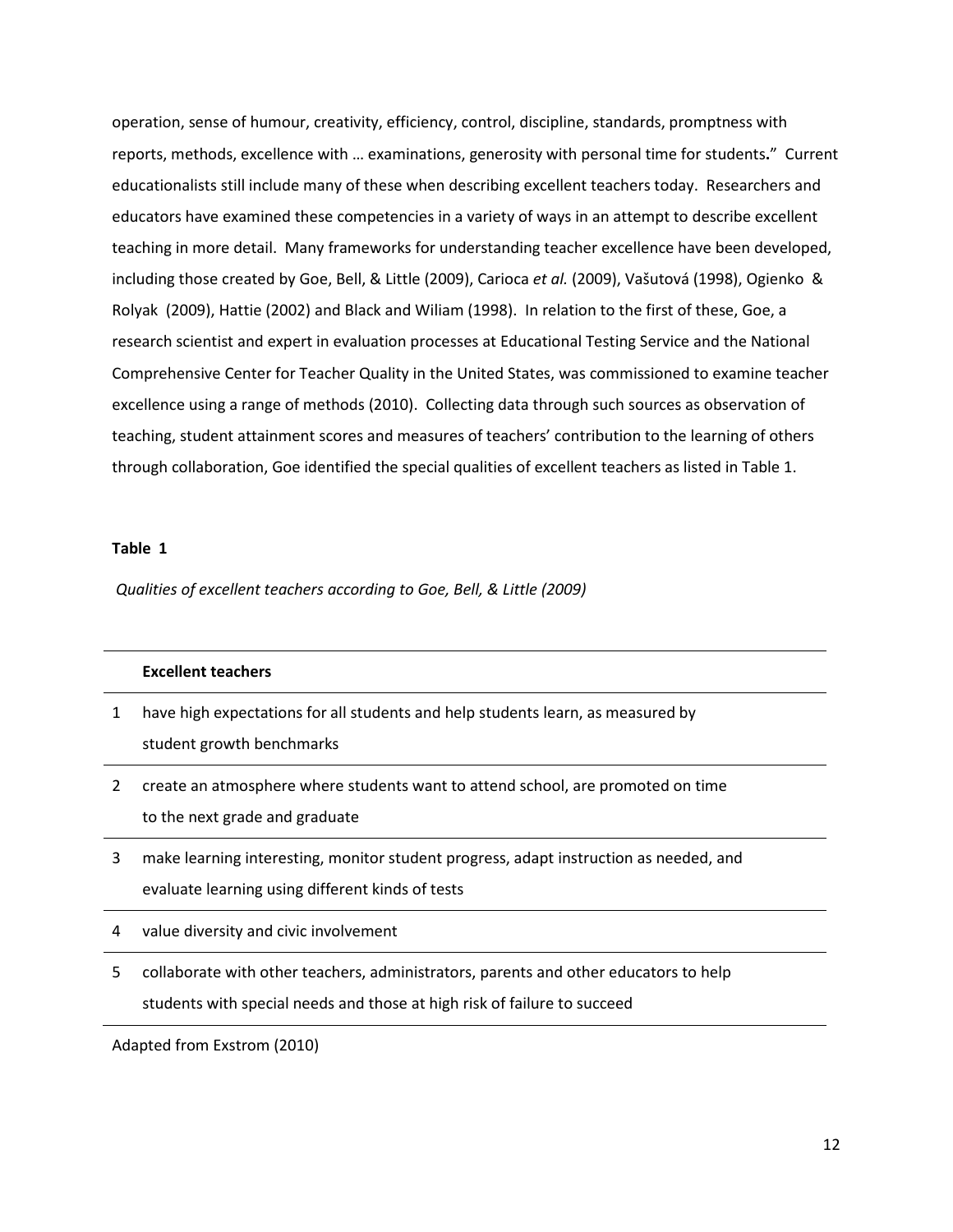A study by Carioca *et al.* (2009) established a model for evaluating teacher and trainer competences within a common European framework, and identified four areas in which teachers' competences were demanded:

(a) learning space - the place in which the pedagogical relationship occurs between teacher/trainer and learners – normally, but not in all cases, the classroom;

(b) organisation - the system of the institution as a learning organisation;

(c) community/society - referring to their role in changing social processes and in developing local communities; and

(d) professional - action with respect to their own learning and professional development process.

Both being part of a wider learning community and developing specific competencies were seen as significant. Carioca *et al* designated competencies in terms of "areas of engagement." These competencies they believed, when developed over time and with professional support, led to greater teacher excellence.

As another example of competences written into policy, in England the Department for Education has stipulated a teacher's competences as follows (DfE, 2012). It is notable that no mention was made here to teachers' need for professional development not to their role in changing social processes in local community, nor to their role as generators of knowledge.

At the classroom level, an excellent teacher must:

- 1. Set high expectations which inspire, motivate and challenge pupils
- 2. Promote good progress and outcomes by pupils
- 3. Demonstrate good subject and curriculum knowledge
- 4. Plan and teach well structured lessons
- 5. Adapt teaching to respond to the strengths and needs of all pupils
- 6. Make accurate and productive use of assessment
- 7. Manage behaviour effectively to ensure a good and safe learning environment.

And, at a personal and professional level,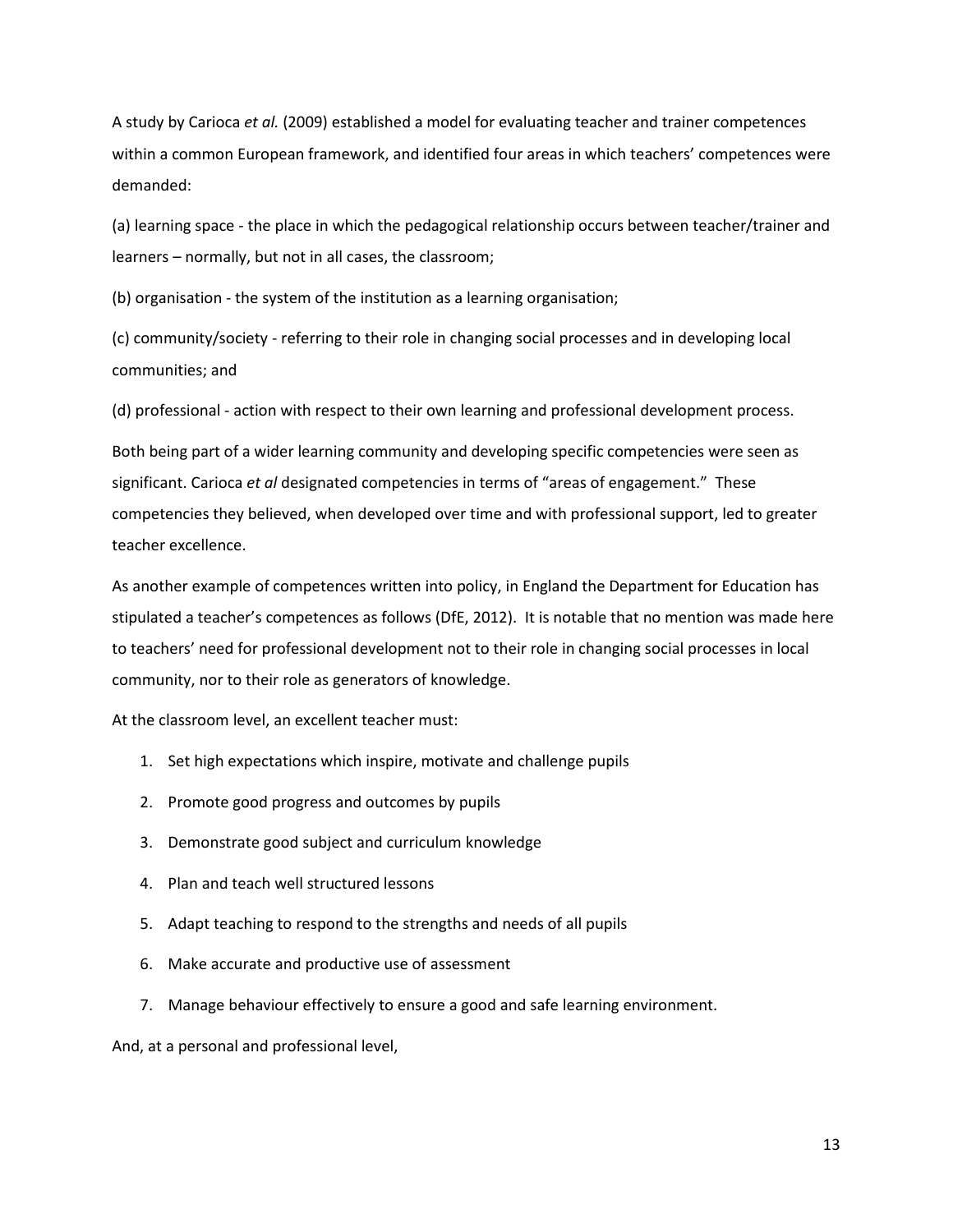- Teachers uphold public trust in the profession and maintain high standards of ethics and behaviour, within and outside school.
- Teachers must have proper and professional regard for the ethos, policies and practices of the school in which they teach, and maintain high standards in their own attendance and punctuality.
- Teachers must have an understanding of, and always act within, the statutory frameworks which set out their professional duties and responsibilities.

An influential writer in the field of competences who was based in former Eastern Europe, Vašutová, researched teacher competences for more than twenty years. Her 1998 framework emphasised teachers' knowledge of theories related to pedagogy more than the practice-related frameworks presented above. Her framework formed the basis for initial teacher education (and professional development) in pedagogic institutes across Eastern Europe. Vasutova (2001) identified the following as essential for the Czech Republic's Struktura profesních kompetencí v návrhu standardu (Structure for professional competence of teachers and proposed standards). Teachers should have competence in:

- subject knowledge/professional subject knowledge;
- didactics and psychodidactics;
- general pedagogy;
- diagnostics and intervention;
- social, psychological and communicative skills;
- managerial and values-related fields; and
- developing professionally and personally within the culture and other expectations.

Similarly, Ogienko & Rolyak (2009) from the Ukraine determined three types of competencies for their teachers in their Model of Professional Teachers' Competences Formation: European Dimension. They grouped the competencies into 3 types: Key, Basic and Special. This framework recognised the importance of values, language and culture (key elements in the IB environment and in many schools around the world), but the weighting of the competences tended to be towards the development of the teacher as a conveyor of knowledge, and not the teacher as a facilitator of learning. Importantly, though, teachers' own research was placed in the Special Competencies, which emphasised the place of the teacher as a researcher of his/her own practice. As a member of a wide community of learners, an excellent teacher continued his/her own professional inquiry into the field and contributed towards it.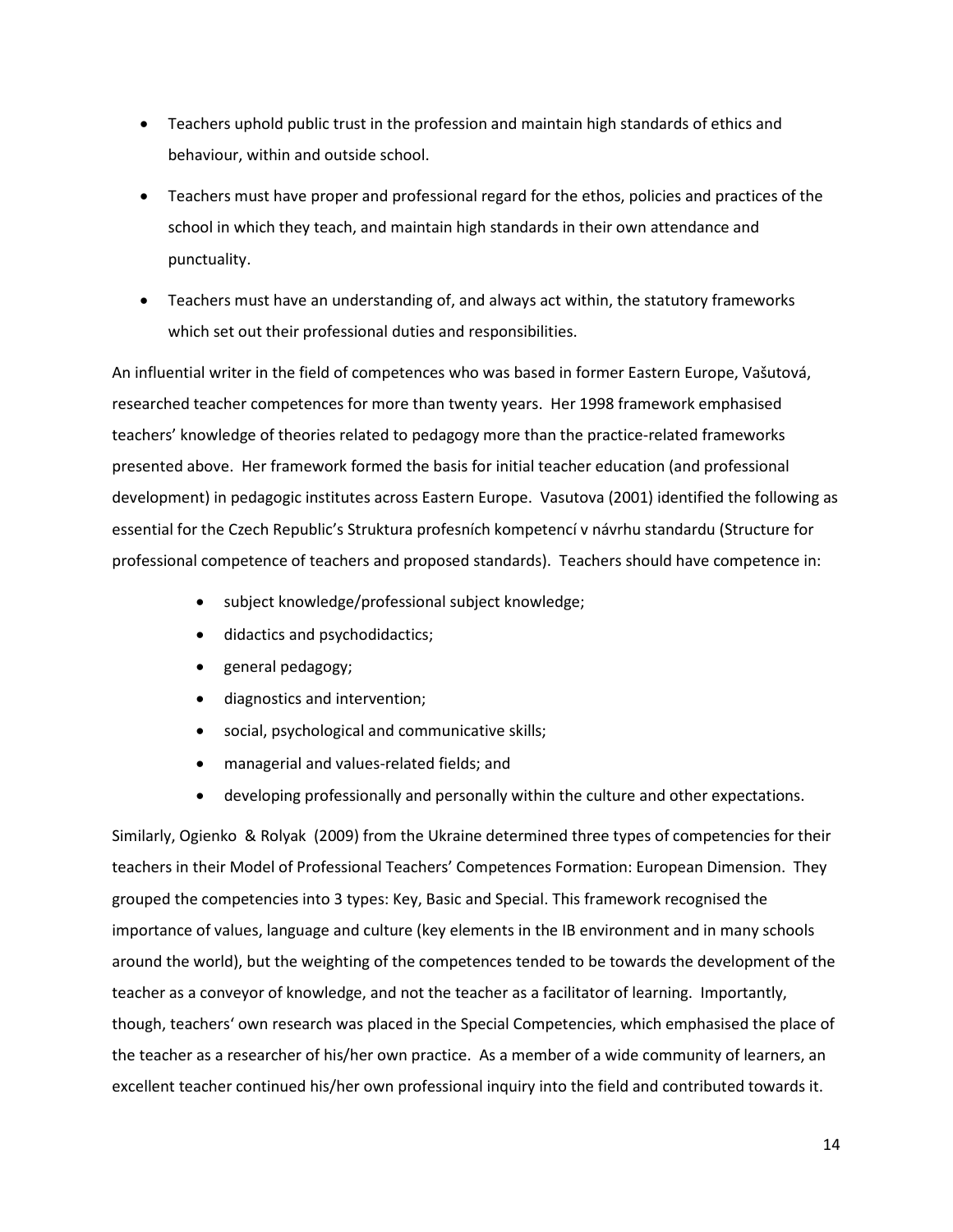In this sense, s/he was seen as responsive to his/her situation rather than imposing on it and rather than being a victim of it.

A theoretical emphasis on excellent knowledge and understanding – rather than excellent classroom practice - typified the approach maintained in other countries too. The orientation was not towards student learning outcomes but to an enhanced knowledge base of the teacher. It is not being argued here that such knowledge is unimportant – and indeed, practice without understanding has also been critiqued (e.g. Marshall and Drummond, 2006) - but that the balance has sometimes been disproportionate to the needs of the activity of teaching. The weighting of higher education in relation to initial teacher education has been reported to increase theoretical knowledge about teaching at the expense of pedagogic understanding, didactics and practice. Some policy-makers especially at the conservative end of the political spectrum, have decried the fact that, despite the goal of pedagogic competence, training has too often been focused on theory rather than student learning (Buchberger, 1998; Beck, 2008). Thus, a balance is sought between competence in practice and competence in understanding theoretical and values-based concepts.

The student-learning orientation of excellent teachers described by Hattie (2003) was not included in all the models described above. When researching the dimensions of excellent teachers, Hattie however identified many aspects of teachers' *practice* as contributing to their excellence. Table 2 below illustrates the elements of each major dimension as classified by Hattie in which the emphasis on students' learning as well as teachers' teaching is notable.

## **Table 2**

| <b>Teaching activity</b>        | Strategies and qualities of good teachers                                        |
|---------------------------------|----------------------------------------------------------------------------------|
| Lesson planning and preparation | Making clear what pupils are to do and achieve                                   |
|                                 | Considering how planning interacts with the<br>management of classes and lessons |
|                                 | Managing lesson introductions                                                    |
|                                 | Managing question and answer sessions                                            |

*Strategies and qualities of good teachers (Hattie, 2003)*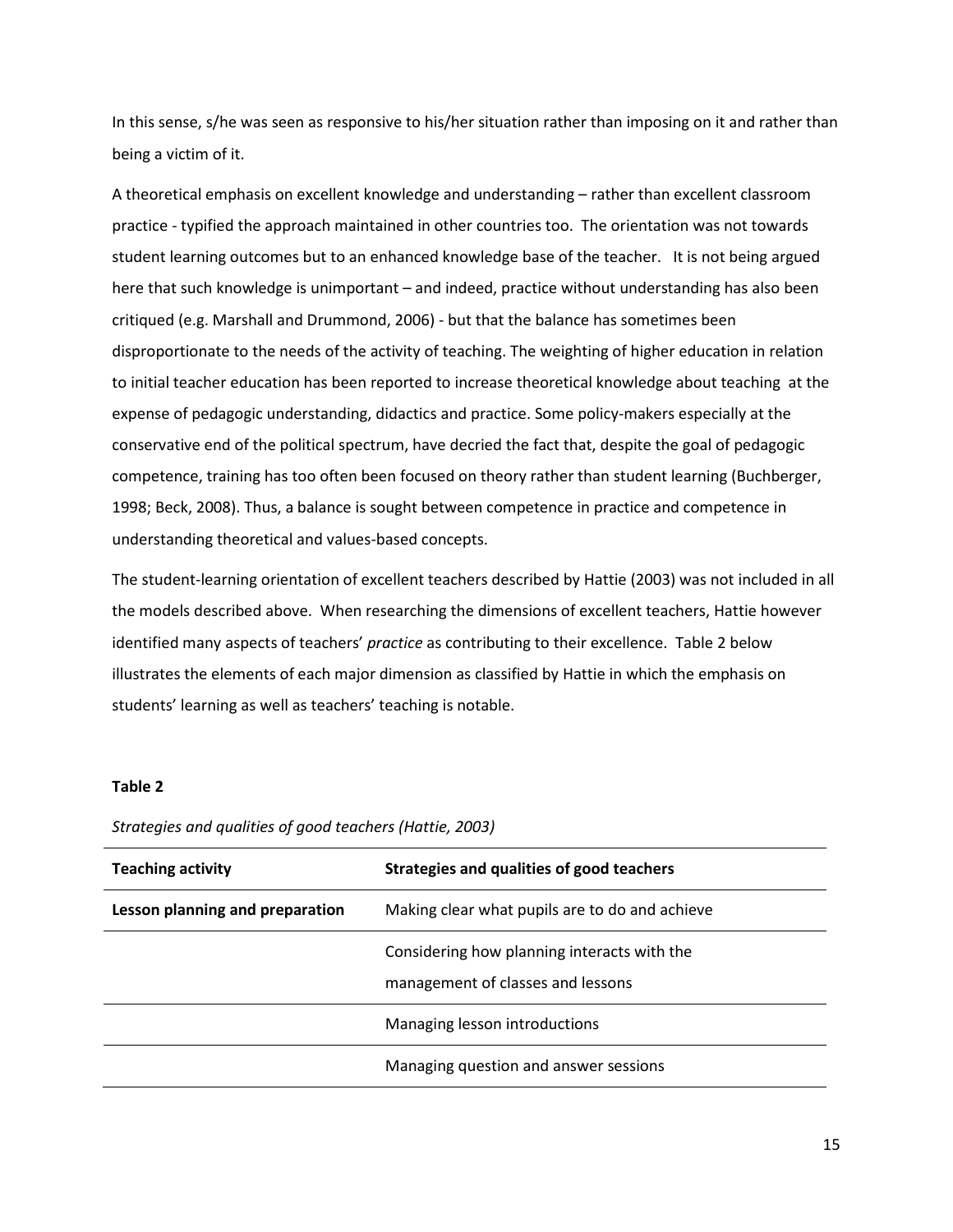| Understanding children's learning      | Viewing children as imitative learners               |  |  |
|----------------------------------------|------------------------------------------------------|--|--|
|                                        | Viewing children as learning from didactic exposure  |  |  |
|                                        | Viewing children as thinkers                         |  |  |
|                                        | Viewing children as managers of their own knowledge  |  |  |
|                                        | Judging what can be expected of a pupil              |  |  |
|                                        | Helping pupils with difficulties                     |  |  |
|                                        | Encouraging pupils to raise their expectations       |  |  |
| <b>Influencing motivation</b>          | Creating a relaxed and enjoyable atmosphere in the   |  |  |
|                                        | classroom                                            |  |  |
|                                        | Presenting work in a way that interests and          |  |  |
|                                        | motivates                                            |  |  |
|                                        | Providing conditions so that pupils understand the   |  |  |
|                                        | work                                                 |  |  |
| <b>Classroom management</b>            | Retaining control in the classroom                   |  |  |
| <b>Teachers' personal dispositions</b> | Developing personal mature relationships with pupils |  |  |
|                                        | <b>Exercising personal talents</b>                   |  |  |
|                                        | Building the confidence and trust of pupils          |  |  |

Adapted from Cogill (2008, p. 3)

Black and Wiliam (1998) typified subsequent proponents of the international Assessment for Learning movement, in their emphasis on the following assets of excellent teachers.

They claimed that excellent teachers

- Provided feedback that moved the learner forward
- Engineered excellent classroom discussions, questions and learning tasks
- Activated students as the owners of their learning (e.g. using self-assessment and peer assessment)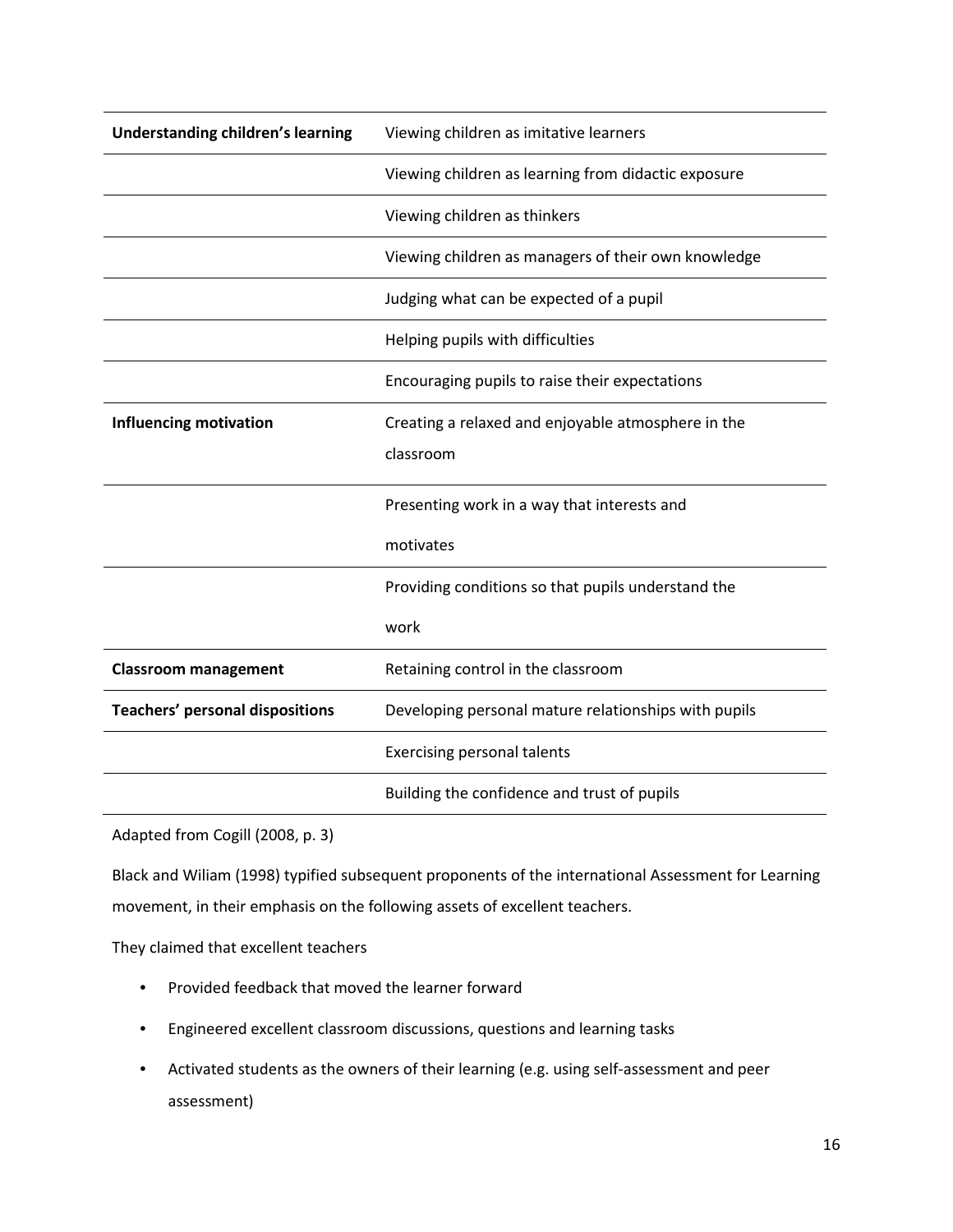- Clarified and shared learning intentions and criteria for excellence with students
- Encouraged students to collaborate with and learn from each other.

Although these assets described teachers who carried out Assessment for Learning practices in the classroom, they are noticeably similar to the assets described above by other researchers who were exploring excellent teachers generally. This might also suggest that the appropriate and ongoing use of learning-enhancing assessments is one essential characteristic of the excellent teacher.

Many educators have agreed that the core purpose of teaching is to enable learning to occur, although what this learning consists of is disputed. Pardoe (2009) argued that excellent learners were the product of excellent teachers, but the word 'excellent' begs a discussion of the values behind the concept of excellent learning. It is important to define the quality of learning resulting from teaching, since there are simplistic as well as complex models of learning in circulation among educators and noneducators alike. Learning of facts for regurgitation in tests is of a dramatically different quality from learning, for example, about cultural sensitivities in order for a person to show respect to others in a society. In regard to excellent teachers, it is worth inquiring how far the 'excellent' teacher should manage deep understanding and how far it is merely their students' formal attainments that count. From some authors' perspectives, it is *how* learning is enabled which makes the difference between surface and deep, or rich and emaciated, conceptions of learning. Thus the more excellent teacher not only promotes richer learning but the process of promoting this is itself an enriching experience (Watkins, 2010). In similar vein, Cogill (2008) examined teacher activities – what teachers actually did in promoting learning. She indicated that the management of a structured (and yet not rigid) learning environment coupled with a genuine respect for the students as individuals were important in bringing about rich learning. Pardoe (2009) suggested that an excellent teacher was him/herself a lifelong learner who engaged in their own 'excellent' learning in order to promote the excellent learning of their students. Pardoe also stressed that achieving what she coined as rich learning had to be coupled with enjoyment (also a key component of the English "Every Child Matters" policy), for as is indicated later, many researchers have suggested that excellent teachers shared and enjoyed appropriate humour with their students (Bullough, 2012). This aspect of excellent teaching could however appear in tension with aspirations towards, for example, competitive test scores.

In England, a recent study into teaching which evaluated value for money against a range of teaching strategies (Higgins *et al*, 2011) concluded that the following were the most cost effective practices: appropriate teacher feedback (Black *et al*., 2003; Hargreaves, 2012; Hattie& Timperley, 2007;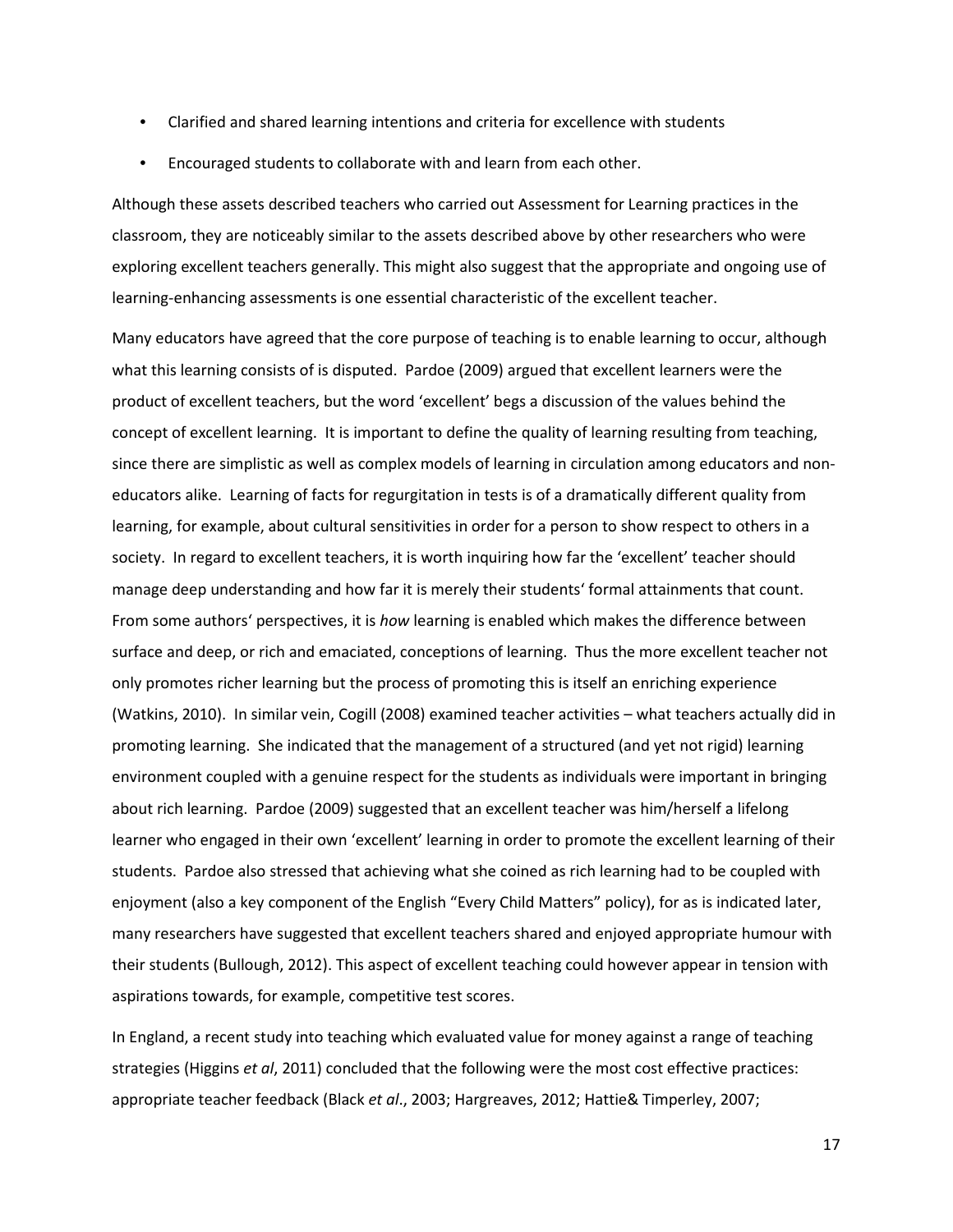Matsumura et al., 2002); pupils' self-regulation especially in assessment and learning how to learn (Black *et al*., 2003; Cotton, 2000; Yesseldyke & Bolt, 2007); peer-support; plus early teacher interventions or one-to-one tutoring where there were problems. These conclusions reinforced the perspective that the teacher's nurturing of rich learning through an educative process, rather than just directing teaching to certain goals, constituted excellence.

Excellence has also been defined in terms of the personal qualities of teachers, as follows.

#### **Personal qualities of excellent teachers**

Research has suggested that one critical aspect of excellent teaching is teacher personal qualities (Stronge et al., 2011). Whether the excellent teacher has been described as "charismatic" (Moore, 2004) or "with attitude" (Riley, 2003) or "sincere" (Nieto, 2003), personal qualities have been seen to play a part in teacher excellence. This finding has not, however, implied that some people could not develop into excellent teachers. Such characteristics can be inherent – but they can be learned and they can also be tentative. Changing qualities can be the result of teacher professional development or teacher reaction to other experiences including a change in personal circumstances.

Generally, research has suggested that excellent teachers were encouraging, that they cared about learning and they cared about students. They were also kept going by "love, autobiography, hope, anger, intellectual work and the ability to shape the future" (Nieto, 2003, p. 386). Personal qualities which have been shown to contribute to excellence included being: caring (Adams & Singh, 1998; Collinson, Killeavy & Stephenson, 1999; Fielding, 2007; Yandell, 2007); fair (Agne, 1992; McBer, 2000); encouraging (Stronge et al., 2011; Riley, 2003); responsible (Stronge et al., 2011); enthusiastic (Bain & Jacobs, 1990; Rowan, Chiang & Miller, 1997; Riley, 2003); and humorous (Bullough, 2012; Girdlefanny, 2005; Riley, 2003; Lipman, 2004).

Following her bilateral and collaborative research with Seashore (2000) on "what makes a good teacher" Riley was commissioned in 2003 by the General Teaching Council (England) to understand what made professional teachers, as she calls them "teachers with attitude". She discovered the following distinguishing personal characteristics (Table 3) of those teachers. Riley acknowledged that excellent teachers also possessed qualities relating to, for example, their subject knowledge base and their knowledge about pedagogy as referred to by Carioca *et al.* (2009).

## **Table 3**

*Distinguishing personal characteristics of excellent teachers as described by Riley (2003)*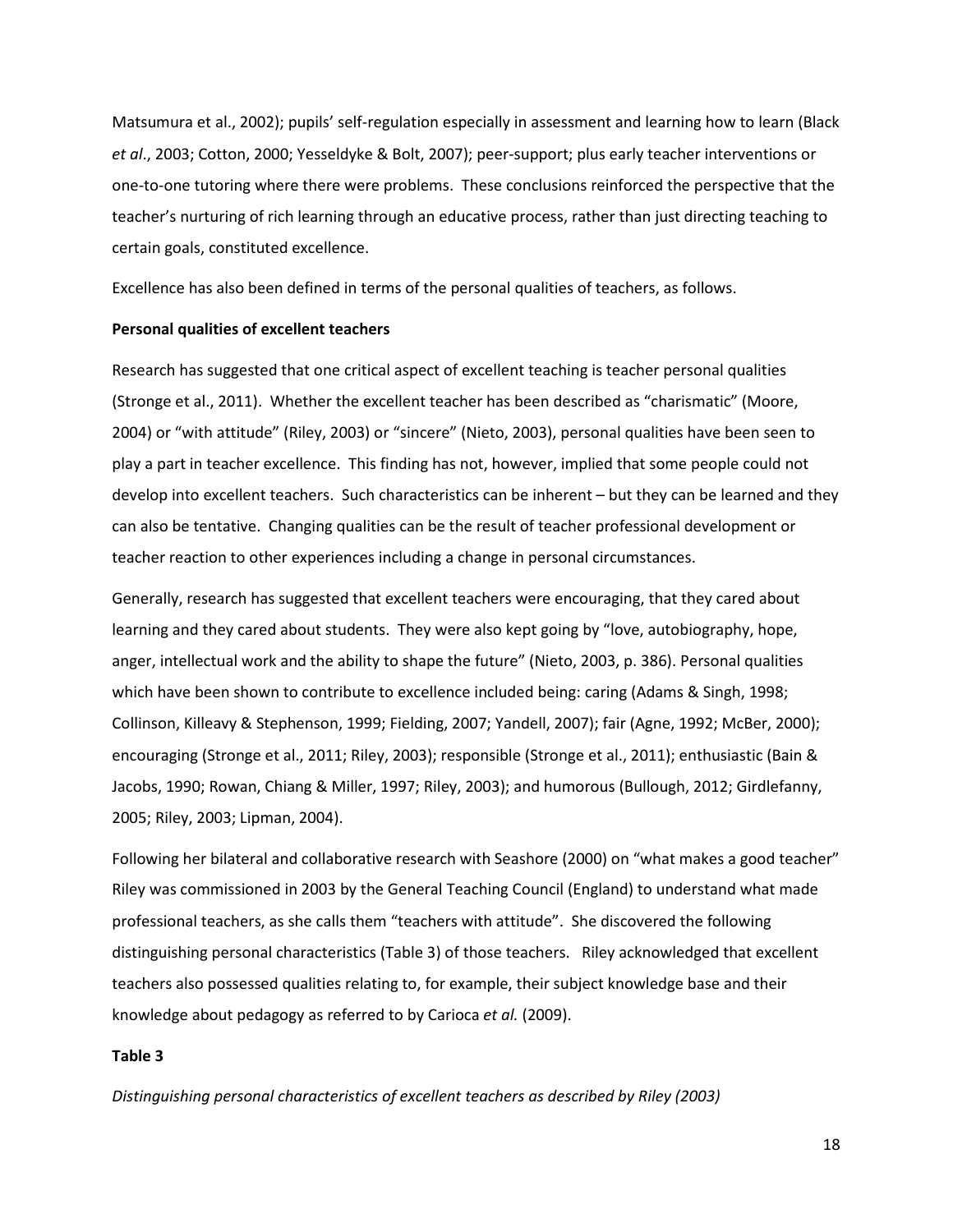| Enthusiasm and energy                       | An excitement for teaching                                                              |
|---------------------------------------------|-----------------------------------------------------------------------------------------|
| Flexibility and adaptability                | Confidence and firmness                                                                 |
| Openness and an encouraging approach        | Resilience, flexibility, innovation                                                     |
| Sense of humour                             | Emotional intelligence (ability to review<br>relationships and self-evaluate)           |
| Creativity, imagination, divergent thinking | Willingness to recognise the role of other adults<br>in developing children as learners |

Ideas about the personal qualities necessary for excellent teachers have changed as perspectives, research, and accountability programs have shifted. What does not seem to have changed is the importance of the affective domain in determining not only teacher survival but also students' attitudes to teachers and to schools and in consequence, their engagement with learning. This emphasis on teachers' affective qualities does not, however, always receive attention in educational policies focused on 'raising standards' (see Ball, 2003) and indeed, some authors have written against their inclusion within research into excellent teaching (Ecclestone and Hayes, 2009). Bibby's (2009) writing illustrated the chasm between a teacher's desire to raise test scores and children's need for emotional support. Moore's work, which also researched the views of young students, suggested that it was the affective domain which determined for students the 'good' teacher. They said:

A good teacher … is kind, generous, listens to you, encourages you, has faith in you, keeps confidences, likes teaching children, likes teaching their subject, takes time to explain things, helps you when you are stuck, tells you how you are doing, allows you to have your say, doesn't give up on you, cares for your opinion, makes you feel clever, treats people equally, stands up for you, makes allowances, tells the truth, is forgiving.

(Descriptions by Year 8 pupils, aged 12-13 years, DfEE-commissioned McBer Report 2000, p. 3). According to Hare (2010) and Walker (2011), the capability to promote learners who were critical, independent and reflective was dependent on the individual teacher's own view of his/her self-efficacy or his/her belief that one can bring about desired effects. This concept of self-efficacy has been an emerging strand in the research into the make up of the excellent teacher, particularly in relation to management of the self as a professional in the classroom (Bandura, 1997; Brouwers & Tomic, 2000;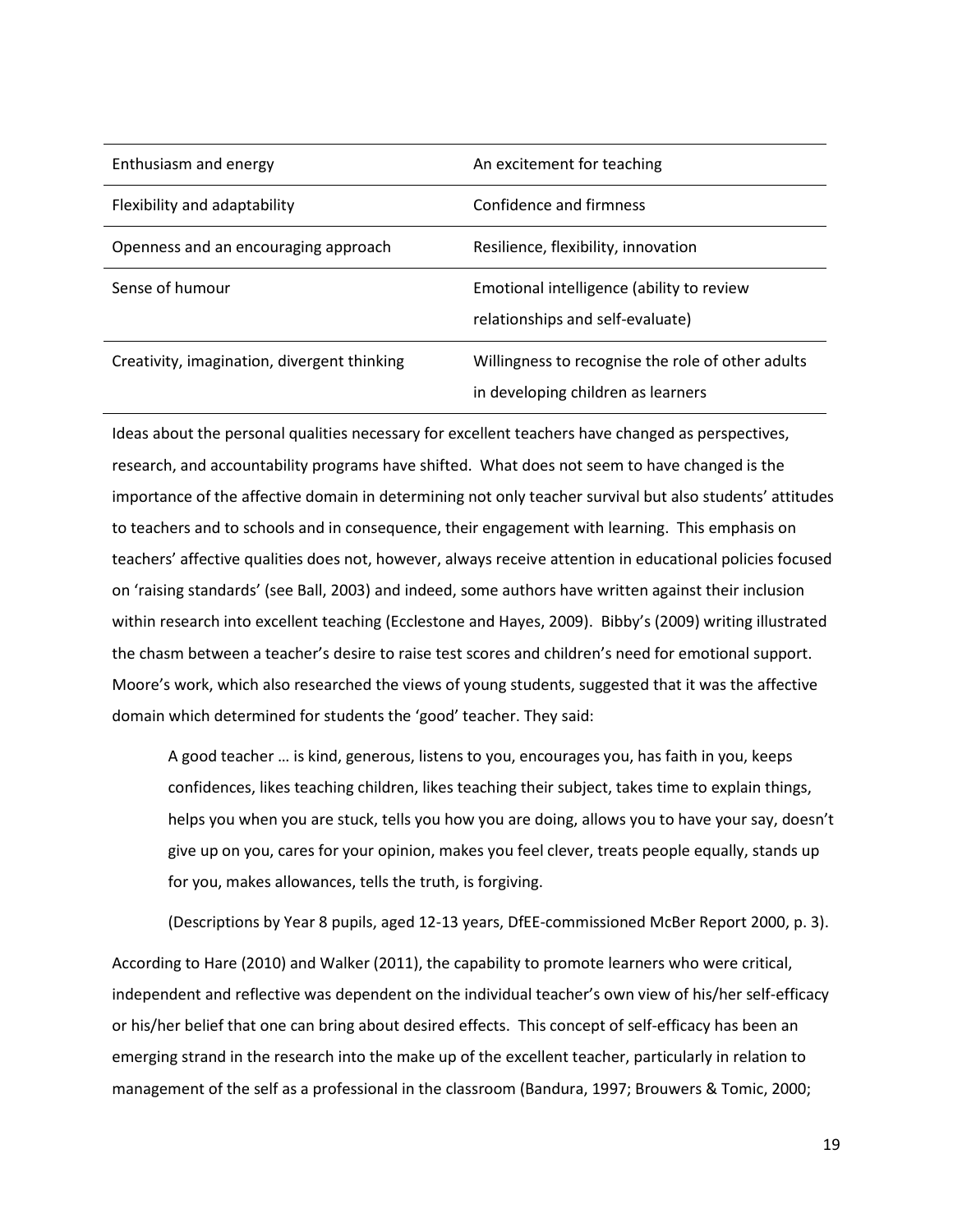Stronge, 2007; Skaalvik & Skaalvik, 2008). Self-efficacy should not be confused with self-esteem which is a more emotional and less maleable trait than self-efficacy. Stronge (2007, p. 31) emphasised that purposeful and systematic reflection on their own work positively impacted on teachers' concept of selfefficacy: "Belief in one's efficacy and maintaining high expectations for students are common among teachers who reflect." Those with a strong sense of self-efficacy viewed challenges/problems as tasks to be mastered. They became more deeply engaged in activities and established a stronger sense of commitment to those tasks. They also demonstrated greater resilience and were able to recover from disappoiontments and setbacks. The suggestion was, therefore, that excellent teachers demonstrated these competences and modelled them to and for their students. The importance of self-management was additionally recognised as essential to protect from burnout the excellent teacher who consistently promoted good learning among his/her classes (Brouwers & Tomic, 2000).

#### **Pedagogical attributes of excellent teachers**

The following section in this paper addresses those attributes related directly to excellent teachers' instructional decisions. These might include: discerning the need for instructional differentiation (Langer, 2001; Molnar et al., 1999; Weiss et al., 2003); holding appropriate expectations for student learning (Peart & Campbell, 1999; Palardy & Rumberger, 2008; Wentzel, 2002); poignant questioning (Allington, 2002; Cawelti, 2004; Stronge et al., 2011); and creativity in using teaching strategies (Vasutova, 1998; Riley, 2003). The establishment of an appropriate climate for learning in the classroom (Stronge et al., 2011; McBer, 2000; Hattie, 2011) has also been defined as a key characteristic of an excellent teacher. Classroom climate or discipline has been described by Durkheim (1961, p. 149) as the morality of "a small society". Indeed, researchers argue, if there were no order in the learning environment (or space) then little planned learning would occur.

Subject specific knowledge is clearly critical for excellent teaching, but some authors have argued that even more important is the ability to enable others to develop their own inquiry into and understanding of the subject matter. Excellent teachers are masters and mistresses of their subject: they know and understand the subject and their enthusiasm for the subject stands to make the subject 'come alive' and thus become intriguing as well as accessible to others. The excellent teacher, in contrast to just a subject expert, also understands what elements of the subject might not be easily comprehended by others (Nieto, 2003).

Teachers' ideas/beliefs about learning and the world frame their instructional decisions. Sometimes these beliefs have been referred to as a teaching philosophy and could have an emphasis on: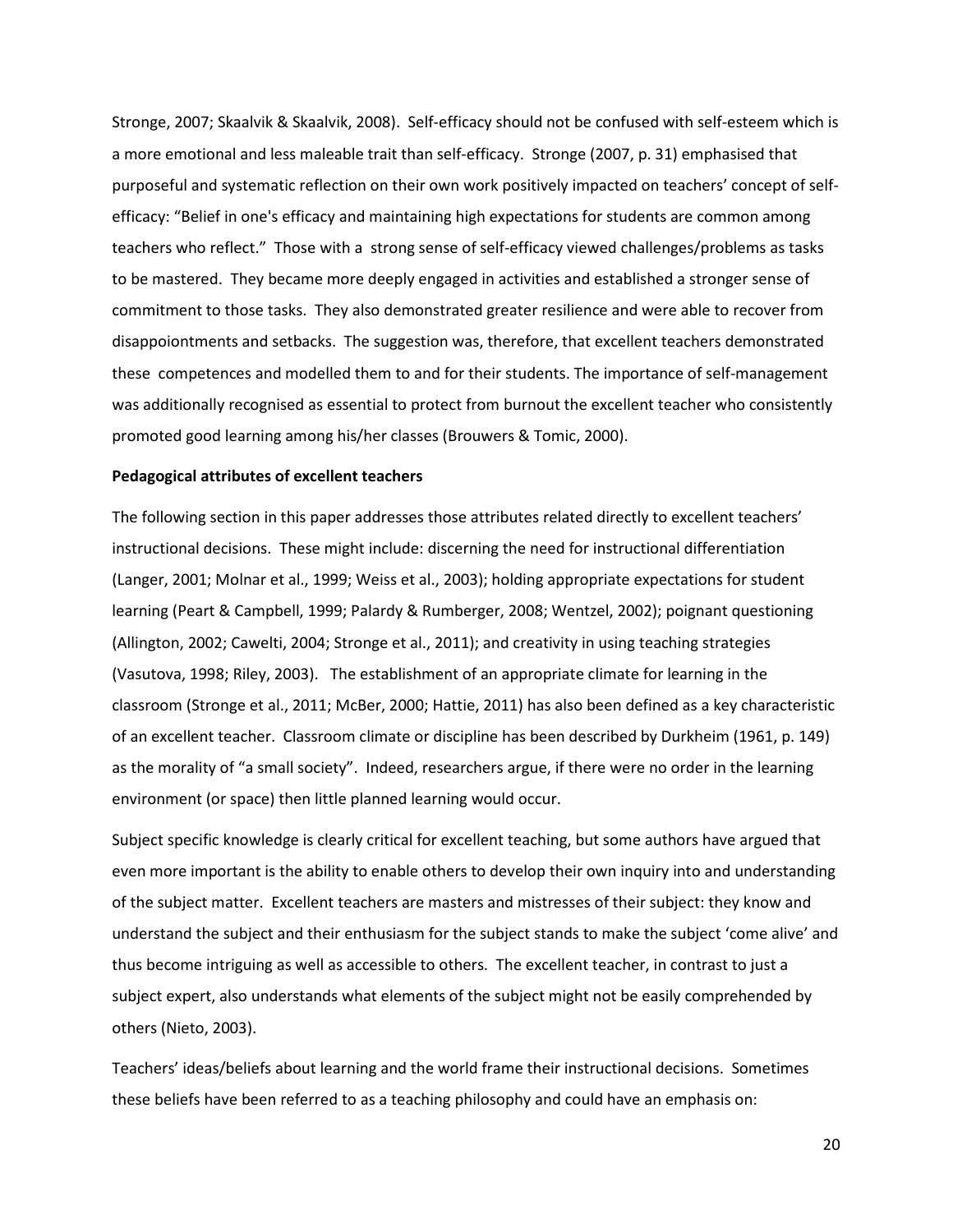- moral education (ie the philosophy that morals should be taught through education, Campbell, 2004);
- holistic education (ie the idea that students' whole being should be developed, Harwell & Daniel, 2012; Murthy & Murthy, 2011);
- character education (ie the concept of building young people's characters through education, Gamble, 2012; Stiff-Williams, 2010);
- learning focused education (ie the idea that the student's learning has priority in education, Darling-Hammond, 2000; Molnar et al., 1999; Wenglinsky, 2004; Zahorik et al., 2003); or even
- internationally-minded education (ie the philosophy that international awareness should be promoted in all education, International Baccalaureate website, 2012).

While the literature has represented a variety of perspectives as useful, the general consensus has been that excellent teachers were guided by some explicit underlying philosophy (Nieto, 2003; Riley, 2003) that served as a particular motivation for them and ignited their passion for supporting learners with their learning.

For excellent teaching, teacher practice should be deliberate: it should be chosen deliberately by teachers as the most appropriate action in their classroom, based on a variety of factors. Context, school needs, school leadership, student needs, educational research findings and personal philosophy all play a role in the practices an individual chooses to employ, although sometimes there are tensions among conflicting factors, for example, such as personal belief and school leadership.

## **Essential aspects of excellent teaching**

The research literature has suggested, in summary, that an excellent teacher might have a sense of humour, creativity, a positive attitude, fairness, flexibility and resilience. S/he might be forgiving, show compassion, display a personal touch and be aware of affect. S/he will display dynamism, entrepreneurship and enthusiasm in his/her work.

An excellent teacher is committed to his/her students, their learning and their learning outcomes. S/he would aim to promote richness in learning, to motivate students by setting a good example and make learning interesting. S/he is likely to provide opportunities for learning in different ways and for different groups, sustaining an enabling learning atmosphere. S/he will be cultivating a sense of belonging among his/her students and showing them respect.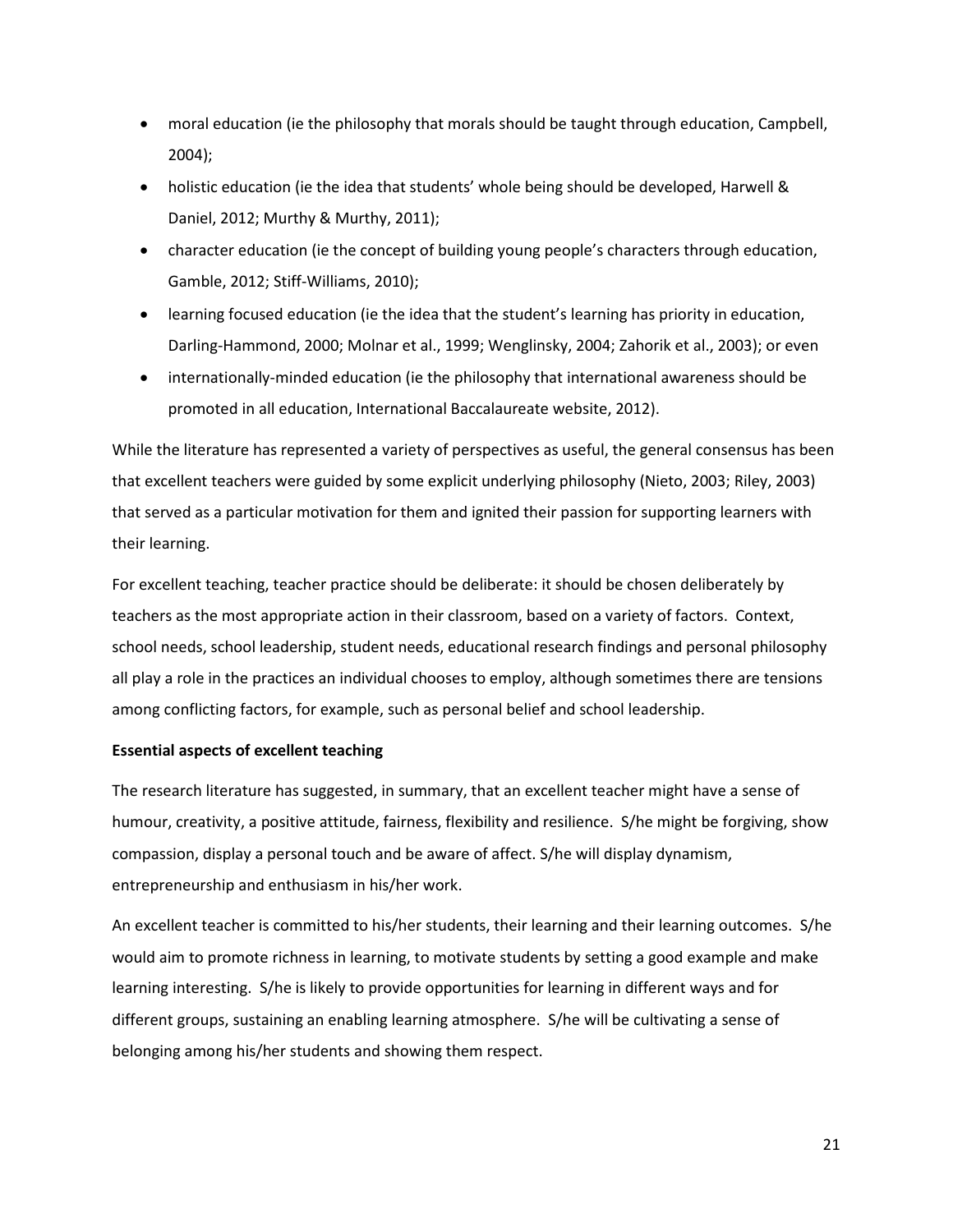At the same time, an excellent teacher is likely to be managing his/her time and resources efficiently as well as discipline and structuring within the classroom. In lessons, s/he will be well prepared, planning efficiently and showing clarity. S/he will be particularly clear in the setting, maintaining and communicating of high expectations to students. The learning of students s/he is likely to monitor frequently, in particular through assessment for learning strategies and through pupils' own selfevaluations. She will provide feedback discerningly and in line with recent research findings into the impacts various forms of feedback may have on learning.

In terms of his/her own learning, his/her pedagogical knowledge will be strong and backed by rigorous research findings. S/he is likely to think systematically about practice and learn richly from experience and from others' support. S/he will use appropriate methods, strategies and curricula as indicated through rigorous educational research findings. In order to enhance his/her self-development, s/he is likely to be engaging in on-going personal and professional learning, learning about self and learning about learning, able to admit mistakes and learn through self-critique. This learning will be supported through his/her fruitful collaboration with others, whose opinions and initiatives s/he tends to value, leading to his/her heightened respect for and from colleagues.

The suggestions above are that if a teacher displays these attributes and practices, then s/he is likely to be 'excellent' in the sense of helping to promote students' rich learning. As forewarned at the start of this review, however, such excellence may or may not equate to raised test scores for those students.

#### **Rewarding excellent teachers**

Excellent teachers do by definition make a difference and in some cases there is an external reward system for their excellence in addition to the satisfaction they may feel within themselves for having done good socially. Rewards are sometimes related to additional professional development or written evidence of, for example, achievement, evidence of enhanced competences, enhanced knowledge, skills or professional attitudes. While excellent teachers may be said to achieve greater student outcomes, this criterion does not constitute excellence by itself and therefore the process for recognizing excellent teachers is complex and controversial. These rewards may be seen as an inappropriately business-like feature of an essentially human endeavour (Fielding, 2007).There are many professionals who consider teaching to be a reward in itself and are wary of material rewards.

Where attempts are made by policy-makers to measure excellence, there is no current method that is applied across the board internationally. Schwarz et al (2007, p. 28) perceived a widespread recognition that teaching excellence related to teachers generating knowledge: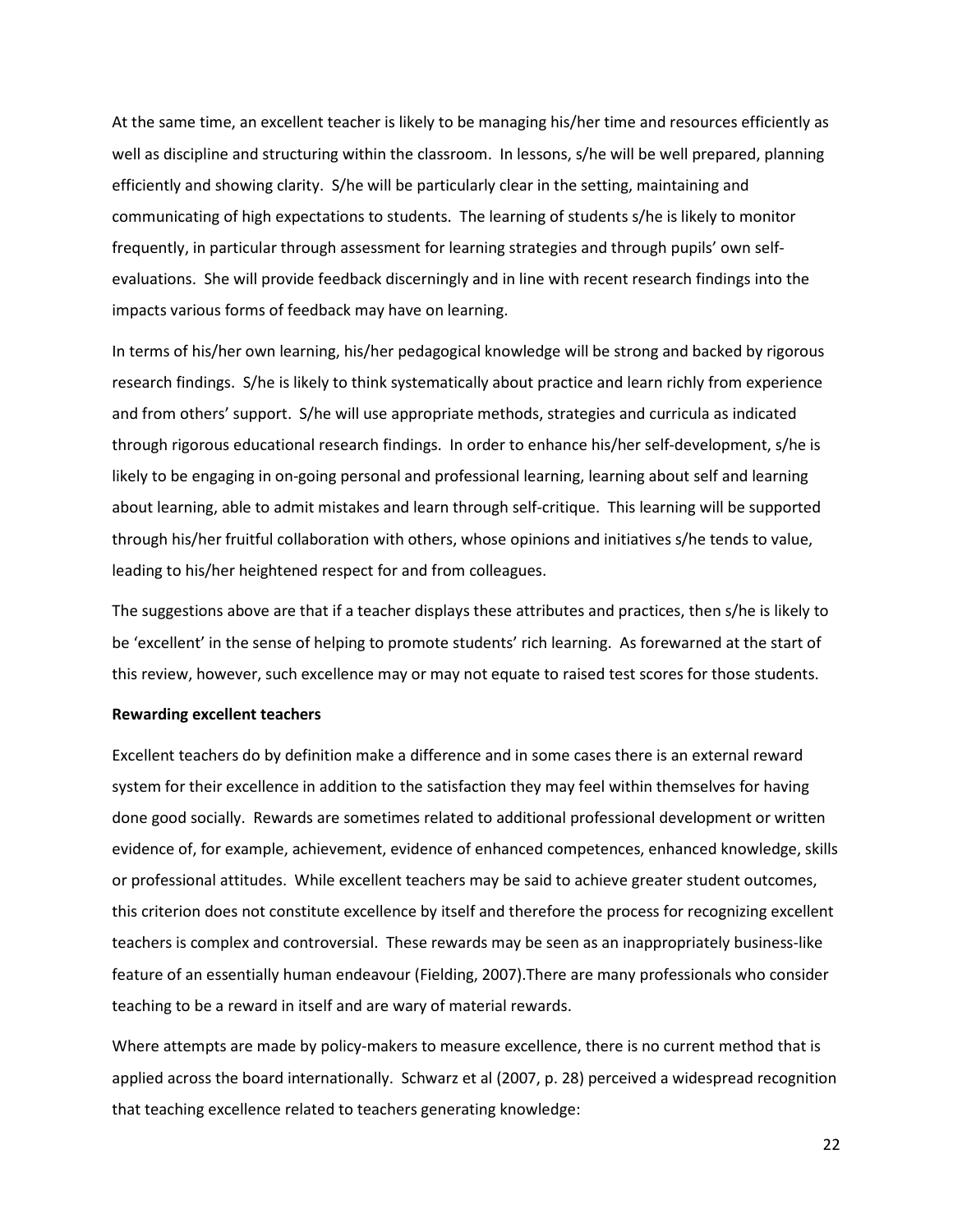The common element in all countries is the recognition that good teaching is an intellectual enterprise, in which teachers draw upon knowledge and evidence to solve problems particular to their school. Retaining and supporting excellent teachers means making them part of that knowledge-generating enterprise, not just passive recipients of prescriptions handed down from above.

But even this need is disputed in some systems where the emphasis lies rather on teachers' transmission of prescribed knowledge. For example, in England the Secretary for Education, Michael Gove, suggested that learning from others was the best route for teachers' development into excellent teachers, but he made no reference to individual teachers' own enterprises nor their original contributions to the field of teaching:

Teaching is a craft and it is best learnt as an apprentice observing a master craftsman or woman. Watching others, and being rigorously observed yourself as you develop, is the best route to acquiring mastery in the classroom (Gove, 2010).

In a major report for the OECD on evaluation of teachers, Isoré (2009) provided an account of current empirical evidence for teachers evaluation. This highlighted difficulties in assessing a) the effects of evaluation schemes on teaching quality, b) teachers' motivation and c) student learning. However, Isore claimed (ibid, p. 7) that "evaluation provides opportunities to recognise and reward teaching competence and performance, which is essential to retain excellent teachers in schools …" The development of tools and instruments for measuring teacher excellence is therefore useful so that future teachers may receive the most beneficial development opportunities and also to encourage excellent teachers to continue their good work. On the other hand, because teacher excellence is a much disputed concept, as indicated in the pages above, its measurement on a large scale continues to be a controversial issue.

Thornley (2007) adapted the English Office for Standards in Education (OFSTED) inspection criteria for a good lesson to derive what might be an example of an 'outstanding' lesson. Outstanding is the highest grade given by OFSTED inspectors for lessons observed and for overall school performance. An outstanding lesson is, by their definition, an example of excellent teaching, and thus their criteria are worth considering. However, it must be noted that some educators find OFSTED's attempts to define excellence inappropriate given the clearly political motives of the OFSTED body. For example, note that in their list of 'outstanding' features, the teacher's attention to published or practitioner educational research findings is not listed as a requirement for excellent teaching! -nor is teachers' inquiry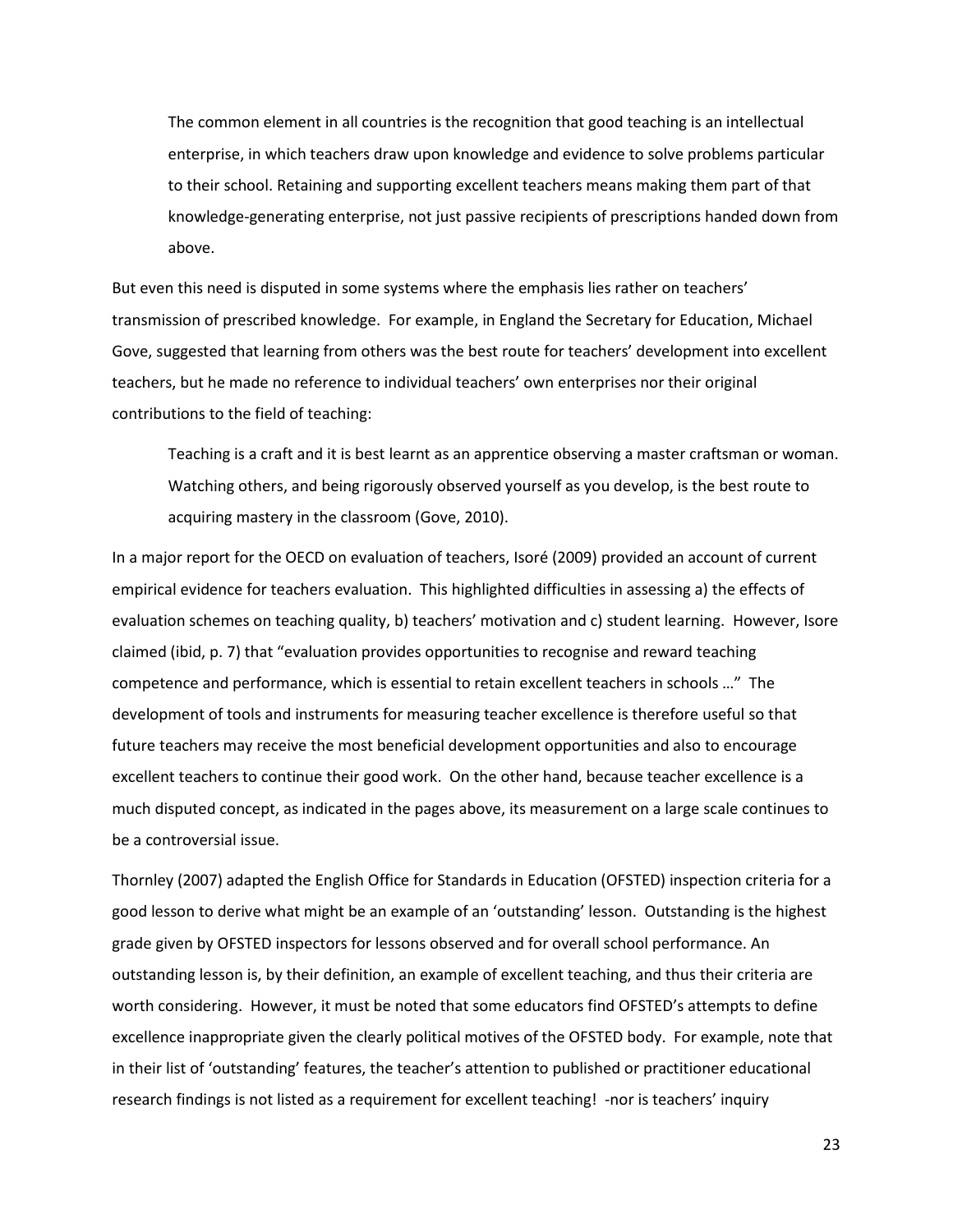emphasized into their students' needs and learning, nor their study of the field in which they are operating. These omissions minimize teachers' role as seekers after wisdom and truth in a general sense.

According to OFSTED, in 'outstanding' lessons, the criteria in Figure 1 prevail. All of the criteria are teacher-dependent variables (McBer, 2000) since the teacher determines the climate for learning and has established clear methods for working with the students to achieve this state. The teacher has prepared and established the work schedule (and possibly content), giving relevant and timely positive feedback and assessment. The teacher has inspired the students through a creative, enthusiastic and encouraging atmosphere. The teacher makes use of appropriate didactics, pedagogic knowledge and knowledge of the students. The teacher has set high but achievable expectations with built-in support and the students know what is expected of them; there is a challenge for all. The teacher encourages the students to make use of self-assessment, self-reflection and supportive co-operation. The teacher models the behaviour expected of the students and demonstrates respect for each of them and for the work which they have achieved. The teacher has elicited from the students the meaningfulness of the activity within their own context and beyond. Thornley (2007) saw enthusiasm and enjoyment produced by the relationship between the teacher and the students as central to the outstanding lesson. It is worth noting how closely the criteria described by Thornley matched those from the McBer (2000) Report shown in Table 4 below.

*A. All students are challenged and make good progress, especially those at the ends of the ability range and those who lack confidence; some make exceptional progress; a lot of ground is covered in the lesson but stragglers are not left by the wayside.* 

*B. Enthusiasm and enjoyment pervade the classroom.* 

*C. The teaching is exciting and interesting (for example, through use of stimulating resources or other adults in the lesson); it may be inspired, although it doesn't have to be.* 

*D. All the students are involved in the lesson and all contribute in some form.* 

*E. Teaching methods are very well matched to the content and to the learners - some may be original or innovative; for example, content closely linked to students' experiences or to interesting practical situations.*

*F. The teacher checks progress throughout the lesson; assessment is regular and helpful.*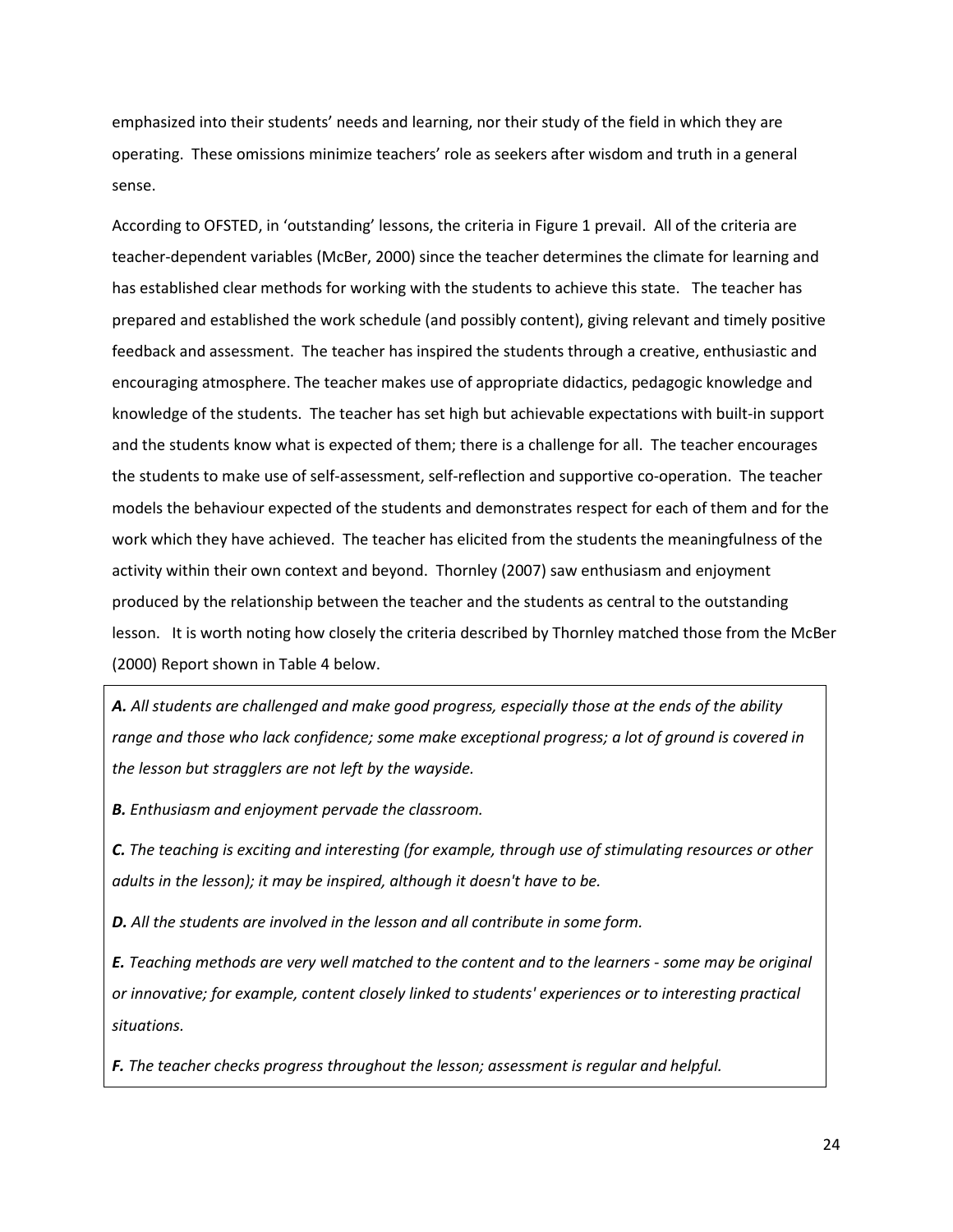*G. Students evaluate their own and others' progress accurately and constructively .* 

*H. All students know how to improve as a result of regular and constructive feedback; where appropriate this is linked to national criteria or examination requirements.*

*J. The teacher develops students' basic and other cross-curricular skills, for example, literacy, numeracy, independent learning and PSHE (Personal, Social and Health Education).* 

*K. Students have easy access to, and make use of, additional resources which they use independently to support or enhance their learning.* 

*L. Students go out of their way to help each other; they provide mutual support.* 

*M. The classroom is a lively and interesting place; it includes good displays of students' work (representing all abilities), things which give a subject specific flavour to the room, and annotated examples of levelled work used to support learning.* 

**Figure 1.** *Criteria-referenced judgments for an outstanding lesson (based on OFSTED, DfE England)*

While enthusiasm and excitement were mentioned here by Thornley, where there is performancemeasurement, the attainment of the students in relation to stated goals would be the more usual criteria against which to judge a lesson. Student attainment, whether goals have been met, are clearly aspects of good or outstanding teaching but its monopoly as the only valid assessment criteria is disputed.

In Table 4 below, the terms "main professional grade", "threshold", and "outstanding teacher" refer to teachers' pay in England. Teachers must produce a portfolio of evidence against a set of standards to pass through to the 'threshold' grade and this is usually after six or more years of teaching. Those who pass through are considered in English state policy to be 'excellent' teachers. The use of personal and professional portfolios has emerged as a means of reflecting this excellence. The importance of a reflective diary as part of the portfolio is used in various branches of education - it is a requirement, for example, in Steiner-Waldorf schools that all teachers complete a daily log of reflections on their teaching and the achievement of the students. Teachers who meet the relevant set of standards in UK state schools may currently progress to the role of 'outstanding' teacher (Advanced Skills Teacher), who has a higher salary than the 'threshold' teacher and is considered to be more effective.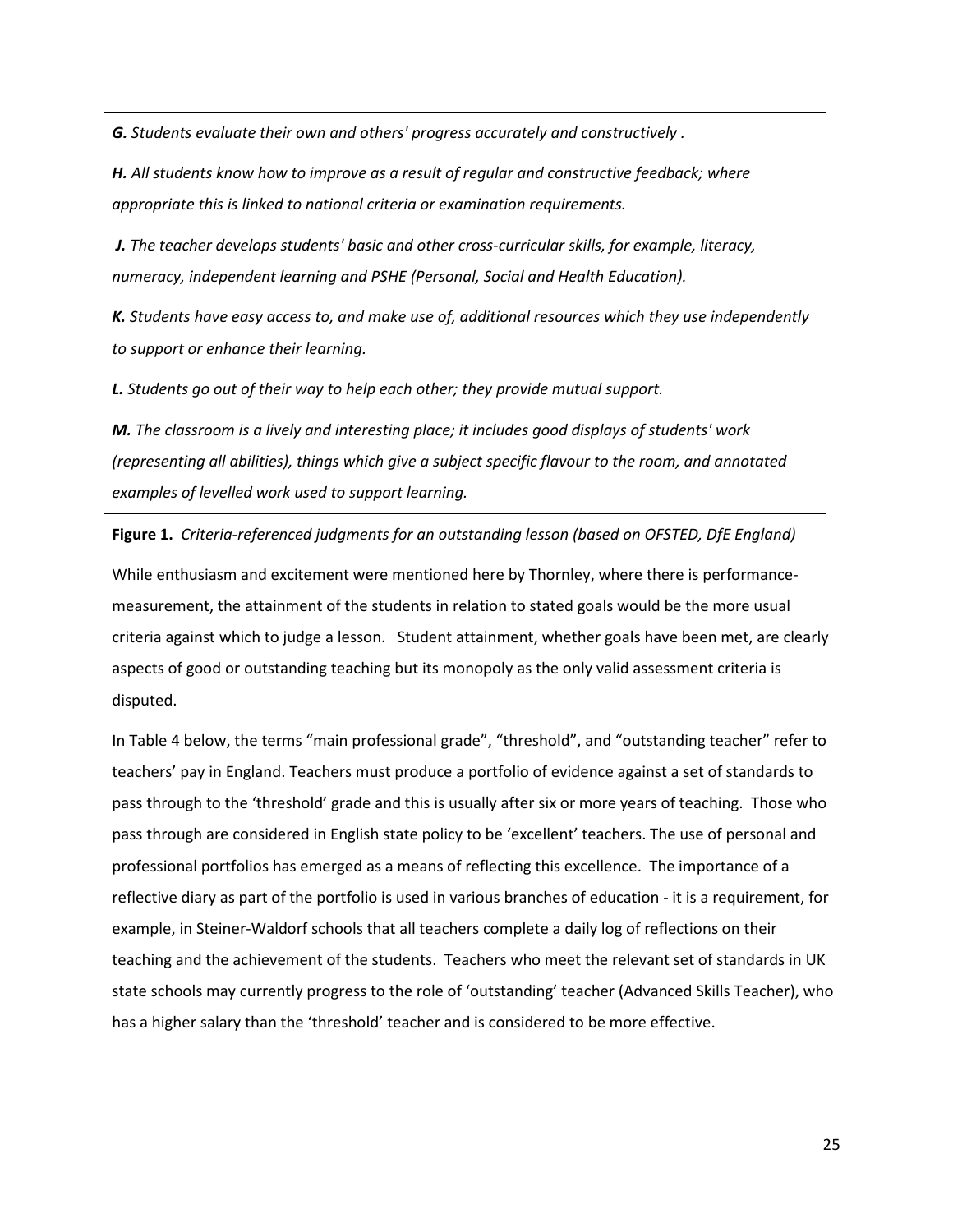## **Table 4**

*Level of characteristics demonstrated by teachers at different career levels and roles*

|                        | <b>Main</b>    |                  |                    |
|------------------------|----------------|------------------|--------------------|
|                        | professional   |                  | <b>Outstanding</b> |
| <b>Characteristics</b> | grade          | <b>Threshold</b> | teacher            |
| Challenge and support  | 2              | 3                | 3                  |
| Confidence             | 2              | 3                | 4                  |
| Creating trust         | 2              | 3                | 3                  |
| Respect for others     | 3              | 3                | 4                  |
| Analytical thinking    | 2              | 2                | 3                  |
| Conceptual thinking    | $\overline{2}$ | $\overline{2}$   | 3                  |
| Drive for improvement  | 2              | 3                | 4                  |
| Information seeking    | 1              | 2                | 4                  |
| Initiative             | 2              | 3                | 3                  |
| Flexibility            | $\overline{2}$ | 3                | 3                  |
| Holding people         |                |                  |                    |
| accountable            | 2              | 3                | 4                  |
| Managing pupils        | 2              | 3                | 4                  |
| Passion for learning   | 3              | 3                | 4                  |
| Impact and influence   | 2              | 3                | 4                  |
| Teamworking            | 3              | 4                | 4                  |
| Understanding others   | 2              | 3                | 3                  |

Source: McBer (2000, p. 68)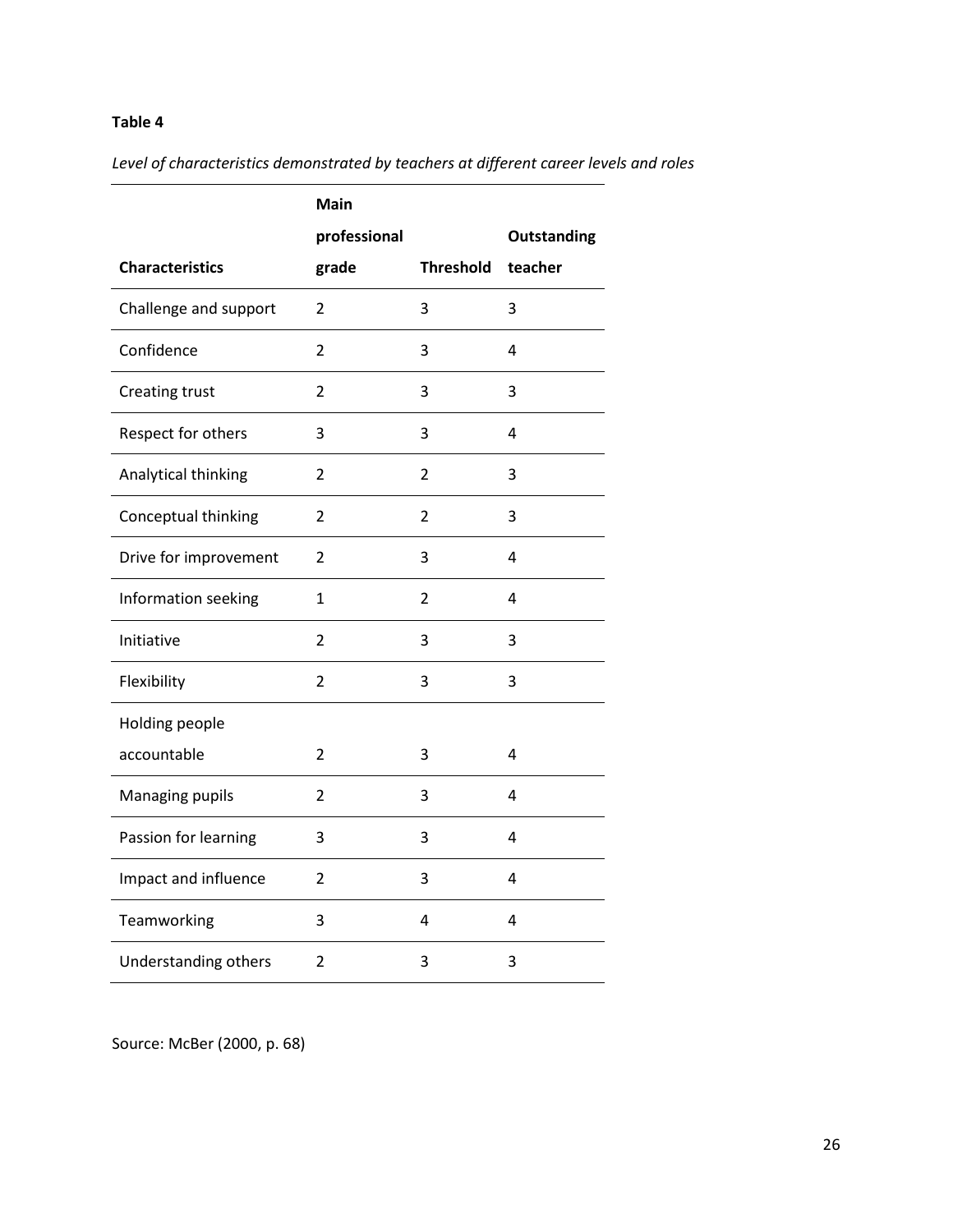Similarly, the University of Winsconsin's Institute for Learning Partnership has a programme of professional development leading to the award of "Accomplished Teacher" which should reflect excellent teaching and learning. The underpinning standards are incorporated from the National Board for Professional Teaching Standards (Appendix C) and the Wisconsin Department of Public Instruction. The Wisconsin Professional Development Certificate (WPDC) Core Propositions and Standards include 5 propositions which are a manifestation of their particular conception of excellence:

- 1. Teachers are committed to students and their learning
- 2. Teachers know the subjects they teach and how to teach those subjects to students
- 3. Teachers are responsible for managing and monitoring student learning
- 4. Teachers think systematically about their practice and learn from experience, and
- **5.** Teachers are members of learning communities.

While the Wisconsin standards are referred to as professional development they are also presented as practices that each excellent teacher should be implementing. The notable addition in this list is teachers' membership of learning communities. While 'knowing' their subjects and how to teach them [item 2] suggests a fixed conception of knowledge, an inquiry-based learning community could challenge teachers to become constant learners who question and also construct knowledge, including research findings.

## **Developing teacher excellence**

**Initial teacher education.** In the life of the teacher, professional competence, which leads to excellence, is often first assessed during the period of initial teacher education (ITE). Some countries of the world, it should be noted, do not have a system of ITE, in which case teachers are expected to learn through experience and support from senior staff in schools themselves. In most other cases, ITE is meant to enable them to become excellent as practitioners and professionals. ITE certainly has an impact - although sometimes deleterious – on the dispositions, pedagogical attributes, perspectives, and practices of new teachers and how they understand their role.

As discussed earlier in this review, there appears a contrast between the practical skills needed to be an excellent teacher and the heavy theoretical focus of many teacher education programs (Vasutova, 1998). Knowledge of the theoretical aspects of pedagogy – to the exclusion of practical ones – has been the focus of many initial teacher education programmes in the past. Examples of such an emphasis have been noted in Eastern European schools of education and pedagogic institutes and the same can be said for many Arab and African countries (Villegas-Reimer, 2003). Emerging teachers from these programmes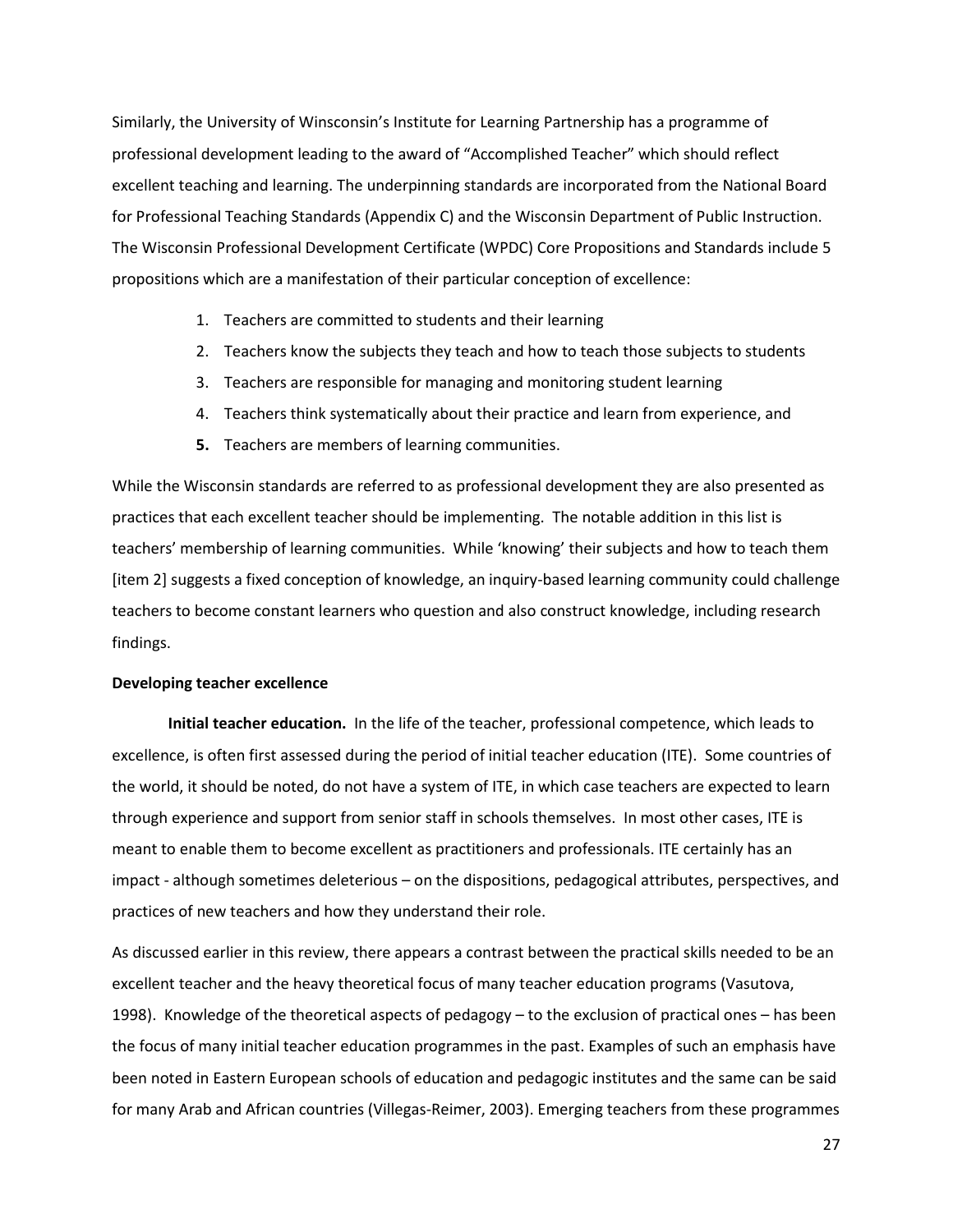have minimal practical experience in the classroom because their preparation for teaching sits in the theoretical field. This approach is not without criticism, as Buchberger, Greaves, Kallos, & Sander (1996) explained at the end of the  $20<sup>th</sup>$  Century:

The development of pedagogical competence is one of the key targets of initial teacher education and the continuous professional development of teachers. Nevertheless, the curriculum of teacher education is marked by an uneven ratio of academic and professional studies (at the expense of pedagogical and didactical disciplines and teaching practice). The fact results from incorrect judgment on the ratio between the subject matter and pedagogical components in the teacher profession. The discrepancy deepens with the higher degree of schools/higher level of education.

Recent research into ITE has suggested that the tensions between theory and practice have been given serious consideration more recently (see for Elstad, 2010; Reid, 2011; Knight, 2012). The OECD (2007) has helped to highlight (to varying degrees of receptiveness by university faculties of education and teacher education colleges in some parts of the world) the importance of practice in initial teacher education, particularly in relation to the amount of practical experience teachers need in the classroom and their interaction with students. This practical emphasis does, however, not imply that teachers' reading of educational research, including theoretical aspects, is not highly valuable to practicing teachers. Wilkins' (2011) research illustrated how such reading could, when approached appropriately, be transformative of teachers' practice.

#### **Continuing professional development**

Another critical attribute of teacher initial training, wrote Rømer (2008, p. 15), was that it instilled "the expectation that teachers have the right and responsibility to participate in continuous professional development throughout their careers." Some authors argue that excellent teachers remain excellent only by continuing their professional development through formal, informal and/or non-formal means. In some cases this is achieved by reflective self-evaluation within an institutional setting. It is the responsibility of the teacher to be alert to her/his professional educational needs, guided by monitoring through peer observation, inspection and/or mentoring among other sources of suppport. Continuing professional development is recognised as a key component in developing and maintaining excellence as a teacher and this is a professional activity which many believe is most effective when carried out collaboratively (Goe, Bell, & Little, 2009; Gates Foundation, 2011; Barber & Mourshed, 2007; Pianta, 2011). Lectures on improvement have also been a feature of CPD in the past, but there have been shifts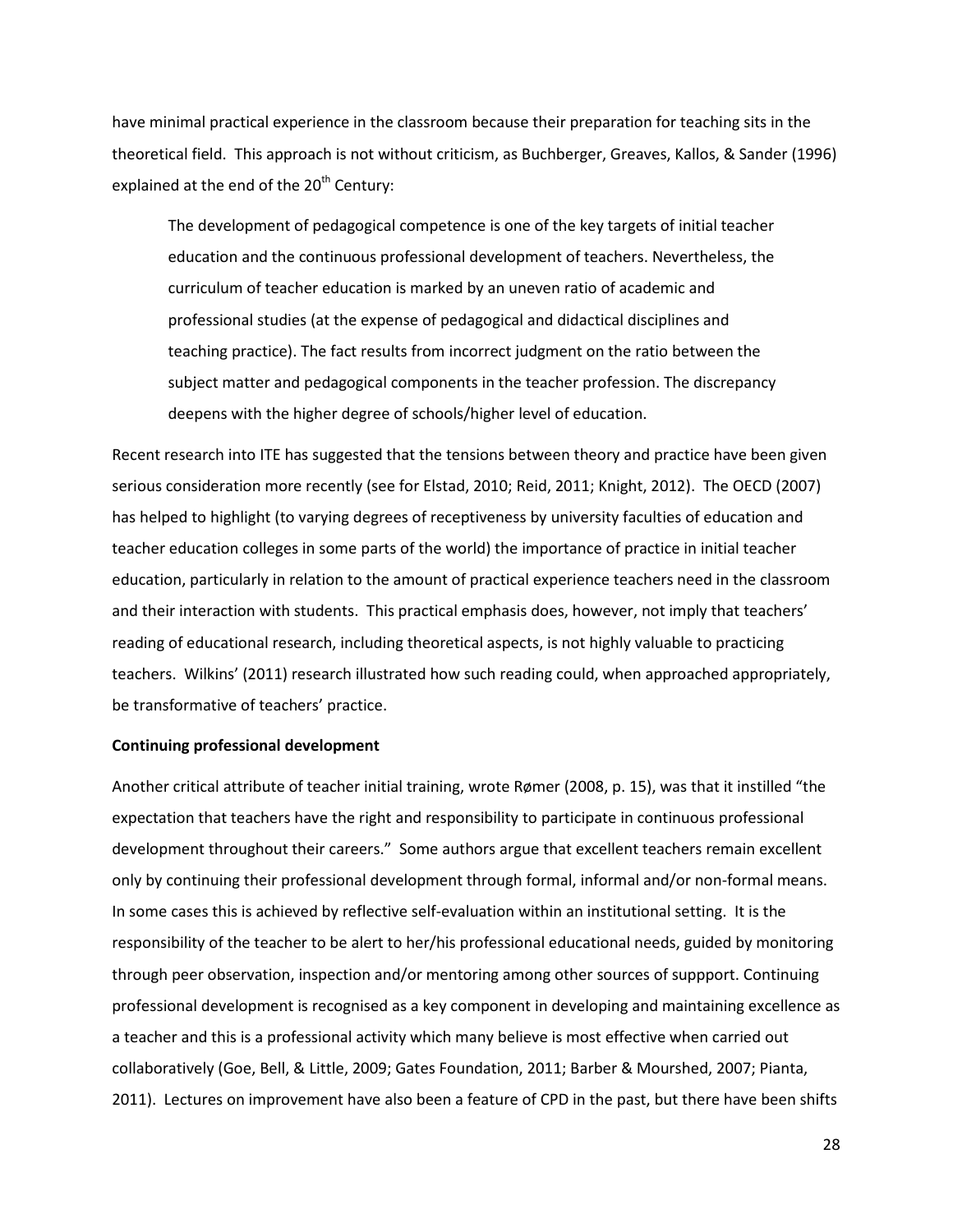away from such an impersonal emphasis in some communities. For example, there has been a recognition that teachers develop most effectively if they choose which practice to focus their learning on and collaborate and converse with colleagues both inside and beyond their own school (Postholm, 2012). Teachers' own interpretations of educational research –both theoretical and practical - have also been shown to affect their practice transformatively.

Barber and Mourshed (2007) emphasised the importance of coaching and mentoring as a form of teacher development in excellent systems, especially in the first (or induction) year of practice. They declared that if you wanted good teachers then you had to have good teachers to support them. They promoted the use of "expert teachers" to observe, coach, model good instruction, and help trainees reflect on their practice. In constructivist camps, such a mentor could be conceived of as enabling the learner to come to his/her own professional interpretations and decisions, using inquiry-based approaches to reflection and consequent action (reflexivity). The excellent mentor would enable the learner (mentee) to examine rigorously his/her practice and guided them to sources which might enable the learner to better achieve professional learning goals and/or personal learning. The excellent mentor would also feedback accurately (and with professional empathy) observations on practice, but only after first hearing the mentee's own description and analysis. Loretto (2012) described the following qualities of a good mentor: is willing to share expertise, has positive attitude and personal interest in the mentoring relationship, demonstrates enthusiasm in the field, values on-going learning, provides constructive feedback, is well-respected by colleagues, sets and meets on-going goals, values the opinions and initiatives of others, and motivates others by setting a good example. Hargreaves (2010, p. 116) listed the following alternative set of qualities: being approachable, empathetic, non-judgmental, calm, positive, encouraging, sympathetic, trusting, humorous, and a good listener, as well as having good eye contact. It can be seen how these qualities translate into some of the recognised characteristics of excellent teachers.

The European Commission (2004) had no doubt about the importance of professional development for teachers to remain excellent, and suggested both proper incentives and wide opportunities for teachers to review their professional learning needs and acquire new knowledge and skills and develop competencies as they progressed professionally. The following quote is from a spokesperson for the Singaporean National Institute of Education in an interview for a major international report by McKinsey and company. It demonstrated how some countries managed the professional development of their teachers: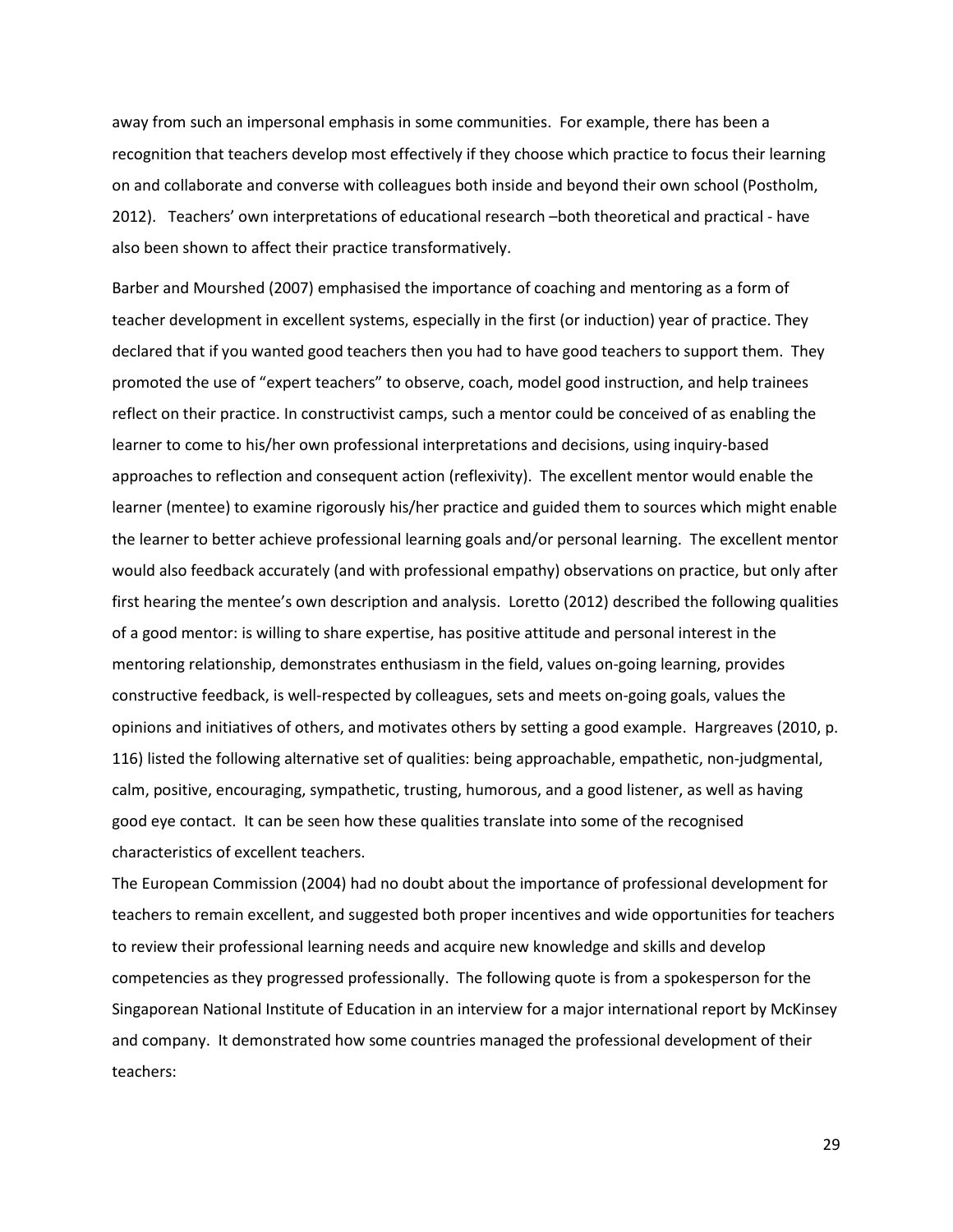You can have the best curriculum, the best infrastructure and the best policies but if you don't have good teachers then everything is lost. We provide our teachers with 100 hours of professional development each year. If you do not have inspired teachers, how can you have inspired students? (Barber & Mourshed, 2007, p. 27)

Gazda-Grace (2002) lauded the importance the International Baccalaureate Organisation placed on benefits accruing from professional development by highlighting the training programs it provided for its teachers. The Organisation believed that learning-focused activities were appropriate and necessary to raise teacher excellence as well as to achieve improved student outcomes. The Gates Foundation (2011) findings on student achievement and teacher observation suggested that, as a form of professional development, criteria-centred observation and feedback on professional practice (as also noted by Goe, Bell, & Little, 2009) had a real impact on present and future teacher performance and on student achievement. However, other authors have noted that the manner in which this is done can be crucial in determining its impact. Teachers' choice in the focus and means of their development appears to be closely correlated to its success (see Hustler *et al.*, 2003).

Pianta (2011) constructed a model for teacher development derived from an analysis of teacher-student interactions. In his model, he identified teacher excellence as being dependent upon their interaction in three domains: emotional support; classroom management; and instructional support. How well the teacher established these elements was directly related to student achievement. Pianta believed that through the professional development of teachers in these elements greater student attainment could be achieved. Pianta's model reinforced the focus on the wide-ranging factors which led potentially to enhanced student learning. The next task would then be to decide which *kinds* of emotional support, classroom management and instructional support were most valuable.

#### **Testing for accountability purposes and the role of context**

Campbell *et al.* (2004, p. 452) argued that "an approach to educational excellence that largely ignores the social, economic and political context within which the performance of the education system is evaluated is open to question." Schools operate in different contexts which can affect their capacity to support young people's learning. In some contexts, education is considered a business: a very big business with high investment. In this rhetoric, governments invest, on behalf of their citizens, significant percentages of state funds into education. Politicians and taxpayers look for a return on that investment (OECD, 2011).The OECD PISA scores and the public nature of the results in an international league table have become a means by which their return on investment can be clearly seen, and poor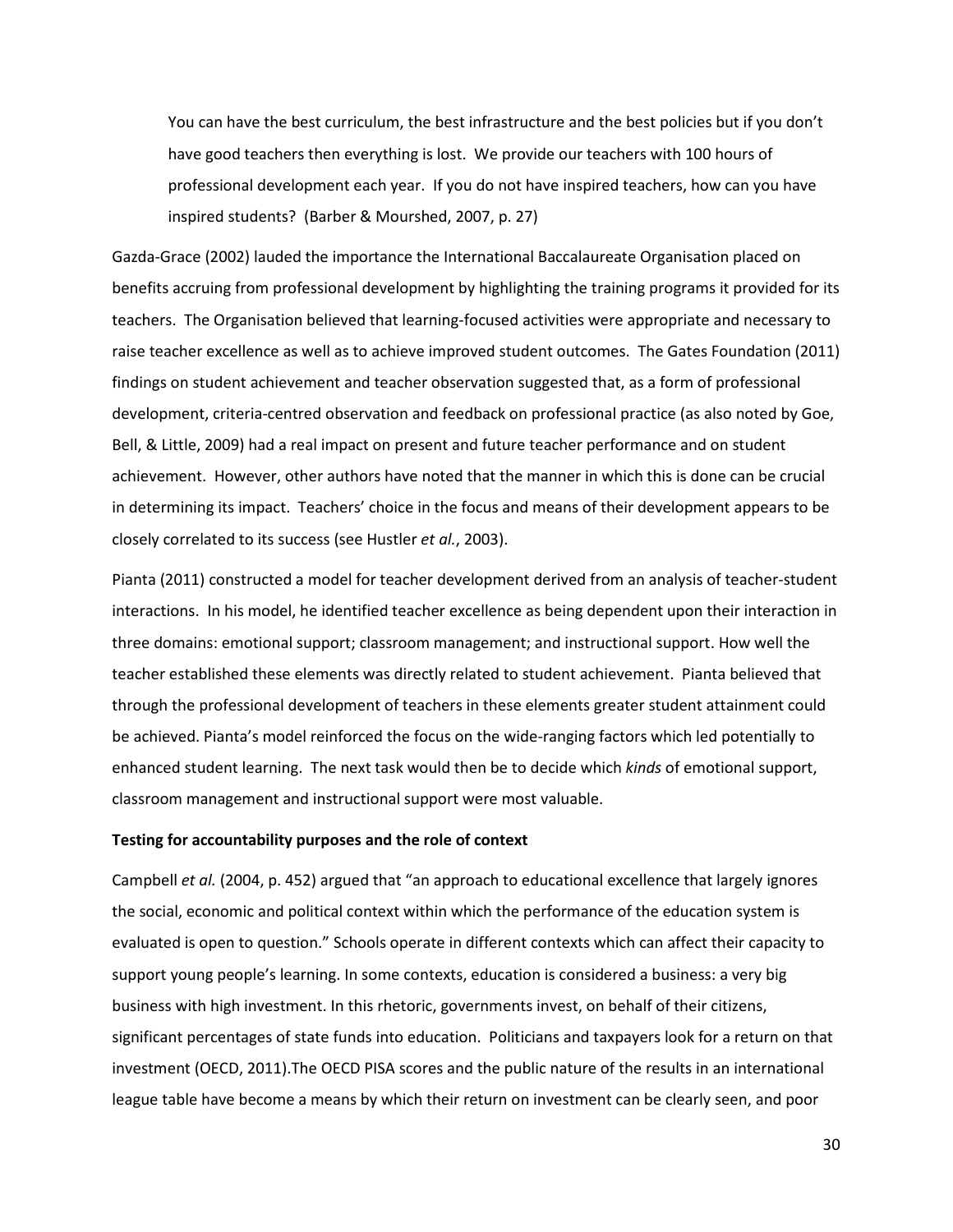results have led to a number of national initiatives, for example, a congressional act of the United States "The No Child Left Behind Act of 2001." Governments who wish to retain power and who believe that a better educated workforce will contribute to the country's economy, will continue to seek means of displaying and proving the excellence and efficiency of the national education system. Systems and structures are established in some countries which attempt to ensure that the investment continues to be productive. The irony lies in the fact that sometimes the very systems set up to enhance education lead to destructive side-effects which are deeply uneducational (see for example, Ball 2003).

Such systems and structures often hinge on measuring the excellence of schools and teachers. Attempting to measure the outcomes of teachers' performance is recognised by Booher-Jennings (2007, in Rosenkvist 2010, p. 5) as being actually a means of finding out who is *not* doing 'well' (though rarely for finding out why they are not doing 'well'). Performance measurement may incentivise some teachers to do better (who then might appeal for greater reward) although as Ball (2003) stressed, it may also lead to unsustainable pressure and fear among teachers and students alike, stifling their efforts at creativity and healthy risk-taking.

A regime of student testing as one means for measuring teacher excellence can have both positive and negative effects. The use of regular testing for purely diagnostic purposes may be in the best interests of the students since the "teacher can use test results to identify student weaknesses and strengths in order to improve classroom instruction" (Rosenkvist 2010, p. 5). Assuming that the tests are valid and reliable and used professionally to support learning, diagnostic testing provides a means of enabling the good teacher to become even better by causing her/him to reflect on current practice and to find out new ways to improve practice to facilitate greater learning. This process is known in some situations as Assessment for Learning.

As Darling-Hammond (2010, p. 2) reminded the reader, 'The No Child Left Behind Act (2001)' called for "moving beyond the designation of teachers as 'highly-qualified' to an assessment of teachers as "highly-effective" based on student learning evidence". This 'student learning evidence' came to be equated with pupils' performance on standardised, often nationally administered, tests. There is, however, the danger that such an emphasis could lead to teachers' acceptance of mere performativity as the symbol of their excellence, rather than the complex qualities discussed above. In addition, teachers operate in a breadth of contexts with varying levels of support and diverse populations of students (Berry et al., 2010, p. 2): lower raw test scores in one school might reflect teacher excellence better than higher scores in another.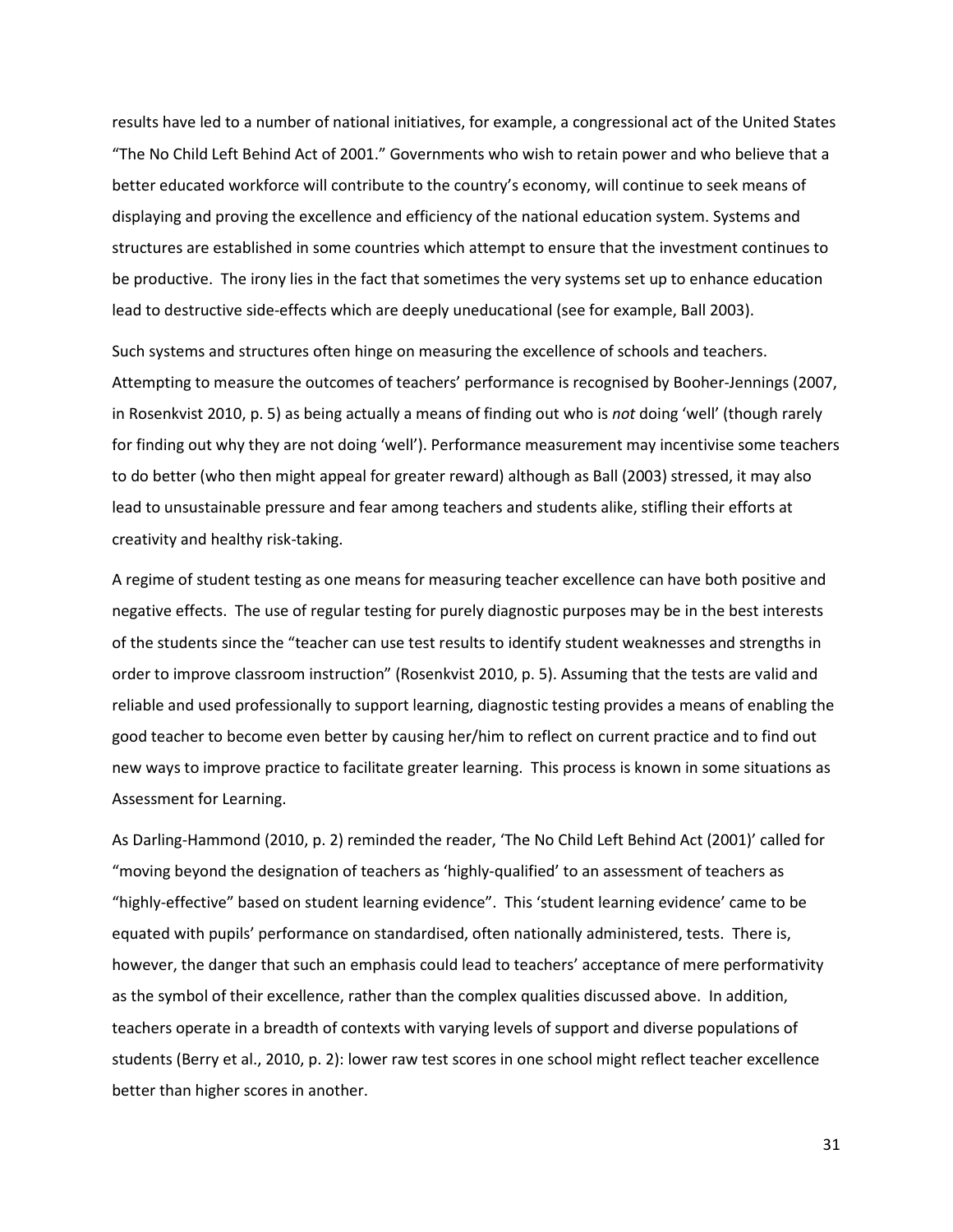Thus many educators call for new tools for assessing excellence, tools which are sensitive to context and inclusive of all desirable learning outcomes not just test scores. Nonetheless, the measurement of outcomes remains a pertinent question as such measurements yield easily accessible figures which some consider to be better than no figures. A less burdensome use of test results which could be considered as an alternative model of measurement was reflected in England in the 1980s; a sampling of test results was taken in rotating districts year by year during the Assessment of Performance Unit (Mason et al, 1986). Rosenkvist (2010) acknowledged Vaishnav (2005) in describing another and more recent alternative use of measurement:

Value-added assessment is a method used to measure the excellence of a school and its teachers using data on individual students' academic growth over time. It is the act of comparing students' scores with their own past scores that distinguishes value-added assessment. A methodological more advanced version is contextual value-added assessment, which takes into account contextual factors such as students' socio-economic background (Rosenkvist 2010, p. 8).

This measure is used in many countries to establish levels of achievement although the validity and reliability of the tests themselves continues to be an issue. Another model used for determining achievement has been the internal accountability model. This model recognised the complexity of teaching and suggested that it was "too complex an activity to be governed by top-down defined provisions" (ibid, p. 9). Rosenkvist continued by stating that:

Excellent teaching rests on professionals acquiring specialised knowledge and skills and being able to apply such knowledge and skills to the specific contexts in which they work. In this model schools and teachers are held accountable for how they conduct their profession – i.e. their interaction with colleagues and students – and not their students' test results (Rosenkvist 2010, p. 9).

Such a model requires a professionalism found, for example, in the professions of law and medicine (although perhaps not in every legal and medical practitioner). For such a model to work, the highest professional standards are required to be enforced with a clear code of practice and conduct in place. However, such approaches are dependent on professional negotiation, responsibility-taking and peer review. From a statistician's point of view this could lead to lack of reliability and to subjectivity; from a politician's point of view it could lead to an uncontrollable workforce; while from the individual teacher's, it would be likely to be a source of encouragement and development.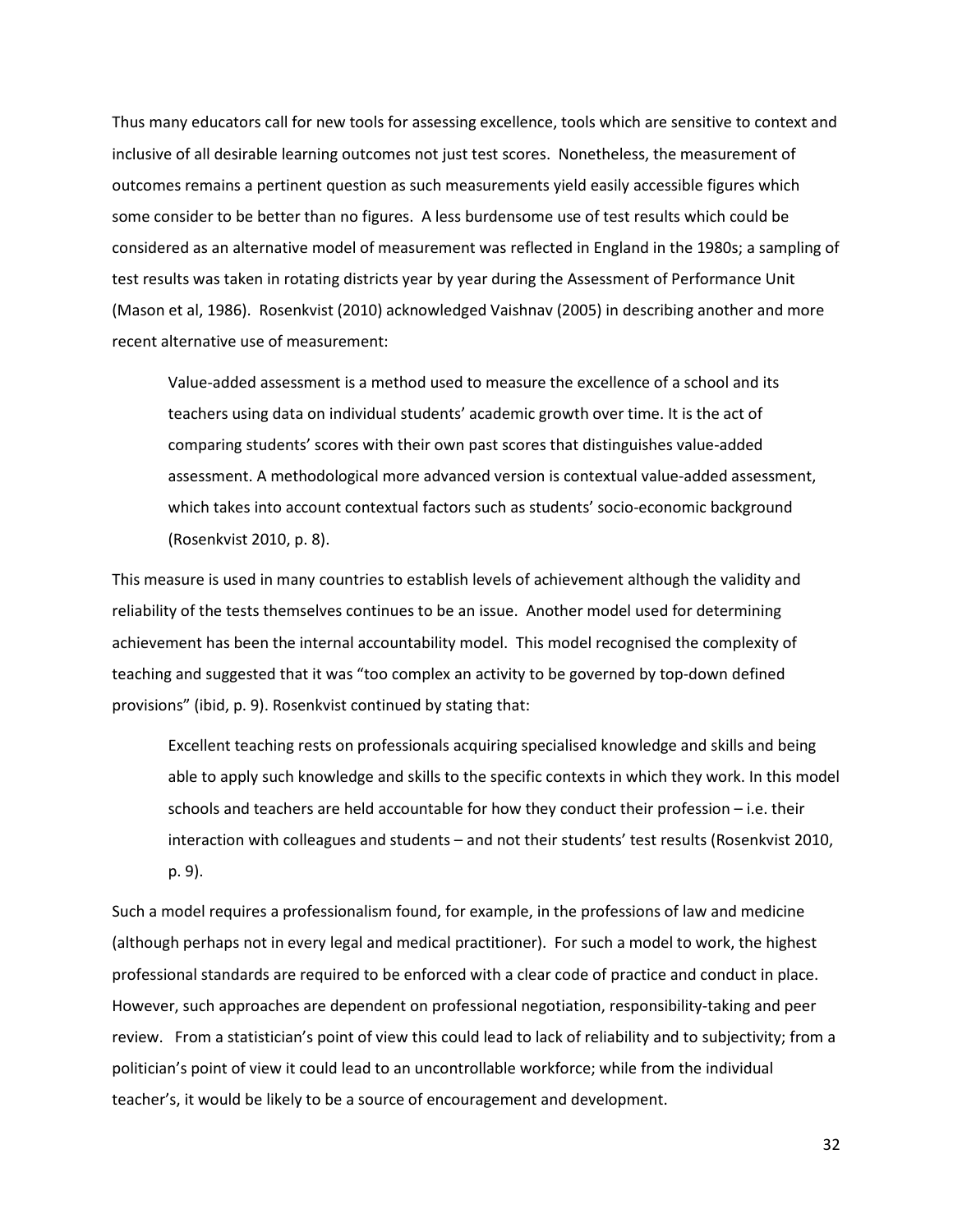## **Conclusions**

From the point of view of most teachers, facilitating and enhancing students' learning is the crucial goal of the art and science of teaching. The research evidence over the past 40 years on teacher excellence highlights a range of characteristics of excellent teachers. There seems little doubt that over time there has been considerable consistency and consonance with the findings, no matter how they were classified or defined. Indeed, at first glance it would appear that little had changed since Hildebrand's classification in 1971 (see Appendix D). One notable change in some contexts, however, is the decreased focus on teaching and in turn the increased focus on learning and the learner.

We can assume that every teacher strives to be excellent. It is an expectation by society of those who have the responsibility to take on the role and/or who have gained certification to practice. However, this review has illustrated that it is not possible to summarise indisputably what an excellent teacher is and each teacher will hold different values in relation to this question. What teachers think, know, do, and care about is important for student outcomes but is none-the-less hard to standardise. For the purpose of retaining and supporting excellent teachers more and more countries have developed minimum competence standards for teachers. In some cases, levels of competence have been described, which recognise the greater achievement of some teachers compared to others. These measures are based on a number of factors and evaluated in different ways including self-evaluation, peer evaluation, leader evaluation, and student evaluation. All are seeking and requiring clear evidence on which to base their assessments. But there are still complex problems associated with making such assessments and indeed, making standardised definitions of teaching excellence at all.

Schools and teachers are being held more and more accountable for their professional activity and its impact on students' learning (and, perhaps indirectly, on the future of the state). To be an excellent teacher is to recognise that although some ends may remain constant, such as enhancing students' love of learning, the means of achieving these and the contexts will change. The excellent teacher is likely to enjoy the challenge of change and be excited by it.

#### **Methods**

## **Research Design**

In order to gain a better understanding of the above, this project uses a concurrent mixed methods design over the course of 18 months to investigate the attributes, perspectives and beliefs pertinent to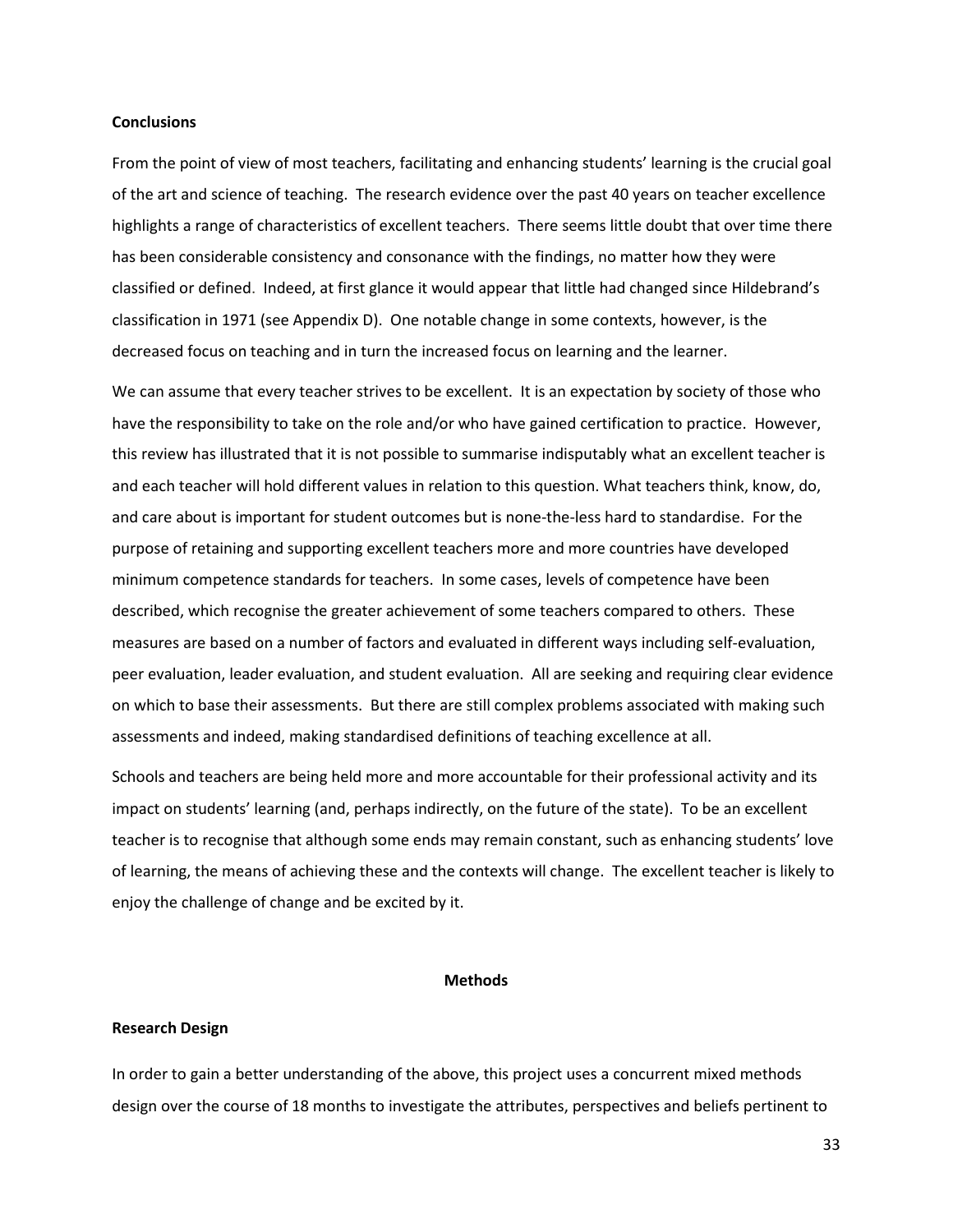an IB Teacher. The strength of the mixed methods design is that it capitalizes on the strengths of both quantitative and qualitative research (Greene 2007). To address the research questions, quantitative analysis of Likert survey items was combined with qualitative analysis of open-ended survey items, focus group transcripts, and IB documentation.

#### **Research Question 1: IB teacher perspectives as measured by the TPI**

Research Question 1, the perspectives of IB teachers as measured by The Teaching Perspectives Inventory (TPI) (Collins & Pratt, 2003), was addressed by administering the TPI online to IB teachers who recently participated in IB professional development. Because IB schools are required to support ongoing professional development, this sample does not necessarily contain teachers that self select to attend professional development, and therefore is representative of IB teachers. The online survey was sent in the three official languages of the IB to 14,407 IB teachers who participated in IB PD between July 2010 and April 2011. The survey link was sent to the teachers in an email and the link was open for 17 days, with a reminder sent after one week, and a second reminder sent after two weeks. Of the 3,845 responses received 3,194 completed the majority of the demographic information (response rate and bias information is available in Appendix E). The vast majority of respondents were teachers (91.4%) and female (70%) with between one and five years IB teaching experience (65%), but nearly 60% had over 10 years of teaching experience in general. Approximately half of the respondents were DP teachers (48.9%), followed by PYP (28.4%) and MYP (21.2%). Demographic summary of the respondents is shown in Appendix F. Of the 3,194 responses with demographic information, 3,184 had all the TPI items answered and were therefore used for the analysis. Those respondents who left major blanks were not scored. Additionally, nine responses were "too good to be true", meaning every question was answered with "Always" or "Strongly Agree". To be consistent with previous research using the TPI (Pratt, Collins, & Selinger, 2001), respondents whose overall total is 220 or more (225 is a maximum score) were eliminated.

**Scoring of the TPI.** Each respondent was scored for each of the 5 teaching perspectives. The IB teacher means and SD were calculated for each perspective. The scores for all IB teachers were averaged so that the means of IB teachers could be compared to a similar sample from the TPI database. IB teacher scores were also examined by gender and level of instruction to determine if these subgroups differed from the total IB population.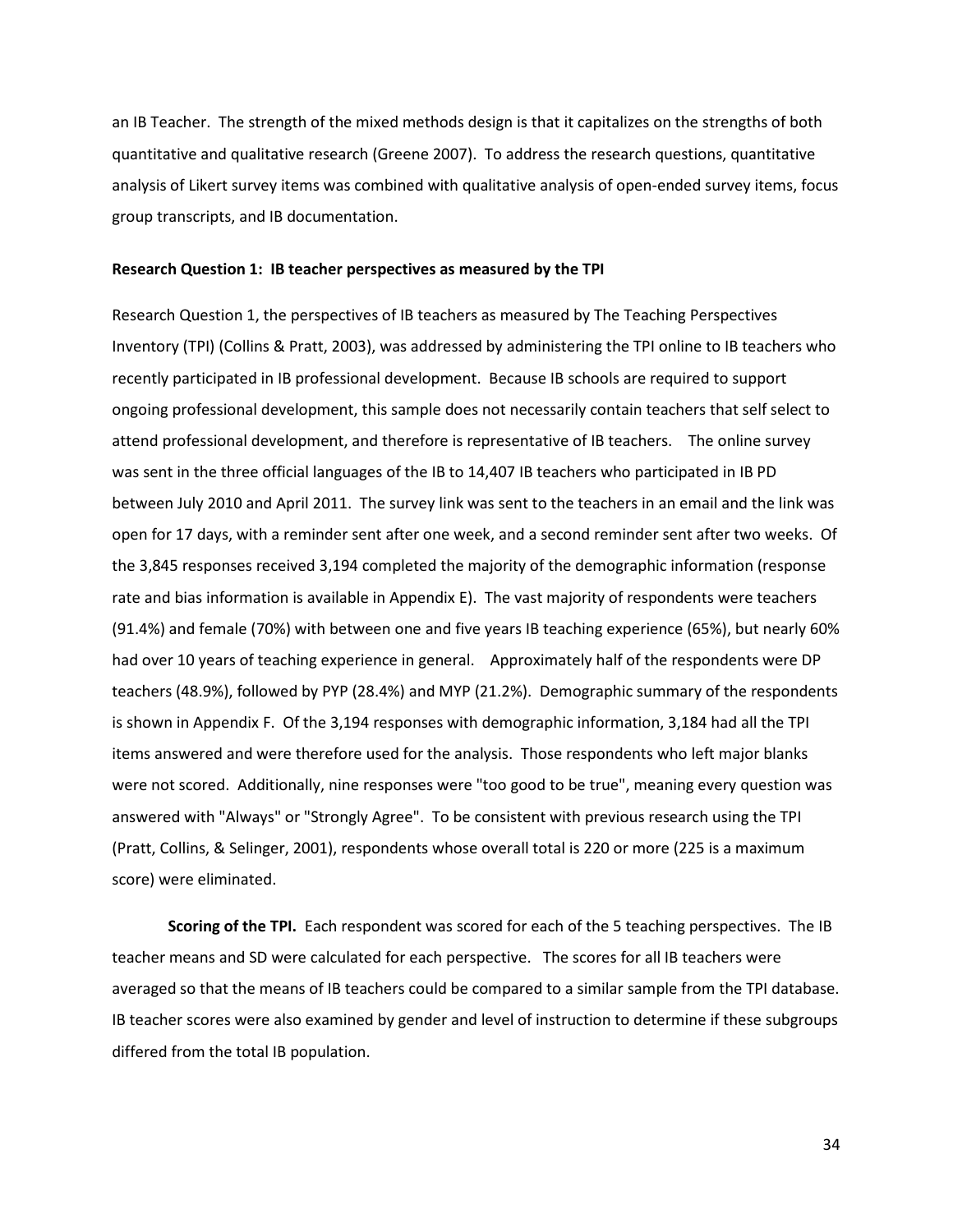*IB teachers' scores comparison to TPI preK-12 sample*. The TPI database contains records for all those who have completed the TPI since its inception in 2001. Currently, the database consists of 173,429 respondents. Of these respondents, 21,660 respondents identified their primary responsibility as teaching Pre-K through secondary (1,463 pre-school teachers, 8,816 elementary teachers, and 11,380 secondary teachers) with the remaining respondents indicating primary responsibility as a manager, researcher, student or other. This sample of 21,660 preK-12 teachers is used as a comparison group (TPI preK-12 sample). Percentile ranks were used to compare IB teachers' average perspective scores to the TPI preK-12 sample. Percentile ranks are helpful in showing how an individual compares to the rest of the population. A common use is in intelligence testing, test takers receive their percentile rank and can determine how they performed compared to the rest of the population that took the assessment. A percentile rank of 98 is interpreted to mean the individual performed better than 98% of the population. The scores of the teachers in the TPI preK-12 sample were organized into a frequency distribution so that it could be determined where the average IB teacher score ranked. The group analysis was broken down to also examine how males and females from the two groups compared. Finally, scores broken down by programme (PYP, MYP, DP) were compared to the TPI preK-12 sample organized by instructional level (pre-school, elementary, and secondary) to see if difference exist based on level of instruction.

Cohen's *d* as a measure of effect sizes were calculated to quantify the differences between the groups compared. Cohen established general guidelines for interpreting effect sizes for the social sciences (small (*d*>.2), medium (*d*>.5), or large (*d*>.8)) (Cohen, 1988).

## **Research Question 2: Attitudes, perspectives, and beliefs defined by IB educators**

Research Question 2, *attributes, perspectives, and beliefs* defined by current IB educators, was addressed using qualitative data collected from in-person focus groups and the online survey. Two separate hour long focus groups guided by a 4-item protocol were conducted at workshops in each of the following countries: Peru, Spain, Hong Kong, and The United States. Focus groups were held between September 2011 and December 2011. Workshops for focus groups were selected to represent a variety of regions, workshop categories, and programmes. Additionally, workshops with over 100 participants were targeted (Table 5).

| Table 5                      |          |          |             |            |            |            |
|------------------------------|----------|----------|-------------|------------|------------|------------|
| <b>Focus Group Workshops</b> |          |          |             |            |            |            |
| <b>Start Date</b>            | End Date | Location | Description | Registered | # in focus | # in focus |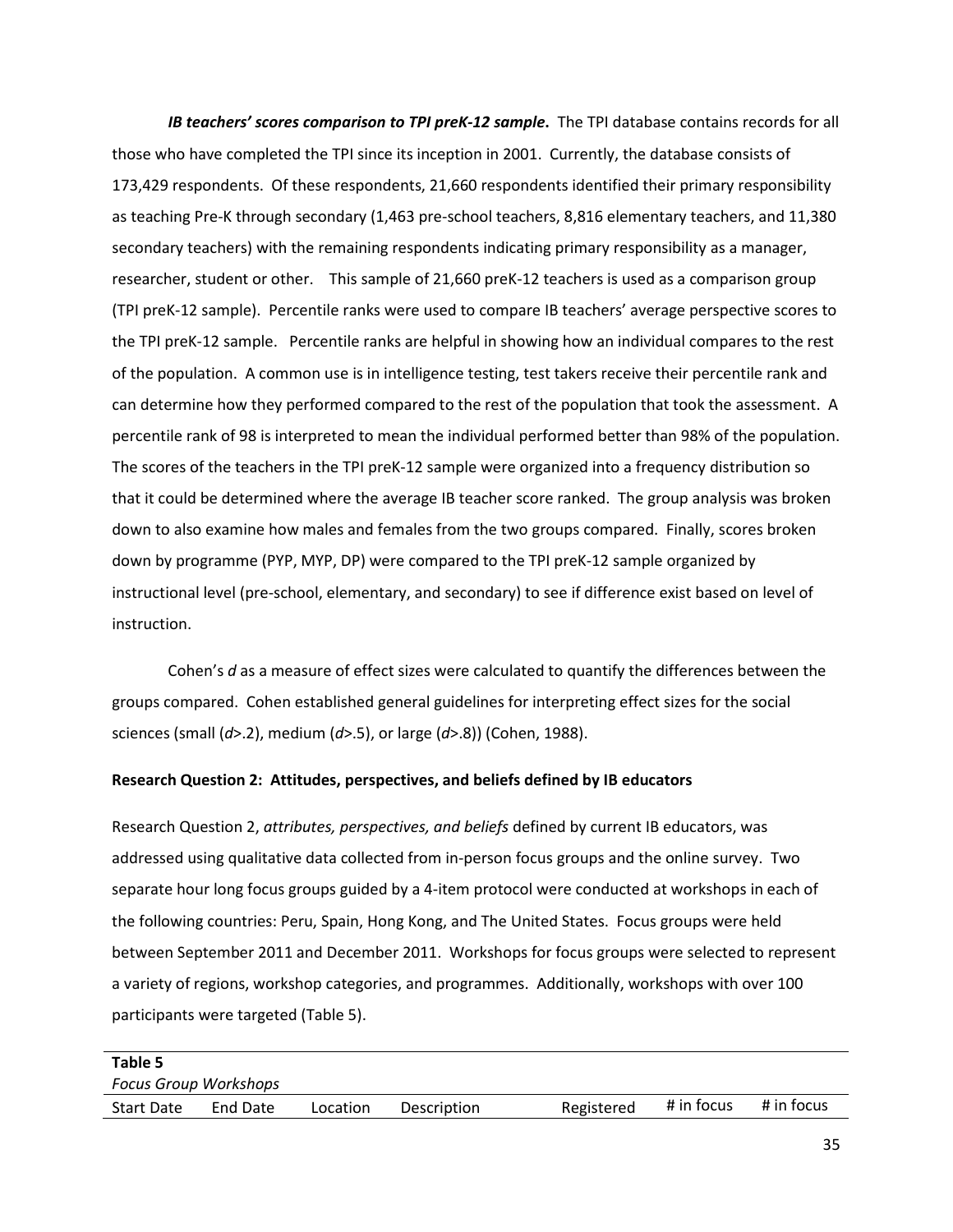|            |            |            |                     |     | group 1 | group 2 |
|------------|------------|------------|---------------------|-----|---------|---------|
|            |            | Lima,      | <b>PYP Category</b> |     | 8       | 7       |
| 8/31/2011  | 9/2/2011   | Peru       | $1,2$ , and 3       | 113 |         |         |
|            |            | Hong       |                     |     | 11      |         |
|            |            | Kong,      | PYP Category 2 and  |     |         |         |
| 10/15/2011 | 10/17/2011 | China      | 3                   | 259 |         |         |
|            |            |            |                     |     |         |         |
|            |            | Madrid,    | DP/MYP/PYP          |     | 9       | 13      |
| 10/21/2011 | 10/23/2011 | Spain      | Category 3          | 129 |         |         |
|            |            | Baltimore, |                     |     | 9       | 8       |
| 12/2/2011  | 12/5/2011  | MD, USA    | PYP/MYP/DP          | 364 |         |         |

All registered workshop participants were emailed an invitation to participate in the focus groups prior to the workshop. Participants were selected so that a sample across IB programmes and years experience teaching the IB were represented. Across the eight focus groups there were a total of 72 participants. One benefit to the focus group format was that the interaction between participants was able to be observed; this enabled more detailed data addressing why participants felt the way they did. Open-ended questions were asked during the focus group so that the participants could create the response unconstrained by the researcher's views (Creswell 2008). The same four open-ended items used in the focus groups were added to the online TPI survey to better understand participants' views about IB teaching specifically and these were qualitatively analyzed along with the focus group data.

**The coding of focus group data and selected survey questions.** Coding of the focus groups and open-ended survey responses was performed by Dr. Asher Beckwitt with review and consultation by IB Research. The focus group transcriptions and responses from three of the open-ended survey questions were analyzed collectively. The first open-ended survey question was analyzed separately because the data consisted of singular word responses and a word frequency count was appropriate (If there was an IB teacher profile, what do you consider to be 5 to 10 critical attributes that should be included? Please list and briefly describe each one.). The remaining open-ended survey questions and the focus group transcripts were analyzed using an inductive approach (Maxwell, 2005).

The data were coded and analyzed in NVivo 9 Software. Line-by-line open coding technique (Glaser & Strauss, 1967) was used and each sentence was coded with at least one code. To maintain authenticity participant's own words were used to create the codes. A constant comparison method (Glaser & Strauss, 1967) was used to systematically compare and assign codes. The same codes were consistently used to code text that represented the idea, not necessarily an exact word match. For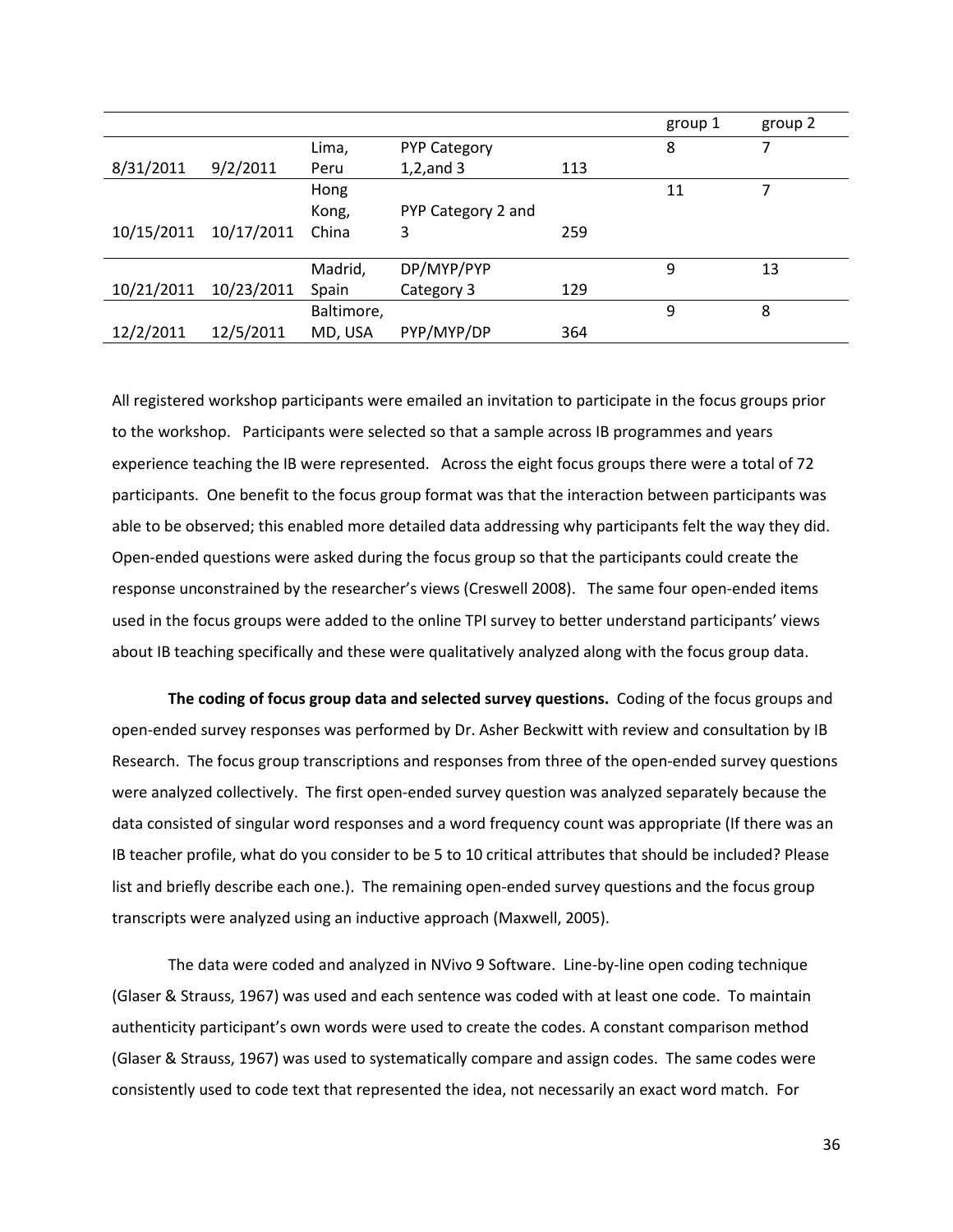example, many respondents discussed the importance of *collaboration*. Text was coded *collaboration* anytime the idea was mentioned, not just the term. *Collaboration* was coded when respondents mentioned collaboration, team work, working together, etc.

During the coding process, codes were added or modified as necessary based on new understandings that emerged (Schilling, 2006). The data were reduced by combining similar codes. Codes were compared and organized into descriptive categories (i.e. IB teachers and teaching) enabling easier analysis.

### **Research Question 3: A***ttributes, perspectives, and beliefs* **defined by IB documentation**

Research Question 3, *attributes, perspectives, and beliefs* defined by IB documentation, relied on qualitative content analysis. A systematic review of 73 IB produced documents was undertaken. Content analysis enables large volumes of text to be reduced to a set of core ideas (Patton, 2002). The researcher is able to analyze the document collection as one unit and ascertain the perspective or stance of the author or authors. The objective was to search, read and objectively and systematically review relevant IB documentation (ie, IB-published materials such as curriculum documents, teacher training materials, and position papers) so that inferences can be made about the focus of the IB. This study does not attempt to define what *should* be, but instead aims to show what the analysis revealed.

**Materials.** Appendix G lists all the materials included in the review and is organized by programme. In general, the materials included were subject area guides, position papers, and the programme guides. In total 72 documents and one book, The Changing Face of International Education (Walker, 2011), were included in the analysis. This book is published by the IB and edited by former Director General, George Walker. All of the materials included are available to IB teachers on the Online Curriculum Center (OCC) except for the book. The (OCC) is a password-protected IB website designed to support teachers of the four IB programmes. The OCC provides teachers with opportunities to work collaboratively, view IB publications, and keep up-to-date with curriculum developments.

**Methods.** A deductive approach to qualitative content analysis was utilized to code IB documentation to address the question, what does the IB documentation identify as the essential and/or important *pedagogical attributes, perspectives and beliefs* of an IB teacher professional? Qualitative content analysis enables the researcher to extract meaning from large amounts of text. This process is described as "data reduction and sense-making . . . to identify core consistencies and meanings" (Patton, 2002, p.453). Often qualitative content analysis uses an inductive approach that requires the researcher to start with small ideas and build to larger ideas. The deductive approach to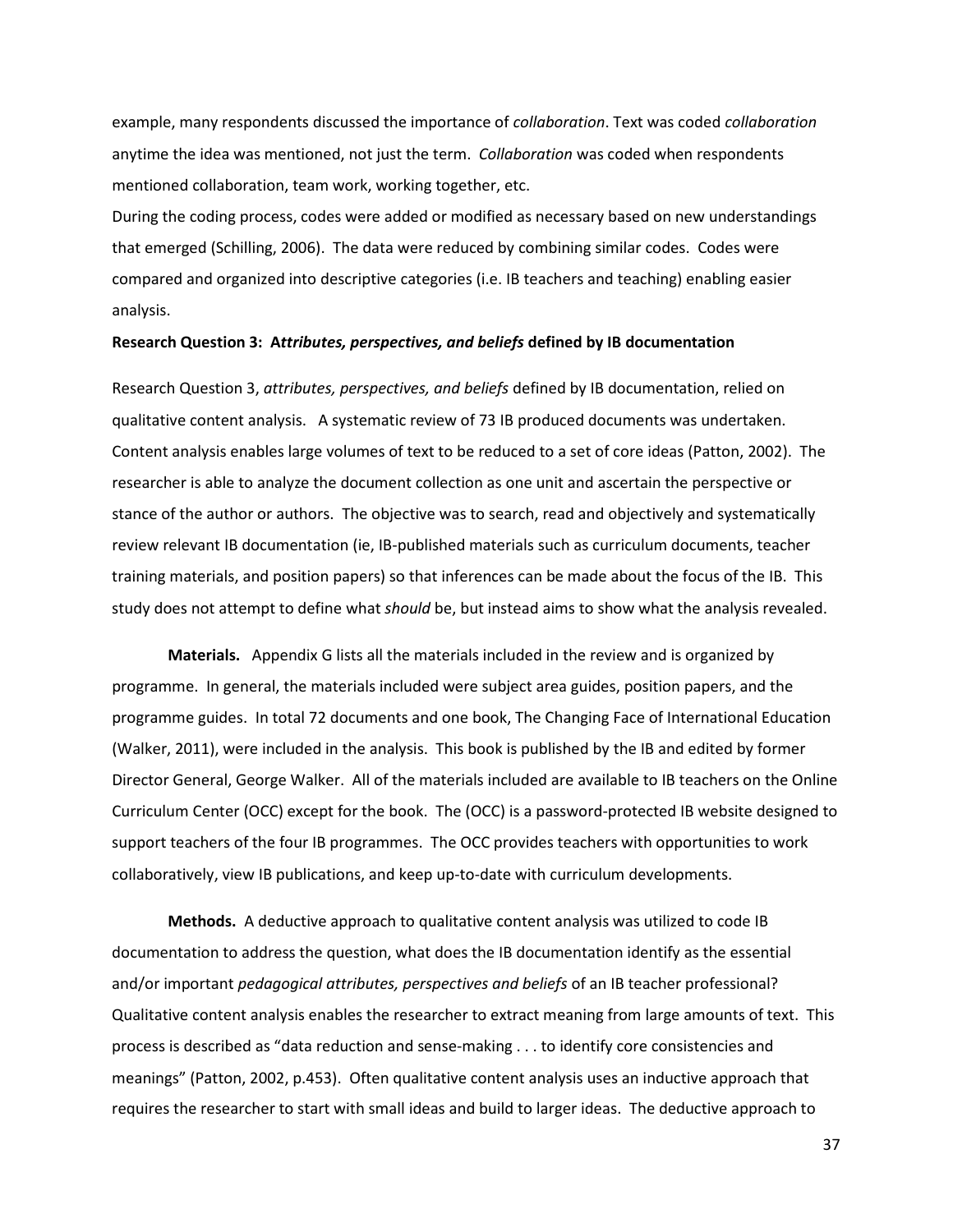qualitative content analysis can be useful because it enables theories and variables from previous research to be used to in the current analysis (Berg, 2001). The deductive approach was selected for this project because it enables general ideas, such as themes identified in the focus groups, to be reduced to more specific ideas. Generally, inductive analysis involves exploring the data to see what themes emerge and deductive analysis involves examining the data with a specific purpose in mind. In this case, the general ideas were taken from focus group themes, survey response themes, and results from the TPI. The deductive approach enabled a purposeful examination of the documents so that the data could be reduced in a way that made sense for this study—ideas relating to teachers, teaching, and teaching approaches as identified in the other data sources. Each document was read and imported in NVIVO 9 software and codes from the coding scheme were searched for in the document and coded using NVIVO 9. A coding scheme was created using the both qualitative themes from the focus groups and openended survey items and the quantitative themes from the TPI, themes from extant literature on teaching, and a word frequency count (Table 6). The codes were summarized and then organized into larger codes (codes and subcodes). Codes were then examined to determine if any commonalities existed that suggested a common underlying theme (Maxwell, 2005). All the codes related to teachers, teaching, and teaching approaches because the coding scheme was created for this purpose. Therefore, this step focused on identifying more specific ideas relating to teaching that were represented in the codes. The codes were merged into three larger overarching themes: Approaches to Teaching, Beliefs about Teaching, and Tools to Facilitate Effective Teaching.

*Coding scheme.* The coding scheme used is shown in Table 6. The codes included words or ideas relating to IB teaching that were brought up frequently by the focus group participants or survey respondents, such as adapt, assessment, community, and connections. Additionally, aspects of Social Reform and Nurturing perspectives identified in the TPI were included. Codes were also taken from the relevant literature on excellent teaching, such as inquiry and differentiation. A word frequency count was run on the IB documents and the most frequent (and appropriate) terms were included in the coding scheme. Many of the codes included in the coding scheme are derived from multiple sources, such as inquiry, social responsibility, assessment, and collaboration.

Appendix H shows the codes, subcodes, and related ideas. The related ideas are terms that have the same or similar meaning to the codes or subcodes. For example, the subcode 'real world' is related to the idea of 'real life' and both are considered a subcode of the larger code 'connections'. Illustrative examples of some of the codes are included in the findings section. The numbers of references for each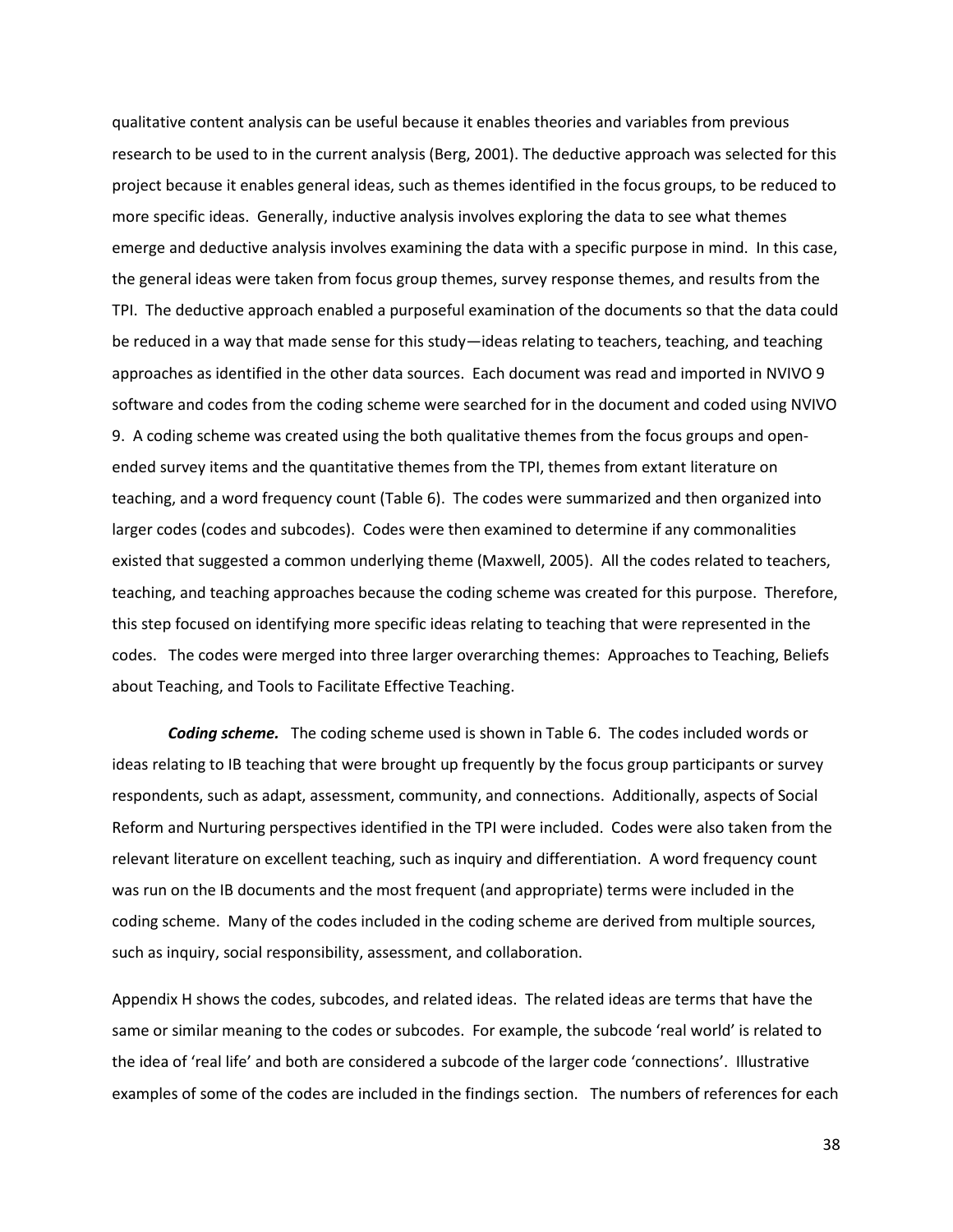code are indicated in the 'reference column'. This should be interpreted with caution as it does not indicate the number of times the code was mentioned; it indicates the number of times the idea was referenced. An idea could contain the code (subcode or related idea) several times, but still only be coded once because it was all a part of one singular thought. Additionally, the code could refer to the idea without explicitly referencing the exact code. The number of references is helpful in gauging how the frequency of codes compares to each other.

Three themes emerged from this coding that enabled the individual codes to be sorted into broader ideas: Approaches to Teaching, Beliefs about Teaching, and Tools to Facilitate Effective Teaching. These themes were identified because individual codes were found to share properties. Inferences about the connections among the code properties were made by exploring patterns and describing dimensions of the code. For example, the properties of the code 'inquiry' include: teaching method, student centered, research-based, and many other descriptors. Each code was described and overlap among the descriptors was used to build the themes. When possible the largest common denominator or broadest idea was used to create themes, meaning instead of building a theme around 'student centered' the theme was built around teaching approaches because student centered can be collapsed into teaching approach. The themes with the codes they include are shown in Table 6.

| Table 6                       |                                 |                                    |
|-------------------------------|---------------------------------|------------------------------------|
| Themes and their descriptions |                                 |                                    |
| Theme                         | Codes                           | Description                        |
| Approaches to Teaching        | connections                     | The codes included describe        |
|                               | inquiry                         | guiding teaching philosophies of   |
|                               | student thinking                | excellent IB teachers. Teachers    |
|                               | student centered                | design inquiry-based student       |
|                               | unique learner                  | centered lessons with a focus on   |
|                               | Teacher as guide                | developing student thinking.       |
|                               |                                 | Additionally, teachers plan for    |
|                               |                                 | each learner's unique needs        |
|                               |                                 | while enabling connections not     |
|                               |                                 | only between and across subject    |
|                               |                                 | areas, but also to the real world. |
| <b>Beliefs about Teaching</b> | global, international, cultural | The codes included describe the    |
|                               | Sense of social responsibility  | guiding beliefs about the          |
|                               | whole student                   | purpose of teaching. Teachers      |
|                               |                                 | are guided by a sense of global    |
|                               |                                 | awareness and social               |
|                               |                                 | responsibility. Additionally,      |
|                               |                                 | teachers believe that a holistic   |
|                               |                                 | approach to education better       |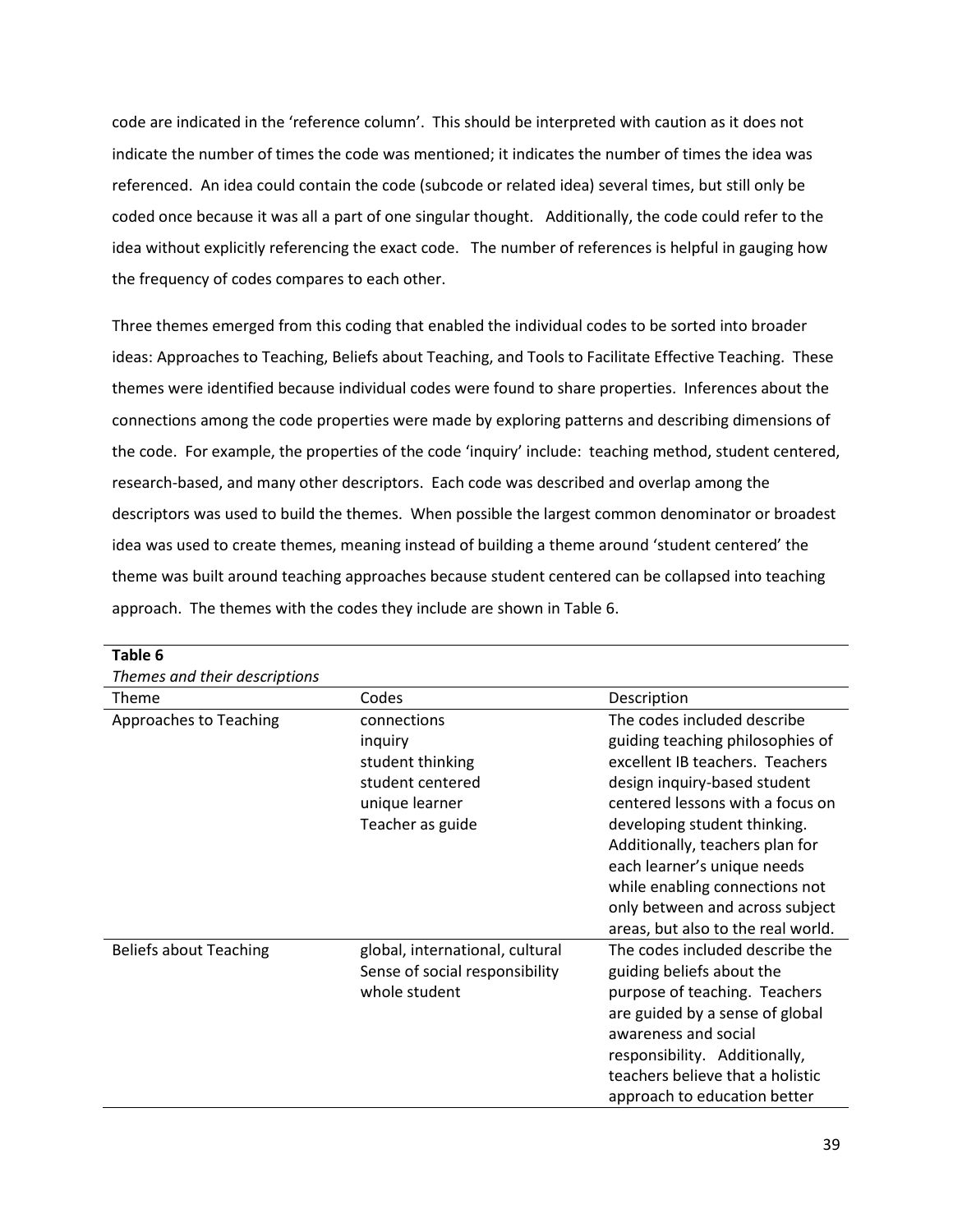| Tools to Facilitate Effective | teacher reflection            | The codes included describe the  |
|-------------------------------|-------------------------------|----------------------------------|
| <b>Teaching</b>               | collaboration                 | resources or processes that      |
|                               | assessment                    | enable teachers to be effective. |
|                               | teacher adapt, create, modify | Teachers should reflect on their |
|                               |                               | practice by not only using       |
|                               |                               | assessment data and              |
|                               |                               | collaborative teams, but also    |
|                               |                               | through continued professional   |
|                               |                               | development. Teachers must be    |
|                               |                               | prepared to create and adapt     |
|                               |                               | lessons and materials as they    |
|                               |                               | reflect on teaching and gather   |
|                               |                               | new information about their      |
|                               |                               | students.                        |

prepares students for the world.

Research Question 4, comparison among the data corpuses, is explored in the discussion section of this report.

**Limitations.** This research method relied heavily on self-reported data from IB teachers. The TPI, focus groups, and open-ended items might not reflect the actual practice of IB teachers. There could be some social desirability to report a certain practice and that might influence the responses. Additionally, while participation in IB Professional Development is required for schools, the selection of teachers within schools might not reflect the population of IB teachers.

### **Instruments**

**The Teaching Perspectives Inventory.** Building on Kember's (1997) analysis of teaching perspectives in higher education Pratt (1992; 1998) qualitatively identified five substantially different views of teaching: Transmission, Apprenticeship, Developmental, Nurturing, and Social Reform (Table 3). The Teaching Perspective Inventory (TPI) operationalizes Pratt's five teaching perspectives into five separate scales addressing actions, intentions, and beliefs. Each teaching perspective can be represented by an effective teacher or an ineffective teacher. All perspectives are equally valuable and one is not better or worse than another (Collins & Pratt, 2010). The TPI is often used as a tool by teachers to reflect on their teaching perspectives. Upon completion of the inventory, each individual teacher receives a profile indicating their strongest, or dominant, perspective and scores for the other perspectives.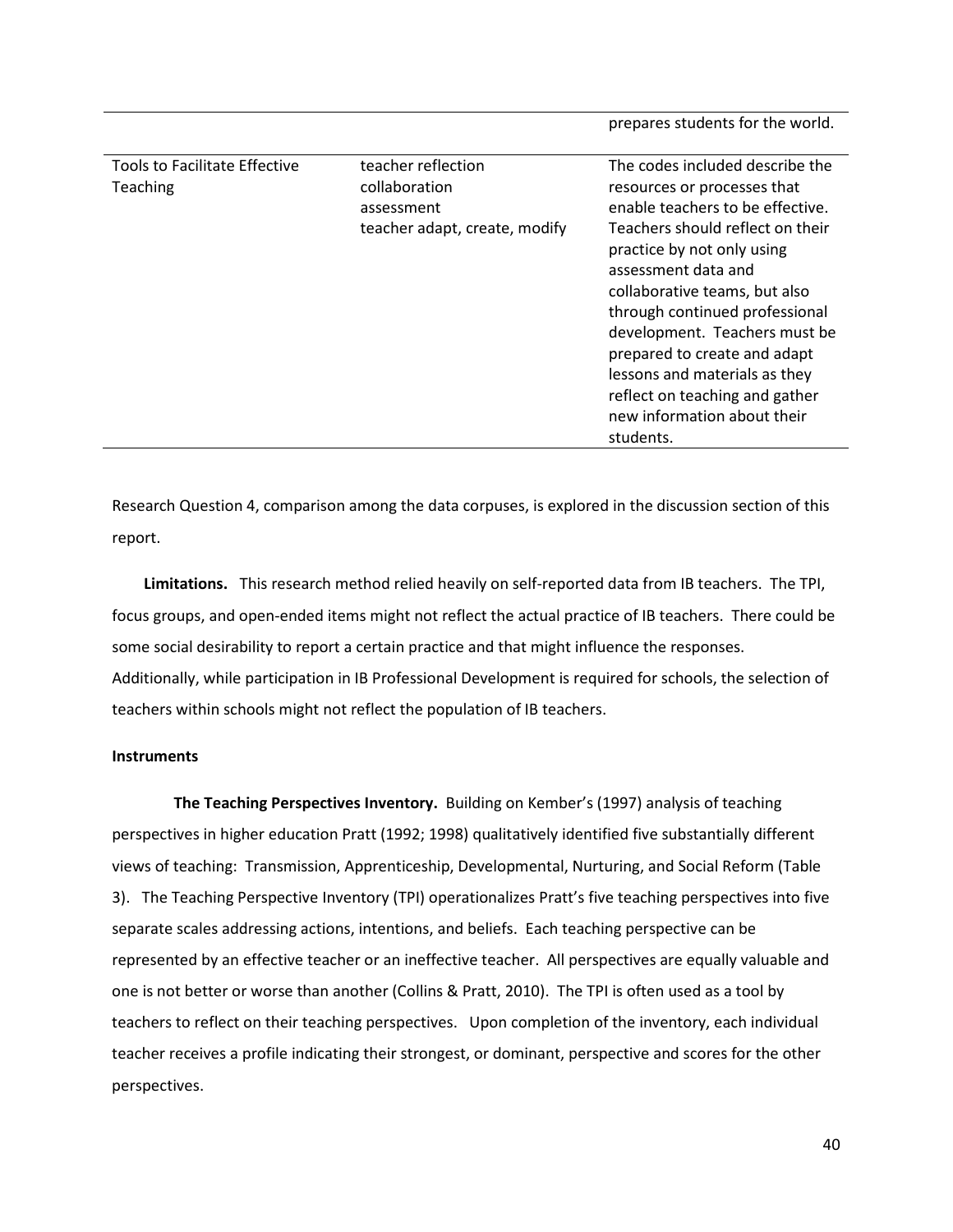# **Table 7**

*Description of each perspective (Pratt, Collins & Sellinger, 2001)*

| Transmission:   | Transmission teachers have strong content commitment, teacher's primary             |
|-----------------|-------------------------------------------------------------------------------------|
|                 | responsibility to represent the content accurately and effectively for learners.    |
|                 | Good teachers take learners systematically through sets of tasks that lead to       |
|                 | content mastery.                                                                    |
| Apprenticeship: | The teacher is highly skilled at what they teach. Effective teaching is a process   |
|                 | of enculturating learners into a set of social norms and ways of working.           |
|                 | Learners progress form dependent learners to independent workers.                   |
| Developmental:  | Effective teaching must be planned and conducted "from the learner's point of       |
|                 | view". Good teachers must understand how their learners think and reason            |
|                 | about the content. The primary goal is to help learners develop increasingly        |
|                 | complex and sophisticated cognitive structures for comprehending the                |
|                 | content.                                                                            |
| Nurturing:      | Effective teaching assumes that long-term, hard, persistent effort to achieve       |
|                 | comes from the heart, as well as the head. People are motivated and                 |
|                 | productive learners when they are working on issues or problems without fear        |
|                 | of failure. Learners are nurtured by knowing that (a) they can succeed at           |
|                 | learning if they give it a good try; (b) their achievement is a product of their    |
|                 | own effort and ability.                                                             |
| Social Reform:  | Effective teaching seeks to change society in substantive ways. From this           |
|                 | point of view, the object of teaching is the collective rather than the individual. |
|                 | Good teachers awaken students to the values and ideologies that are                 |
|                 | embedded in texts and common practices within their discipline. Good                |
|                 | teachers challenge the status quo and encourage students to consider the how        |
|                 | learners are positioned and constructed in particular discourses and practices.     |
|                 | To do so, common practices are analyzed and deconstructed for the ways in           |
|                 | which they reproduce and maintain conditions deemed unacceptable. Class             |
|                 | discussion is focused less on how knowledge has been created, and more by           |
|                 | whom and for what purposes.                                                         |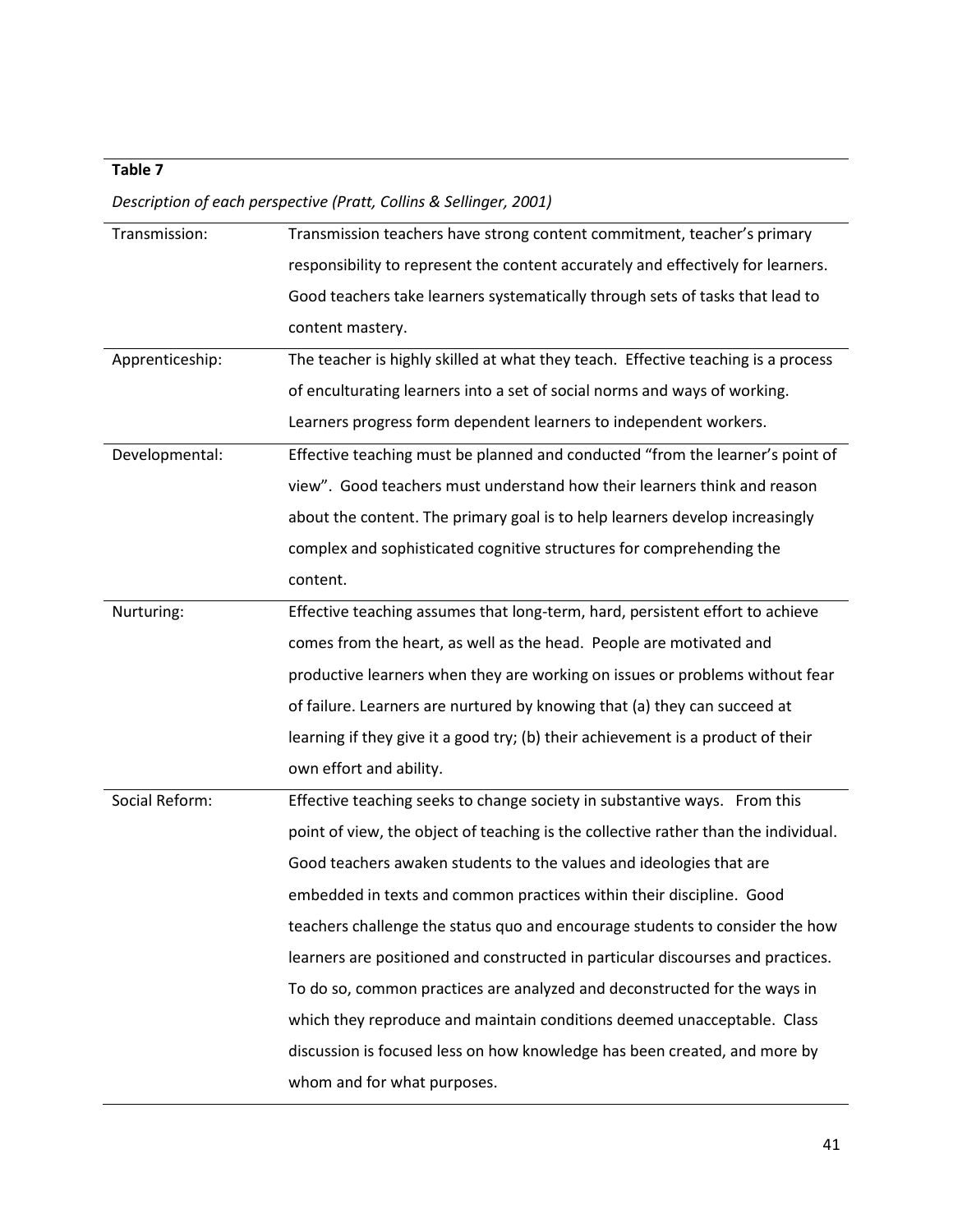Each of the five teaching perspectives is represented by nine items. Respondents receive a profile reporting their dominant perspective (the perspective with a score one standard deviation (or more) above the mean of the remaining four) and their recessive perspective (the perspective with the lowest score). Scores range from 9 to 45 for each perspective. Previous research on the TPI uses a dataset from 2009 containing over 100,000 responses representing US, Canada, and 120 other countries. Responses were completed in many first languages other than English, including Spanish, French, Mandarin, Cantonese, and Hindi. Approximately 1/3 of the total responses are from teachers of school aged children (16.6% secondary teachers, 15.9% elementary school teachers) and the remaining responses are from educators who work with learners outside of primary and secondary classrooms. Nurturing is the most common dominant perspective (50%), with Social Reform as the least common dominant perspective (3%). Respondents whose first language was not English had slightly higher, but significant, Social Reform totals (Collins & Pratt, 2010). The updated sample analyzed by Collins in March 2012 (TPI preK-12 sample) identified 21,660 respondents who taught pre-school, elementary, or secondary learners. This sample of 21,660 is used throughout this study as a comparison group for the IB teachers who participated.

*Reliability.* High internal consistency was found when the TPI was tested by Collins and Pratt (2001) with teachers in Canada, Singapore, and the United States (alpha reliabilities are Transmission .81, Apprenticeship .88, Developmental .85, Nurturing .92, Social Reform .82, and overall consistency of .80) (Pratt, Collins, and Selinger , 2001). Chronbach's alpha reliabilities for respondent average .76 across the five scales (Collins & Pratt, 2010) and all the scales exceed the benchmark of .70 set by Nunnally and Berstein (1994). Test retest reliability with 500 respondents, averaged .67 (Collins and Pratt, 2010).

*Validity.*Collins and Pratt (2010) have performed several validity checks, including face validity and principal component analysis. During the development of the TPI, statements for each scale were created using "I statements" from interviews with teachers who exemplified the perspective. Graduate students correctly sorted the items into its respective perspectives with 95% accuracy, establishing face validity (Collins and Pratt, 2010)**.** Principal component analysis suggested each item contributes to its respective perspective, as no item had communalities less than .30, suggesting all 45 items contributed to defining a perspective (Collins and Pratt, 2010)**.**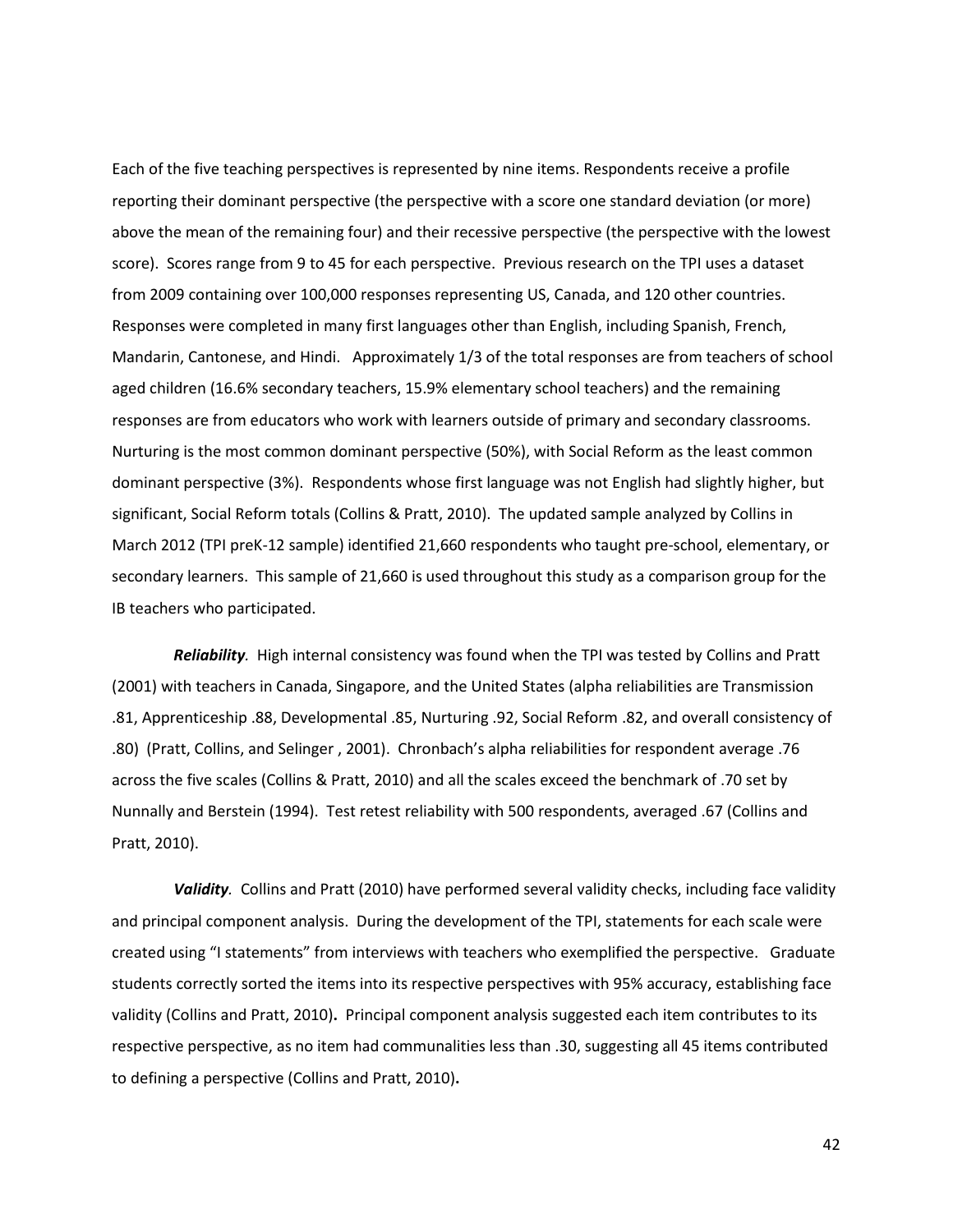**Open-ended survey items.** In addition to the TPI items, surveys contained 4 open-ended items seeking to understand respondents' views about teaching the IB programmes. Respondents were asked the following:

- 1. If there was an IB teacher profile, what do you consider to be 5 to 10 critical attributes that should be included? Please list and briefly describe each one.
- 2. Are there any differences between an IB teacher and a non-IB teacher? If yes, please describe.
- 3. What changes, if any, have you experienced since becoming an IB teacher?
- 4. What excites you most about being an IB teacher?

Additionally, background information, such as teaching experience, IB teaching experience, IB programme and subject area was requested from each respondent. The full survey is available in Appendix I.

**Focus group protocol.** Hour-long focus groups in Spain, Peru, Hong Kong, and the United States were conducted using a 4-item protocol. The focus group items replicated the 4 open-ended items from the online survey (Appendix J). The focus groups were recorded and each session was transcribed. A translator was available during each focus group session held outside the U.S., but was not needed.

## **Results**

## **Research Question 1: IB teacher perspectives as measured by the TPI**

The IB TPI average scores can be viewed in two ways. First, in isolation, as an average IB teacher profile, similar to the profile an individual would receive after completing the TPI. Second, the TPI average scores for the IB sample can be compared to the average scores for the TPI database sample.

**IB teachers' overall scores.** There are five perspective totals, one for each of the perspectives (see an example profile in Appendix K). When the sample of IB teachers are viewed as one unit, meaning the average score for each perspective is used as the perspective score, the average IB teacher's profile has Nurturing as the dominant perspective with 'back up' perspectives of Apprenticeship and Developmental. The average for IB teachers was calculated for each perspective (Table 8).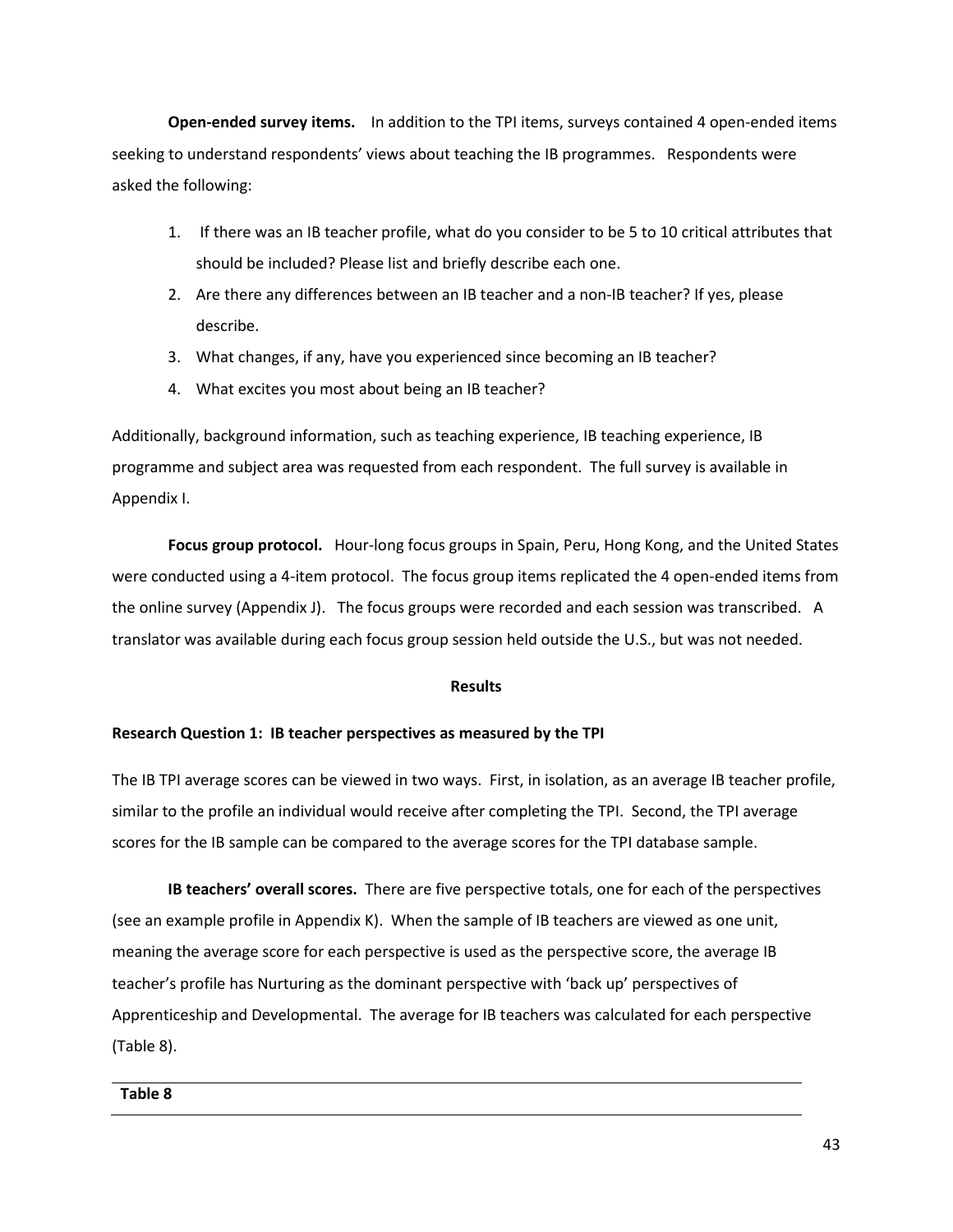*IB teachers' mean score for each perspective* 

| Variable                    | Mean  | <b>Std Dev</b> | <b>Minimum</b> | <b>Maximum</b> | N    |
|-----------------------------|-------|----------------|----------------|----------------|------|
| <b>TRANSMISSION TOTAL</b>   | 34.65 | 4.65           | 9              | 45             | 3184 |
| <b>APPRENTICESHIP TOTAL</b> | 36.87 | 3.77           | 9              | 45             | 3184 |
| DEVELOPMENTAL TOTAL         | 36.03 | 3.75           | 9              | 45             | 3184 |
| NURTURING TOTAL             | 37.44 | 4.25           | 9              | 45             | 3184 |
| SOCIAL REFORM TOTAL         | 32.15 | 5.21           | 9              | 45             | 3184 |

**IB teachers' overall scores comparison to TPI preK-12 sample**. The patterns observed in the IB population are similar to the TPI preK-12 sample with some exceptions (Table 9). Nurturing is the dominant perspective for both groups and is generally higher for females than males. Social Reform is the lowest perspective for both populations. The five perspectives are not mutually exclusive and the majority of respondents hold at least one dominant perspective with several other 'back-up' perspectives that are high. As described above, if average IB teachers were to be described in these terms, they would be dominant in Nurturing with 'back up' Apprenticeship and Developmental perspectives. The TPI preK-12 sample population is also dominant in Nurturing with 'back up' Apprenticeship and Developmental perspectives. While the IB and TPI populations are similar, higher scores in Social Reform suggest IB teachers are stronger in this perspective, especially IB female teachers. This was further explored using effect sizes and it is suggested the effect is small (*d*= 0.05).

#### **Table 9**

*Female and male IB teacher mean scores and TPI preK-12 sample teacher mean scores* 

|                             | IB sample mean     | TPI sample mean | <b>Effect Sizes</b> |
|-----------------------------|--------------------|-----------------|---------------------|
|                             | $N = 3,183$        | $N = 21,659$    | (Cohen's $d$ )      |
| <b>TRANSMISSION TOTAL</b>   | 34.65 (SD=4.65)    | 33.59 (SD=4.65) | 0.05                |
| Female                      | 34.50 (SD=4.73)    | 33.57 (SD=4.59) | 0.04                |
| Male                        | $35.00$ (SD= 4.42) | 33.64 (SD=4.77) | $-0.07$             |
| <b>APPRENTICESHIP TOTAL</b> | 36.87 (SD=3.77)    | 36.55 (SD=3.80) | 0.02                |
| Female                      | 37.10 (SD=3.68)    | 36.68 (SD=3.72) | 0.03                |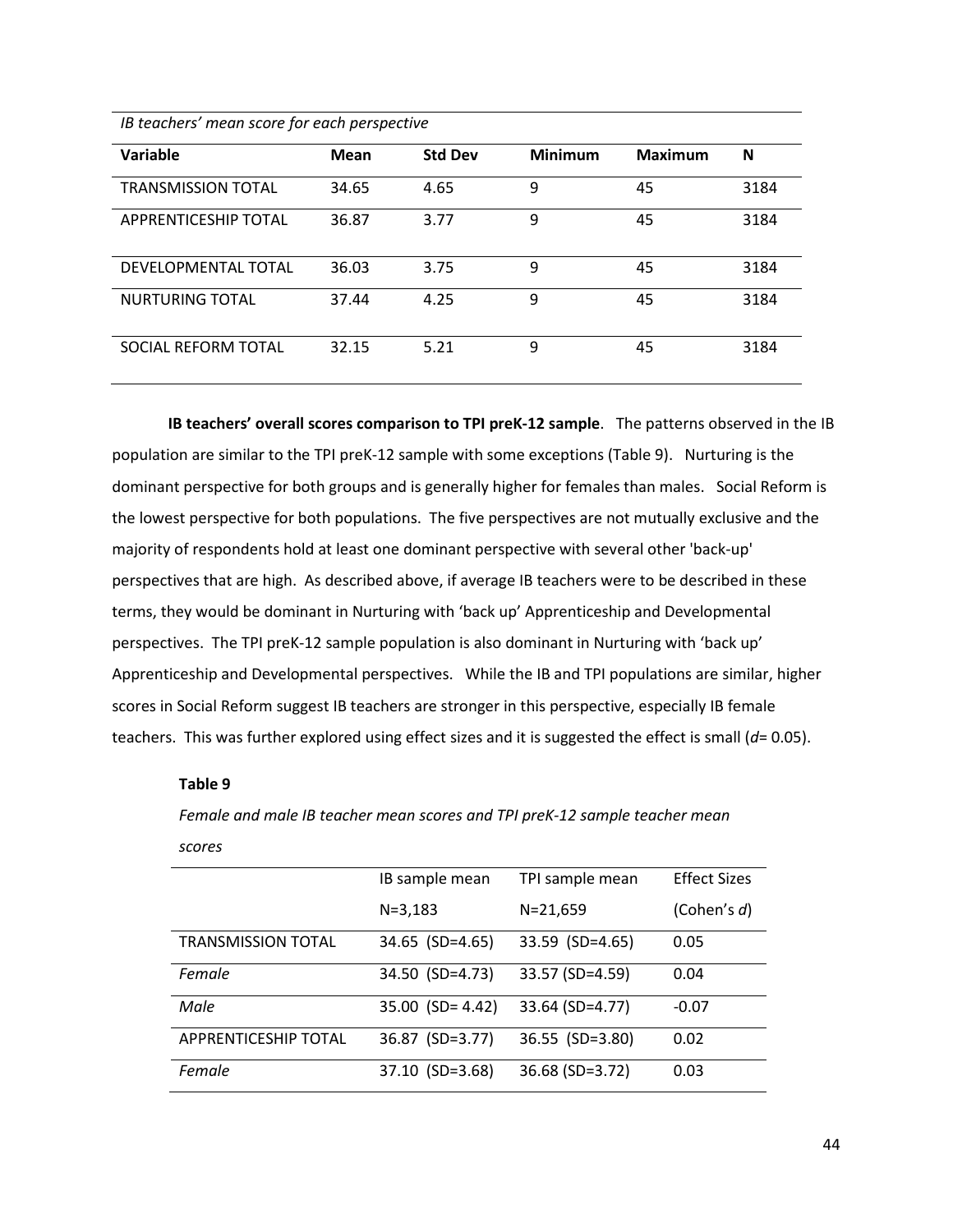| Male                   | $36.32$ (SD= 3.91) | 36.27 (SD=3.96)    | 0.003    |
|------------------------|--------------------|--------------------|----------|
| DEVELOPMENTAL TOTAL    | 36.03 (SD=3.75)    | 35.03 (SD=4.17)    | 0.06     |
| Female                 | $36.16$ (SD=3.78)  | 35.15 (SD=4.13)    | 0.06     |
| Male                   | 35.71 (SD=3.66)    | $34.78$ (SD= 4.23) | 0.05     |
| <b>NURTURING TOTAL</b> | 37.44 (SD=4.25)    | 37.77 (SD=4.38)    | $-0.02$  |
| Female                 | 37.88 (SD=4.13)    | 38.19 (SD=4.20)    | $-0.02$  |
| Male                   | 36.41 (SD=4.36)    | 36.88 (SD=4.61)    | $-0.02$  |
| SOCIAL REFORM TOTAL    | 32.15 (SD=5.21)    | 30.82 (SD=5.59)    | 0.04     |
| Female                 | $32.40$ (SD= 5.06) | $30.44$ (SD= 5.47) | 0.07     |
| Male                   | $31.54$ (SD=5.50)  | $31.64$ (SD=5.70)  | $-0.003$ |

When the IB TPI scores are compared to the norms of other primary and secondary teachers, the IB teachers are in at least the 60<sup>th</sup> percentile on Social Reform, Developmental, Apprenticeship, and Transmission, indicating that IB teachers have high scores relative to the TPI preK-12 sample in all four of these perspectives (see Figure 2). This comparison suggests that IB teachers have higher scores in Social Reform, Developmental, Apprenticeship, and Transmission than 60% of the TPI preK-12 sample. Having four high scores is not unusual, but having four high scores at the  $60<sup>th</sup>$  percentile is interesting because it suggests that IB teachers identify with these four perspectives more than the average teacher in the database TPI preK-12 sample. The four perspectives for which IB teachers score in the  $60<sup>th</sup>$ percentile are not the four highest scored perspectives for IB teachers. Nurturing is actually the highest scored perspective for IB teachers, but because so many teachers in the database sample have dominant Nurturing perspectives the average IB score is low compared to the database sample. IB teachers rank in only the 42<sup>nd</sup> percentile on Nurturing. When reading the percentile sheet it is important to note that a score of 32 in one column is not equivalent to a score of 32 in another column because scores in the column of the more popular perspective will be higher. For example, a 32 in Social Reform is considered high, but a 32 in Developmental is considered low.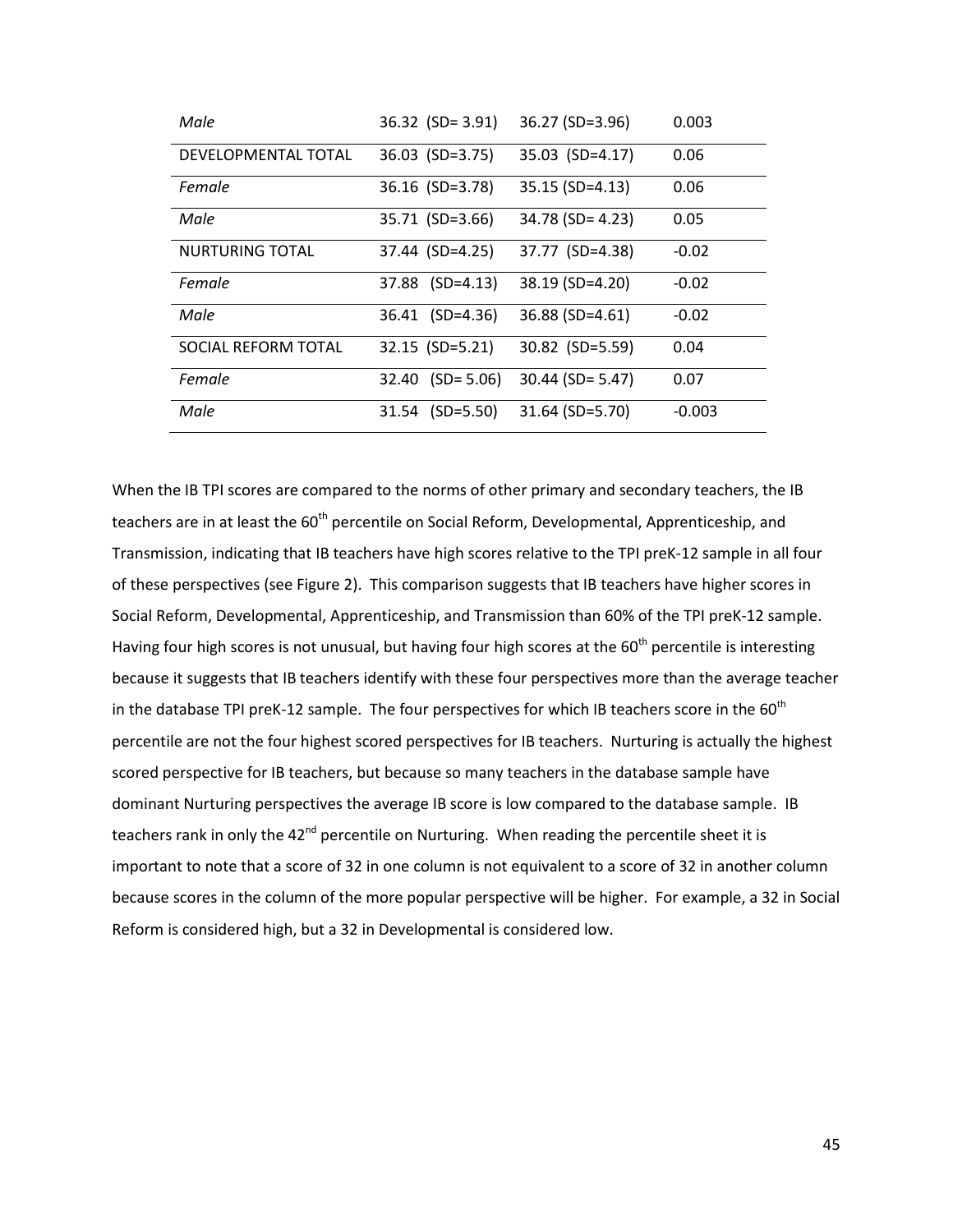# **Figure 2**

|            | Transmission | Apprenticeship  | Developmental   | <b>Nurturing</b> | <b>Social</b><br>Reform | Belief            | Intent   | Action       | Total               |
|------------|--------------|-----------------|-----------------|------------------|-------------------------|-------------------|----------|--------------|---------------------|
| %ile       | 43           | 44              | 44              | 45               | 43                      | 72                | 73       | 73           | 215                 |
| 98%        | 42           |                 | 43              |                  | 41                      | $70\,$            | 71       | 71           | 209                 |
|            |              | 43              | 42              | 44               |                         |                   |          | 70           |                     |
| 95         | 41           | 42              |                 |                  | 39                      | 67                | 69       | 69           | 201                 |
|            | 40           |                 | 41              | 43               |                         |                   |          | 67           |                     |
| 90         | 39           | 41              | 40              |                  |                         | 65                | 66       | 66           | 195                 |
|            |              |                 |                 |                  | 37                      | 64                |          |              |                     |
| 85         | 38           | 40              | 39              | 42               | 36                      |                   | 64       | 64           | 190                 |
|            |              |                 |                 |                  |                         | 63                |          |              |                     |
| 80         | 37           |                 |                 |                  | 35                      | 62                | 63       | 63           | 187                 |
|            |              | 39              | 38              | 41               |                         |                   |          |              |                     |
| 75%        |              |                 |                 |                  |                         | 61                | 62       | 62           | 184                 |
|            | 36           |                 |                 |                  | 34                      |                   |          |              |                     |
| $70\,$     |              |                 | 37              | 40               |                         | 60                | 61       | 61           | 182                 |
|            |              | 38              |                 |                  | 33                      |                   |          |              |                     |
| 65         | 35           |                 |                 |                  |                         |                   | 60       | 60           | 179                 |
|            |              |                 | 36              |                  |                         | 59                |          |              |                     |
| 60         |              | 37              |                 | 39               | 32                      |                   | 59       |              | 177                 |
|            |              |                 |                 |                  | ᅏ<br>61                 | 58                |          | 59           |                     |
| 55         | 34           |                 | f               | $\mathsf{f}$     |                         | ${\sf m}$         |          | $\mathsf{f}$ | 175                 |
| 50%        | f,m          | ${\sf m}$<br>36 | 35<br>${\sf m}$ | 38               | f                       | $\mathsf f$<br>57 | 58f<br>m | 58           | $\mathsf f$<br>173m |
|            | 33           |                 |                 |                  | 30                      |                   |          | ${\sf m}$    |                     |
| 45         |              |                 | 34              |                  |                         |                   |          | 57           | 171                 |
|            |              |                 |                 | 37               |                         | 56                | 57       |              |                     |
| 40         | 32           |                 |                 | ${\sf m}$        | 29                      |                   |          | 56           | 169                 |
|            |              | 35              |                 |                  |                         | 55                |          |              |                     |
| 35         |              |                 | 33              | 36               | 28                      |                   | 55       |              | 167                 |
|            | 31           |                 |                 |                  |                         |                   |          | 55           |                     |
| 30         |              |                 |                 |                  |                         | 54                | 54       |              | 165                 |
|            |              | 34              | 32              | 35               | 27                      |                   |          | 54           |                     |
| 25%        | 30           |                 |                 |                  |                         | 53                | 53       |              | 163                 |
|            |              |                 |                 | 34               | 26                      |                   |          | 53           |                     |
| 20         | 29           | 33              | 31              |                  |                         | 52                | 52       |              | 160                 |
|            |              |                 |                 | 33               | 25                      |                   | 51       | 52           | 158                 |
| 15         | 28           | 32              |                 |                  |                         | 51                |          | 51           | 157                 |
|            |              |                 | $30\,$          | 32               | 24                      | 50                | 50       |              | 155                 |
| 10         | 27           | 31              | 29              | 31               | 23                      |                   | 49       | 50           | 154                 |
|            | 26           |                 |                 | $30\,$           | 22                      | 48                | 48       | 49           | 151                 |
| $\sqrt{5}$ | 25           | 30              | 28              | 29               | 21                      | 47                | 46       | 48           | 148                 |
|            | 24           | 29              | 27              | 28               | 20                      | 46                | 45       | 47           | 145                 |
| 2%         | 23           | 28              | 26              | 27               | 19                      | 44                | 44       | 45           | 141                 |
| $1\%$      | 21           | 27              | 25              | 26               | 17                      | 42                | 42       | 43           | 138                 |
| Dominant:  | 14%          | 32%             | 15%             | 57%              | $4\%$                   |                   |          |              |                     |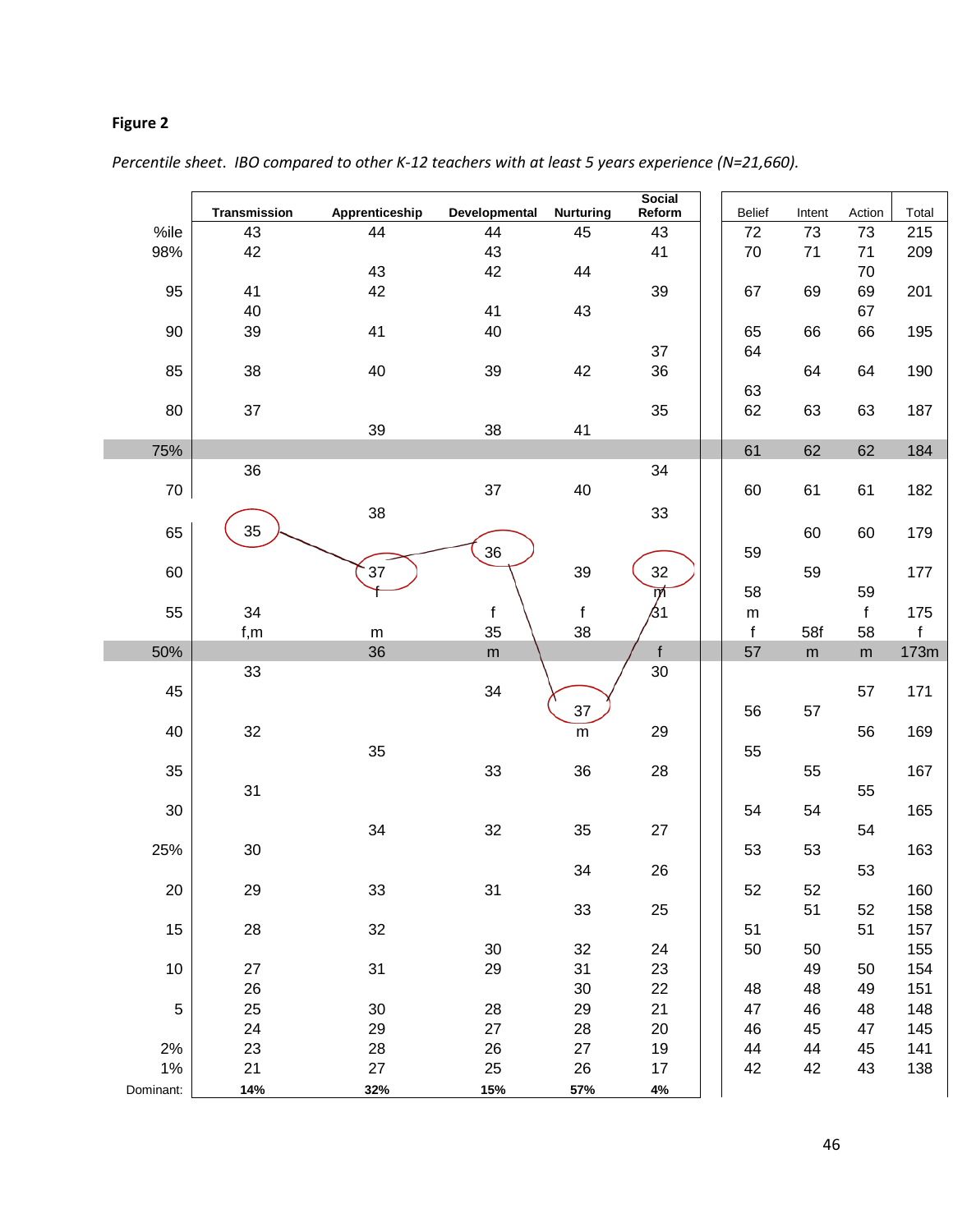**Gender differences**. Statistically significant differences for males and females exist in the IB sample, but the differences are not large. Females and males differ in Nurturing (37.9 compared to 36.4, *p*<.001), Action totals (59.9 compared to 58.7, *p*<.001), Transmission (34.5 compared to 35.0, *p*=.005). In all cases except Transmission, females' scores are slightly higher than males. The same patterns are observed in the TPI preK-12 sample with one exception, males are slightly higher in Social Reform in the TPI preK-12 sample.

**PYP, MYP, and DP comparisons**. Grade level was a variable of interest because as suggested by Gage (1962) teaching has been shown to vary significantly based on grade level. Mean scores were calculated by programme (PYP, MYP, DP) (Table 10). A total of 48 respondents did not identify their programme and were removed from the analysis.

| able 1 |
|--------|
|--------|

*TPI scores for IB teachers by programme* 

| <b>Perspective</b>        | <b>PYP</b>      | <b>MYP</b>        | <b>DP</b>         |
|---------------------------|-----------------|-------------------|-------------------|
|                           | $(N=901)$       | $(N=675)$         | $(N=1560)$        |
| <b>TRANSMISSION TOTAL</b> | 31.51 (SD=4.62) | 34.63 (SD=4.11)   | $36.45$ (SD=3.86) |
| APPRENTICESHIPTOTAL       | 36.77 (SD=3.63) | 37.07 (SD=3.48)   | $36.84$ (SD=3.96) |
| DEVELOPMENTAL TOTAL       | 35.94 (SD=3.97) | $35.92$ (SD=3.63) | $36.15$ (SD=3.69) |
| NURTURING TOTAL           | 38.95 (SD=3.63) | 37.12 (SD=4.19)   | 36.73 (SD=4.41)   |
| SOCIAL REFORM TOTAL       | 32.46 (SD=4.73) | $32.02$ (SD=5.10) | $32.05$ (SD=5.53) |

For the categories of programme (PYP, MYP, and DP), two of the profiles present statistically significant differences among the various levels. Transmission is highest for DP instructors and lowest for PYP instructors (*M*= 36.5, *SD*= 3.86 compared to *M*=31.5, *SD*= 4.62, *p*< .001). Nurturing is highest for PYP and lowest for DP (*M=*38.95, *SD=*3.63 compared to *M*=36.73, *SD*= 4.41, p<.001). These differences are statistically significant and suggest the PYP teachers hold a different perspective than DP teachers on these dimensions. This warrants further investigation to see if these patterns are present in practice.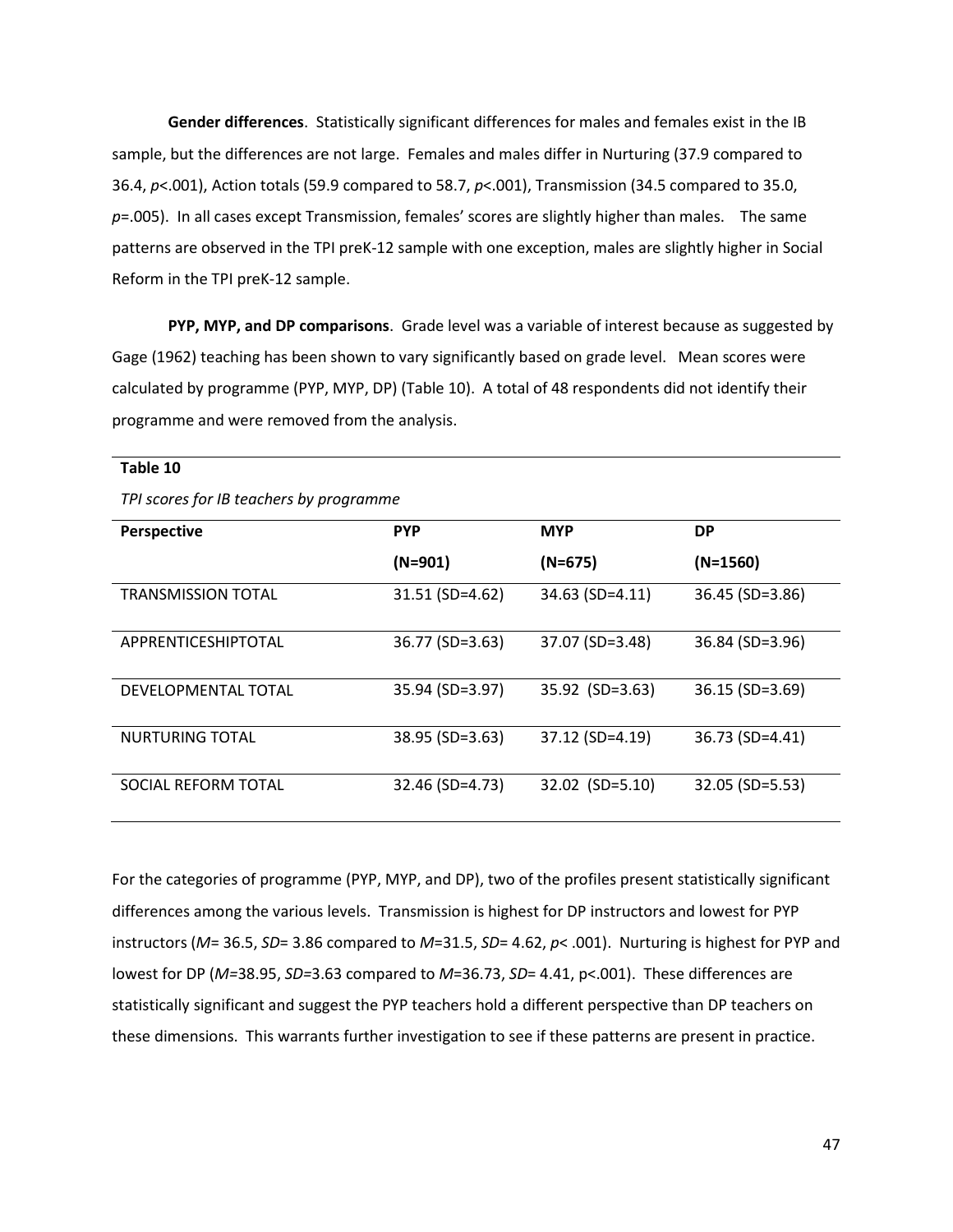**Comparisons to TPI preK-12 sample based on programme.** The level of instruction appears to impact the IB population as it does for the larger TPI preK-12 sample. Similar patterns between IB and the TPI preK-12 sample are observed (Table 11). Transmission is generally higher for secondary teachers just as it is for DP teachers. Similar to PYP, pre-school and elementary teachers have higher Nurturing scores. Cohen's *d* was calculated as a measure for effect sizes comparing the IB and the TPI preK-12 sample on Social Reform because this perspective had the largest difference and warranted further exploration. Effect sizes were found to be small (higher mean for IB teachers) for both comparisons of secondary with DP teachers (*d*=0.05) and elementary with PYP teachers (*d*= 0.05).

#### **Table 11**

| <b>Perspective</b>        | <b>ELEMEMENTARY</b> | <b>PRE-SCHOOL</b> | <b>SECONDARY</b> |
|---------------------------|---------------------|-------------------|------------------|
|                           |                     |                   |                  |
|                           | (N=6557)            | $(N=1103)$        | (N=9031)         |
|                           |                     |                   |                  |
| <b>TRANSMISSION TOTAL</b> | $33.18$ (SD=4.75)   | 32.90 (SD=5.82)   | 34.18 (SD=4.58)  |
|                           |                     |                   |                  |
| APPRENTICESHIPTOTAL       | $36.49$ (SD=3.86)   | 36.44 (SD=4.14)   | $36.33(SD=4.00)$ |
|                           |                     |                   |                  |
| DEVELOPMENTAL TOTAL       | 35.03 (SD=4.15)     | 34.86 (SD=4.50)   | 35.05 (SD=4.27)  |
|                           |                     |                   |                  |
| <b>NURTURING TOTAL</b>    | $38.69$ (SD=4.00)   | 39.14 (SD=4.05)   | 36.76 (SD=4.75)  |
|                           |                     |                   |                  |
| SOCIAL REFORM TOTAL       | $30.36$ (SD=5.48)   | 32.56 (SD=5.79)   | 30.50 (SD=5.78)  |
|                           |                     |                   |                  |

*TPI scores for TPI sample by instructional level* 

### **Research Question 2: Attitudes, perspectives, and beliefs defined by IB educators**

Several main themes were identified within the focus groups and open ended questions. After the codes were organized into larger descriptive categories the main themes were evident by the categories with the most frequently referenced codes. In many instances, the references to the codes that comprise each theme are in the hundreds. IB teachers were consistent with their responses and many of the codes below (Table 12) were referenced over 100 times. Themes that emerged: 1) global, 2) open minded 3) flexibility, 4) teaching approach/skills/beliefs, 5) collaboration, 6) good teaching, and 7) love teaching.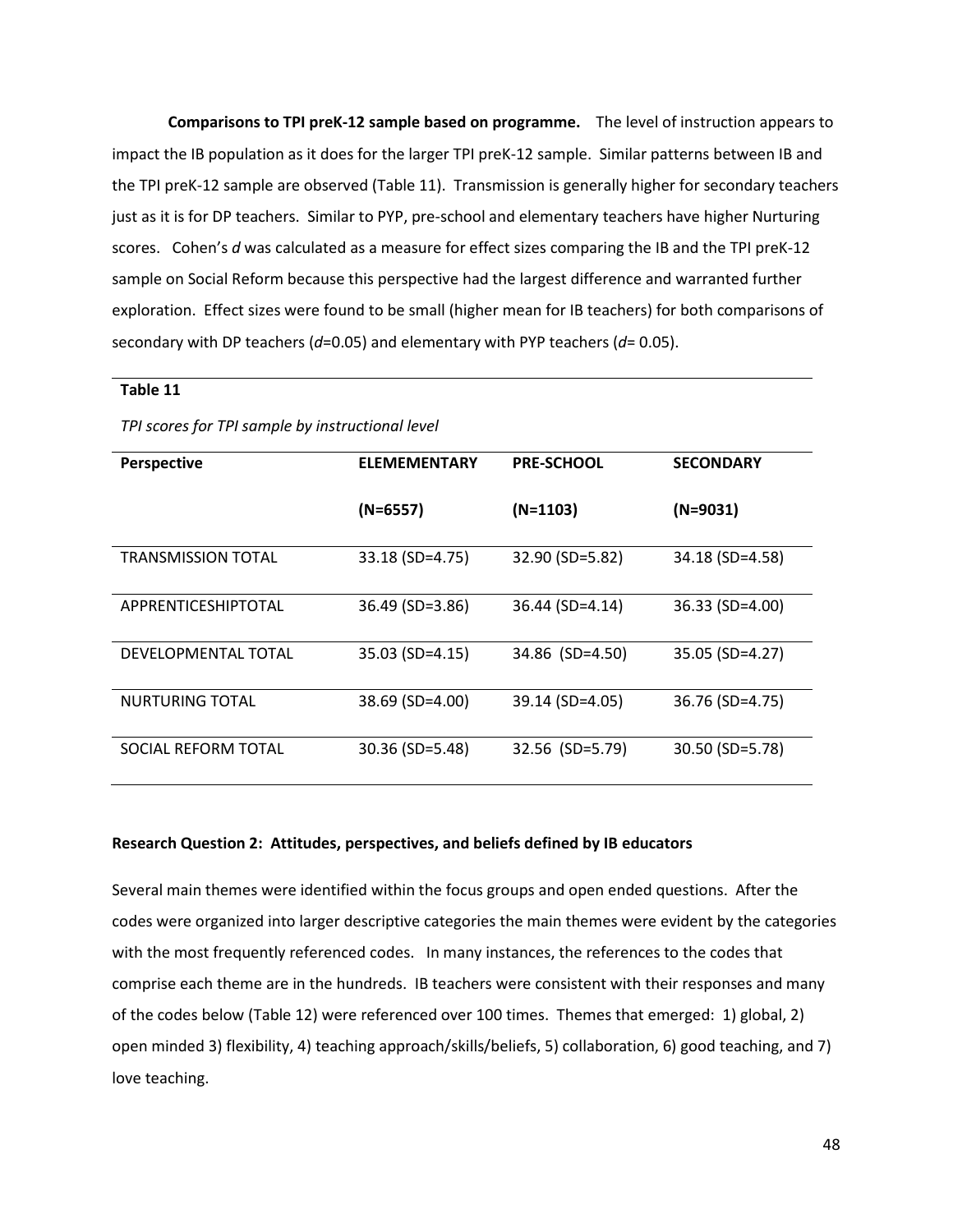# **Table 12**

| <b>Main Code Names</b>                                                           | <b>Themes</b>             | <b>Illustrative quote</b>                                                                                                                                                                                                                                                                                                                                                                                                            | <b>Description</b>                                                                                                                                                                                                                                                                          |
|----------------------------------------------------------------------------------|---------------------------|--------------------------------------------------------------------------------------------------------------------------------------------------------------------------------------------------------------------------------------------------------------------------------------------------------------------------------------------------------------------------------------------------------------------------------------|---------------------------------------------------------------------------------------------------------------------------------------------------------------------------------------------------------------------------------------------------------------------------------------------|
| 1. internationalism,<br>global, international<br>minded or worldly<br>experience | Internationally<br>minded | "My mindset has<br>become much more<br>global in nature. I think<br>that this has helped to<br>make me a better<br>educator and a better<br>teaching colleague."<br>"I enjoy what I do every<br>day and I love being in<br>contact with students<br>from different countries<br>because it helps me to<br>adapt my teaching<br>methods, as well as my<br>understanding and<br>tolerance to other<br>cultures."                       | Teaching students to<br>think globally, using a<br>variety global issues in<br>teaching, being aware of<br>and respectful of other<br>cultures                                                                                                                                              |
| 2. open minded, not<br>narrow minded, flexible,<br>willing to change             | Open-minded               | "The way of thinking<br>and perspective on<br>[instructional]<br>approaches are quite<br>different  accept new<br>concepts in teaching<br>and learning which are<br>out of conventional<br>bound."<br>"must look out for new<br>knowledge, new<br>application. must be<br>open minded and able<br>to adapt to changes"<br>"open-mindedness and<br>willingness to change<br>for the benefit of<br>teaching so that<br>students learn" | Being open to new<br>ideas, new experiences,<br>and new cultures. Also,<br>being open to changing<br>teaching approach. This<br>theme includes both<br>open-minded and being<br>flexible because one<br>important aspect of<br>being open-minded is<br>growing from the<br>different views. |

## *The main themes that emerged from the qualitative analysis*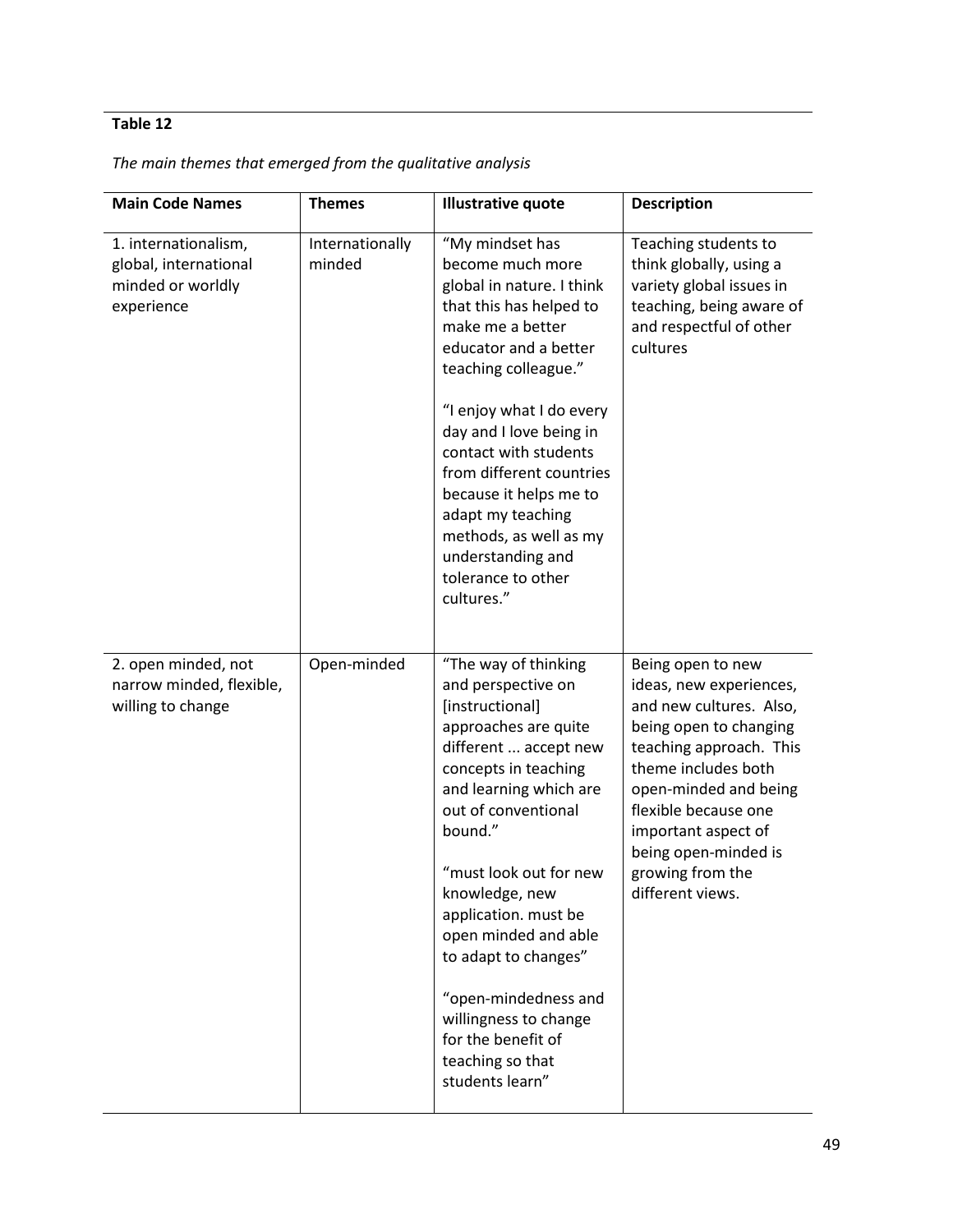| 3. flexibility, free<br>thinking, free bird,<br>minimum supervision,<br>not limited, less<br>constrained, own<br>resources, allow teacher<br>to design curriculum,<br>choose books, unit,<br>activities, course,<br>material, independence,<br>autonomy to teach,<br>construct content, voice,<br>or freedom of thought | Flexibility                                  | "I am given the freedom<br>to teach the way I feel is<br>the most effective!<br>Rather than having to<br>teach materials I can<br>teach students using the<br>materials as a means to<br>achieve the best<br>learning. I feel that I am<br>helping students to<br>think not just memorize<br>for a moment and<br>forget."<br>"Now I feel free to<br>choose, together with<br>the students or by<br>myself, activities that I<br>have always wanted to<br>do but was not able to<br>do due to 'lack of time'<br>or 'lessons based on a<br>book' and not on the<br>real interests of my<br>students. Working as an<br>IB teacher has also<br>helped me realize, in a<br>faster way, the abilities<br>and needs every student<br>has. Boredom is easily<br>avoided in an IB setting" | The freedom to exercise<br>professional judgment<br>and design materials<br>and activities that not<br>only meet the students'<br>individual needs, but<br>also align with the<br>general philosophy of<br>the IB. Being an IB<br>teacher means adopting<br>the IB approach to<br>education, but it also<br>enables teachers to<br>determine the best way<br>to use this approach. |
|-------------------------------------------------------------------------------------------------------------------------------------------------------------------------------------------------------------------------------------------------------------------------------------------------------------------------|----------------------------------------------|-----------------------------------------------------------------------------------------------------------------------------------------------------------------------------------------------------------------------------------------------------------------------------------------------------------------------------------------------------------------------------------------------------------------------------------------------------------------------------------------------------------------------------------------------------------------------------------------------------------------------------------------------------------------------------------------------------------------------------------------------------------------------------------|------------------------------------------------------------------------------------------------------------------------------------------------------------------------------------------------------------------------------------------------------------------------------------------------------------------------------------------------------------------------------------|
| 4. concept based, real<br>world, project based,<br>independent learners,<br>student centered,<br>facilitator/guide on the<br>side, teach student to<br>think, challenge students,                                                                                                                                       | Teaching<br>approach, skills,<br>and beliefs | "I really learned, being a<br>teacher, that you can<br>get a lot of math out of<br>just from the real world<br>experience. You just<br>don't have to go from a<br>book and just teach                                                                                                                                                                                                                                                                                                                                                                                                                                                                                                                                                                                             | This theme includes the<br>pedagogical approaches,<br>beliefs, and activities<br>described by the IB<br>teachers. Inquiry<br>concepts and real world<br>learning dominated the                                                                                                                                                                                                     |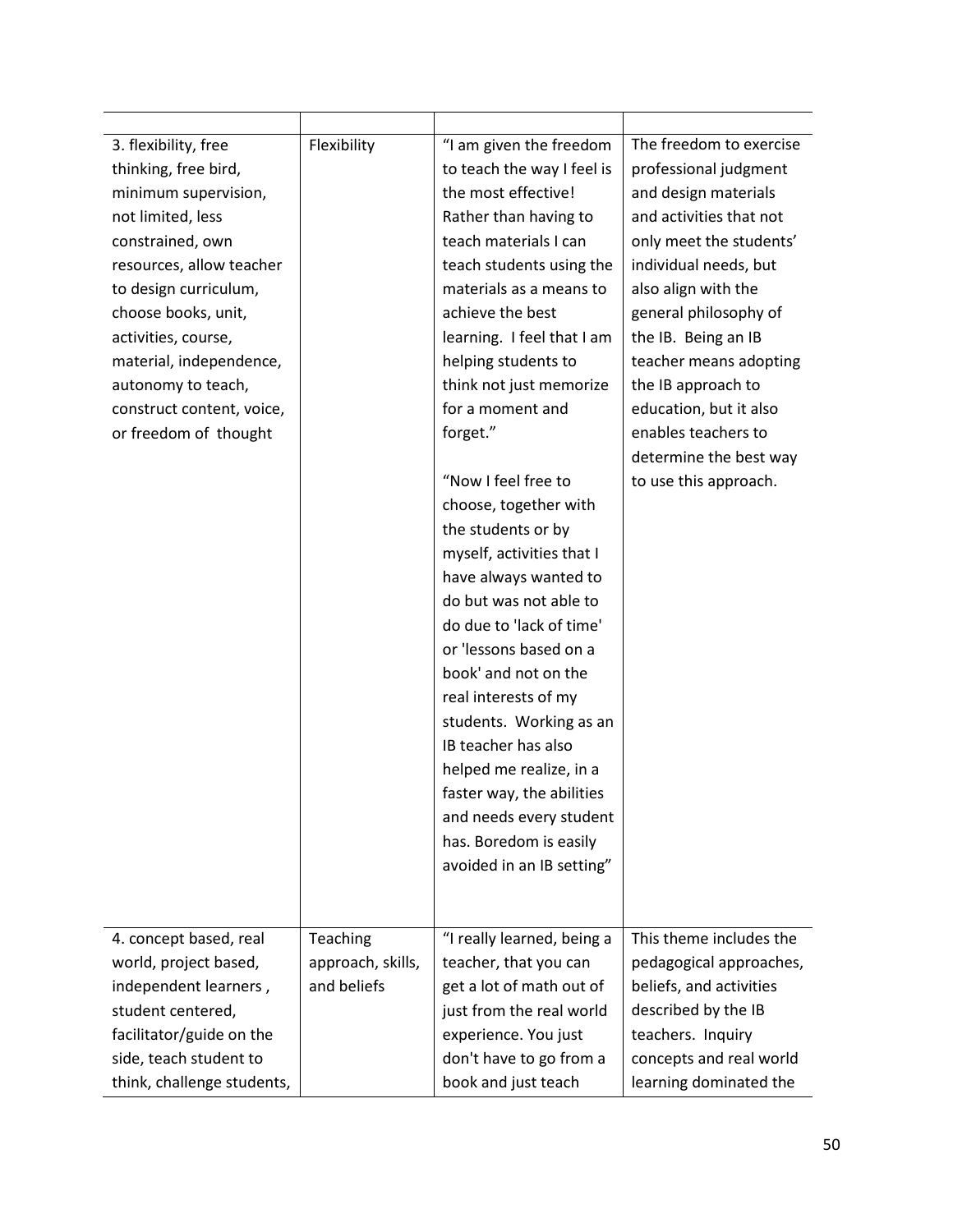| individual needs, reflect,                                      |               | them traditional what is                                                                                                                                                                                                                                                                                                                                                                                                                                                                         | responses.                                                                                                                                  |
|-----------------------------------------------------------------|---------------|--------------------------------------------------------------------------------------------------------------------------------------------------------------------------------------------------------------------------------------------------------------------------------------------------------------------------------------------------------------------------------------------------------------------------------------------------------------------------------------------------|---------------------------------------------------------------------------------------------------------------------------------------------|
| inquiry-based,                                                  |               | slope-intercept form,                                                                                                                                                                                                                                                                                                                                                                                                                                                                            |                                                                                                                                             |
| knowledge, subject                                              |               | that's a basic thing - kids                                                                                                                                                                                                                                                                                                                                                                                                                                                                      |                                                                                                                                             |
| matter                                                          |               | can do it."                                                                                                                                                                                                                                                                                                                                                                                                                                                                                      |                                                                                                                                             |
|                                                                 |               | "But yes, eventually did<br>they understand, did<br>they understand<br>concept behind that,<br>you know, and what is a<br>real artifact and what<br>can you connect in the                                                                                                                                                                                                                                                                                                                       |                                                                                                                                             |
|                                                                 |               | real world experience."                                                                                                                                                                                                                                                                                                                                                                                                                                                                          |                                                                                                                                             |
| 5. work together,<br>collaborative, collaborate<br>or team work | Collaboration | "I think planning<br>collaboration is key<br>because you don't want<br>to do the same thing<br>that somebody else is<br>doing - that's time<br>wasted. If you can share<br>information that's going<br>to help a lot."<br>"Because we offer the IB<br>program I'm more<br>aware that I need to<br>work with other<br>departments, so I have<br>the Art teacher in my<br>class or I have a Maths<br>teacher, who happens<br>to be from Lebanon in<br>my class to - just to<br>open up my mind and | Teachers working with<br>each other to reflect on<br>teaching, share<br>resources, and<br>collaboratively plan<br>instructional activities. |
|                                                                 |               | my students' minds                                                                                                                                                                                                                                                                                                                                                                                                                                                                               |                                                                                                                                             |
|                                                                 |               | about different things."                                                                                                                                                                                                                                                                                                                                                                                                                                                                         |                                                                                                                                             |
|                                                                 |               |                                                                                                                                                                                                                                                                                                                                                                                                                                                                                                  |                                                                                                                                             |
| 6. No difference, good                                          | Good teaching | "I now have a clearer                                                                                                                                                                                                                                                                                                                                                                                                                                                                            | IB isn't the only group of                                                                                                                  |
| teaching is good                                                |               | vocabulary with which                                                                                                                                                                                                                                                                                                                                                                                                                                                                            | good teachers, good                                                                                                                         |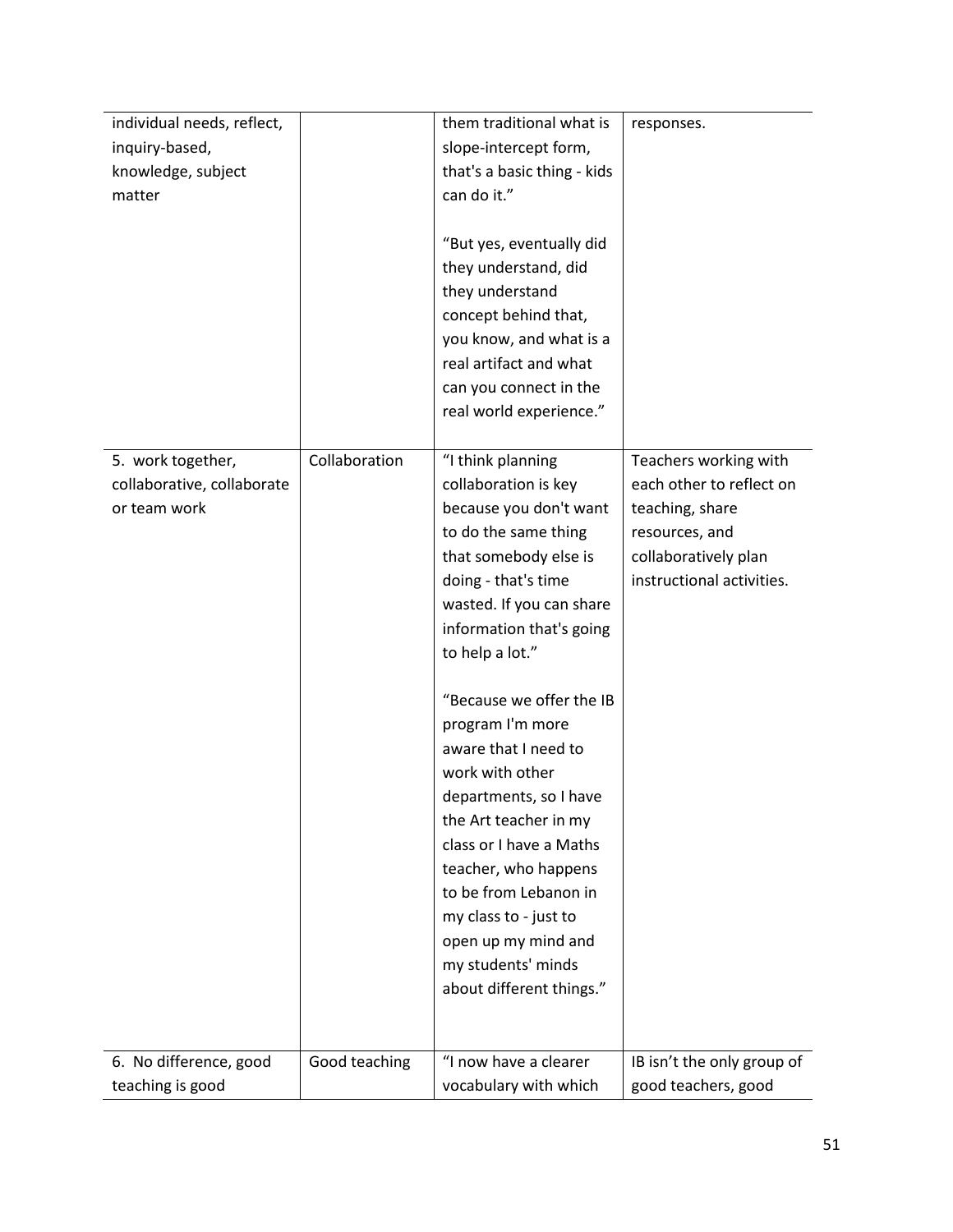| teaching, good teaching | to teach and connect      | teaching is caring and  |
|-------------------------|---------------------------|-------------------------|
|                         | with the students and IB  | thinking about the      |
|                         | colleagues. I am happier  | whole student, and      |
|                         | as a teacher to be        | being student centered, |
|                         | teaching closer to the    | other do this-just with |
|                         | theory of good learning   | the IB it is fixed      |
|                         | than in my earlier        | component of the        |
|                         | career. I understand      | program.                |
|                         | more about good           |                         |
|                         | teaching practice and     |                         |
|                         | learning."                |                         |
|                         |                           |                         |
|                         | "Love the focus on        |                         |
|                         | concepts and the fact     |                         |
|                         | that our learning should  |                         |
|                         | lead to some sort of      |                         |
|                         | 'action' or change in the |                         |
|                         | way we respond to         |                         |
|                         | the/our world."           |                         |
|                         |                           |                         |
|                         | "If you're a good         |                         |
|                         | teacher you've probably   |                         |
|                         | been already teaching     |                         |
|                         | these things. You're not  |                         |
|                         | just teaching just the    |                         |
|                         | concepts, but you're      |                         |
|                         | showing - you're trying   |                         |
|                         | to teach them to be a     |                         |
|                         | good citizen, you're      |                         |
|                         | trying to teach them      |                         |
|                         | about community           |                         |
|                         | service, you're trying to |                         |
|                         | teach them to think       |                         |
|                         | outside of the box. So a  |                         |
|                         | lot of these things I     |                         |
|                         | don't think it's anything |                         |
|                         | new really. It's what all |                         |
|                         | teachers should be        |                         |
|                         | teaching already."        |                         |
|                         |                           |                         |
|                         | "I think the IB program   |                         |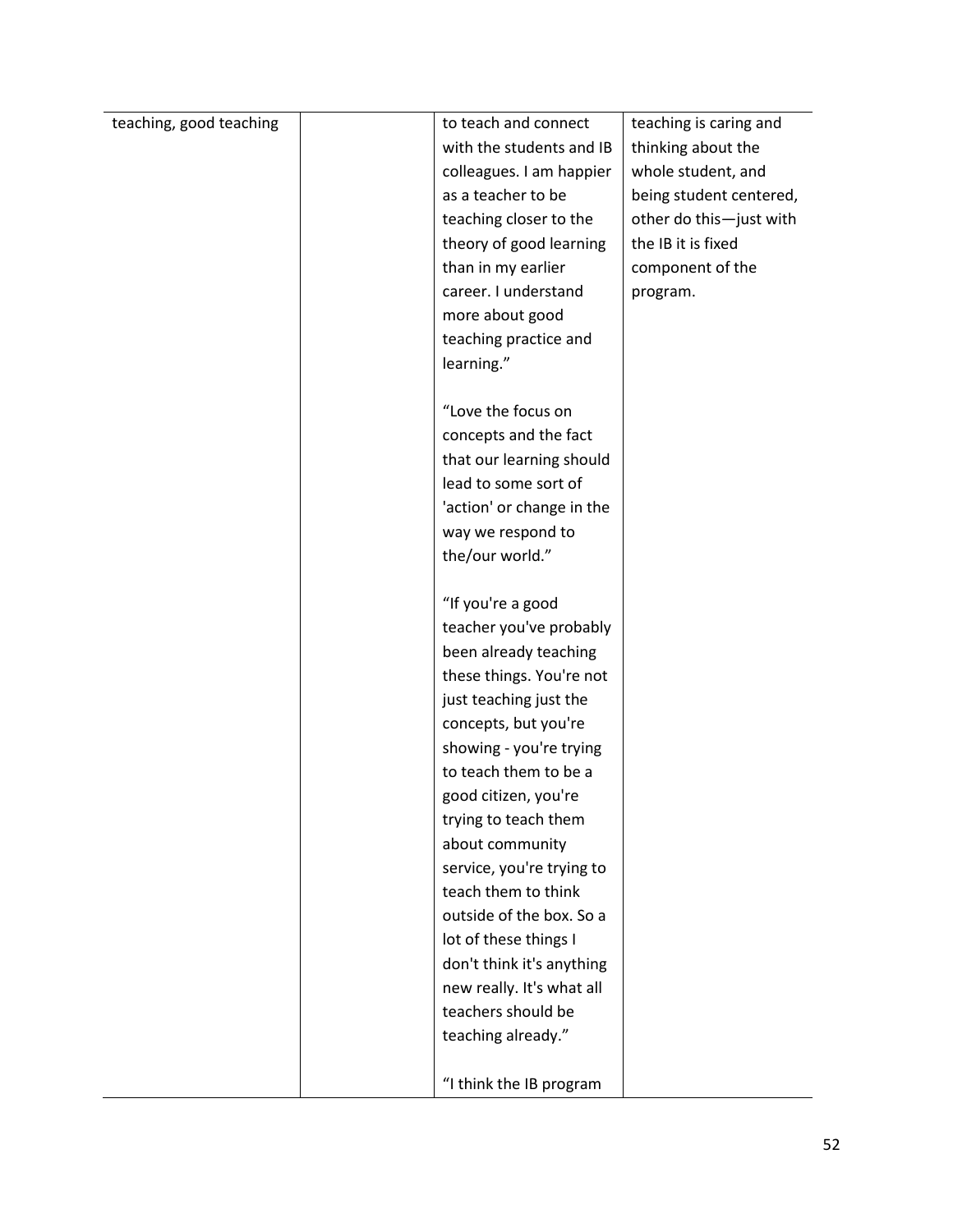|                      |               | just kind of puts it all  |                        |
|----------------------|---------------|---------------------------|------------------------|
|                      |               | together, lay it out in   |                        |
|                      |               | perspective for us all to |                        |
|                      |               | make sure we are doing    |                        |
|                      |               | all of this. Because      |                        |
|                      |               | teaching is not just      |                        |
|                      |               | about teaching two plus   |                        |
|                      |               | two, but about a lot      |                        |
|                      |               | more. We're just          |                        |
|                      |               | expanding it from the     |                        |
|                      |               | classroom."               |                        |
|                      |               |                           |                        |
| 7. enjoyment,        | Love teaching | IB has changed my life.   | Overwhelmingly, the IB |
| excitement, love for |               | It gave me a very         | teachers spoke about a |
| teaching, passionate |               | different perspective of  | love for learning and  |
|                      |               | life. Earlier I was       | teaching.              |
|                      |               | working to earn my        |                        |
|                      |               | bread and butter. But IB  |                        |
|                      |               | made me too a learner.    |                        |
|                      |               | Learner profiles helped   |                        |
|                      |               | me foster effective       |                        |
|                      |               | teaching and learning. It |                        |
|                      |               | made me think, reflect,   |                        |
|                      |               | read more and inquire     |                        |
|                      |               | about many things.        |                        |
|                      |               | Initially I started with  |                        |
|                      |               | my subjects but           |                        |
|                      |               | after 4 years I can say I |                        |
|                      |               | learned a lot about       |                        |
|                      |               | other subjects too. I     |                        |
|                      |               | myself being homeroom     |                        |
|                      |               | learned many concepts     |                        |
|                      |               | and subjects that I       |                        |
|                      |               | didn't learned because    |                        |
|                      |               | of strict teachers when I |                        |
|                      |               | was in school. I never    |                        |
|                      |               | imagined earlier that     |                        |
|                      |               | teaching could be this    |                        |
|                      |               | interesting and           |                        |
|                      |               | challenging. When I       |                        |
|                      |               | took carrier it was       |                        |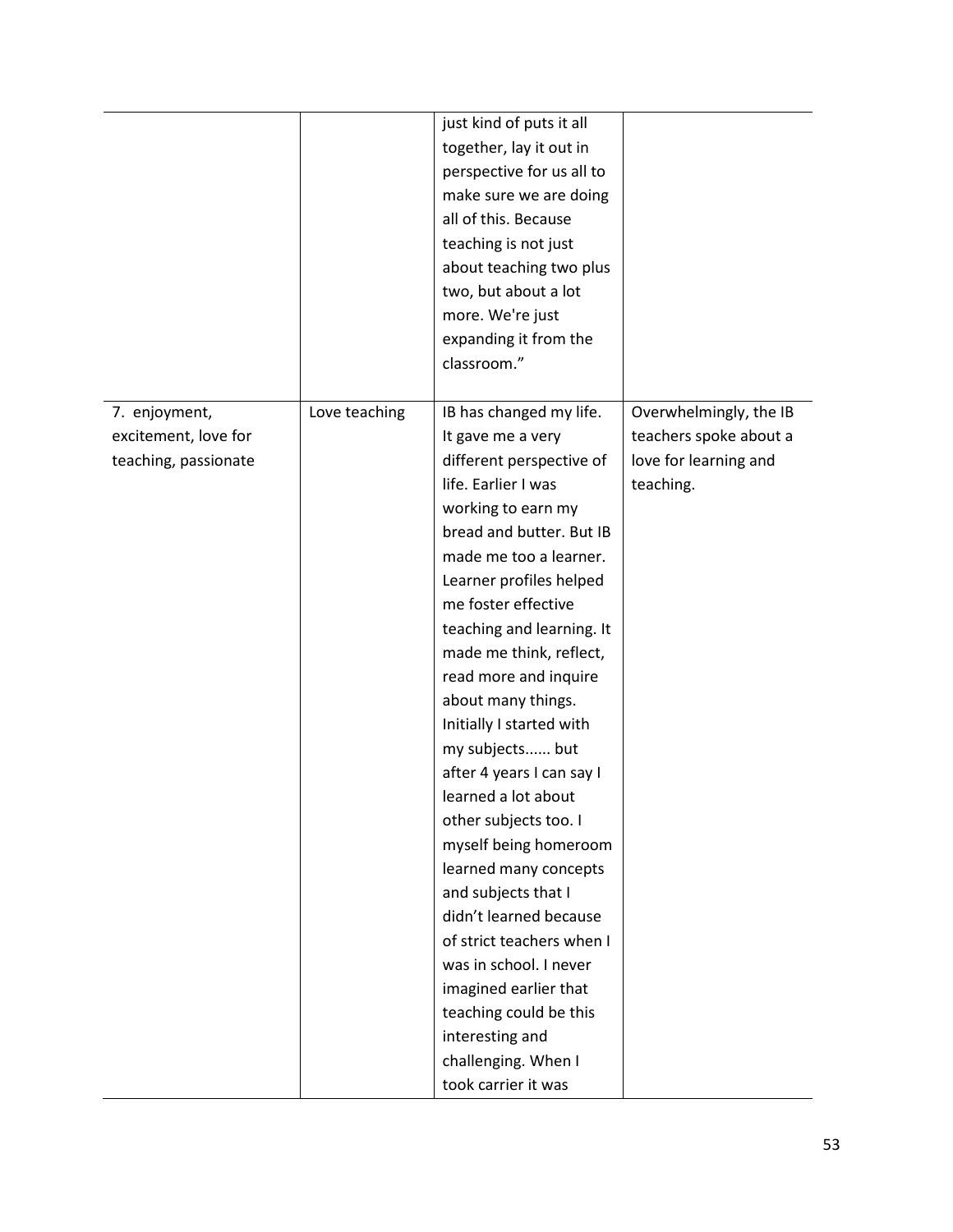| because I wanted to    |  |
|------------------------|--|
| earn my living but     |  |
| today teaching and     |  |
| learning is my passion |  |
|                        |  |
|                        |  |

**Challenges of IB teachers.** The main challenge that emerged was that teachers felt as though they and their students had to work harder. Teachers felt that they spent more time grading and completing paper work than they did before becoming an IB teacher or compared to non-IB teachers in their schools.

**Attributes of the IB teacher profile.** The first open ended survey item asked respondents to identify attributes they would include in an IB teacher profile. This question was analyzed using a word frequency. The most common responses include: learner, knowledgeable, open-minded, thinker, caring, worldly, understanding, creative, and reflective. Many of the common attributes listed by the teachers are clearly drawn from the Learner Profile (IBO, 2008). Teachers often responded that the same attributes of the learner profile should be the teacher profile. The teachers expressed the idea that they are role models for the students and if they desire an outcome in the student they must embody it themselves.

### **Research Question 3: A***ttributes, perspectives, and beliefs* **defined by IB documentation**

Content analysis of IB documentation was used to identify attributes*,* perspectives, and beliefs contained in IB documentation**.** The materials used in this content analysis implicitly implied and explicitly stated essential and/or important *pedagogical attributes, perspectives and beliefs* of an IB teacher professional. The overall themes identified in this coding process provide a picture of what the IB documentation implies about being an effective IB teacher. The themes identified in this analysis include 'Approaches to Teaching', 'Beliefs about Teaching', and 'Tools to Facilitate Effective Teaching'. In addition to examining the ideas represented in the materials it is also important to consider the language and tone in the documents.

**Approaches to Teaching**.The theme 'Approaches to Teaching' includes the particular strategies IB teachers incorporate as they plan instructional activities. 'Approaches to Teaching' includes the specific methods that comprise IB teacher practice. In general, the IB documents promote inquiry-based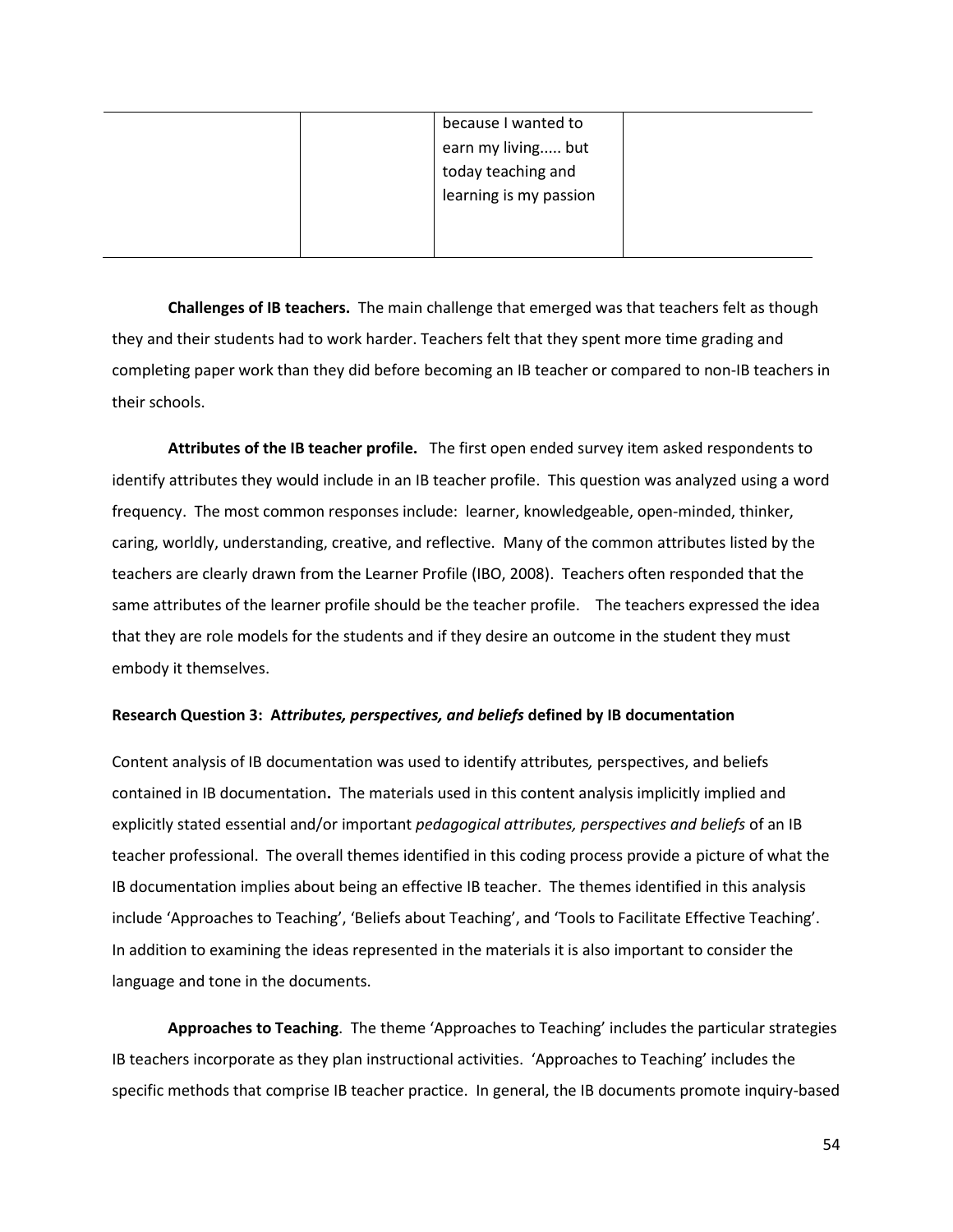teaching focused on developing student understanding. The strategies described in the IB documentation that contribute to IB approaches to teaching include: inquiry, connections between the content and the real world, connections between and across content and topics, focus on student thinking, student centered learning, addressing the needs of unique learners, and the role of the teacher as a guide. The IB teacher approaches teaching prepared to address unique learner needs, while also enabling students to develop their thinking and understanding of the content. Inquiry-based instruction is at the core of the IB approach to teaching and encompasses all the terms coded in the theme of approaches to teaching. Each of the IB programmes address inquiry in the documentation. The PYP curriculum "should emphasize the active construction of meaning so that students' learning will be purposeful" (Making the PYP happen: A curriculum framework for international primary education, 2009). In the MYP "the teacher facilitates student learning by creating opportunities for and supporting student inquiries; by asking carefully thought-out, open-ended questions; and by encouraging students to ask questions of each other as well as of the teacher" (MYP From Principles into Practice, 2008). In the DP programme documentation "a culture of curiosity at the school" and the importance of students developing "their natural curiosity" are emphasized and it is also stated "the aims and objectives of each course emphasize the importance of students investigating answers for themselves" (Diploma Programme: From Principles into Practice, 2009).

The underlying principle of inquiry-based education is that students have a natural curiosity towards the world and if that is used to enable them to learn about academic topics they will not only be motivated to develop their understanding, but also by exploring the topic they will have a deeper understanding of the material (Bruner, 1966). The concept of inquiry-based instruction is not new or unique to the IB; it has roots in the work of Dewey (See *The Child and the Curriculum* (1902) in which Dewey expresses his belief that children must connect to the content), Vygotsky (see *Mind in Society: Development of Higher Psychological Processes* which discusses scaffolding and early constructivist thought), and Piaget (see *The Origins of Intelligence in Children* (1952) which also outlines a constructivist approach). The IB documentation often uses the term 'constructivist learning' when describing student inquiry, "the desired personal characteristics of students . . . fit very well with a constructivist theory of student learning, in which students actively engage in the learning process, take responsibility for their own learning, and enlarge their knowledge, understanding and skills through inquiry" (Diploma Programme: From Principles into Practice, 2009). The term "inquiry-based instruction" can be traced back to Jerome Bruner in the 1960s and is informed by constructivist thought. Inquiry-based instruction enables and depends on student centered classrooms and an emphasis on thinking rather than retaining information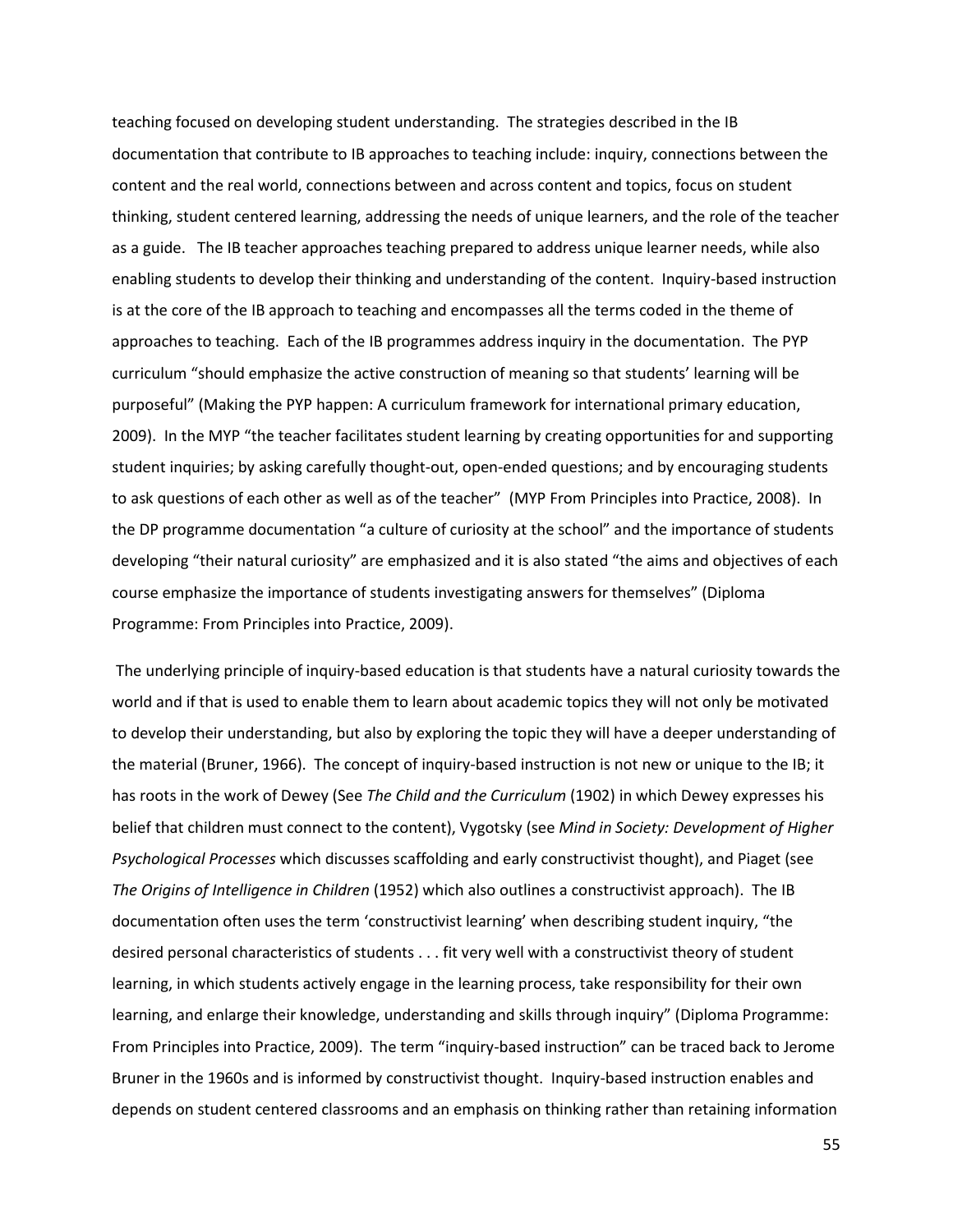(Bruner, 1966; Wiggins and McTighe, 1998; Marzano, Pickering, and Pollock, 2001). Inquiry-based instruction can be implemented in all disciplines and enables the teacher to be the guide, or facilitator of learning experiences, while also enabling teachers to differentiate instruction based on each student's learning trajectory and needs (Bruner, 1985; Tomlinson, 2001). The IB emphasizes inquiry-based instruction throughout the documents with 1) specific references made to an inquiry approach and 2) indirect references made to inquiry through descriptions of the elements of inquiry based education (connections to the world, student centered, teacher as a guide, etc).

**Beliefs about Teaching***.* The theme 'Beliefs about Teaching' addresses the guiding philosophy and theoretical underpinnings that inform the instructional practice. Often beliefs about teaching are overarching ideas educators have about the purpose of education or the purpose of schooling. The common beliefs about teaching mentioned in the IB documentation include: global or international perspective, sense of social responsibility, and holistic education. The mission of the IB provides insight into the beliefs that guide the IB:

The International Baccalaureate aims to develop inquiring, knowledgeable and caring young people who help to create a better and more peaceful world through intercultural understanding and respect.

To this end the organization works with schools, governments and international organizations to develop challenging programmes of international education and rigorous assessment. These programmes encourage students across the world to become active, compassionate and lifelong learners who understand that other people, with their differences, can also be right (IBO Website, 2012).

The mission statement addresses all three major codes in the 'Beliefs about Teaching' theme. The IB documentation explicitly addresses international perspective, social responsibility, and holistic education.

The document analysis revealed many descriptions of an approach to teaching and learning that is grounded in an understanding of international mindedness. One of the stated aims of all IB programmes is to "develop internationally minded people . . ." (Learner Profile, 2012) and therefore the expectation is that IB teachers believe that one outcome of an IB education is being internationally minded. There is an "obligation to explore the meaning of internationalism and to give our teachers and school communities powerful reasons to embrace it in their teaching and planning" (Promoting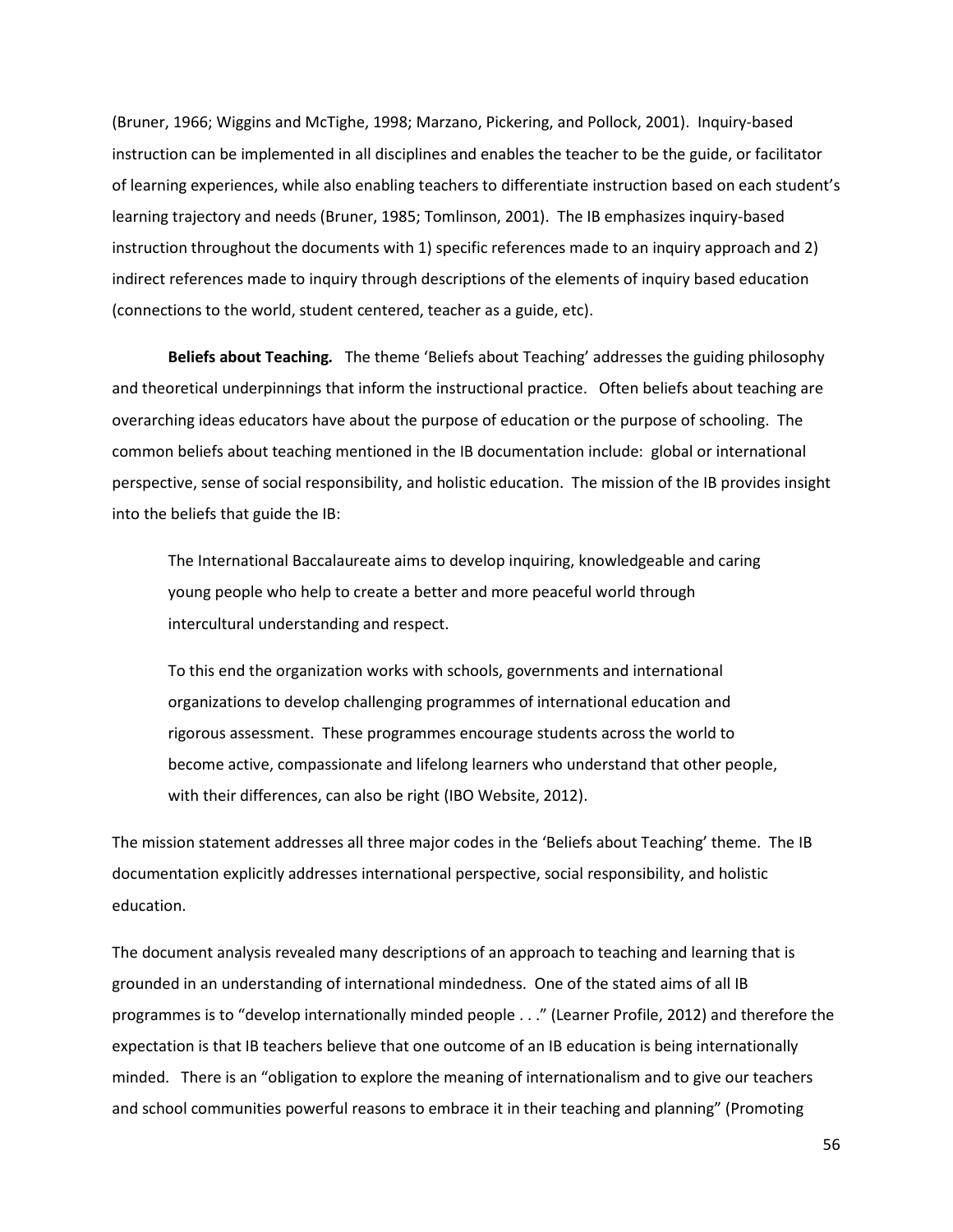International Mindedness in Our Schools, 2005). IB teachers are tasked with "promoting a class and school environment that welcomes and embraces the diversity of languages, cultures and perspectives" (Language and learning in IB programmes, 2011). With this outcome in mind, IB teachers are to make instructional decisions based on the idea that students should develop as internationally minded individuals.

Another core belief, as expressed in the mission statement and IB documentation, is that of social responsibility. The IB articulates this in many documents, including From Diploma Programme Principles into Practice (2009), "While helping students acquire international perspectives and understanding is essential, it is not sufficient. Students also need to develop the "will to act" and the skills and values necessary to make a positive contribution to society. Responsible citizenship is based upon compassionate and well-informed citizens who become proactively involved in their communities."

Finally, the belief that a whole child approach to education, or holistic education, is the foundation for encouraging "students across the world to become active, compassionate and lifelong learners" is explicitly stated throughout the IB documentation. For example, one of the fundamental concepts underpinning the MYP is holistic learning, which represents: "the notion that all knowledge is interrelated and that the curriculum should cater to the development of the whole person, the attributes of which are described by the IB learner profile" (Concurrency of learning in the IB Diploma Programme and Middle Years Programme, 2010). Further, "each programme promotes the education of the whole person, emphasizing intellectual, personal, emotional, and social growth, through all domains of knowledge, involving the major traditions of learning in languages, humanities, sciences, mathematics, and the arts" (Towards a Continuum of International Education, 2008). Holistic education is commonly understood to be concerned with the development of all the aspects that make us human: intellectual, emotional, social, physical, artistic, creative and spiritual. Key tenets of holistic education include a balanced relationship between each aspect of the person and the whole person (Miller, 2007).

The beliefs about teaching as described in the IB documentation mirror the mission of the IB and it is expected that IB teachers will believe in the mission of the IB and use this to guide their teaching. The interaction or relationships among each of these core beliefs is just as important as the individual belief. Developing students who have a sense of social responsibility is a desired outcome of holistic education and being internationally minded isn't complete without a sense of common humanity. All three beliefs taken together form the basis for the IB teacher's philosophy of education. As stated in Towards a Continuum of International Education (2008),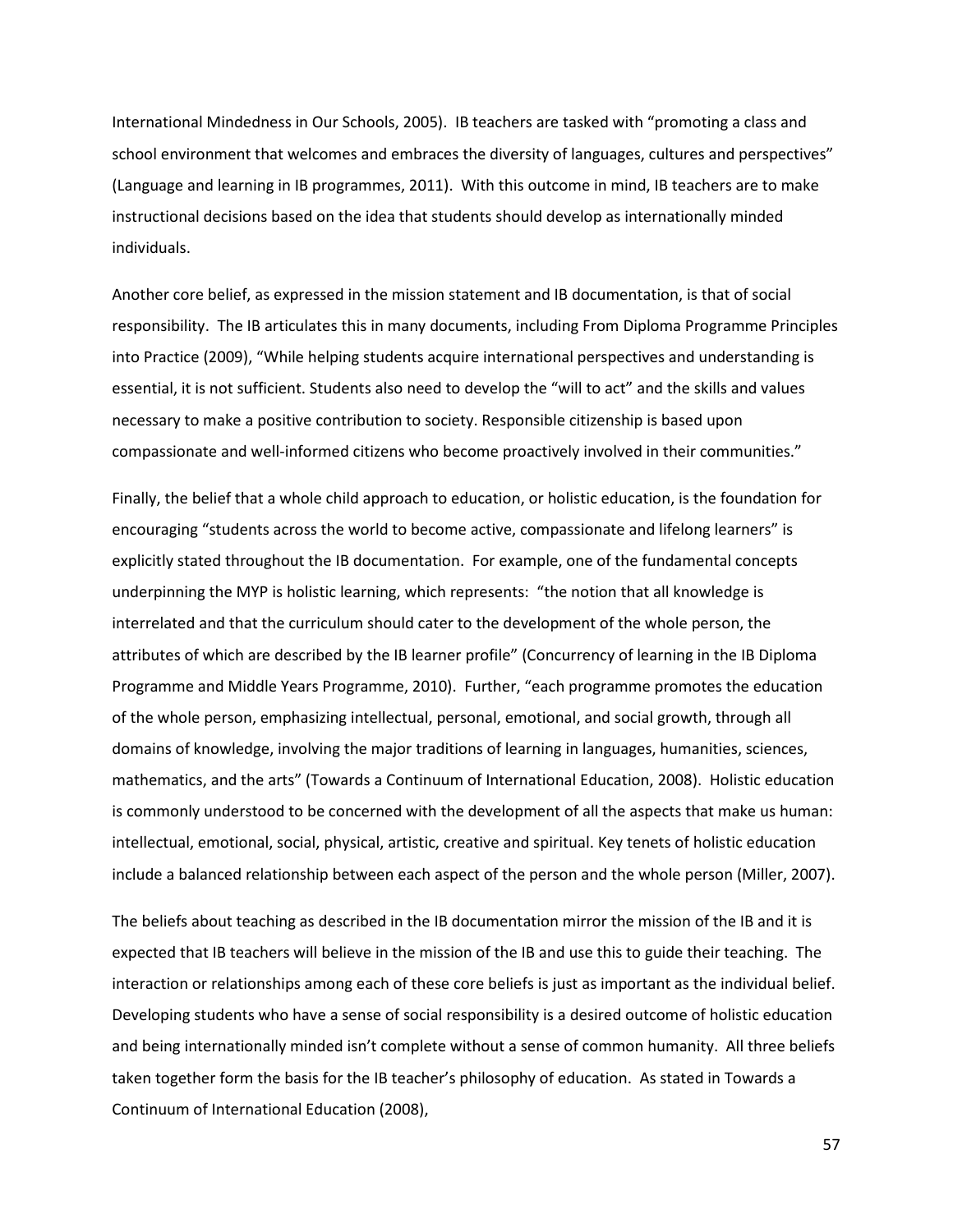The IBO is unapologetically idealistic in believing that education can foster understanding among young people around the world, enabling future generations to live more peacefully and productively than before. By emphasizing the dynamic combination of knowledge, skills, independent critical thought and international awareness or intercultural understanding, the IBO espouses the principles of educating the whole person for a life of active, responsible citizenship.

**Tools to Facilitate Effective Teaching**. Beliefs lay the foundation for approaches to teaching. The set of enablers that allow the chosen approaches to be implemented are considered the tools that facilitate effective teaching. Resources to facilitate teaching can include actual practical classroom tools such as instructional technology, but can also include tools in the more abstract or active sense, such as collaboration. The tools that were coded in the IB documentation include teacher collaboration, assessment, teacher reflection, and teacher adaptations of instruction because when the properties of each of these codes were examined it appeared they all helped teachers do their jobs. The term 'Tools' is a succinct way of describing these teaching devices. Each of these tools is designed to enable teachers to efficiently and effectively plan instructional activities that align with their beliefs and incorporate the approaches they have selected (Marzano, Pickering, & Pollock, 2001; Popham, 2003). For example, collaboration enables teachers to design instructional approaches together, drawing on a variety of skills and experiences, while also ensuring a consistent education for students in different classrooms. For a teacher to work in isolation designing units of inquiry or designing instruction addressing the social and emotional aspects of the learner would not only be time consuming, but also would result in an activity limited to only one perspective. Additionally, to teach with an approach that emphasizes connections to the real world and connections among content areas and topics requires teachers to understand the students' total experience at school, "hence the insistence on collaborative planning across subjects and through the unifying contexts of the areas of interaction. Students should understand that knowledge is interrelated and that real-world issues require insights across disciplines" (Concurrency of learning in the IB Diploma Programme and Middle Years Programme, 2010). In this example collaboration enables teachers to utilize an approach that embraces connections (one of the codes in the 'Approaches to Teaching' theme).

The tool of assessment enables teachers to better understand student progress towards a goal and the teacher can then modify instruction so that the unique needs of the learner can be met (as identified by the assessment) (Marzano, 2007; Popham, 2003). As stated in Towards a Continuum of International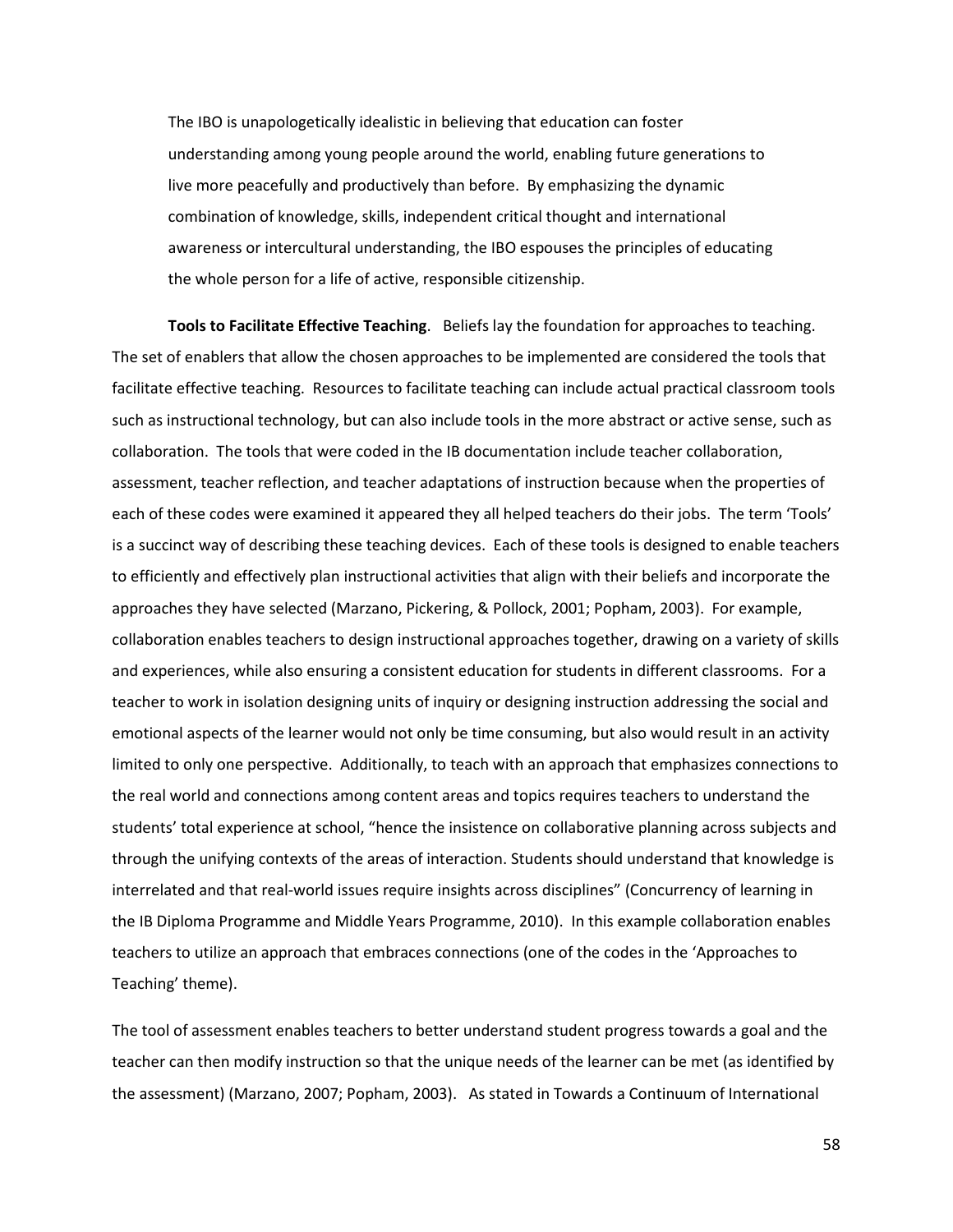Education (2008), "in all cases, assessment structures support identifiably sound classroom practice by giving feedback to learning." Teachers use this feedback to ensure they are designing instructional activities with the desired results (whole child, internationally minded, academic rigor, social responsibility, etc).

Teacher reflection is a very powerful tool for teachers and is often considered a foundation for effective teaching (Bauer, 1991; Pratt, Collins & Sellinger, 2001; Larrivee, 2000; Marzano, Boogren, Heflebower, Kanold-McIntyre, Pickering, 2012; Osterman & Kottkamp, 2004). Teacher reflection enables teachers to recognize how well they are meeting the needs of all students, enables teachers as decision makers, and also models self-awareness and self-reflection for students (Larrivee, 2000). Teacher reflection is often referred to as 'teacher reflective practice' or 'reflective practitioners' or 'reflective practice.' Donald Schön (see *The Reflective Practitioner*, 1983) and John Dewey (see *How we think* (1910) and *Democracy and education: An introduction to the philosophy of education* (1916)) have both contributed significantly to the field of reflective practice and many current ideas of teacher reflection are derived from their work. Teacher reflection as a tool for IB teachers enables a holistic approach to education because holistic education requires growth by both student and teachers through the critical examination of existing values and beliefs (Hare, 2006).

The ability to adapt lessons and modify activities is very closely tied to collaboration, assessment, and reflective practice (DuFour, 2004; Marzano, 2007). Teachers reflect on practices that were effective with their students and share strategies with colleagues so all teachers can make changes that will lead to effective instruction for all students. Teachers use assessment data to inform instructional decisions and in turn change or adapt teaching to address the needs of the students. Adapting instruction is a critical component of the teacher reflective cycle (Bauer, 1991). The tool 'teacher adaption of instruction' is more an outcome of all the other tools mentioned in the IB documentation than a tool of its own. Adapting and modifying instruction is an important aspect of many teaching approaches, but is it especially important for IB teachers because the philosophy of education and approaches to teaching require "an awareness of the different social, cultural, economic and political contexts . . .[and] it is essential to appreciate that curriculum is never static nor immutable but is a process of constant evolution in response to an ever-changing world" (Curriculum alignment, articulation and the formative development of the learner, ND). Each of the tools coded under the theme of 'Tools to Facilitate Effective Teaching' is an enabler for effective IB teachers—teachers who believe in an international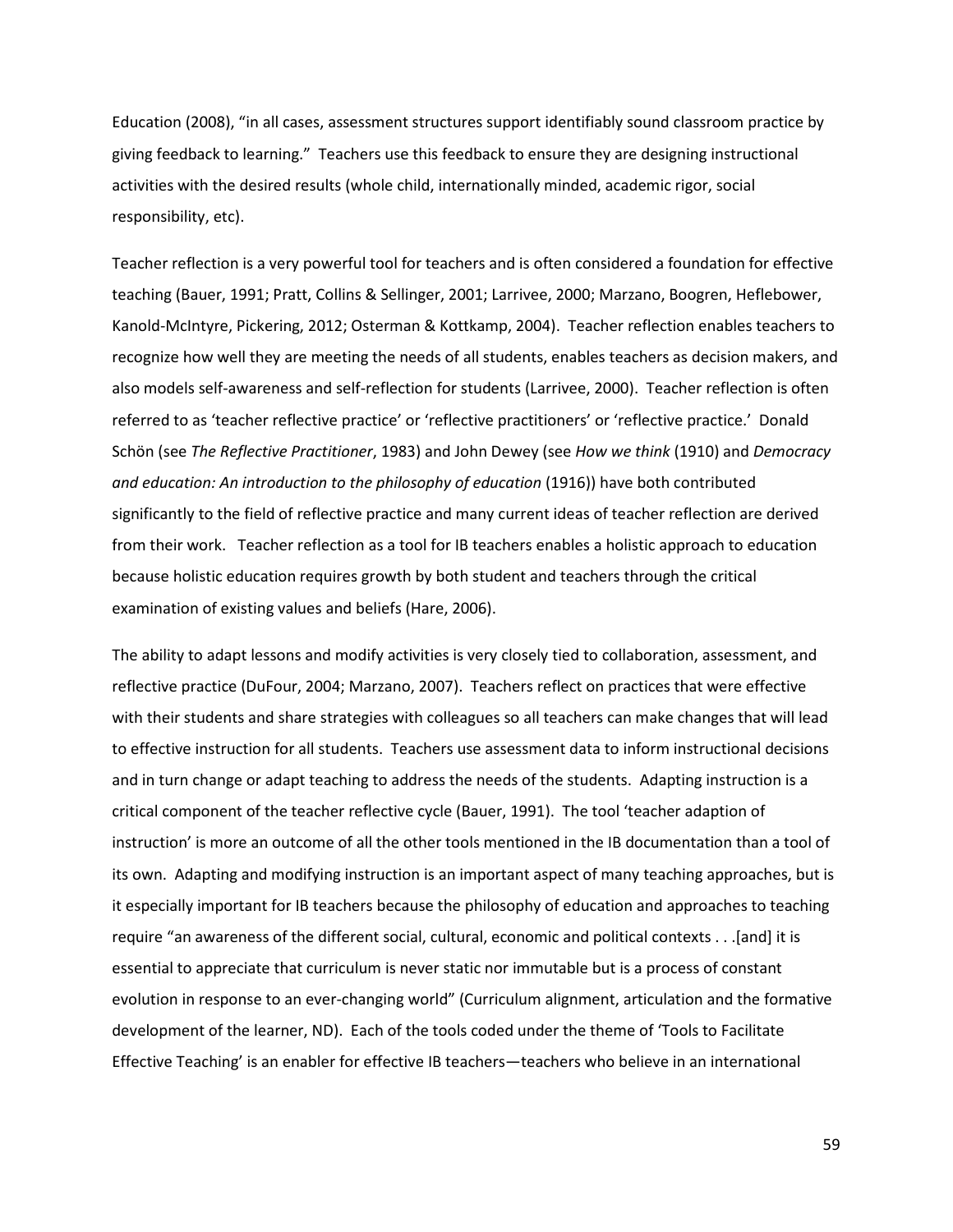perspective, social responsibility, and a holistic education experience delivered in an inquiry based approach.

In most of the documents the language chosen by the author clearly indicates that students are the focus and education revolves around their needs and knowledge. Frequently, the language used discusses what students will be able to do and then the reader can deduce what the teacher will do to enable the student outcome. For example, stated in the *Diploma Programme from Principles into Practice*, "Students are also expected to think for themselves so that they can approach complex problems and apply their knowledge and skills critically and creatively to arrive at reasoned conclusions or answers." This does not explicitly state the ideal teaching approach, but it is understood that to enable students to think for themselves instruction must focus on developing student understanding as opposed to focusing on the teacher as the deliverer of knowledge.

**Consistent Message**. The Changing Face of International Education: Challenges for the IB (Walker, 2011) includes direct references to the required pedagogy for successful international education. The IB Chief Academic Officer, Judith Fabien, authors Chapter 2 (Principled Teaching and Learning). Fabien explicitly outlines the IB's intended pedagogy (Walker, 2011, pg 24):

The model required for international education in the 21st century, is that of the teacher as the "intellectual leader" but also the guide to and facilitator of learning, enabling students to construct meaning for themselves. In 1916 John Dewey advocated that classrooms be seen as laboratories for democracy, and this concept continues to resonate strongly with many educators worldwide today.

Fabien's statement addresses three core ideas of effective pedagogy in the IB: the teacher as a learner, empowering students as learners, and democratizing the classroom. Fabien credits these three ideas with creating classrooms that challenge the historical models of instruction and enable teachers to "teach in the most purposeful, creative, effective and rewarding ways (pg 24)." Fabien builds on these core ideas with the seven principles of pedagogy: valuing the knowledge and experiences of students, teaching through concepts, putting learning into context, differentiating the learning experiences for the range of learning abilities and styles, structuring teaching around inquiry and critical thinking, developing students to become independent, lifelong learners, and creating a stimulating learning environment and a community of learners. While it is acknowledged that these principles are not all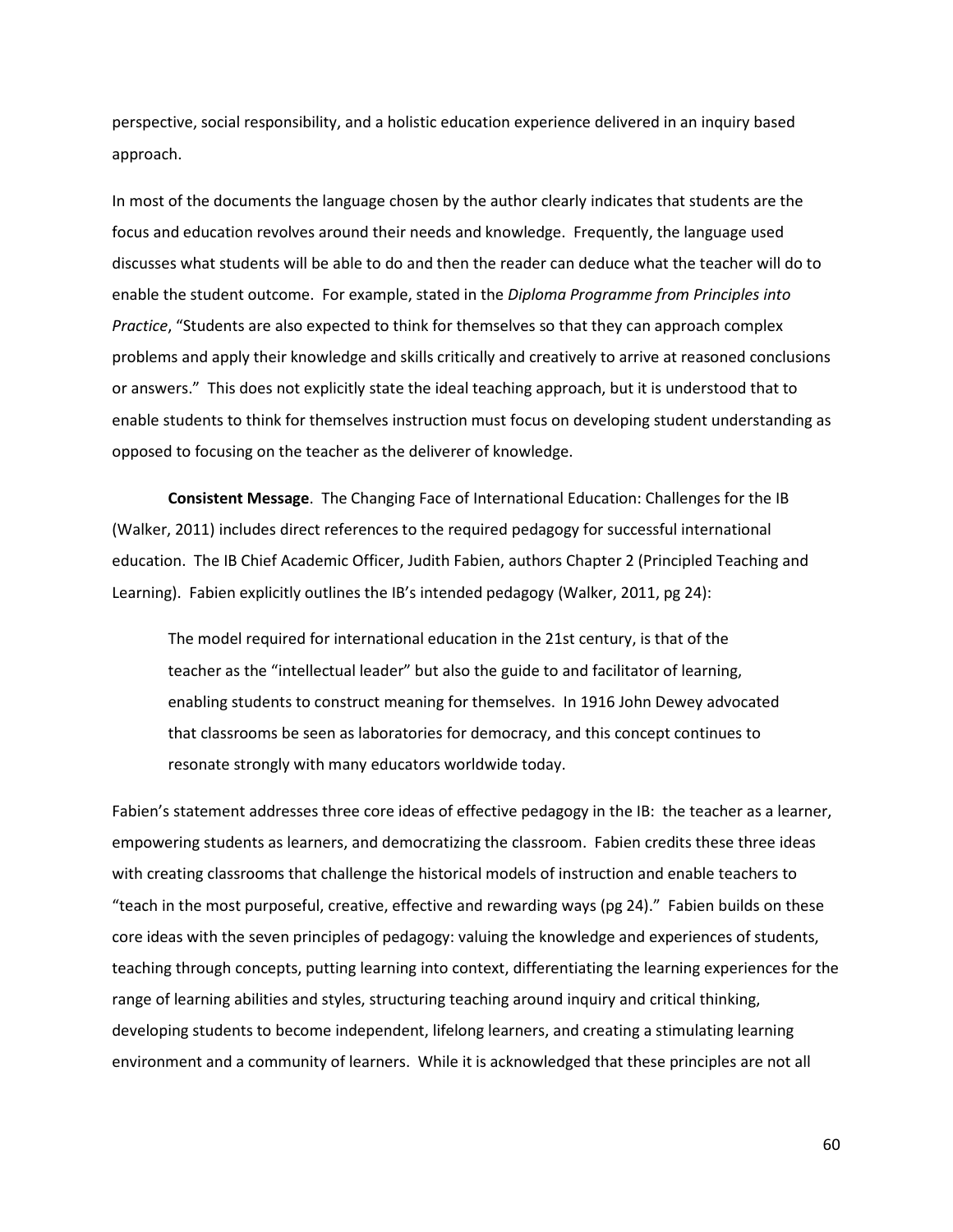encompassing or fixed, Fabien does explicitly state that these ideas are critical to developing the IB learner profile.

Both the implicit and explicit descriptions of teaching in the materials analyzed align with the ideas outlined by Judith Fabien in The Changing Face of International Education. The themes that emerged from the content analysis suggest that excellent IB teachers:

- design inquiry-based student centered lessons
- focus on developing student thinking
- plan for each learner's unique needs
- enable connections not only between and across subject areas, but also to the real world
- are guided by a sense of global awareness and social responsibility
- believe in a holistic approach to education
- reflect on their practice using assessment data and collaborative teams, and continued professional development
- create and adapt lessons and materials as they reflect on teaching and gather new information about their students

The seven principles of pedagogy described in The Changing Face of International Education (Walker,

2011) and Towards a continuum of international education (IBO, 2008) are mapped to the themes and codes that emerged from the larger analysis.

### **Table 13**

*Themes from the analysis and the seven principles of pedagogy*

| Theme from the analysis                        | The seven principles outlined by Judith Fabien               |
|------------------------------------------------|--------------------------------------------------------------|
| <b>Approaches to Teaching</b>                  |                                                              |
| design inquiry-based student centered lessons  | valuing the knowledge and experiences of<br>students         |
| focus on developing student thinking           | structuring teaching around inquiry and critical<br>thinking |
| plan for each learner's unique needs           | differentiating the learning experiences for the             |
|                                                | range of learning abilities and styles                       |
| <b>Beliefs about teaching</b>                  |                                                              |
| enable connections not only between and across | teaching through concepts                                    |
| subject areas, but also to the real world      | putting learning into context                                |
|                                                | a community of learners                                      |
| are guided by a sense of global awareness and  |                                                              |
| social responsibility                          |                                                              |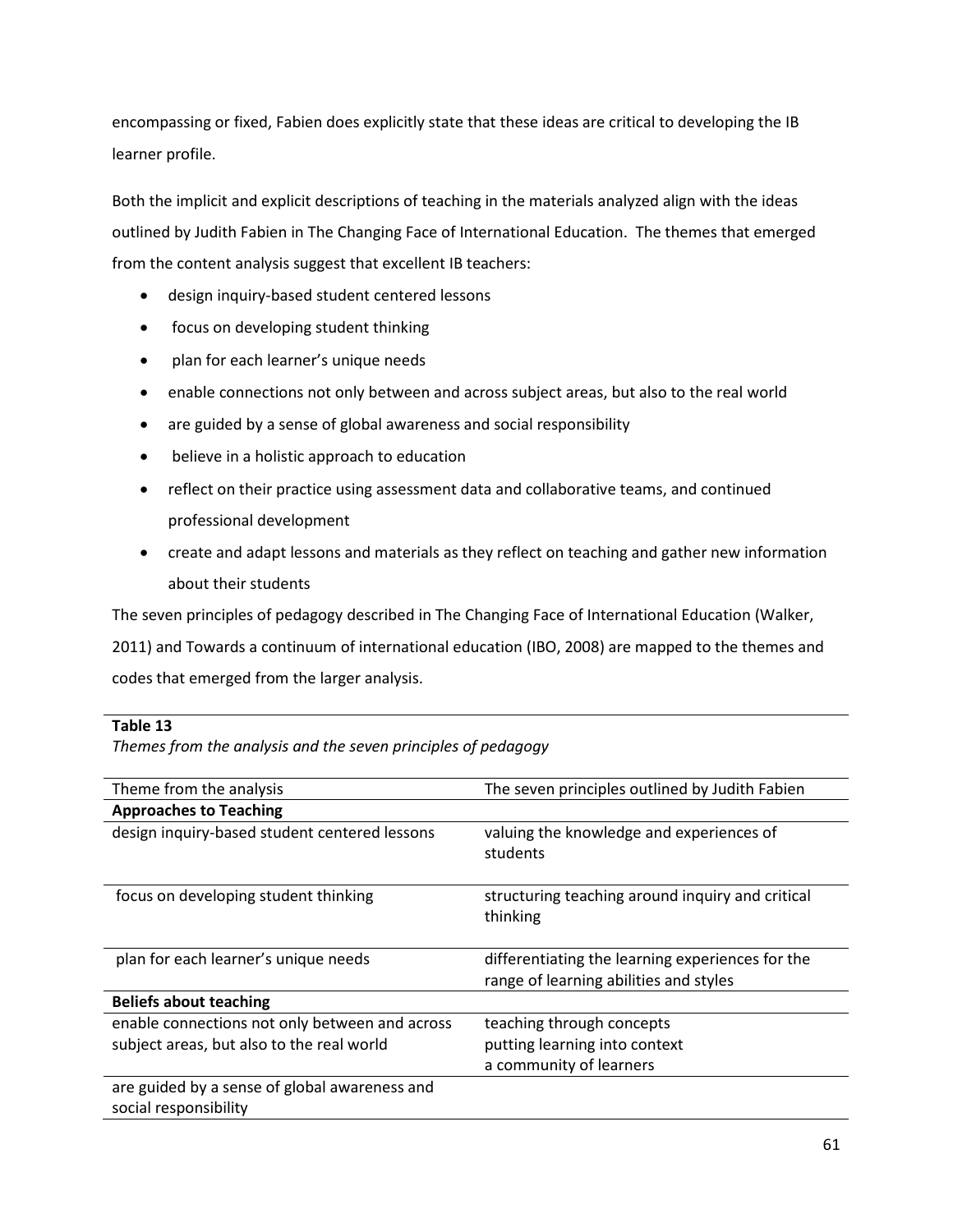believe in a holistic approach to education developing students to become independent,

lifelong learners

| <b>Tools to Facilitate Effective Teaching</b>       |                                             |
|-----------------------------------------------------|---------------------------------------------|
| reflect on their practice using assessment data and |                                             |
| collaborative teams, and continued professional     |                                             |
| development                                         |                                             |
| create and adapt lessons and materials as they      | creating a stimulating learning environment |
| reflect on teaching and gather new information      |                                             |
| about their students                                |                                             |

Several codes from the analysis do not perfectly map to the seven principles of pedagogy. The codes represent a method for accomplishing the other principles (reflect on practice, use assessment data, collaborative teams, and professional development). The ideas of social responsibility and global mindedness extend beyond principles of pedagogy and are core tenets of the IB mission.

### **Discussion**

The findings from this research aim to offer insights into the IB teacher professional that could not only assist IB internally, but also contribute to the research on excellent teaching in the larger educational community. The evidence from the focus groups, open ended survey items, TPI, and content analysis provide a picture of what constitutes the IB teacher professional in terms of attributes, perspectives, and beliefs. The research referenced in the literature review provides a description of excellent teaching beyond the IB. To fully understand the impact of this research the findings were compared to the existing literature in an effort to understand how IB fits into the bigger picture.

# **The essential** *pedagogical attributes, perspectives, and beliefs* **of an IB teacher professional defined by IB educators and IB documentation**

**Attributes**. Overwhelmingly, the IB teachers expressed that if they were to describe themselves they would use the IB learner profile. Specifically, the IB teachers believed being an IB teacher meant 1) being a learner themselves; 2) knowledgeable about teaching, their content area, and the world; 3) being open-minded and growing from learning from others; 4) being a thinker and problem solver, knowing that one size does not fit all; 5) being caring and understanding; 6) being creative in teaching and learning; 7) being reflective in their teaching; and 8) being worldly and aware of different cultures and global issues. The content analysis reinforces these IB teacher characteristics. IB documentation frequently referenced IB teachers as models of the learner profile and also explicitly stated the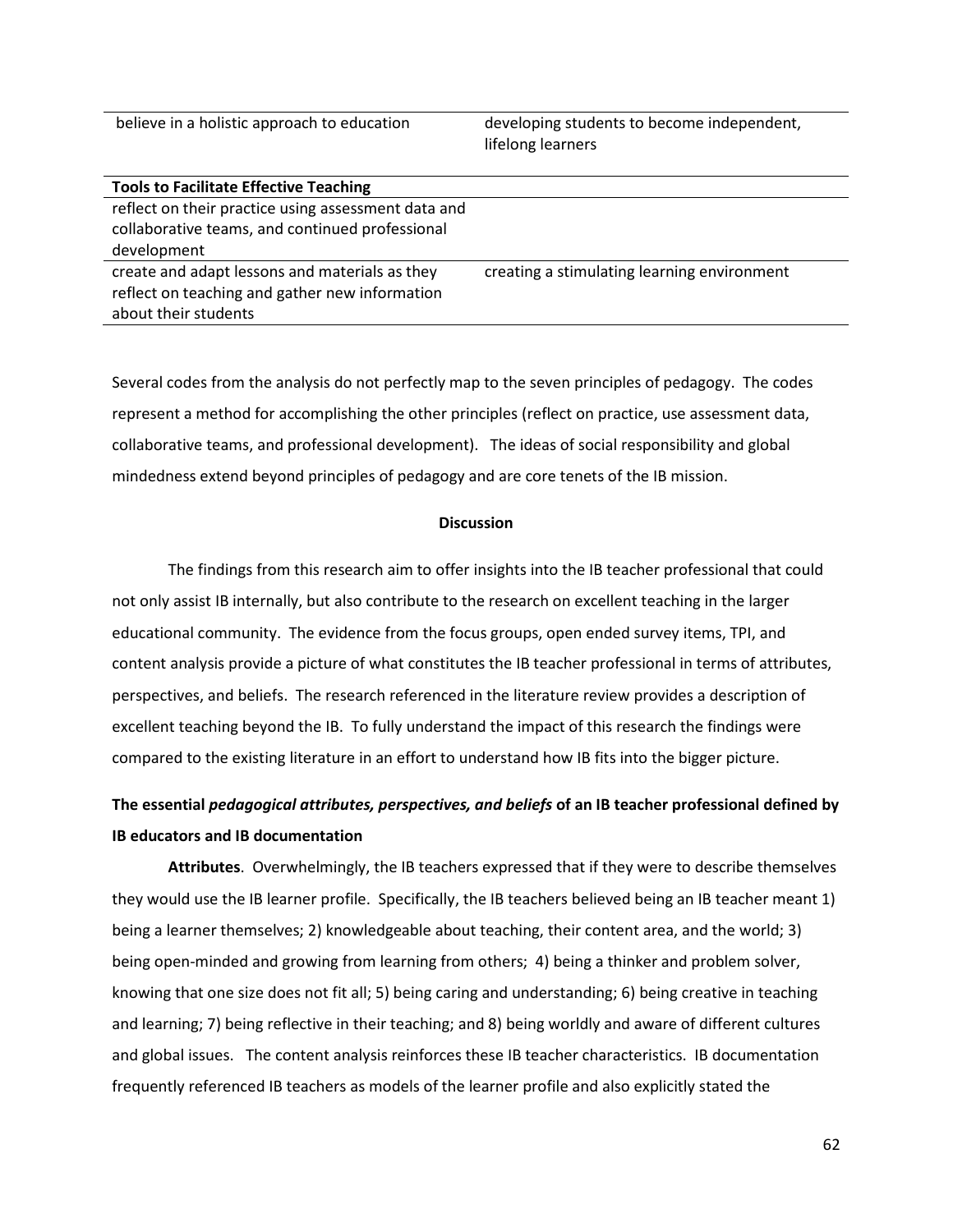importance of creativity in teaching. Creative teachers are needed so that instruction can be differentiated, real-world based, rooted in inquiry, and unique to the context of learning.

**Perspectives.** IB teachers seem to be motivated to educate the whole student, with an emphasis on enabling education to be a vehicle for making a better world. The quantitative results suggest that IB teachers have the highest total score for Nurturing, Apprenticeship, and Developmental perspectives. While not one of the highest perspectives for IB teachers, when compared to the larger TPI preK-12 sample the Social Reform average for IB teachers was at the  $60<sup>th</sup>$  percentile, indicating that it is higher than 60 percent of all teachers completing the scale. While many IB teachers do not have a dominant perspective in Social Reform, the scores for Social Reform are relatively high, indicating it is a perspective they value. Those teachers with high Social Reform scores intend to change the world one student at a time.When compared to the TPI preK-12 sample the IB appears to be strong in Social Reform. Research on the larger TPI preK-12 sample suggests that respondents whose first language was other than English had slightly higher Social Reform totals (Collins & Pratt, 2010) suggesting that perhaps the international dimension has an impact on this perspective. Across PYP, MYP, and DP Social Reform totals are similar (32.46 (n=901, SD=4.72), 32.02 (n=675, SD=5.09), 32.05(n=1560, SD=5.53)), suggesting this perspective is consistent across all programmes for IB teachers.

The qualitative analysis revealed that IB teachers valued teaching with an internationally minded approach and embodying and instilling open-mindedness. The words used to describe openmindedness and internationally minded go beyond just teaching methods. The ideas include tolerance, assistance and understanding of others. These ideas are essential to the descriptions IB teachers provided and align with descriptions in the IB teacher documentation.

The content analysis predictably provided the most explicit description of the IB teaching perspective. The content analysis suggests that a sense of social responsibility guides the IB teacher. The IB aims to create caring young people that will make a positive impact on the world. The IB literature describes this in the internationally minded approach and whole child educational approach.

**Beliefs**. The views on beliefs about practice gleaned from the IB teachers and documents suggest that IB teachers value using inquiry-based instruction and the flexibility to use their professional judgment. IB teachers expressed the importance of inquiry-based instruction consistently. The IB documentation also explicitly states the benefits of an inquiry-based approach. Additionally, IB teachers articulated the importance of flexibility to design effective instructional activities based on the needs of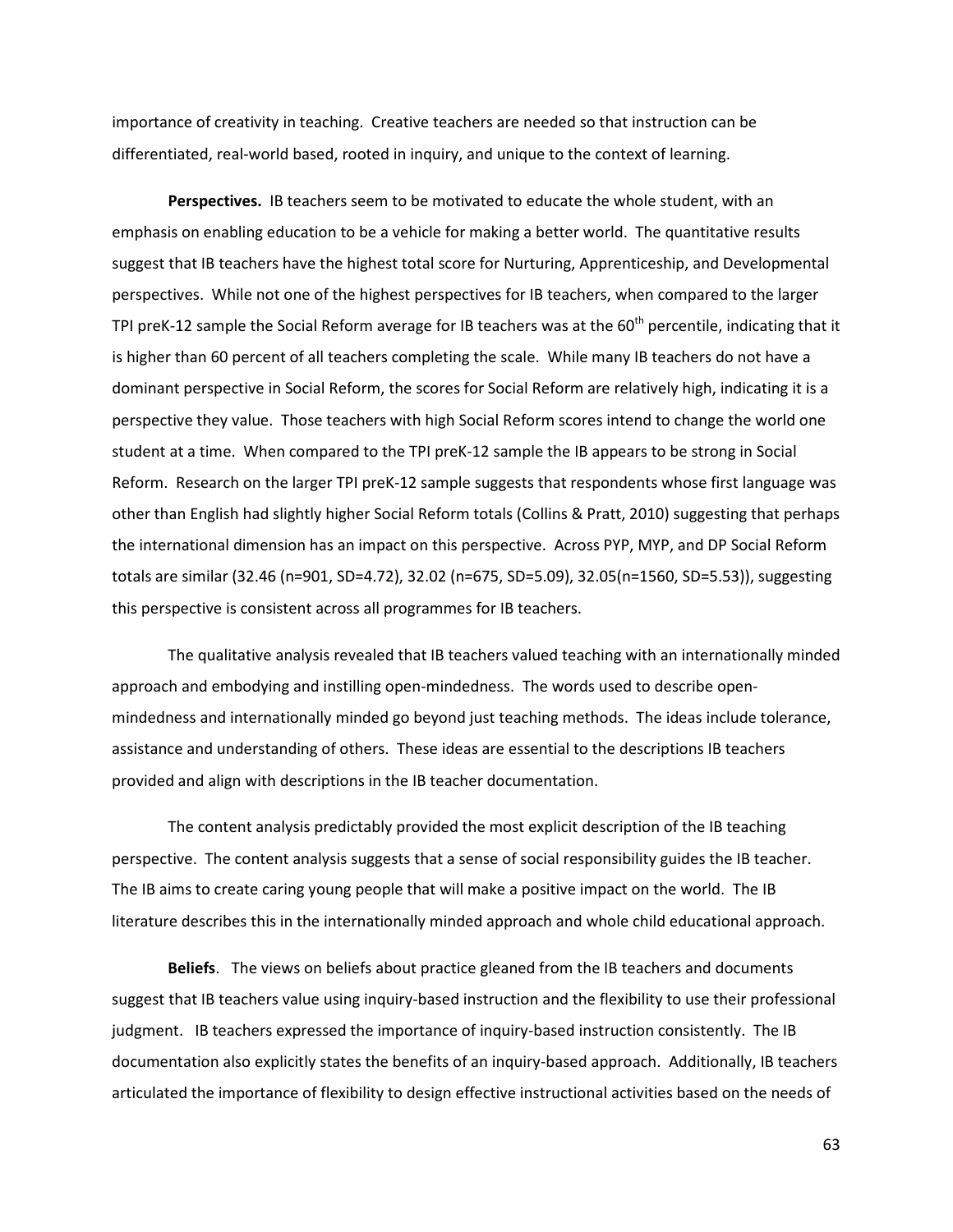their students and the context of their school and as a group tends to draw from research based best practices. This flexibility enables teachers to use their professional judgment to form their teaching practice. Based on the focus group data and content analysis this practice incorporates an inquiry-based instructional approach that connects to the world and across disciplines.

If the attributes, perspectives, and practices of IB teachers were to be described succinctly the description would include inquiry, global, whole student, connections, social responsibility, creative, and flexible. The data sources support the notion that IB teachers are advocates of whole student inquirybased instruction with the purpose of creating global citizens who have a sense of social responsibility. The teachers are models of the learner profile, with an emphasis on 'open-minded', who are also creative and able to adapt learning to meet the needs of the students. The importance of connections between and across the content and to the real world was present in all the data sources. The IB teachers were fairly consistent in their responses on the TPI, focus groups, and open-ended survey items, suggesting IB teachers are similar.

#### **An excellent teacher as defined and described in extant literature**

The extant literature on excellent teaching is a dense collection of studies informed by numerous researchers across the world. It is nearly impossible to account for all of, or even a majority of, the research on excellent teaching. The literature review produced for this study focused on what practitioners refer to as "highly effective," "high-valued," or "excellent teachers" and looks beyond general teaching qualifications. The evidence from the review was organized to address the elements described in the research questions, 'the important pedagogical attributes, perspectives, and beliefs of an excellent teacher described in extant literature.'

The references in the extant literature to excellent teaching are numerous; therefore the conclusions drawn from the literature are broad. The extant literature does not provide a concise description of an excellent teacher. Instead, a variety of attributes, perspectives, and beliefs are described that all can contribute to excellent teaching.

**Attributes***.* The literature suggests that critical attributes of excellent teachers include both pedagogical attributes and personal attributes. Pedagogical attributes such as content knowledge, pedagogical content knowledge, and classroom management were dominant ideas (Nieto, 2003). Personal attributes such as caring (Adams & Singh, 1998; Collinson, Killeavy & Stephenson, 1999;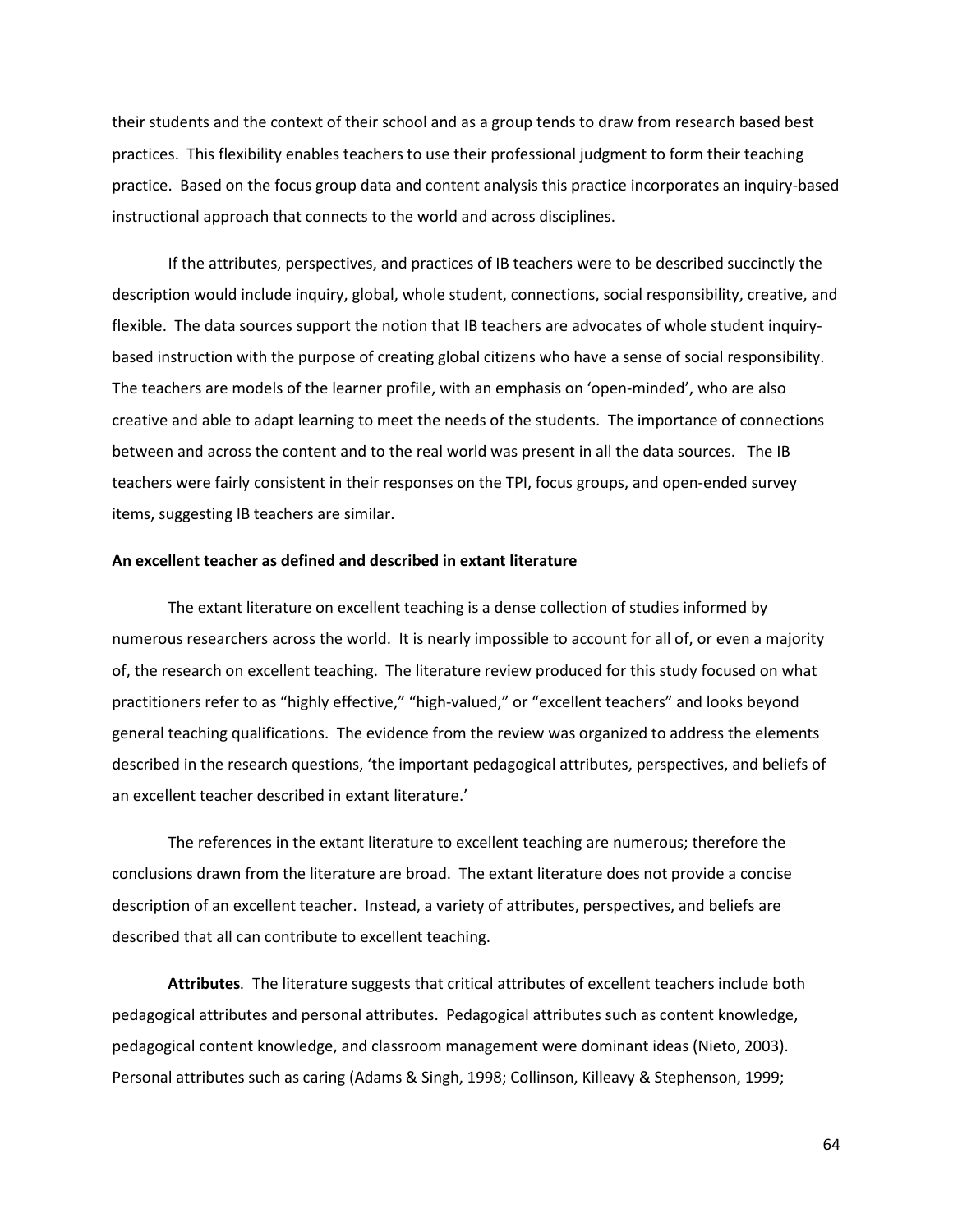National Association of Secondary School Principals, 1997), creative (Riley, 2003), and flexible (Riley, 2003) were equally as important.

**Perspectives**. The literature suggests that a variety of perspectives guide excellent teachers including holistic, moral, student-centered, emotional development, etc. The consensus is that it is not the specific perspective that enables a teacher to be excellent, but the presence of any research supported perspective—something that serves as an underlying guiding philosophy (Nieto, 2003; Riley, 2003) that motivates and excites teachers. Teachers with a specific perspective, regardless of the perspective, are working towards something bigger and are driven by their belief about the role/purpose of education. IB teachers embrace international mindedness and this drives them. Other excellent teachers could embrace similar perspectives or different perspectives and be equally as effective.

**Practices***.* The evidence from the literature describes many different practices included in excellent teachers' arsenals. Professional practices and classroom practices both during instructional hours and outside instructional hours are described. The importance of classroom practices such as monitoring student progress (Goe, 2010; Stronge, 2007) and providing feedback (Black et al., 2004; Chappuis & Stiggins, 2002; Hattie& Timperley, 2007; Matsumura et al., 2002) are well documented in the literature. Professional practices such as self-development (Loretto, 2012; Weimer, 2011; Ogienko & Rolyak, 2009; Pantic & Wubbels , 2009), professional collaboration (Goe, 2010; WPDC, 2009; Calabria, 1960), and purposeful planning (McBer, 2000; Stronge, 2007; Pardoe, 2009; Cogill, 2008) dominate the literature. A focus on monitoring both student and teacher development is essential to being an excellent teacher.

The extant literature reviewed describes excellent teachers in a similar, but broader manner than the IB documentation. The literature suggests excellent teachers are guided by a variety of perspectives and approach teaching in numerous ways. As opposed to the IB, that champions holistic and inquiry-based approaches grounded in a belief that IB students strive to create a better more peaceful world. These differences aside, the idea of an effective teacher is very similar. The IB could be viewed as one specific subset of excellent teaching; IB teachers are not the only excellent teachers, but they are one group who collectively adopt one of the many approaches that research suggests is effective. Excellent teachers, both IB and non-IB, are caring, flexible, and creative professionals who adopt instructional approaches to meet the needs of their students.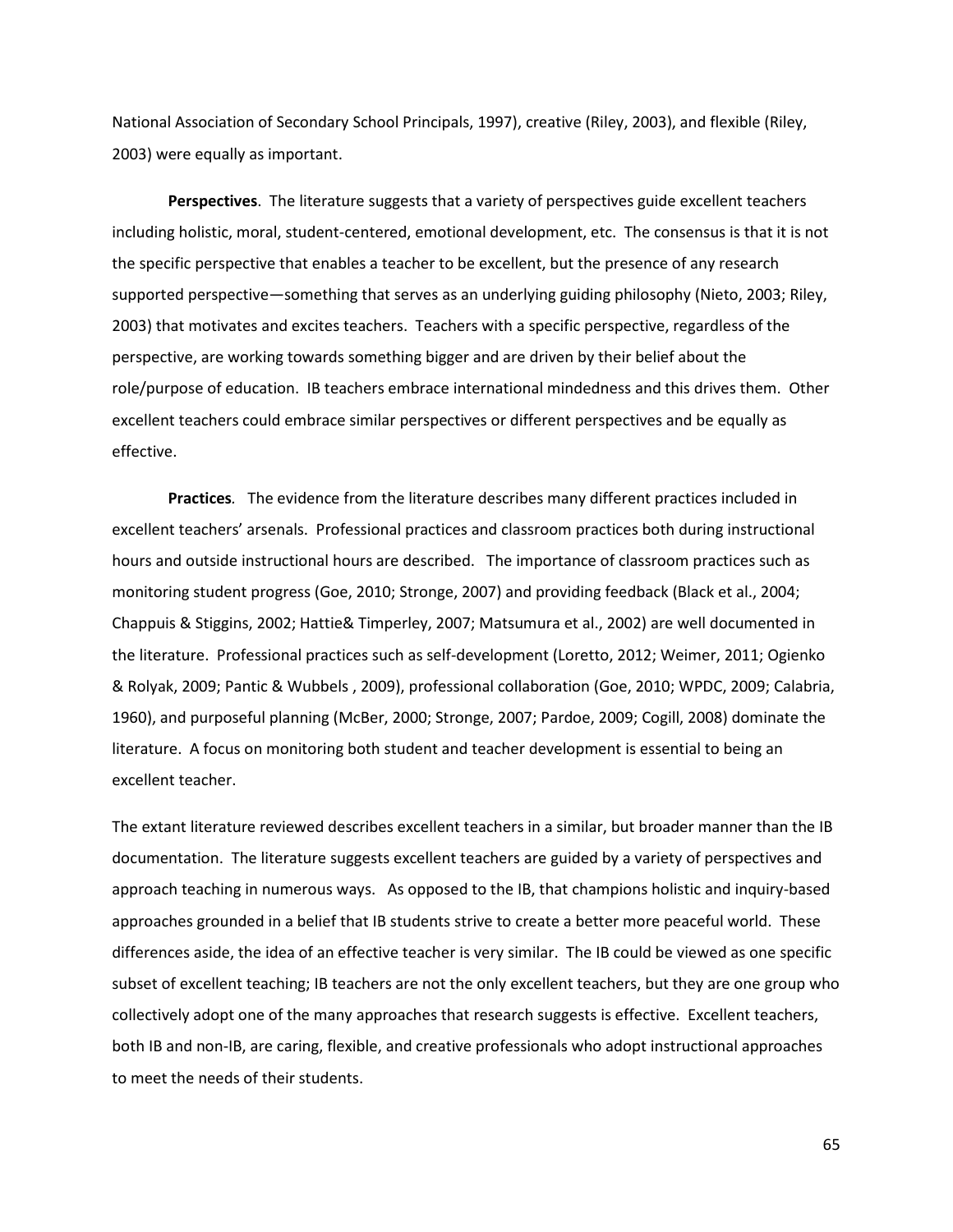# **Commonalities and points of departure among existing IB teacher community, IB documentation, and extant literature**

The fourth research question in this study aimed at uncovering any commonalties and points of departure among the data corpuses. The TPI survey and the literature review provided opportunities for certain kinds of comparisons between IB teachers and the non-IB teaching population. The IB teachers appear to be aligned with the TPI and extant literature findings with a few prominent exceptions.

**Teaching Perspectives Inventory**. The teaching profile for the average IB teachers was found to be similar to the profile of the average teacher in the TPI database with some exceptions. Both groups have the same dominant and 'back up' teaching perspectives. Averages for both groups of teachers were dominant in Nurturing, with 'back-up' perspectives of Apprenticeship and Development perspectives. Further, Transmission totals are highest for secondary teachers and DP teachers. Nurturing totals are highest for elementary teachers and PYP teachers. This suggests that both as a group and broken down by individual programme level, IB teachers mirror their colleagues in TPI results.

However, despite having the same teaching profile (meaning the same perspective received the highest score for both groups); the actual scores for the two groups are different. Even though the IB teachers scored highest in Nurturing, the scores for Social Reform, Developmental, Apprenticeship, and Transmission are high when compared to how other teachers generally score on these perspectives. Instead of having one or two very high scores on perspectives the IB teachers' scores on all the perspectives are relatively close. This leads to an unusually low score on the highest perspective (Nurturing) and unusually high scores on the lower scoring perspectives (Social Reform, Developmental, Apprenticeship, and Transmission). This suggests that IB teachers identify strongly with Social Reform, Developmental, Apprenticeship, and Transmission even though they did not present in the profile as dominant.

**The extant literature.** There are a myriad of effective teachers and innumerable descriptions for excellent teachers; therefore it is natural to have many commonalities between the attributes, perspectives, and beliefs of IB teachers and the literature on excellent teaching. The literature findings are broad enough that many of the identified attributes, perspectives, and beliefs of IB teachers are included as examples of one type of effective teaching. The IB attributes, perspectives, and beliefs identified are not the only examples of excellent teaching in the extant literature, but many are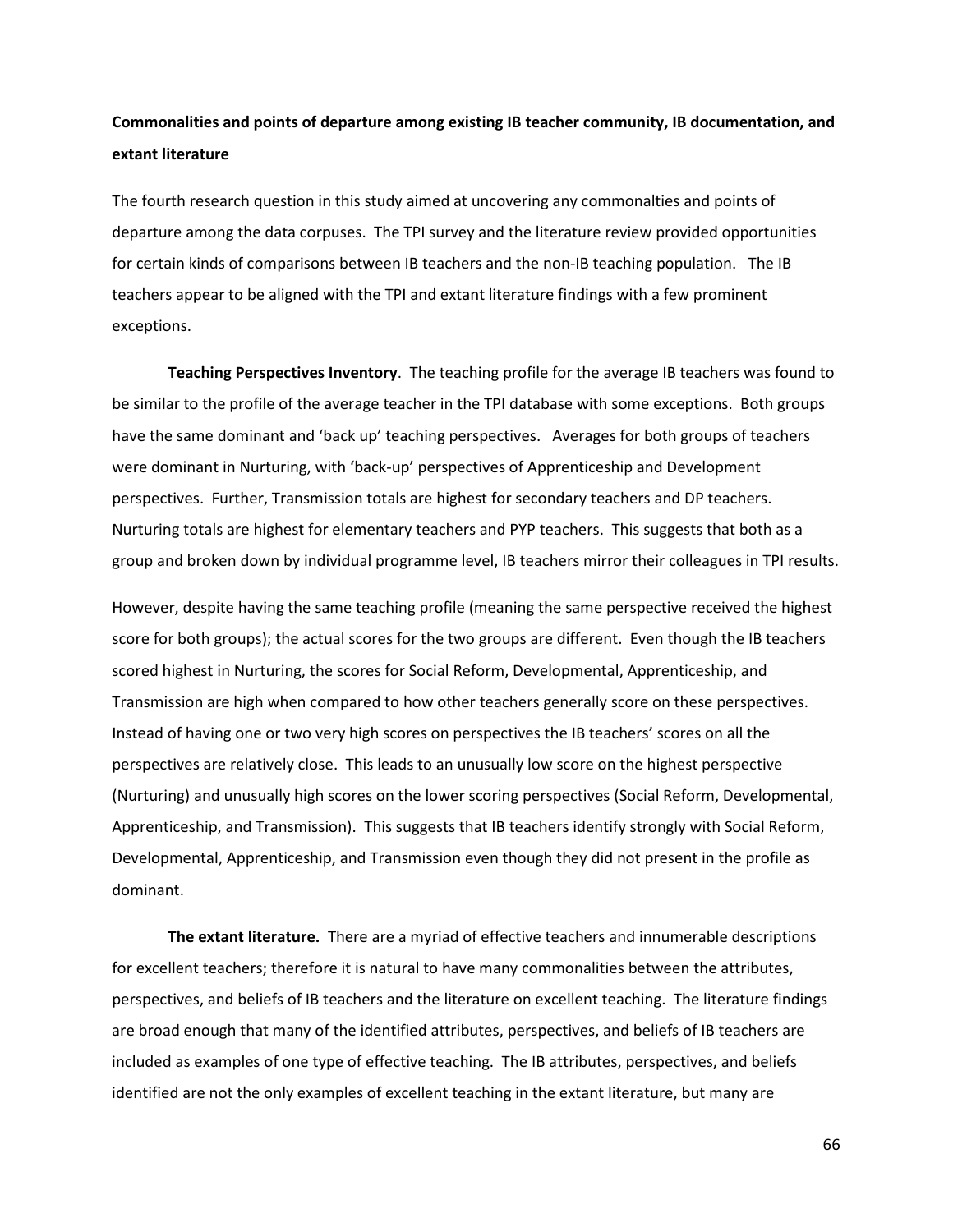frequently referenced. Additionally, there are several aspects of IB teaching that appear to be a critical aspects of the IB's unique identity.

*Commonalities*. The identified attributes, perspectives, and beliefs of IB teachers identified in this study are well documented in the IB literature and clearly expressed by the IB teachers. As shown in the literature review, many of these very same elements are used to describe excellent teachers. The language used in the literature review is slightly different than the language used in the IB report. For example, the terms 'disposition' and 'attributes' are used separately in the literature review, but the IB report combines these ideas into 'attributes'. The table below shows the alignment among identified attributes, perspectives, and beliefs in the literature review and elements of IB teaching identified in the content analysis, focus groups, and open-ended survey responses (Table 14).

| Table 14                                                                                                                                                                                                   |                                                                                                                                                                                  |                                            |  |  |
|------------------------------------------------------------------------------------------------------------------------------------------------------------------------------------------------------------|----------------------------------------------------------------------------------------------------------------------------------------------------------------------------------|--------------------------------------------|--|--|
| Alignment among attributes, perspectives, and beliefs                                                                                                                                                      |                                                                                                                                                                                  |                                            |  |  |
| <b>Extant literature</b>                                                                                                                                                                                   | <b>IB</b> sources                                                                                                                                                                | Description                                |  |  |
| Dispositions/Attributes<br>1.                                                                                                                                                                              |                                                                                                                                                                                  | These are the                              |  |  |
|                                                                                                                                                                                                            |                                                                                                                                                                                  | personal dispositions                      |  |  |
|                                                                                                                                                                                                            |                                                                                                                                                                                  | or qualities of<br>excellent teachers.     |  |  |
|                                                                                                                                                                                                            |                                                                                                                                                                                  | Either developed                           |  |  |
|                                                                                                                                                                                                            |                                                                                                                                                                                  | though experience                          |  |  |
|                                                                                                                                                                                                            |                                                                                                                                                                                  | (Carroll, 2012) or                         |  |  |
|                                                                                                                                                                                                            |                                                                                                                                                                                  | inherent (OED, 2010).                      |  |  |
| creativity (Walker, 2008; Riley,<br>$\bullet$<br>2003; Thomson et al., 2004;<br>Ogienko & Rolyak, 2009;<br>Calabria, 1960)                                                                                 | being creative in teaching<br>$\bullet$<br>and learning;                                                                                                                         | Creative                                   |  |  |
| fairness (Walker, 2008; Kelly,<br>$\bullet$<br>2001; Thomson et al., 2004)                                                                                                                                 | being understanding;<br>٠<br>Learner Profile (aspects not<br>mentioned individually, but<br>included in the Learner<br>Profile that align with extant<br>literature): principled | Fair                                       |  |  |
| flexibility (Kelly, 2001, Riley,<br>$\bullet$<br>2003)<br>providing opportunities for<br>learning in different ways and<br>for different groups of students<br>(Goe, 2010; Stronge, 2007;<br>Pardoe, 2009) | being a thinker and problem<br>solver, not one way<br>being reflective in their<br>teaching                                                                                      | Ability to adapt based<br>on student needs |  |  |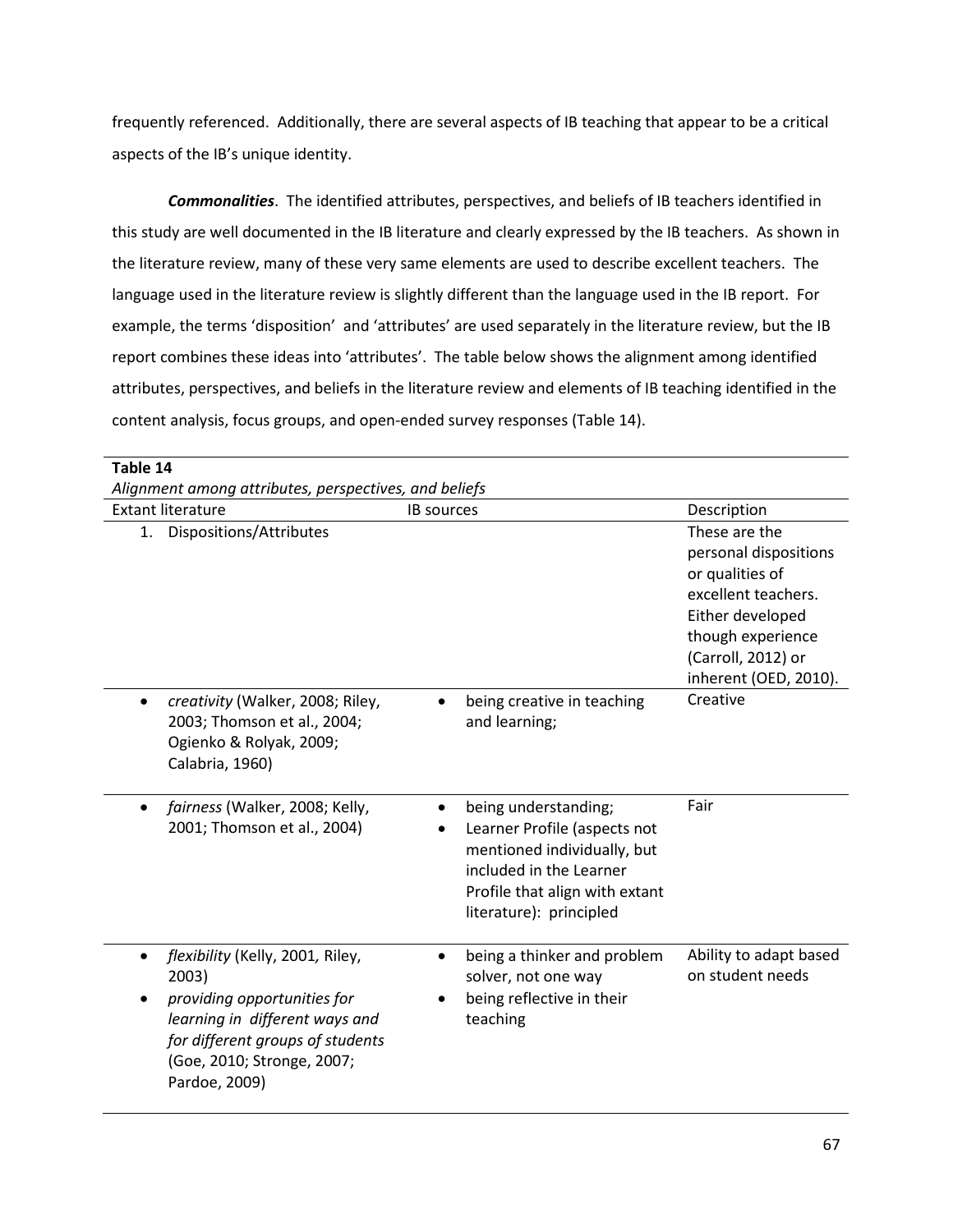| resilience (Riley, 2003)                                                                                                                                                                                                                                                                                                                                                         | being open-minded and<br>growing from learning from<br>others | Determined and<br>open                                                                                                                                                                                                                                    |
|----------------------------------------------------------------------------------------------------------------------------------------------------------------------------------------------------------------------------------------------------------------------------------------------------------------------------------------------------------------------------------|---------------------------------------------------------------|-----------------------------------------------------------------------------------------------------------------------------------------------------------------------------------------------------------------------------------------------------------|
| showing compassion (Walker,<br>٠<br>2008; Thomson et al., 2004)<br>displaying personal touch and<br>affective attributes (Walker,<br>2008; Thomson et al., 2004;<br>Hattie, 2003)                                                                                                                                                                                                | being caring                                                  | Affective attributes                                                                                                                                                                                                                                      |
| Subject knowledge (Ogienko &<br>Rolyak, 2009; SBL, 2004;<br>European Commission [EC],<br>2004; WPDC, 2009; Witcher et<br>al., 2001; Pantic & Wubbels,<br>2009; Hattie, 2003; Calabria,<br>1960)<br>Methods of teaching the<br>subject (SBL, 2004; WPDC,<br>2009; Pantic & Wubbels, 2009)<br>Knowledge of the curriculum<br>٠<br>(Turner-Bisset, 1999; Pantic &<br>Wubbels, 2009) | Knowledgeable                                                 | Knowledgeable                                                                                                                                                                                                                                             |
| 2. Perspectives                                                                                                                                                                                                                                                                                                                                                                  |                                                               |                                                                                                                                                                                                                                                           |
| Enthusiasm, dynamism<br>(Weimer, 2011; Hildebrand,<br>1971)<br>Excitement for teaching (Riley,<br>2003; Witcher et al., 2001)<br>Enthusiasm in the field (Loretto,<br>2012)<br>Motivation, dedication<br>(Calabria, 1960)<br>Holistic education (Harwell &<br>Daniel, 2012; Murthy &<br>Murthy, 2011)                                                                            | Whole student                                                 | <b>Excellent teachers</b><br>are excited to teach<br>and derive<br>motivation from a<br>perspective that<br>matters to them. It<br>seems IB teachers<br>embrace holistic<br>education and this<br>could serve as the<br>source of motivation<br>for them. |
| 3. Practice                                                                                                                                                                                                                                                                                                                                                                      |                                                               |                                                                                                                                                                                                                                                           |
| methods and strategies<br>$\bullet$<br>(OFSTED; Calabria, 1960)<br>Prepared (Walker, 2008;<br>$\bullet$<br>Thomson et al., 2004; Cogill,<br>2008)<br>Lesson planning (McBer, 2000;                                                                                                                                                                                               | Inquiry-based learning                                        | <b>Excellent teachers</b><br>have a specific<br>method they use,<br>such as inquiry-based<br>learning.                                                                                                                                                    |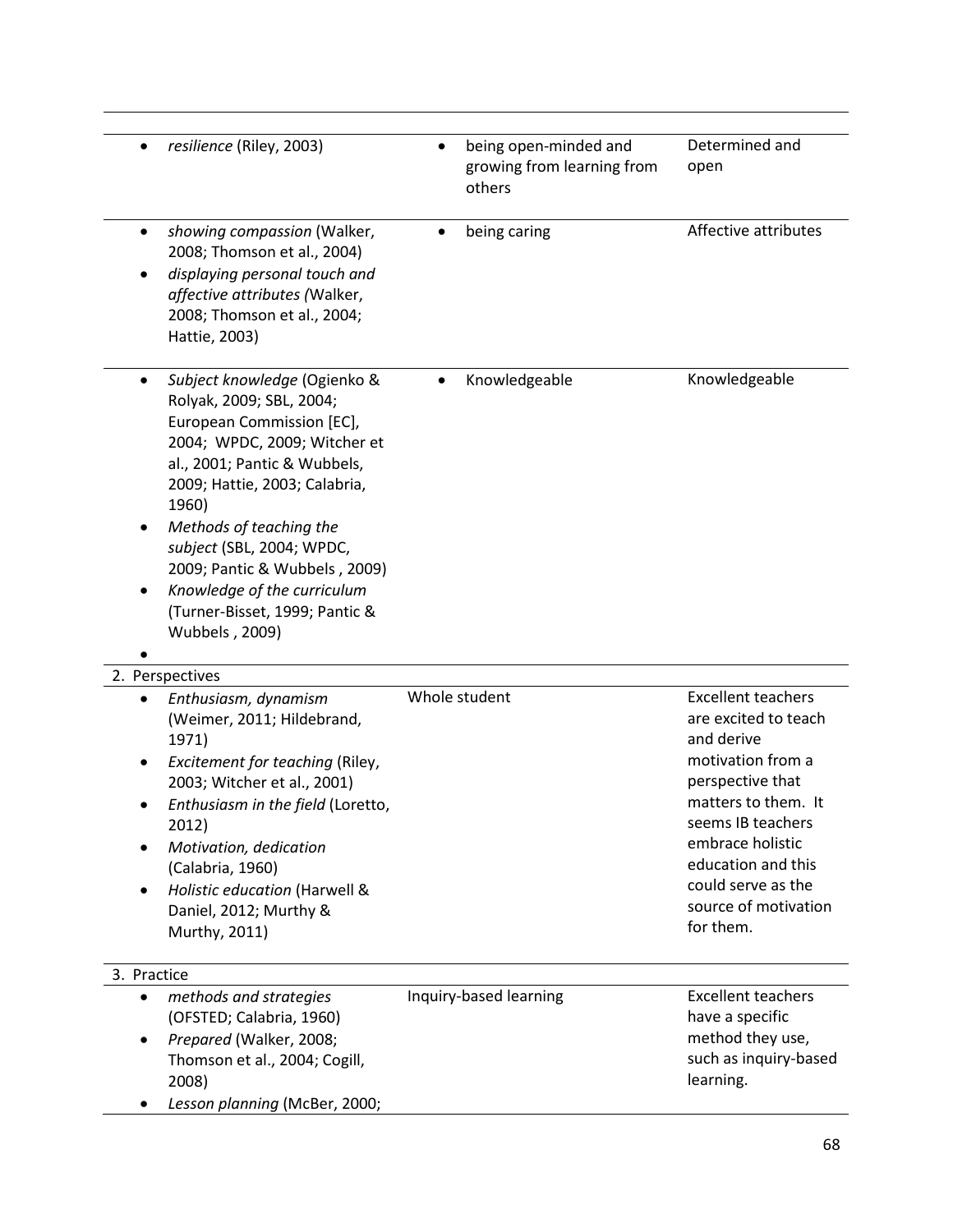Stronge, 2007; Pardoe, 2009; Cogill, 2008; OFSTED)

• *Inquiry-based learning*

The literature is rich with descriptions of attributes, perspectives, and practices of excellent teaching. It is not expected that excellent teachers embody all of the identified attributes, perspectives, and practices. These are simply a collection of research-based findings that the literature suggests improves teaching and therefore improves student learning. Excellent teachers, IB or otherwise, are a combination of creative, fair, flexible, open, caring and knowledgeable. Excellent teachers have an underlying belief about teaching that motivates them and they choose among many evidence based best practices.

*Departures.* International mindedness as a teaching perspective is not well documented in the literature outside of the IB. It seems to be an essential aspect of the unique identity of IB teaching. This is not to suggest that other teachers don't embrace this belief. The literature at this time simply does not indicate there are many other groups of teachers who collectively embrace this belief. Further, by combining international mindedness with inquiry-based teaching and social responsibility the IB has created a unique identity simply by the combination selected.

As evidenced by the TPI results, the document analysis, and focus groups, the IB teacher community tended to embrace the ideas of social responsibility and international mindedness more than the non-IB community, but this is not to suggest that a disconnect exists or there is disagreement in the education community. The extant literature on excellent teaching incorporates these ideas; they just aren't the ideas repeatedly presented in the literature. Teaching is complex and describing excellent teachers is not a simple task. The intention of the description in this report is to provide one documented accounted of an effective combination of skills, perspectives, and practices. It is important to note that not all IB teachers are represented by the profile outlined in this report; and IB teachers certainly champion additional perspectives and adopt practices not discussed in this report.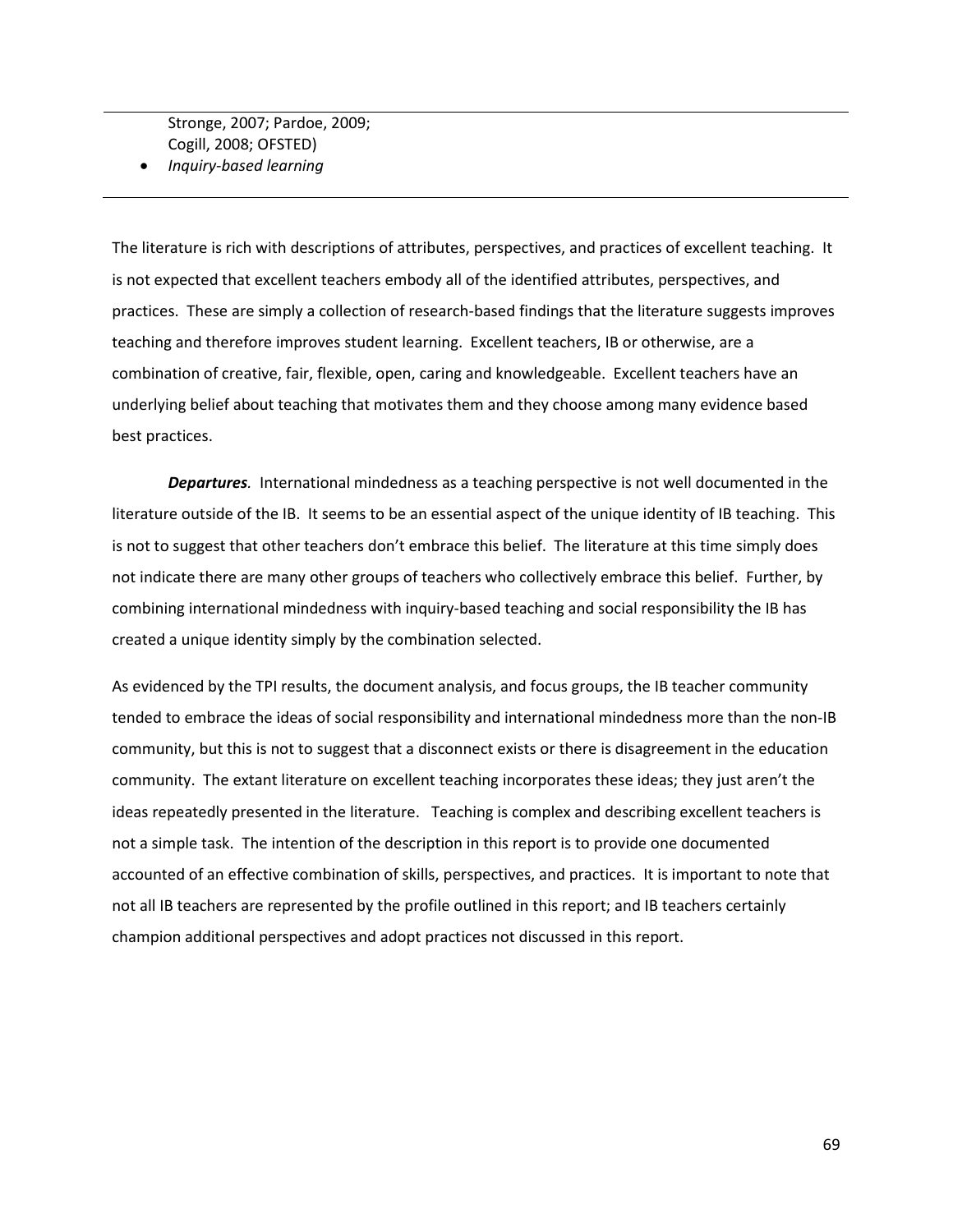#### **References**

- Adams, C., & Singh, K. (1998). Direct and indirect effects of school learning variables on the academic achievement of African American 10th graders. *Journal of Negro Education*, *67*(1), 48.
- Agne, K. (1992). Caring: the expert teacher's edge. *Educational Horizons*, 70(3), 120-124.
- Allington, R. (2002). Instruction from a Decade of Studying Exemplary Elementary Classroom Teachers. Phi Delta Kappan, *83* (10), 740-747.
- Bain, H. P., & Jacobs, R. (1990). The Case for Smaller Classes and Better Teachers. Alexandria, VA: National Association of Elementary School Principals.
- Ball, S. (2003). The teacher's soul and the terrors of performativity*[. Journal of Educational Policy,](http://www.tandfonline.com/loi/tedp20?open=18#vol_18)* 18, [2:](http://www.tandfonline.com/toc/tedp20/18/2) 215-228.
- Bandura, A. (1997). *Self-efficacy: the exercise of control.* New York, NY: Freeman.
- Barber, M., & Mourshed, M. (2007). *How the world's best-performing schools come out on top* London, NY: McKinsey & Company.
- Bedward, D., & Rexworthy, C. (1999). Assessing competence: a year into the revised management standards. *Journal of Vocational Education & Training, 51(3),* 401-419.
- Beck, (2008). Governmental professionalism: re-professionalising or de-professionalising teachers in England? *British Journal of Educational Studies, 56* (2), 119-143.
- Berg, B.L. (2001). *Qualitative Research Methods for the Social Sciences.* Boston: Allyn and Bacon.
- Berliner, D. C. (2005, May/June). The near impossibility of testing for teacher quality. *Journal of Teacher Education, 56(3)*, 205-213.
- Berry, B., Daughtrey, A., & Wieder, A. (2010). *Teacher excellence: The conditions that matter most and a look to the future*. Hillsborough, NC: Center for Teaching Quality.
- Bibby, T. (2009). How do children understand themselves as learners? Towards a learner-centred understanding of pedagogy. *Pedagogy, Culture & Society, 17*(1), 41-55.
- Bill & Melinda Gates Foundation. (2010). *Empowering excellent teachers. Strategies for implementing reforms. Retrieved from* http:/[/www.gatesfoundation.org](http://www.gatesfoundation.org/)
- Black, P. & Wiliam, D. (1998). *Inside the Black Box.* London: Kings College.
- Black, P., Harrison, C., Lee, C., Marshall, B. & Wiliam, D. (2003) *Assessment for Learning.* Berkshire: OUP.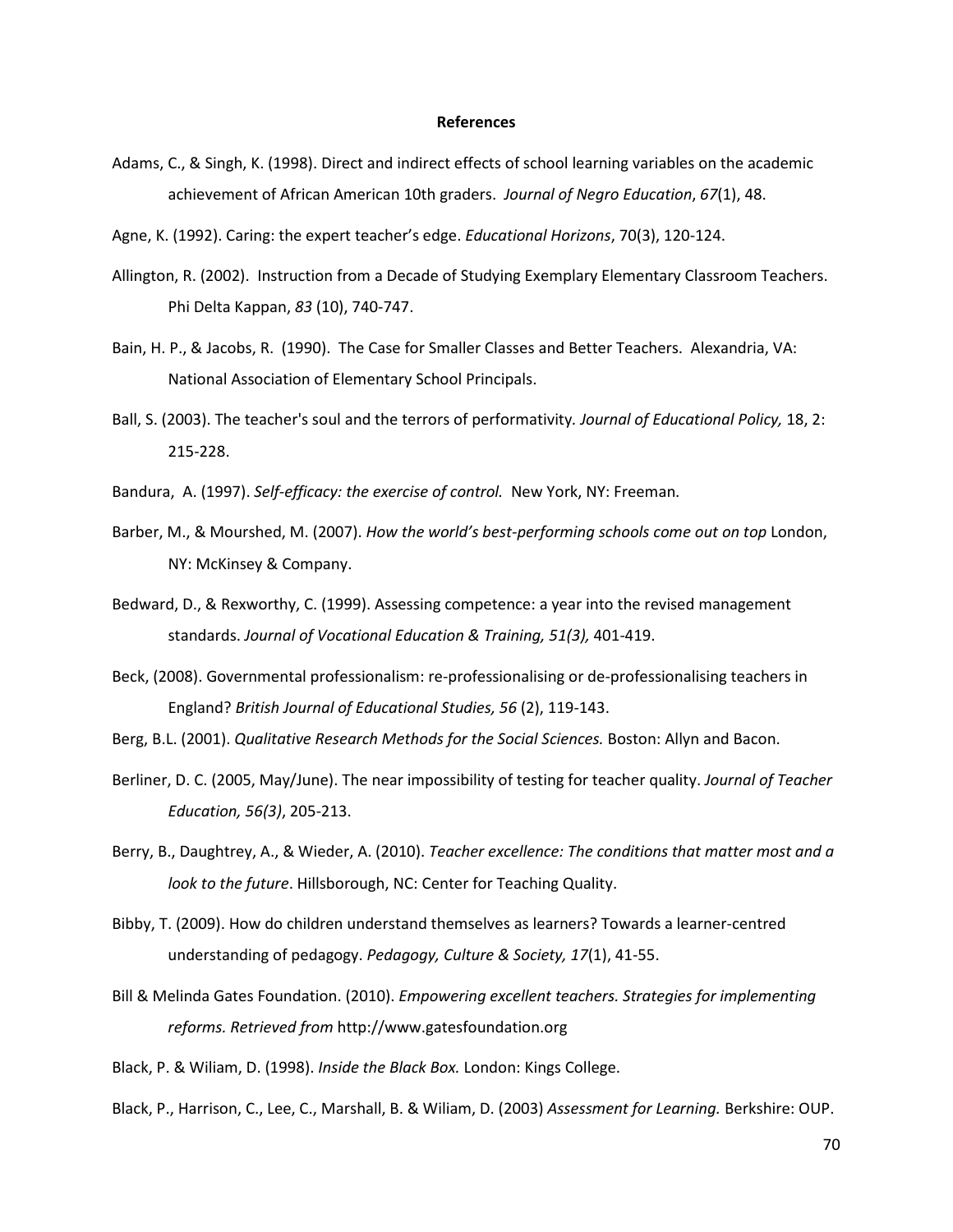- Bland, J. & Woodworth, K. (2009). Case studies of participation and performance in the IB Diploma Programme. Menlo Park, CA: SRI International.
- Brett, P., Mompoint-Gaillard, P., & Salema, M. H. (2009). *How all teachers can support citizenship and human rights education: a framework for the development of competences.* Strasbourg: Council of Europe Publishing.

Brouwers, A., & Tomic, W. (2000, February). *Teaching and Teacher [Education,](http://www.sciencedirect.com/science/journal/0742051X) 16*[\(2\)](http://www.sciencedirect.com/science/journal/0742051X/16/2), 239-253.

Brown, R. (2002). Mathematical modelling in the international baccalaureate, teacher beliefs and technology usage. *[Teaching Mathematics and its Applications,](http://www.ingentaconnect.com/content/oup/teamat;jsessionid=3qcracb8wuob0.alice) 21(2),* 67-74(8).

Bruner, J.S. (1966). *Toward a theory of instruction.* Cambridge, MA: Harvard University Press.

Bruner, J.S. (1985). Models of the learner. *Educational Researcher,* 5-9.

- Buchberger, F. (1998). Teacher education in Europe. *European Education*,*30*(1), 44.
- Buchberger, F., Greaves, A., Kallos, D., Sander, T. (1996): From the first to the second generation of European action programmes. In: Sander, T., Buchberger, F., Greaves, A., Kallos, D. (Eds.): Teacher Education in Europe. Osnabrueck (7-17).
- Buchmann, M. (1993). Role over person: Morality and authenticity in teaching. In M. Buchmann & R. E. Floden (Eds.), Detachment and concern: Conversations in the philosophy of teaching and teacher education (pp. 145-157). New York: Teachers College Press.
- Bullough Jr, R. (2012). Cultures of (Un)happiness: teaching, schooling, and light and dark humor. *Teachers and Teaching: Theory and* Practice, *18* (3), 281-295.
- Bunnell, T. (2009). The International Baccalaureate in the USA and the emerging "culture war". *Discourse: Studies in the Cultural Politics of Education, 30*(1), 61-72.

Calabria, F. M. (1960). Characteristics of Excellent Teachers. *Educational Research Bulletin, [39](http://www.jstor.org/stable/i264619)*(4)*,* 92.

- Calderhead, J. And Shorrock, S. (1995). *Understanding Teacher Education: Case Studies in the Professional Development of Beginning Teaching*. London: Falmer Press.
- Carioca, V., Rodrigues, C., Saúde, S., Kokosowski, A., Harich, K., Sau-Ek, K., Pugh, T. (2009). Model for evaluating teacher and trainer competences. *European journal of vocational training, 47*(2), 103- 124.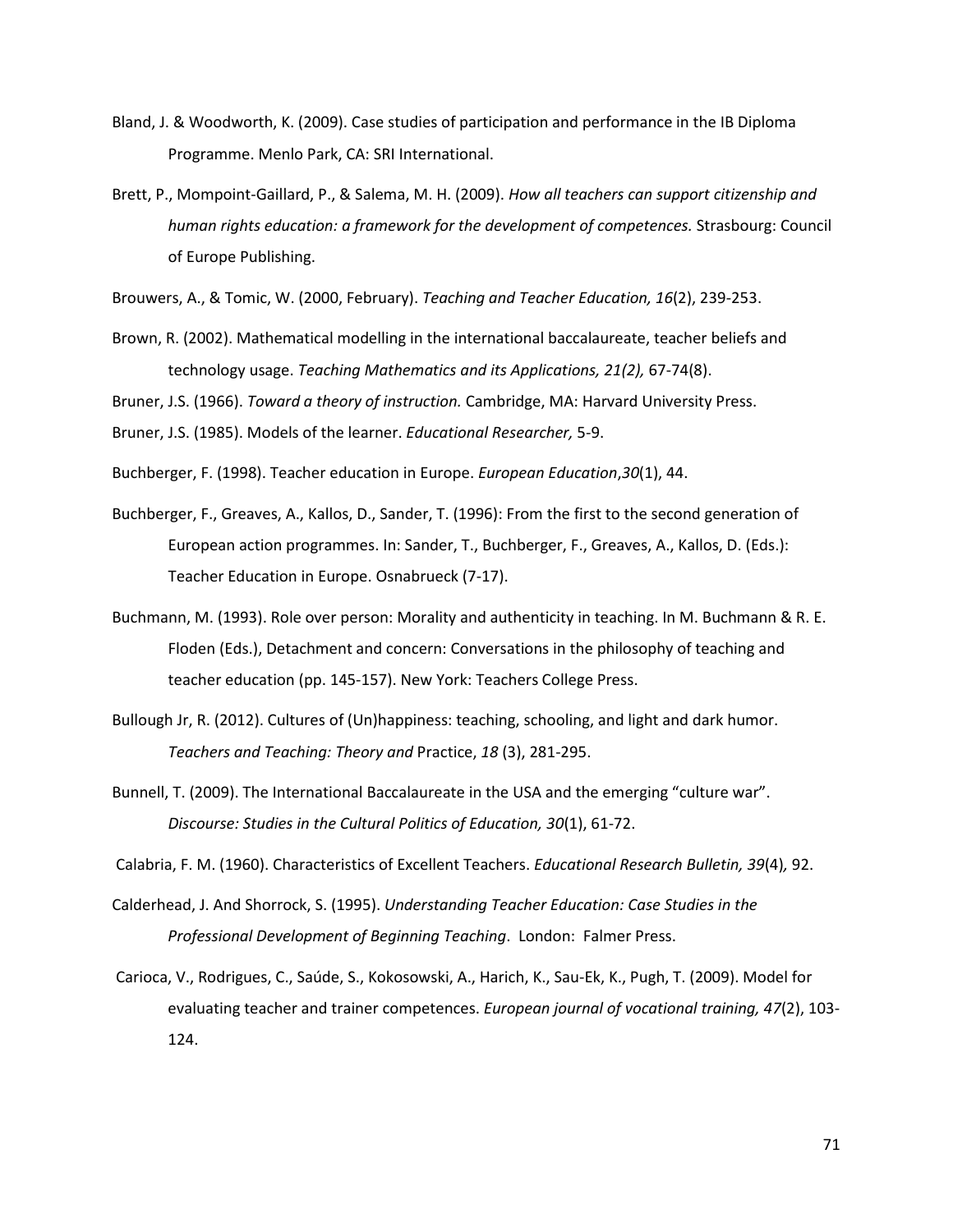- Carroll, D. (2012). Examining the development of dispositions for ambitious teaching: One teacher candidate's journey. *New Educator, 8*(1), 38-64.
- Caspary, K. & Bland, J. (2011). First college courses taken by Florida IB students. *Research Brief.* Menlo Park, CA: SRI International.
- Caspary, K. (2011). Postsecondary enrollment patterns of IB certificate and diploma candidates from U.S. high schools. *Research Brief.* Menlo Park, CA: SRI International.
- Cawelti, G. (Ed.). (2004). Handbook of research on improving student achievement. Arlington, VA: Educational Research Service
- Chen, YC. & Dean, M. (2011, April). *The Order Effects on Teacher Professional Development Surveys: What Accounts for Educators' Perception of the Overall Quality of the Workshop.* Paper presented at the annual conference of the American Educational Research Association, Vancouver, BC, Canada.
- Coca, V., Johnson, D., Kelley-Kemple, T., Moeller, E., Williams, N., & Roderick, M. (2011). Working to My Potential: The Experiences of CPS Students in the International Baccalaureate Diploma Programme. Chicago, IL: CCSR.
- Cogill, J. (2008). *Primary teachers' interactive whiteboard practice across one year: Changes in pedagogy and influencing factors*. Ed.D. Thesis, King's College, University of London. Retrieved from http:/[/www.juliecogill.com](http://www.juliecogill.com/)

Cohen, J. (1988). *Statistical power analysis for the behavioral sciences* (2nd ed.). Hillsdale, NJ: Erlbaum.

- Collinson, V., Killeavy, M., & Stephenson, H. (1999, October). Exemplary teachers: Practicing an ethic of care in England, Ireland, and the United States. *Journal for a Just and Caring Education, 5* (4), 340-366.
- Collins, J.B. and Pratt, D.D. (2010). The teaching perspectives inventory at 10 years and 100,000 respondents: reliability and validity of a teacher self- report inventory. Adult Education Quarterly, XX(X), 1-18.
- Collins, J.B. and Pratt, D.D. (2012). Teaching Perspectives Inventory Interpret: reflect on your results. Retrieved from http://beta.teachingperspectives.com/drupal/tpi/summary-five-perspectives
- Commission of the European Communities. (2008). C*ommunication from the commission to the European parliament, the Council, the European economic and social committee and the Committee of the regions. Improving competences for the 21st Century: An agenda for European cooperation on schools*. Brussels.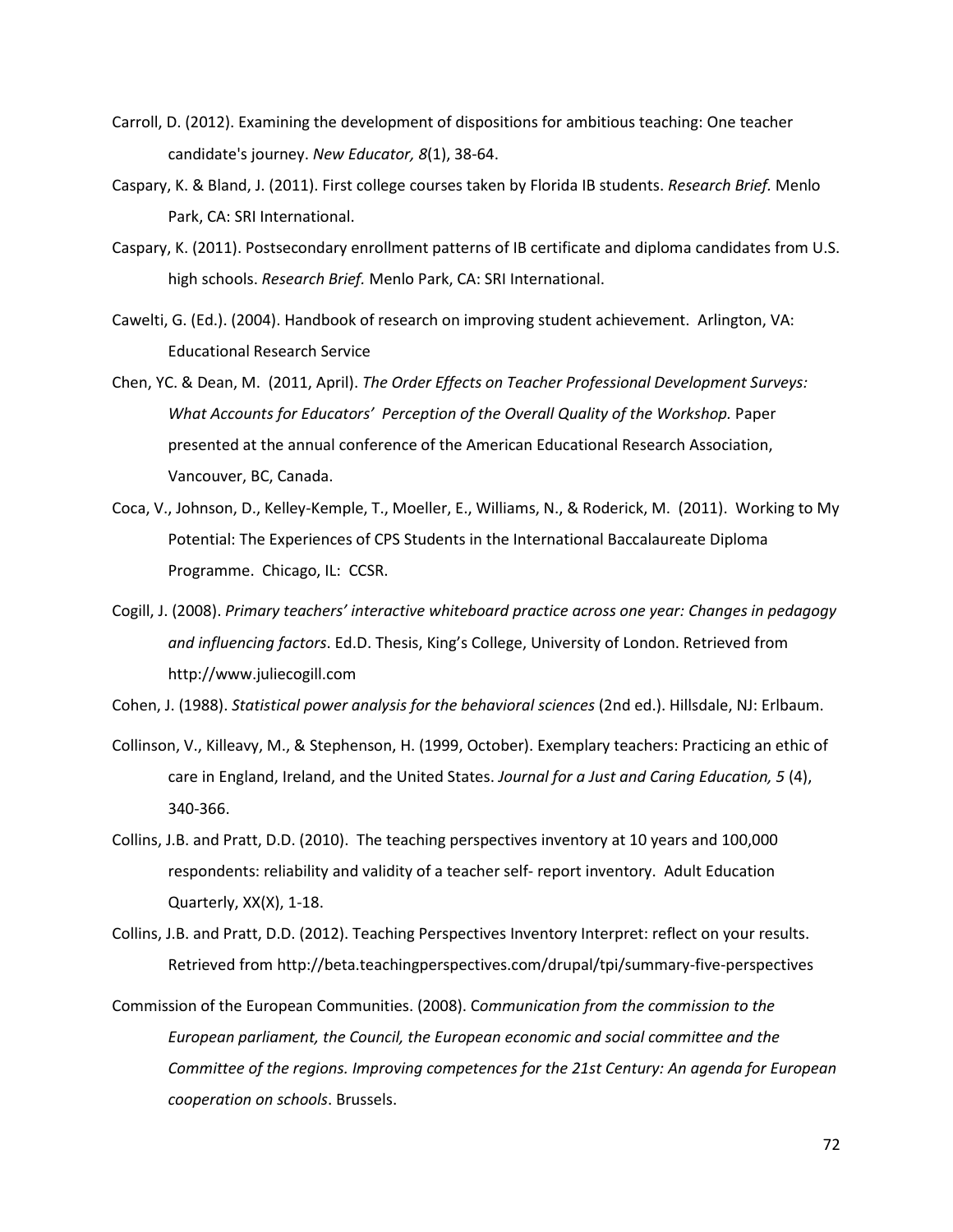Cotton, K. (2000). The schooling practices that matter most. Alexandria, VA: Association for Supervision and Curriculum Development.

Covey, S. R. (1989). *The 7 habits of highly excellent people*. New York, NY: Simon & Schuster.

- Creswell, J.W. (2008). *Research Design: Qualitative, Quantitative, and Mixed Methods Approaches.* Thousand Oaks, CA: Sage Publications.
- Darling-Hammond, L. (2000). Teacher quality and student achievement: A review of state policy evidence. *Educational Policy Analysis Archive, 8*(1). Retrieved from http://olam.ed.asu.edu/epaa/v8n1.
- Darling-Hammond, L. (2010). *Evaluating teacher excellence: How teacher performance assessments can measure and improve teaching.* New York, NY: Center for American Progress. Retrieved from http:/[/www.americanprogress.org](http://www.americanprogress.org/) or <http://iowacte.org/sites/default/files/EvaluatingTeacherEffectiveness.pdf>
- Dean, M., Tait, A., & Kim, G. (2012). Evaluating Professional Development of Educators in an International Context. *The International Journal of Learning*, *18*(9), 161-180.
- Denton, D., & Ryder, S. (2009, December). Conflict, Theatrical Production, and Pedagogy. "It's Just a Play". *Qualitative Inquiry, 15(10),* 1569-1591.

Dewey, J. (1902). *The Child and the Curriculum*. Chicago, IL: The University of Chicago Press.

Department for Education (2012). *Teachers' Standards.* London: DfEv4.0 10.04.12, Crown copyright.

- Dobbie, W. (2011, July). *Teacher characteristics and student achievement: Evidence from Teach For America.* Retrieved from http:/[/www.people.fas.harvard.edu/~dobbie/research.html](http://www.people.fas.harvard.edu/~dobbie/research.html)
- DuFour, R. (2004). What is a "Professional Learning Community"? *Educational Leadership, Schools as Learning Communities, 61*(8), 6-11.
- Durkheim, E. (1961). *Moral education* (E.K. Wilson & H. Schnurer, Trans.). New York, NY: Free Press of Glencoe, Inc.
- [Ecclestone,](http://www.tandfonline.com/action/doSearch?action=runSearch&type=advanced&result=true&prevSearch=%2Bauthorsfield%3A(Ecclestone%2C+Kathryn)) K. & [Hayes,](http://www.tandfonline.com/action/doSearch?action=runSearch&type=advanced&result=true&prevSearch=%2Bauthorsfield%3A(Hayes%2C+Dennis)) D. (2009). Well-being in Schools Changing the subject: the educational implications of developing emotional well-being. *Oxford Review of Education 35 (3),* 71-389.
- [Ellsworth, E.](http://eric.ed.gov/ERICWebPortal/search/simpleSearch.jsp;jsessionid=rv2Uv8wOhCJgbJHUfIcZRg__.ericsrv003?_pageLabel=ERICSearchResult&_urlType=action&newSearch=true&ERICExtSearch_SearchType_0=au&ERICExtSearch_SearchValue_0=%22Ellsworth+Elizabeth%22) (1997).*Teaching positions: difference, pedagogy, and the power of address.* New York, NY: Teachers College Press.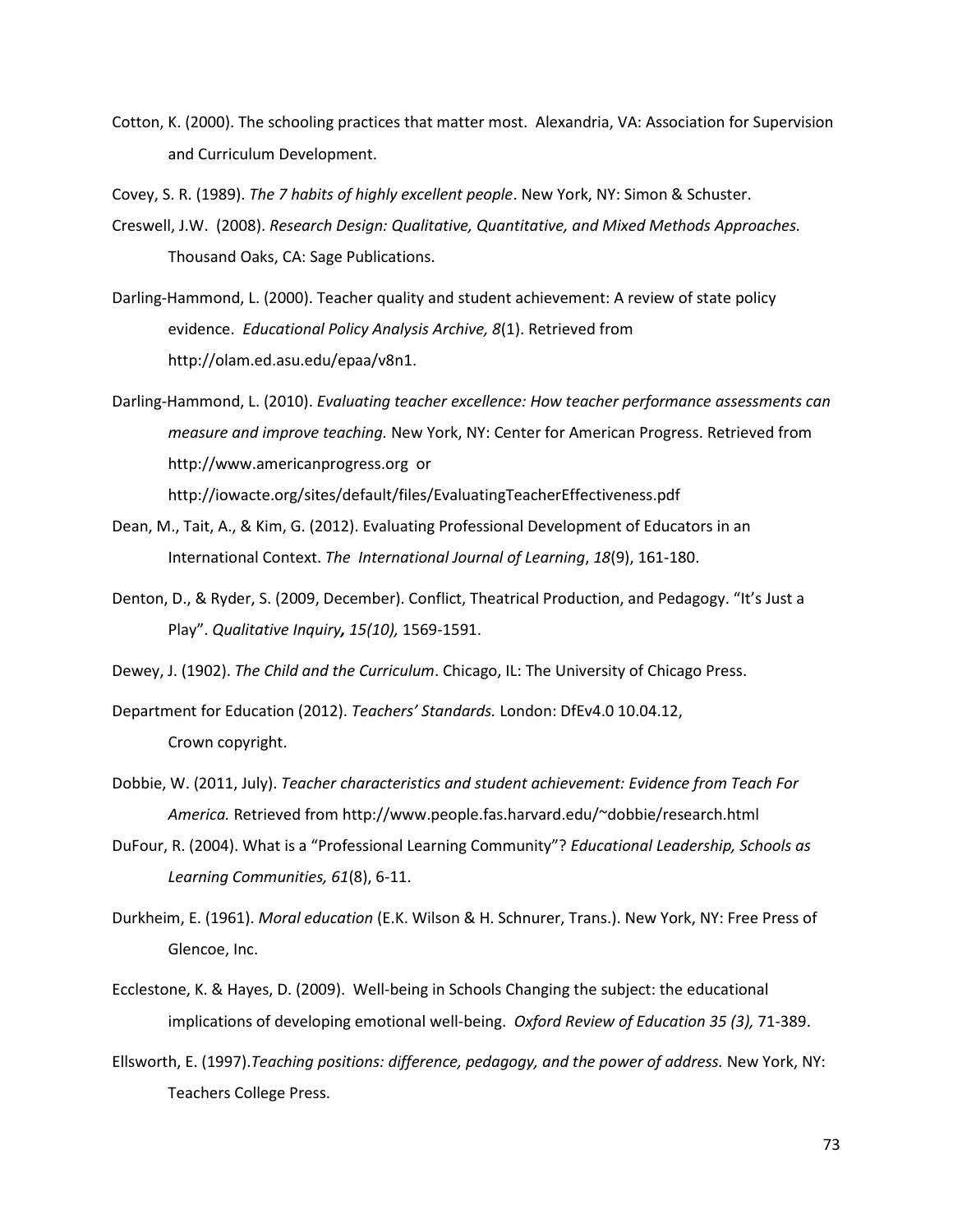- Elstad, E. (2010). University-based teacher education in the field of tension between the academic world and practical experience in school: a Norwegian case. *European Journal of Teacher Education, 33*  (4), 361–374
- European Commission: Directorate-General for Education and Culture. (2004, November). *Implementation of "Education and Training 2010". Work Programme. Working Group B "Key Competences". Key competences for Lifelong Learning. A European Reference Framework*. Retrieved from http://ec.europa.eu/education/policies/2010/doc/basicframe.pdf
- Exstrom, M. (2010, September). The A+ teacher. S*tate Legislatures, 36(8),* 5. Retrieved from <http://www.ncsl.org/?tabid=21070>
- Fielding, M. (2007). The human cost and intellectual poverty of high performance schooling: radical philosophy, John Macmurray and the remaking of person-centred education. *Journal of Education Policy, 22, 4:* 383-409.To link to this article: http://dx.doi.org/10.1080/02680930701390511
- Forbes, S. H. (2003). *Holistic education: An analysis of its ideas and nature*. Brandon, VT: Foundation for Educational Renewal.
- Freeman, L. (2007). An overview of dispositions in teacher education. In M. E. Diez & J. Raths (Eds.), Dispositions in teacher education (pp. 3-29). Charlotte, NC: Information Age.
- Gadušová, Z., Malá, E., Zelenický, L. (2008, February 21-23). New competences in Slovak teacher training programmes. *Teacher Education in Europe: Mapping the Landscape and Looking to the Future*. Ljubljana: TEPE Conference.

Gage, N. L. (1962). The Handbook of Research on Teaching. *Journal Of Teacher Education*, *13*(1), 89-99.

Gage, N.L. (1978) The Scientific Basis of the Art of Teaching, New York: Columbia University Teachers College Press.

Gamble, R. (2012). Teaching character in a time of great social change. *Independent School*, *71(2*), 58-63.

- [Gazda-Grace, P.](http://wlv.summon.serialssolutions.com/search?s.dym=false&s.q=Author%3A%22Gazda-grace%2C+Patricia%22) (2002, November). [Psst … Have you heard about the International Baccalaureate](http://wlv.summon.serialssolutions.com/link/0/eLvHCXMwY2BQsDRKSzOxMEpJNDRNSUxMBdbxaWmJBmnGxmlp5qmW4MF8pJP2meBH5KBedTTEYzmguLhEG7pgwdFM2wN0lxAwA4N2FxWlQFcdI9ZHwgb-nBKBIZqTCFqQXpIK2isAWqKFtsQPfKEd6E4J0FiCR34pYhLHPbEqJVEXqAUy_g455D8zEWX8wAi6kQ65TLTUBW1PRS4TIXeyQOPeCKmAg9znhlJVYhTC8FWLlkBjgc1R0PkvllDzUQ68RquI4MsDDeHnlqIZAaxqDY1NQYWXp6sjfLIIdLwx7MI8kEdgk9egI9TRTUBpfkBWoGLUwuCaMkSQgR_aJ1BwhESvEANTap4w6Dpt6NIbPs7vU-py3Jz37Jf6tlawKsAWAEK07nc)  [program?](http://wlv.summon.serialssolutions.com/link/0/eLvHCXMwY2BQsDRKSzOxMEpJNDRNSUxMBdbxaWmJBmnGxmlp5qmW4MF8pJP2meBH5KBedTTEYzmguLhEG7pgwdFM2wN0lxAwA4N2FxWlQFcdI9ZHwgb-nBKBIZqTCFqQXpIK2isAWqKFtsQPfKEd6E4J0FiCR34pYhLHPbEqJVEXqAUy_g455D8zEWX8wAi6kQ65TLTUBW1PRS4TIXeyQOPeCKmAg9znhlJVYhTC8FWLlkBjgc1R0PkvllDzUQ68RquI4MsDDeHnlqIZAaxqDY1NQYWXp6sjfLIIdLwx7MI8kEdgk9egI9TRTUBpfkBWoGLUwuCaMkSQgR_aJ1BwhESvEANTap4w6Dpt6NIbPs7vU-py3Jz37Jf6tlawKsAWAEK07nc) *The Clearing House, 76(2*), 84-87.
- General Teaching Council for Northern Ireland. (2004). *Code of values and professional practice*. Retrieved from http://www.gtcni.org.uk/uploads/docs/GTC\_code.pdf

German, S., & O'Day, E. (2009). Teaching: A reflective process. *Science Scope, 32(9),* 44-49.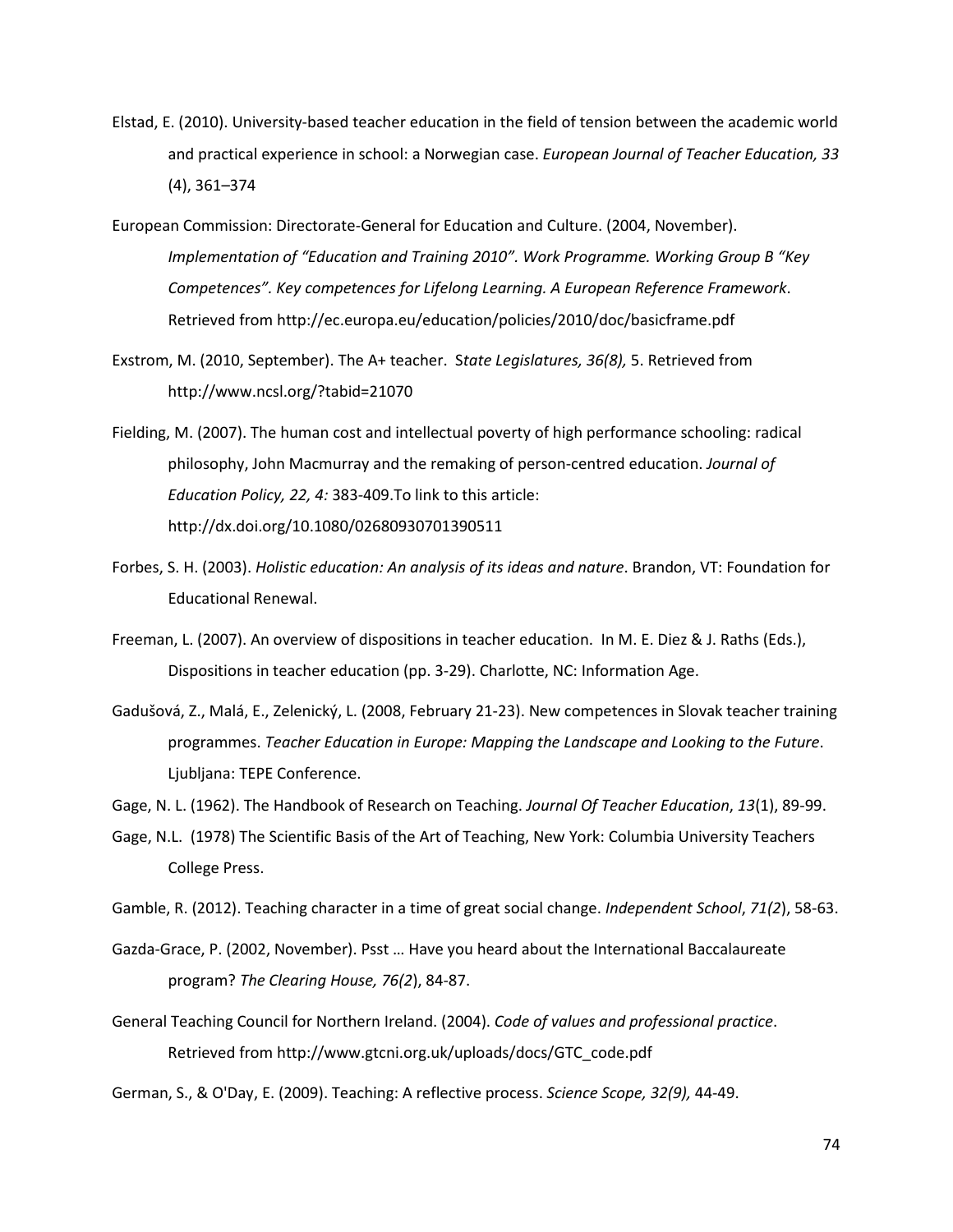Girdlefanny, S. (2005). *Using humor in the classroom*. Techniques.

- Glaser and Strauss. 1967 (2009). *The Discovery of Grounded Theory.* New Brunswick, New Jersey: Transaction Publishers.
- Goe, L. (2008). *Using value-added measures to identify and support highly excellent teachers.*  Washington, DC: National Comprehensive Center for Teacher Quality. Retrieved from [http://www.tqsource.org/search.php?cx=016504716489824019809%3A8mofujhwaii&cof=FORI](http://www.tqsource.org/search.php?cx=016504716489824019809%3A8mofujhwaii&cof=FORID%3A11&ie=UTF-8&q=Coggshall%2C+J) [D%3A11&ie=UTF-8&q=Coggshall%2C+J](http://www.tqsource.org/search.php?cx=016504716489824019809%3A8mofujhwaii&cof=FORID%3A11&ie=UTF-8&q=Coggshall%2C+J)
- Goe L., Bell, C., & Little, O. (2009). *Approaches to evaluating teacher excellence: A research synthesis.* Washington, DC: National Comprehensive Center for Teacher Quality.

Gove, M. 2010. www.education.gov.uk. [In the news,](http://www.google.co.uk/url?url=http://www.education.gov.uk/inthenews&rct=j&sa=X&ei=bdAPUIGuLaej0QWxrIGAAg&ved=0CEwQ6QUoADAA&q=Teaching+is+a+craft+and+it+is+best+learnt+as+an+apprentice+observing+a+master+craftsman+or+woman.+Watching+others,+and+being+rigorously+observed+yourself+as+you+develop,+is+the+best+route+to+acquiring+mastery+in+the+classroom+&usg=AFQjCNGBFM6xm206DcFEve58evy8cdp3pg) 25 Nov 2010.

Gray, J. A. (1983). The science of teaching the art of dance: A description of a computer-aided system for recording and analyzing dance instructional behaviors. *Journal of Education for Teaching, 9(3),*  264.

Greene, J. (2007). *Mixed Methods in Social Inquiry*. San Francisco, California: John Wiley and Sons.

- Hanushek, E. A. (2010, December). The economic value of higher teacher quality. *Working Paper Series*. Cambridge, MA: National Bureau of Economic Research.
- Hare, J. R. (2006). Towards an understanding of holistic education in the middle years of education. *Journal of Research in Education*, 5(3), 301–22.

Hare, J. R. (2010). *Holistic education: An interpretation for teachers in the IB programme*. Cardiff: IBO.

Hargreaves, E. (2012). Teachers' classroom feedback: still trying to get it right. *Pedagogies,* 7, 1: 1-15.

- Hargreaves, E. (2010). 'Knowledge construction and personal relationship: insights about a UK university mentoring and coaching service', *Mentoring and Tutoring: Partnership in Learning*, 18 (2) 107-120.
- Harwell, D., & Daniel, M. (2012). Promoting teacher excellence through a holistic wellness model. *Problems of Education in the 21st Century*, *41*75-87.
- Hattie, J. A. C. (2002). What are the attributes of excellent teachers. *Teachers Make a Difference: What is the Research Evidence?* Wellington: New Zealand Council for Educational Research, 3-26. Retrieved from [http://www.annedavies.com/pdf/19c\\_expertteachers\\_hattie.pdf](http://www.annedavies.com/pdf/19c_expertteachers_hattie.pdf)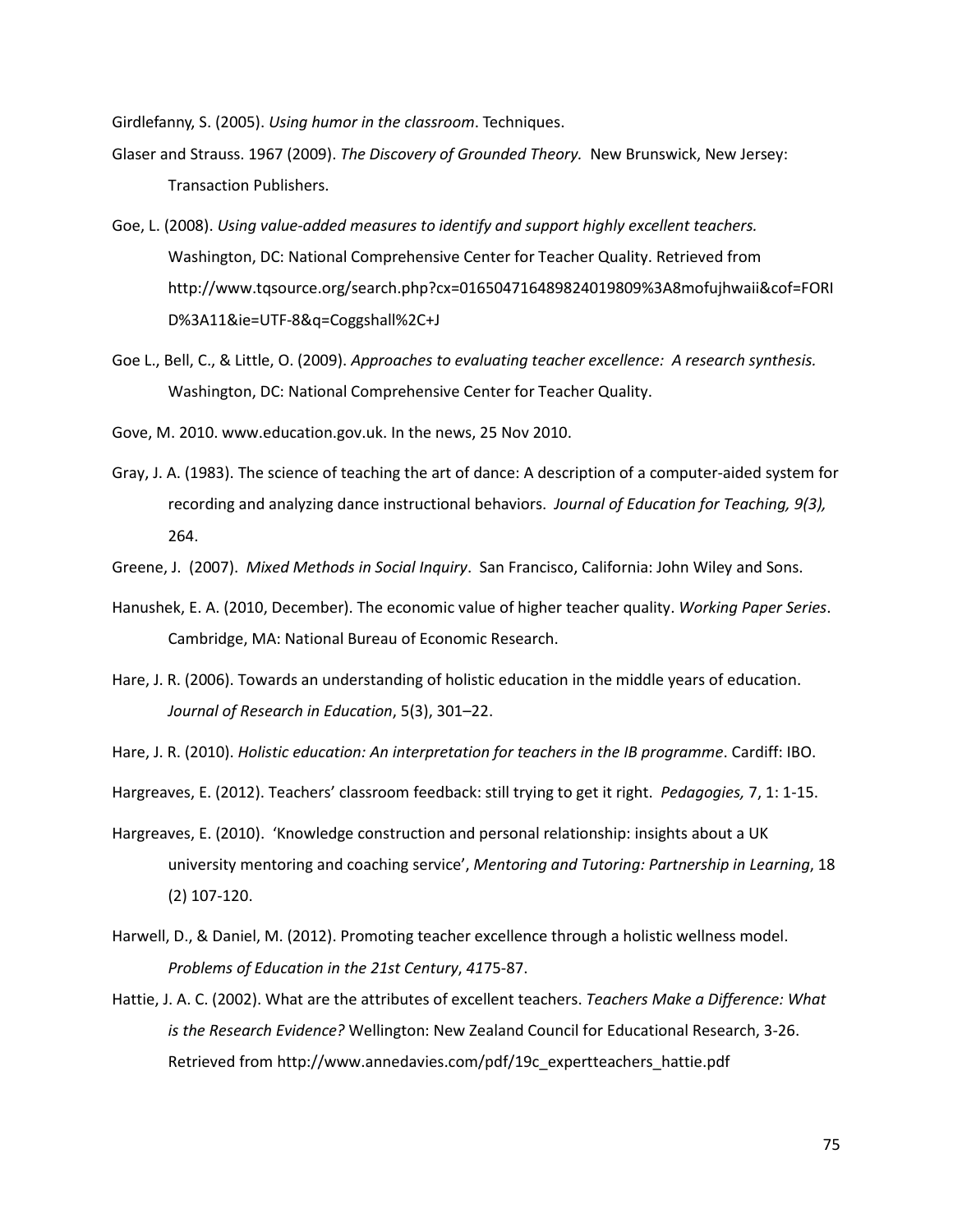- Hattie, J. A. C. (2003). What are the attributes of excellent teachers. *Teachers Make a Difference: What is the Research Evidence?* Wellington: New Zealand Council for Educational Research, 3-26. Retrieved from [http://www.annedavies.com/pdf/19c\\_expertteachers\\_hattie.pdf](http://www.annedavies.com/pdf/19c_expertteachers_hattie.pdf)
- Hattie, J. & Timperley, H. (2007). The power of feedback. *Review of Educational Research, 77,* 81-122.
- Hattie, J. (2011). Visible Learning: A Synthesis of Over 800 Meta-analyses Relating to Achievement. New York, NY: Routledge.
- [Hayden, M. C.](http://wlv.summon.serialssolutions.com/search?s.dym=false&s.q=Author%3A%22Hayden%2C+M.+C%22), [Rancic, B. A.](http://wlv.summon.serialssolutions.com/search?s.dym=false&s.q=Author%3A%22Rancic%2C+B.+A%22), [& Thompson, J. J.](http://wlv.summon.serialssolutions.com/search?s.dym=false&s.q=Author%3A%22Thompson%2C+J.+J%22) (2000). [Being international: Student and teacher](http://wlv.summon.serialssolutions.com/link/0/eLvHCXMwY2BQsDRKSzOxMEpJNDRNSUxMBdbxaWmJBmnGxmlp5qmW4MF8pJP2EUuaUa86GuKx7JQKmfFHGtYD9fGDISdWQpZHQs9sLkAsYYFsKslEGQwsBh_HWYzcWIVuJgyC726BrwZBlFuV0HLLVw8x3hoEOsMDfHO6kx5irBSx9ASYbvSg01Gw8QYDxIIr2D4rA1NdE0vIRTuwMhSy6x0lrUAKROidttC61RCytxij2IaucwSaDDQYfPWEBeQSUdQDstEqLvhyQkPYOaeoBgArZkNjU1BRFxQcjtTGsjQxQj6zDthGNrVA6bNaGCBN9VqADtkDtaGh1Tt01wY8GGDnRYEObEe1H6WpA1ntiqXGB1XjIYIM_NAOiIIjJC0JMTCl5gmD7u6GxizfxdDY9hmXHRwmaThOqmTxOQAAkV4NsQ)  [perceptions from international schools.](http://wlv.summon.serialssolutions.com/link/0/eLvHCXMwY2BQsDRKSzOxMEpJNDRNSUxMBdbxaWmJBmnGxmlp5qmW4MF8pJP2EUuaUa86GuKx7JQKmfFHGtYD9fGDISdWQpZHQs9sLkAsYYFsKslEGQwsBh_HWYzcWIVuJgyC726BrwZBlFuV0HLLVw8x3hoEOsMDfHO6kx5irBSx9ASYbvSg01Gw8QYDxIIr2D4rA1NdE0vIRTuwMhSy6x0lrUAKROidttC61RCytxij2IaucwSaDDQYfPWEBeQSUdQDstEqLvhyQkPYOaeoBgArZkNjU1BRFxQcjtTGsjQxQj6zDthGNrVA6bNaGCBN9VqADtkDtaGh1Tt01wY8GGDnRYEObEe1H6WpA1ntiqXGB1XjIYIM_NAOiIIjJC0JMTCl5gmD7u6GxizfxdDY9hmXHRwmaThOqmTxOQAAkV4NsQ) *Oxford Review of Education, 26 (1),* 107 – 123.
- Higgins, S., Kokotsaki & Coe, R. (2011). *Toolkit of Strategies to Improve Learning Summary for Schools Spending the Pupil Premium.* London: the Sutton Trust.
- Higher Education Statistics Agency (HESA). (2011). International Baccalaureate Students studying at UK Higher Education Institutions: How do they fare? Cheltenham, UK: HESA.
- Hustler, D., McNamara, O., Jarvis, J., Londra, M. & Campbell, A. (2003). *Teachers' Perceptions of CPD. Research Report RR429.* London: Department for Education and Skills.
- Hudson, B., Buchberger, F., Kansanen, P., & Seel, H. (Eds.). (1999). Didaktik/Fachdidaktik as
	- Science(-s) of the Teaching Profession? *TNTEE Publications: Thematic Network of Teacher Education in Europe, 2(1).*

Illeris, K. (2007). *How we learn.* London: Routledge.

- International Baccalaureate Organization (IBO). (August 29, 2012). IB Fast Facts. Retrieved from http://ibo.org/facts/fastfacts/index.cfm
- International Baccalaureate Organization (IBO). (2010a). Academic performance of IB students entering the University of California System from 2000-2002. *Research Summary*. Geneva, IBO.
- International Baccalaureate Organization (IBO). (2010b). High school student engagement among IB and non-IB students in the United States: A comparison study. *Research Summary*. Geneva, IBO.
- International Baccalaureate Organization (IBO). (2008). IB Learner Profile Booklet. Cardiff, Wales, IBO.
- Iowa Association of Colleges for Teacher Education. (2007). *The Iowa dispositions model.*
- Isoré, M. (2009). Teacher evaluation: current practices in OECD countries and a literature review*. OECD Education Working Paper No. 23,* Paris: OECD.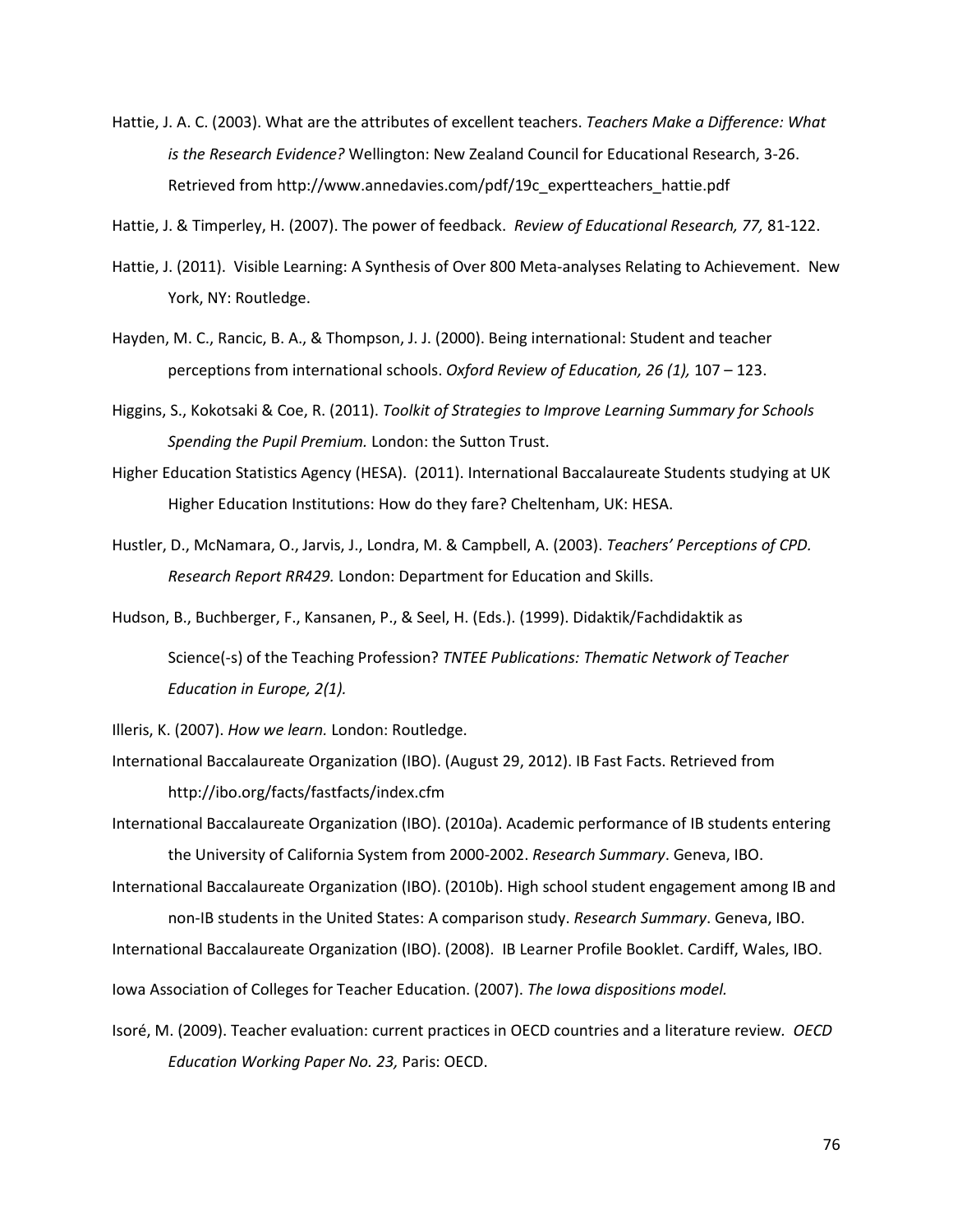Jackson, C. (2010). Fear in education. Educational Review, 62 (1), 39-52(14).

Johnston, P.H. (2004). *Choice words: How our language affects children's learning.* York, ME: Stenhouse.

Jorgensen, E. R. (2008). *Art of teaching music.* Bloomington, IN: Indiana University Press.

- Joyce, B., & Weil, M., & Calhoun, E. (2004). Models of teaching (7<sup>th</sup> edition). Englewood Cliffs, NJ: Prentice-Hall.
- Kember, D. (1997). A reconceptualisation of the research into university academics conceptions of teaching. Learning and Instruction. vol. 7, no. 3, pp. 255-275, New York: Pergamon Press.
- Kenny, J. (2009). The art of teaching primary science. *International Journal of Science Education, 31*(12), 1709-1711.
- Kirkham, G. A. (2011). Domaci ukol Ano nebo ne? *Moderni Vyucovani*, *9(10)*.
- Knight, R. (2012). The emerging professional: an investigation into teacher education students' developing conceptions of the relationship between theory and classroom practice before, during and after a postgraduate teaching programme. *Journal of Education for Teaching: International research and pedagogy, 38 (2),* 209-210.
- Kyburg, R. M., Hertberg-Davis, H. & Callahan, C. M. (2007). [Advanced placement and International](http://go.galegroup.com/ps/retrieve.do?sgHitCountType=None&sort=DA-SORT&inPS=true&prodId=EAIM&userGroupName=wolverhamptonw&tabID=T002&searchId=R5&resultListType=RESULT_LIST&contentSegment=&searchType=AdvancedSearchForm¤tPosition=1&contentSet=GALE%7CA167103577&&docId=GALE|A167103577&docType=GALE&role=)  [Baccalaureate programs: Optimal learning environments for talented minorities?](http://go.galegroup.com/ps/retrieve.do?sgHitCountType=None&sort=DA-SORT&inPS=true&prodId=EAIM&userGroupName=wolverhamptonw&tabID=T002&searchId=R5&resultListType=RESULT_LIST&contentSegment=&searchType=AdvancedSearchForm¤tPosition=1&contentSet=GALE%7CA167103577&&docId=GALE|A167103577&docType=GALE&role=) *Journal of Advanced Academics, 18(2),* 172 – 215.
- Langer, J.A. (2001). Beating the odds: Teaching middle and high school students to read and write well. American Educational Research Journal, 38(4), 837-880.
- Larrivee, B. (2000). Transforming teaching practice: Becoming the critically reflective teacher. *Reflective Practice*, *1*(3), 293-307.
- Li, Y. (2009). The art of biology teaching. *[Asian Social Science,](http://www.doaj.org/doaj?func=openurl&issn=19112017&genre=journal&uiLanguage=en) 5(3).*
- Liakopoulou, M. (2011). Teachers' pedagogical competence as a prerequisite for entering the profession. *European Journal of Education, 46,* 474–488.
- Lipman, L. (2004). Humor and fun in team building and the classroom. *Fun Team Building,* 2004.
- Lord, R. (2009). The art of teaching science. *The Science Teacher, 76*, 74.
- [Loretto,](http://internships.about.com/bio/Penny-Loretto-25594.htm) P. (2012). Top 10 qualities of a good mentor. *About.com Guide*. Retrieved from <http://internships.about.com/od/internships101/tp/MentQualities.htm>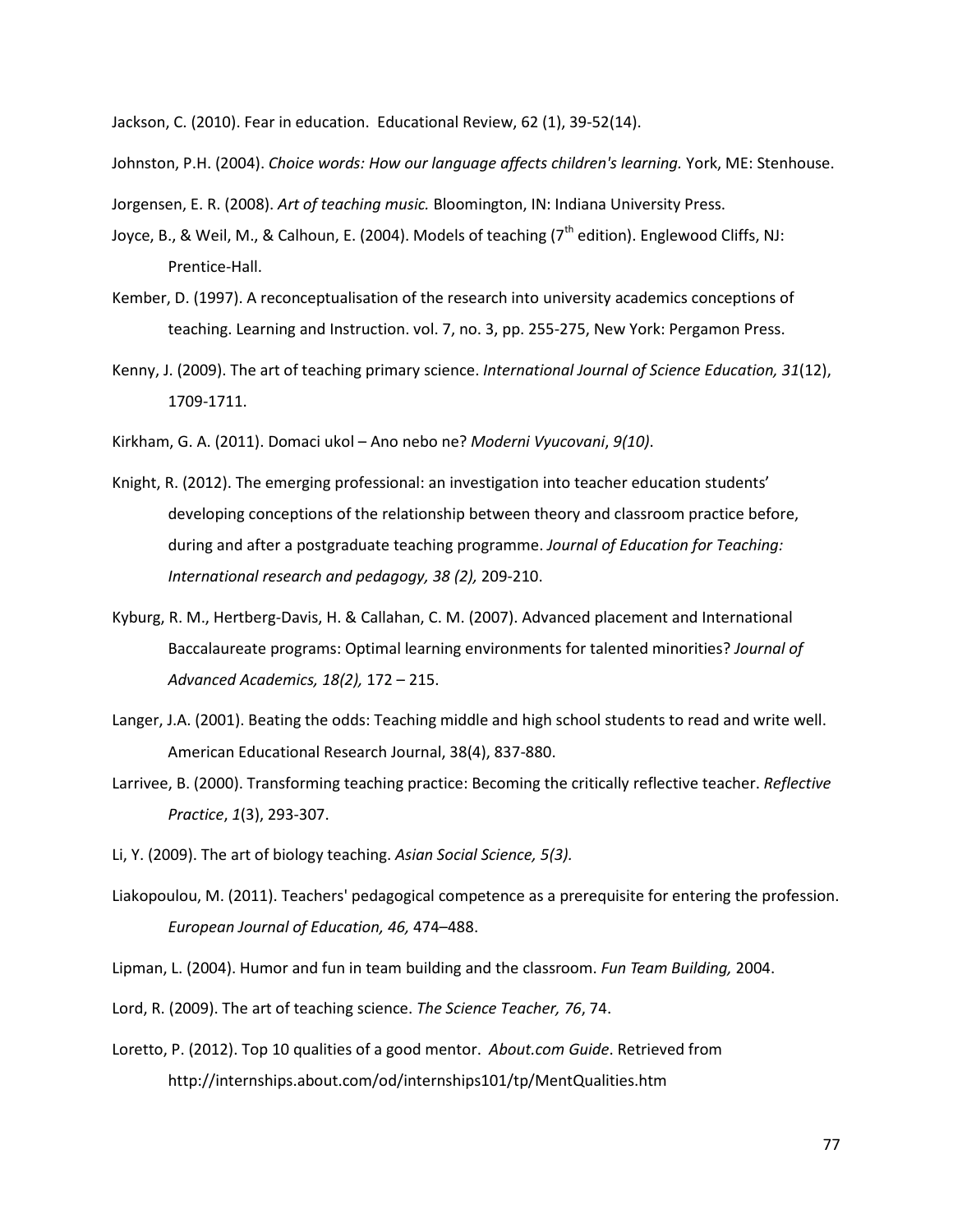- Marshall, B. and Drummond, M. J. (2006). How teachers engage with AfL: lessons from the classroom. *Research Papers in Education, 21 (2),* 133-149.
- Marzano, R. J. (2007). *The art and science of teaching: A comprehensive framework for excellent instruction.* Alexandria, VA: Association for Supervision and Curriculum Development.
- Marzano, R.J, Boogren, T., Heflebower, T., Kanold-McIntyre, J., Pickering, D.J. 2012. *Becoming a Reflective Teacher.* Blomington, IN: Marzano Research Laboratory.
- Marzano, R. J., Pickering, D. J., & Pollock, J. E. (2001).*Classroom instruction that works: Research-based strategies for increasing student achievement.* Alexandria, VA: Association for Supervision and Curriculum Development.
- Mason, K, G Ruddock, G. and Britain, G. (1986). *Decimals: Assessment at age 11 and 15*. Slough: NFER-Nelson. nrdc.org.uk
- Matsumura, Garnier, Pascal, & Valdés, 2002 Matsumura, L. C., Garnier, H., Pascal, J., & Valdes, R. (2002). Measuring instructional quality in accountability systems: Classroom assignments and student achievement. *Educational Assessment, 8*, 207- 229.
- Maxwell, J. A. (2005). *Qualitative research design: An interactive approach* (2nd ed.)*.* Thousand Oaks, CA: Sage.
- McBer, H. (2000). *Research into teacher excellence. A model of teacher excellence.* Research report no. 216. London: Department for Education and Employment (DfEE).
- Miller, R. (1991). Introduction. In R. Miller (Ed.), *New Directions in Education* (pp. 1-3), Brandon, VT: Holistic Education Press.
- Miller, J. P (2007). *The holistic curriculum* (2nd ed.). Ontario, Canada: University of Toronto Press.
- Molnar et al., 1999; Moore, A. (2004). *The good teacher: Dominant discourses in teaching and teacher education.* London: Routledge.
- Morine-Dershimer, G. (1989). Preservice Teachers' Conceptions of Content and Pedagogy: Measuring Growth in Reflective, Pedagogical Decision-Making. *Journal of Teacher Education*, September 1989, 40: 46-52,
- Murthy, S., & Murthy, D. (2011). Learning for life Building blocks to holistic education. *Proceedings of the European Conference on E-Learning*, 535-549.
- National Commission on Teaching & America's Future (NCTAF). (1996). *What Matters Most: Teaching for America's Future.* New York, New York: Teachers College, Columbia University.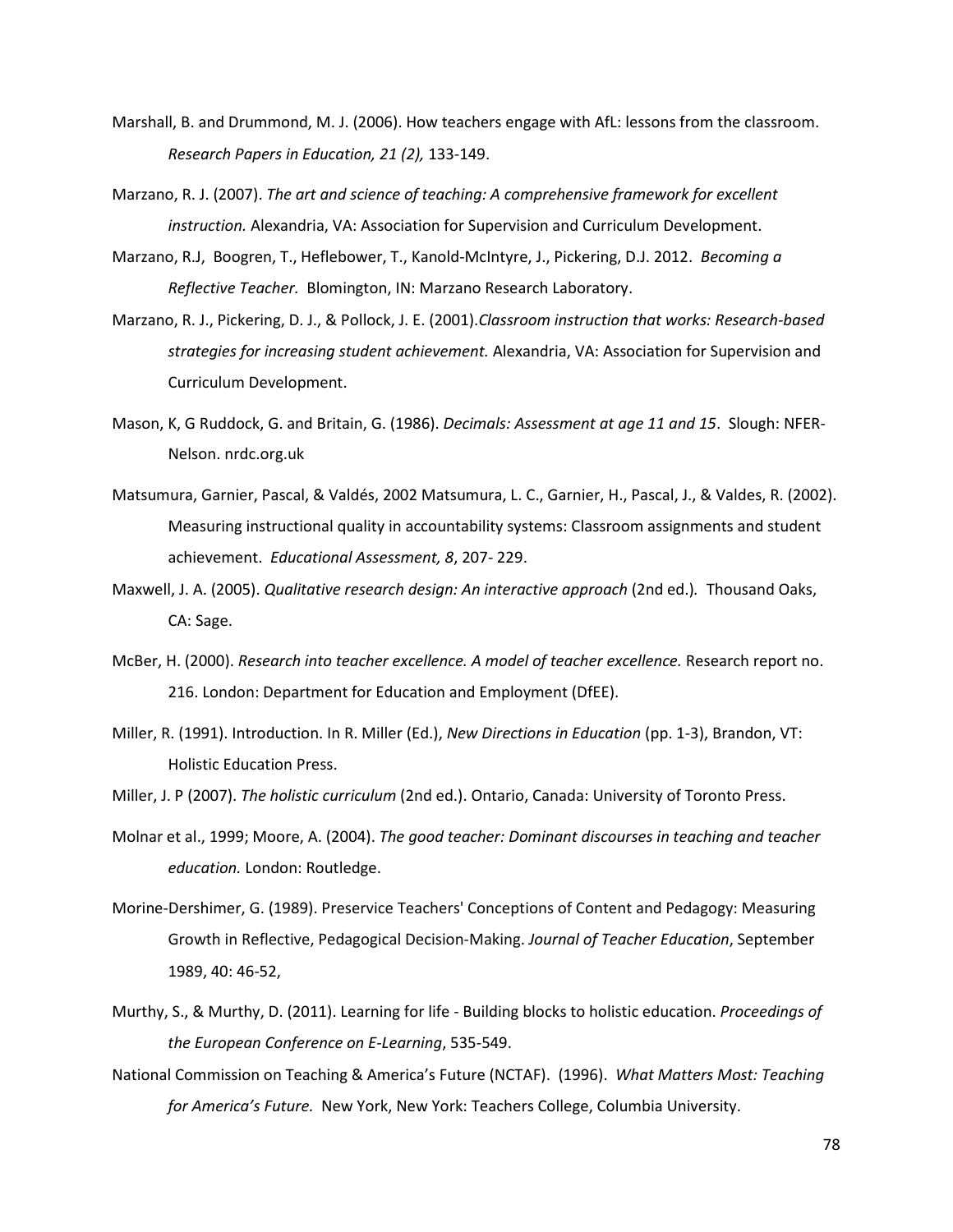National Comprehensive Center for Teacher Quality. 2012. Retrieved from [http://www.tqsource.org/](http://www.tqsource.org/search.php?cx=016504716489824019809%3A8mofujhwaii&cof=FORID%3A11&ie=UTF-8&q=Coggshall%2C+J)

- National Council for the Accreditation of Teacher Education [NCATE]. *Professional standards for the accreditation of schools, colleges, and departments of education*. (2002). Washington, DC.
- Nieto, S. (2003)[. Challenging current notions of "highly qualified teachers" through work in a](http://wlv.summon.serialssolutions.com/link/0/eLvHCXMw1Z0_TsMwFMYjFjYQ9AJdmBDCtWNsjxUwsDAxsCYkkZAQzB26IPUS3Zi4CDNX4ABcgvfZjvPsqgdgjCp5qJ2X7_3x76uquZOtFLbpbCc6K3oxDC3phK41TwYuqgVpPzXZC6ujf77L19ELxXfvI2rp_i1Nt51JiUGOl9W5Z2UM0JuR4Uz7J5NLD0rmqHw07Fczjgmz-tSuih2J0GlQZGp09N6hCcM4z01WXFDxll0qLrK5obJ-iGsAlO0seCgNPOh4ZDSLi2rkXYenYDy9G719_9jLClpYKAonKlgg56Ds4gOWxgr3r0Hf6IXSiHp3t0vWZaWEk8s30PQzlo-qMzaOAZ2PyUGLpjHH7-W4NKlIr_F7xqDjc5xb7YTWGR7OOcnTOwcYEdcOtmbraQ2UNIufmFe-muSpMRRxkV6ne8LeMjNt3dS2vyz_sFymTblXNu4ICfZwUh3HUzdfhtfgtDroX2ewHY8n7-hj_TvbXNzI95_Px-3X9-EfRfs5DA) teachers' [inquiry group.](http://wlv.summon.serialssolutions.com/link/0/eLvHCXMw1Z0_TsMwFMYjFjYQ9AJdmBDCtWNsjxUwsDAxsCYkkZAQzB26IPUS3Zi4CDNX4ABcgvfZjvPsqgdgjCp5qJ2X7_3x76uquZOtFLbpbCc6K3oxDC3phK41TwYuqgVpPzXZC6ujf77L19ELxXfvI2rp_i1Nt51JiUGOl9W5Z2UM0JuR4Uz7J5NLD0rmqHw07Fczjgmz-tSuih2J0GlQZGp09N6hCcM4z01WXFDxll0qLrK5obJ-iGsAlO0seCgNPOh4ZDSLi2rkXYenYDy9G719_9jLClpYKAonKlgg56Ds4gOWxgr3r0Hf6IXSiHp3t0vWZaWEk8s30PQzlo-qMzaOAZ2PyUGLpjHH7-W4NKlIr_F7xqDjc5xb7YTWGR7OOcnTOwcYEdcOtmbraQ2UNIufmFe-muSpMRRxkV6ne8LeMjNt3dS2vyz_sFymTblXNu4ICfZwUh3HUzdfhtfgtDroX2ewHY8n7-hj_TvbXNzI95_Px-3X9-EfRfs5DA) *Journal of Teacher Education, 54(5),* 386-398.
- Normand, R. (2008, November). School excellence or the horizon of the world as a laboratory. *[British](http://www.informaworld.com/smpp/title~db=all~content=t713409002)  [Journal of Sociology of Education,](http://www.informaworld.com/smpp/title~db=all~content=t713409002) [29](http://www.informaworld.com/smpp/title~db=all~content=t713409002~tab=issueslist~branches=29#v29)*(*[6\)](http://www.informaworld.com/smpp/title~db=all~content=g905314088)*, 665-676.

NVivo qualitative data analysis software; QSR International Pty Ltd. Version 9, 2010.

- Osterman, K. P., & Kottkamp, R. B. (2004). *Reflective practice for educators: Improving schooling through professional development*. Thousand Oaks, CA: Corwin Press.
- Ogienko, O., & Rolyak, A. (2009). *Model of professional teachers' competences formation: European dimension.*TEPE Conference 2009. Retrieved from [http://htk.tlu.ee/tepe/wp](http://htk.tlu.ee/tepe/wp-content/uploads/2009/05/ogienko_rolyak.pdf)[content/uploads/2009/05/ogienko\\_rolyak.pdf](http://htk.tlu.ee/tepe/wp-content/uploads/2009/05/ogienko_rolyak.pdf)
- Organization for Economic Cooperation and Development [OECD]. (2005). *The definition and selection of key competencies. Executive summary*. Paris: OECD Publishing. Retrieved from <http://www.oecd.org/dataoecd/47/61/35070367.pdf>
- OECD. (2009). *Creating excellent teaching and learning environments. First results from TALIS.* Paris: OECD Publishing.<http://www.oecd.org/dataoecd/17/51/43023606.pdf>
- OECD (2009). *Review on evaluation and assessment frameworks for improving school outcomes*. Paris: OECD Publishing.
- OECD. (2010). *PISA 2009 results: What makes a school excellent? Resources, policies and practices, Vol. IV.* Paris: OECD Publishing. Retrieved from http://www.oecd.org/dataoecd/11/16/48852721.pdf
- OECD (2011). *PF1.2: Public spending on education.* Paris: OECD Publishing. Retrieved from http://www.oecd.org/dataoecd/45/48/37864432.pdf
- OFSTED. (2012). The framework for school inspection. Electronic textbook Didaktik /Subject Related Didaktik. Retrieved from<http://www.educ.umu.se/~emdid06/etb1114.htm>
- Otterness, J. (2009). Teaching and learning--it's not rocket science! *Phi Delta Kappan, 91(2).* Retrieved July 03, 2012 from HighBeam Research: http://www.highbeam.com/doc/1G1-210599568.html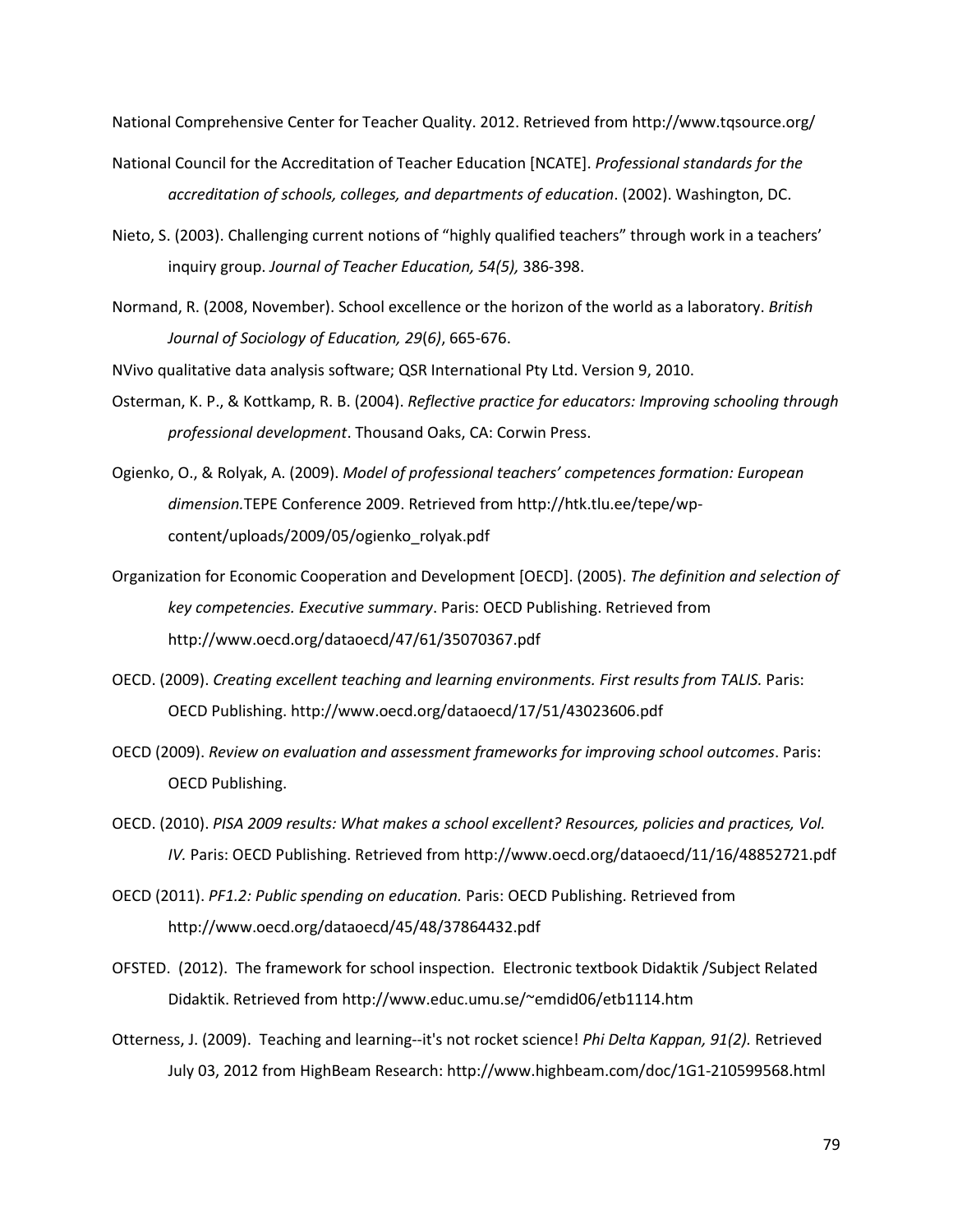Ogienko, O. & Rolyak, A. (2009). *Model of Professional Teachers Competences Formation: European Dimension. TEPE Conference 2009. Retrieved from* http://htk.tlu.ee/tepe/wpcontent/uploads/2009/05/ogienko\_rolyak.pdf

*Oxford English dictionary*. (2010). Oxford University Press. http://oxforddictionaries.com/definition/disposition (accessed June 25, 2012).

- Ozden, M. (2008). The effect of content knowledge on pedagogical content knowledge: The case of teaching phases of matters. *Educational Sciences: Theory and Practice, 8(2),* 633-645.
- Palardy, G. & Rumberger, R. (2008). Teacher Effectiveness in First Grade: The Importance of Background Qualifications, Attitudes, and Instructional Practices for Student Learning, *Educational Evaluation and Policy Analysis*, 30, 111-140.

Pardoe, D. (2009). *Towards excellent learning.( 2nd ed.).* London: Continuum.

Parini, J. (2005). *The art of teaching.* Cary, NC: Oxford University Press.

Patchen, T., & Crawford, T. (2011, May/June). From gardeners to tour guides: The epistemological struggle revealed in teacher-generated metaphors of teaching. *Journal of Teacher Education, 62(3),* 286-298.

Patton, M. Q. (2002). *Qualitative research and evaluation methods* (3rd ed.)*.* Thousand Oaks, CA: Sage.

- Peart, N. A., & Campbell, F. A. (1999). At-risk student's perceptions of teacher effectiveness. *Journal for a Just and Caring Education, 5,* 269-284.
- Pianta, R. C. (2011). *Teaching children well. New evidence-based approaches to teacher professional development and training.* Washington, DC: Center for American Progress.
- Piyanuch, P. (2007, November 3). Attributes of a excellent teacher. A paper presented at *Pathways to build teacher's new image Symposium* at Rajabhat Suan Sunandha University, Bangkok, Thailand.
- Popham, J.W. (2003). *Test Better, Teach Better: The Instructional Role of Assessment*. Alexandria, VA: Association for Supervision and Curriculum Development.
- Pratt, D. D., & Collins, J. B. (2000). The Teaching Perspectives Inventory (TPI). Paper presented at the adult education research conference, Vancouver, BC.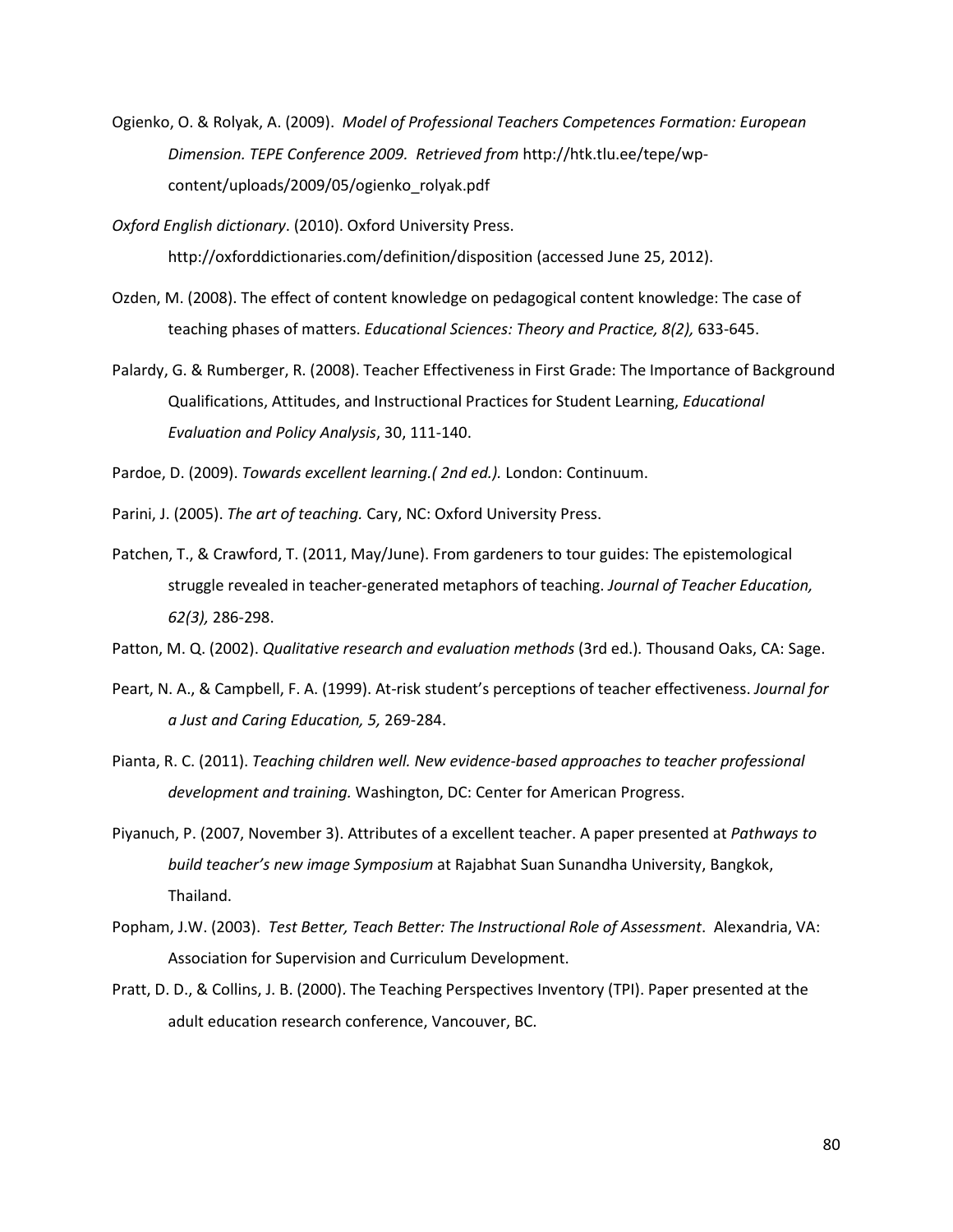- Pratt, D., Collins, J., and Selinger, S.J. (2001). Development and Use of The Teaching Perspectives Inventory (TPI). Unpublished paper presented at the 2001 AERA annual conference, Seattle Washington.
- Pratt, D.D. (1992). Conceptions of teaching. Adult Education Quarterly, 42 (4), 203-220.
- Pratt, D.D. & Associates. (1998). Five Perspectives on Teaching in Adult and Higher Education. Malabar, FL: Krieger Publishing
- Postholm, M. P. (2012). Teachers' professional development: a theoretical review. *Educational Research, 54* (4*),* 405-429.
- Professional development. International Baccalaureate Organization. 2005-2012. Retrieved from <http://www.ibo.org/programmes/pd/education/>
- Reid, J. A practice turn for teacher education? *Asia-Pacific Journal of Teacher Education,* 39 (4), 293–310.
- Resnik, J. (2009). Multicultural education good for business but not for the state? the IB curriculum and global capitalism. *[British Journal of Educational Studies](http://onlinelibrary.wiley.com.ez-proxy.unv.wlv.ac.uk/journal/10.1111/(ISSN)1467-8527)*, *[57\(3\)](http://onlinelibrary.wiley.com.ez-proxy.unv.wlv.ac.uk/doi/10.1111/bjes.2009.57.issue-3/issuetoc)*, 217–244.
- Reynolds, D. Et al (1996). *Making Good Schools: Linking School Effectiveness and School Improvement.* London: Routledge.
- Riley, K. (2003). *Redefining professionalism: Teachers with attitude!* Retrieved from [http://www.gtce.org.uk/TeachersWithAttitude/+emotional+resilience+and+headteachers&hl=e](http://www.google.co.uk/search?q=cache:Jc0TkQWh5a8J:www.gtce.org.uk/TeachersWithAttitude/+emotional+resilience+and+headteachers&hl=en) [n](http://www.google.co.uk/search?q=cache:Jc0TkQWh5a8J:www.gtce.org.uk/TeachersWithAttitude/+emotional+resilience+and+headteachers&hl=en)
- Riley, K.A. & Seashore, K. (2000). What makes a good teacher? New Statesman, 2nd October, p. xxxi
- Ritchhart, R. (2002). Intellectual character: What it is, why it matters, and how to get it. San Francisco: Jossey-Bass.
- Rømer, M. (ed.) (2008). *Europe needs teachers. Teacher Education in Europe: An ETUCE Policy Paper.*  Brussels: European Trade Union Committee for Education
- Rosenkvist, M. A. (2010). Using test results for accountability and improvement: a literature review. *OECD Education Working Paper, 54.* Paris: OECD. Retrieved from [http://www.oecd.org/officialdocuments/displaydocumentpdf?cote=EDU/WKP\(2010\)17&doclan](http://www.oecd.org/officialdocuments/displaydocumentpdf?cote=EDU/WKP(2010)17&doclanguage=en) [guage=en](http://www.oecd.org/officialdocuments/displaydocumentpdf?cote=EDU/WKP(2010)17&doclanguage=en)

Rosenthal, R., & Jacobson, L. (1968). *Pygmalion in the classroom.* New York: Holt, Rinehart & Winston.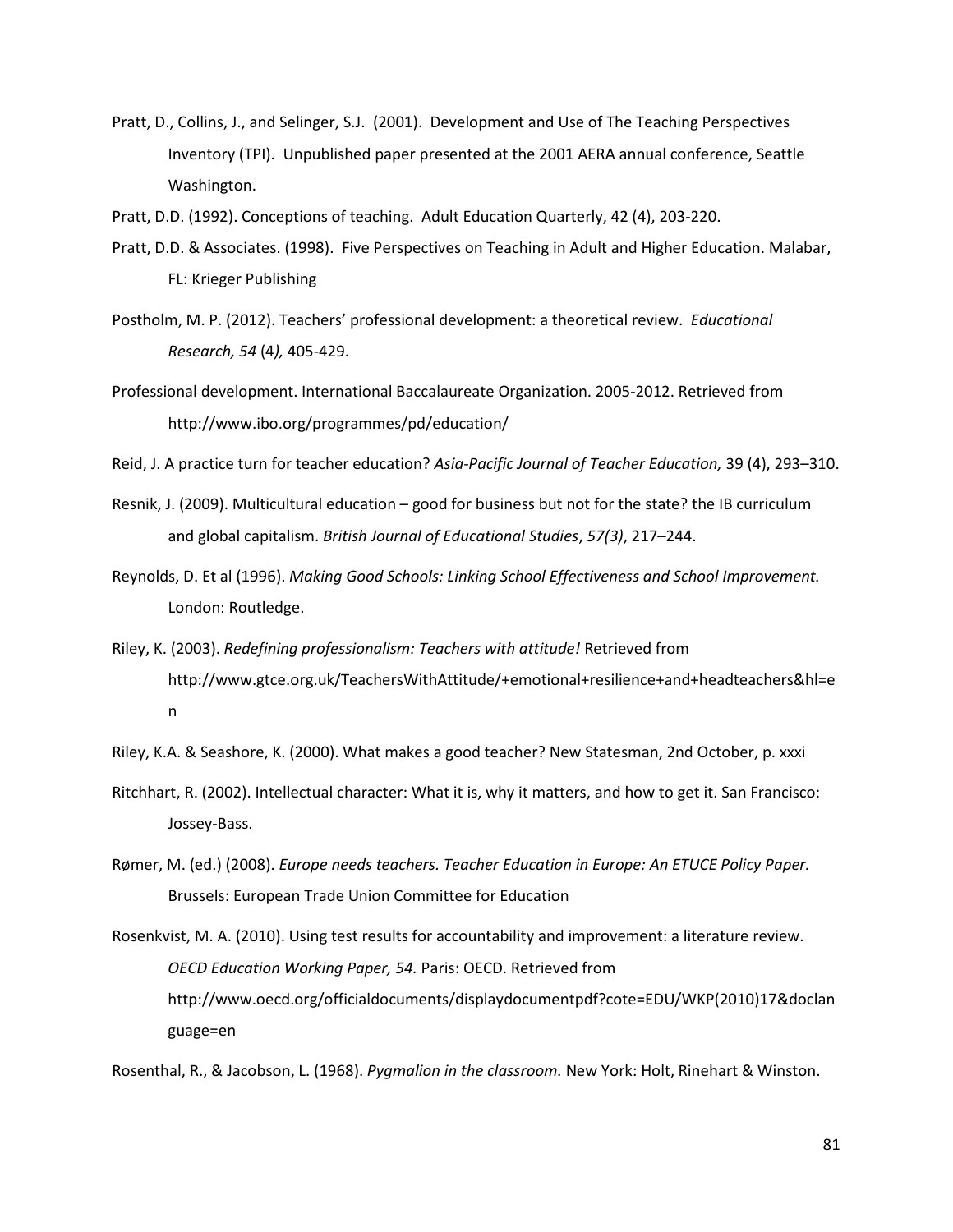- Rowan, B., Chiang, F. S., & Miller, R. J. (1997). Using research on employees'performance to study the effects of teachers on students' achievement. Sociology of Education, 70(4), 256-284.
- Saavedra, A. (2011). The Academic Impact of Enrollment in International Baccalaureate Diploma Programs: A Case Study of Chicago Public Schools*.* Paper presented at the annual conference of the American Educational Research Association, New Orleans, LA.
- Schilling, J. (2006). On the pragmatics of qualitative assessment: Designing the process for content analysis. *European Journal of Psychological Assessment, 22*(1), 28-37.
- Schleicher, A. (2011). *Building a high-quality teaching profession: Lessons from around the world.* Paris: OECD Publishing. Retrieved from *<http://dx.doi.org/10.1787/9789264113046-en>*
- Shulman, L. S. (1986). Those who understand: Knowledge growth in teaching. Educational Researcher, 15(2), 4- 31.
- Schön, D. A. (2005). *The reflective practitioner. How professionals think in action.* Aldershot: Arena.
- Shulman, L. (1986). Those Who Understand: Knowledge Growth in Teaching. *Educational Researcher*, *15(2),* 4-14.
- Schulte, E., Edick, N., Edwards, S., & Mackiel, D. (2004). *The Development and validation of the teacher disposition index*. Omaha, NE: University of Nebraska. Retrieved from <http://www.usca.edu/essays/vol122004/schulte.pdf>
- Schwartz, R. B., Wurtzel, J., & Olson, L. (2007, May). Concerns about the supply and quality of teachers are generating new policies in many OECD countries. Here's why. *OECD Observer, 261.* Retrieved from

http://www.oecdobserver.org/news/fullstory.php/aid/2235/Attracting\_and\_retaining\_teachers .html

- Sclafani, S. (2010). Teacher compensation around the globe: from England to Kenya, nations are exploring ways to use salary incentives to recruit and retain teachers, fill vacancies in key areas, and improve student learning. *Phi Delta Kappan 91(8).*
- Siegel, H. (1999). What (good) are thinking dispositions? *Educational Theory*, *49*(2), 207.
- Skaalvik, E. M., & Skaalvik, S. (2008). Teacher self-efficacy: Conceptual analysis and relations with teacher burnout and perceived school context. In H. W. Marsh, R. Craven & D. M. McInerney (Eds.), *Self-processes, Learning, and Enabling Human Potential: Dynamic New Approaches*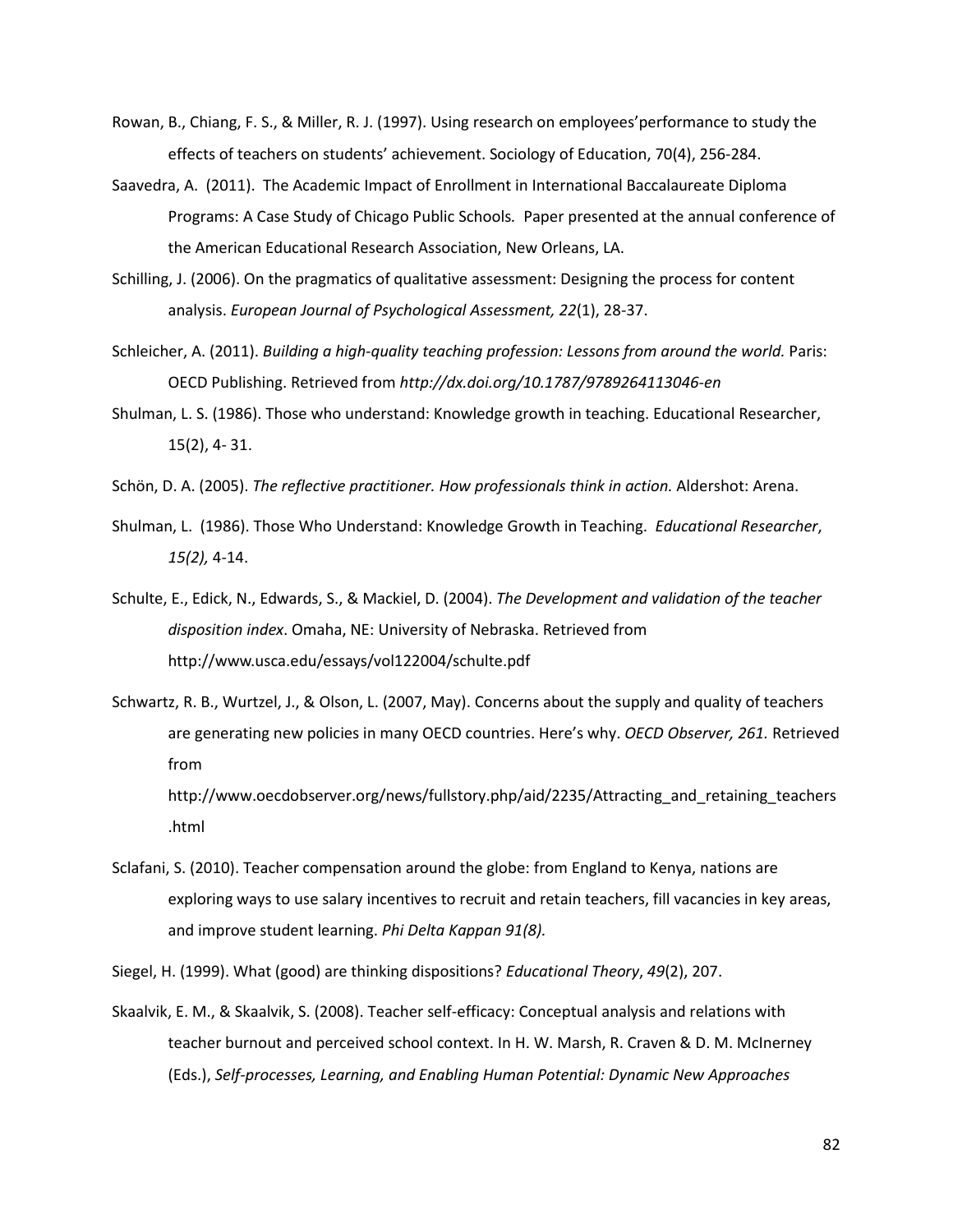(pp.223-250). Charlotte, NC: Information Age Publishing and the Montana Council of Teachers of Mathematics.

- Stafleu, R. (2010). Template for teacher education for inclusion country report. Brussels, the Netherlands: Eurydice.
- Staničić, S. (2005, December). *Training of principals of primary and secondary schools, Program Proposal*. Retrieved from [http://siteresources.worldbank.org/INTCROATIA/Resources/301144-](http://siteresources.worldbank.org/INTCROATIA/Resources/301144-1184074038698/2_Juric_Mrsa_ENG.ppt) [1184074038698/2\\_Juric\\_Mrsa\\_ENG.ppt](http://siteresources.worldbank.org/INTCROATIA/Resources/301144-1184074038698/2_Juric_Mrsa_ENG.ppt)
- Stiff-Williams, H. R. (2010). Widening the lens to teach character education alongside standards curriculum. *Clearing House*, *83(4),* 115-120.
- Strickland, M., Weinstein, E., Thomas, J., Pierce, J., & Stucky, A. (2004). *Of teacher dispositions, the ALCP, and portfolios*. Dekalb, IL: Northern Illinois University. Retrieved from [http://www.cedu.niu.edu/lepf/edpsych/faculty/pierce/research%20papers/Strickland%20et%20](http://www.cedu.niu.edu/lepf/edpsych/faculty/pierce/research%20papers/Strickland%20et%20al%20paper.htm) [al%20paper.htm](http://www.cedu.niu.edu/lepf/edpsych/faculty/pierce/research%20papers/Strickland%20et%20al%20paper.htm)
- Stronge, J. H. (2007). *Qualities of excellent teachers* (2nd ed.) Alexandria, VA: Association for Supervision and Curriculum Development.
- Stronge, J. H., Ward, T. J., & Grant, L. W. (2011). What makes good teachers good? A cross-case analysis of the connection between teacher excellence and student achievement. *Journal of Teacher Education, 62(4),* 339-355.
- Tan, L. & Bibby, Y. (2010). PYP and MYP student performance on the International Schools' Assessment *(ISA).* Melbourne: Australian Council for Educational Research.
- Taylor, C., & Jennings, S. (2004). *The work of advanced skills teachers.* Reading: CfBT.
- Thompson, S., Greer, J. G., & Greer, B. B. (2004). *Highly qualified for excellent teaching: Characteristics every teacher should possess.* Informal paper: University of Memphis. Retrieved from <http://www.usca.edu/essays/vol102004/thompson.pdf>
- Thornley, T. (2007, February). Make it outstanding. *Leader*. Leicester: ASCL.
- Toch, T. (2011). Beyond basic skills. *Phi Delta Kappan 92(6).*
- Tomlinson, C*. (2001). How to differentiate Instruction in mixed ability classrooms. Alexandria, VA: Association for Supervision and Curriculum Development.*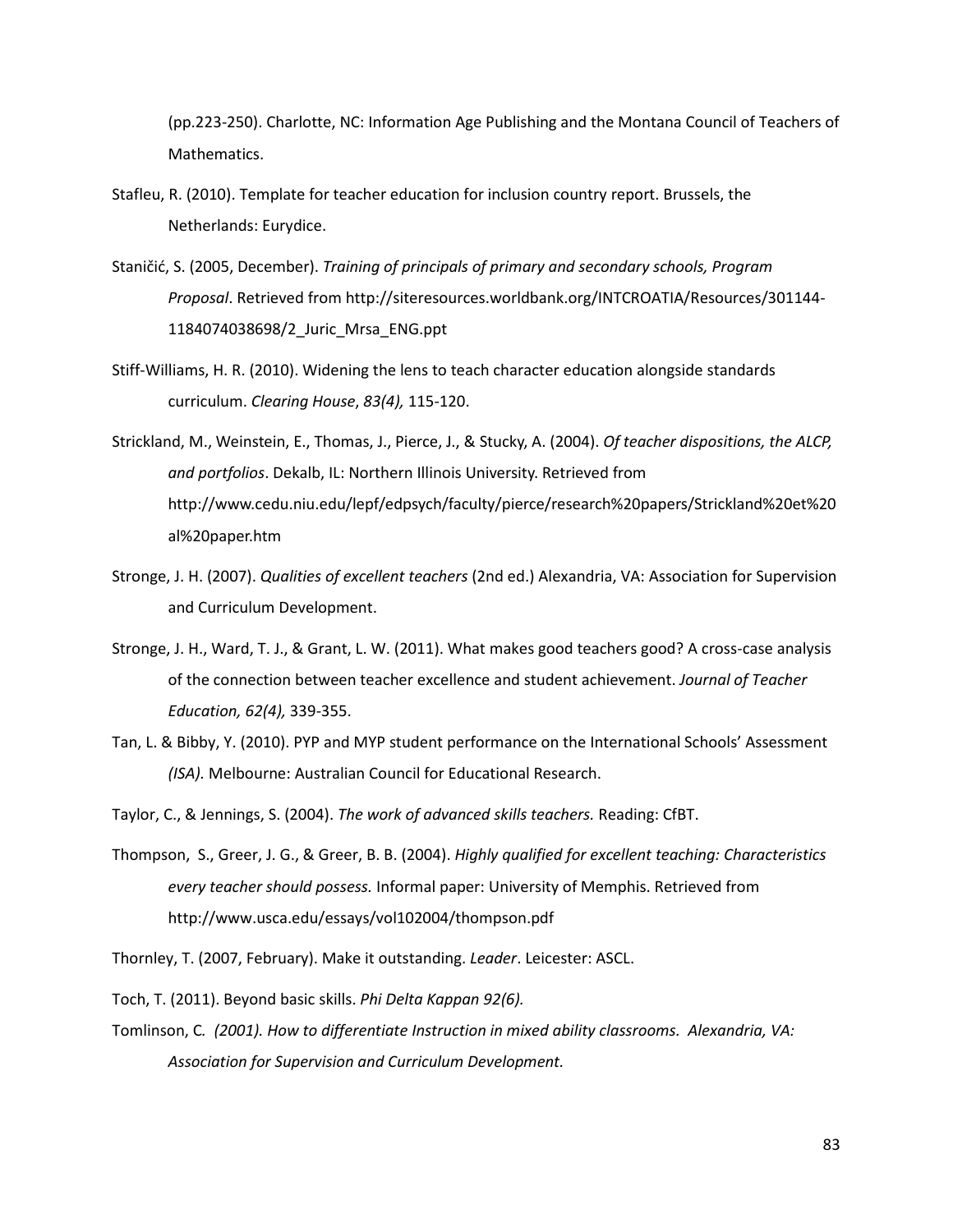- Turner-Bisset, R. (2001). *Expert Teaching: knowledge and pedagogy to lead the profession.* London: David Fulton.
- Twigg, V. V. (2010). Teachers' practices, values and beliefs for excellent inquiry-based teaching in the International Baccalaureate Primary Years Programme. *Journal of Research in International Education, 9(1),* 40–65.
- United Nations Educational, Scientific and Cultural Organization [UNESCO]. (2008). *ICT competency standards for teachers.* Paris: UNESCO.
- [Valencic, M.](http://search.proquest.com/professional/docview.indexfieldauthoraffiliation.lateralsearchlink:lateralsearch/sng/au/Valencic,+Milena/$N?t:ac=62057401/abstract/13412C6166E19C4D707/2&t:cp=maintain/docviewblocks) & [Vogrinc, J.](http://search.proquest.com/professional/docview.indexfieldauthoraffiliation.lateralsearchlink:lateralsearch/sng/au/Vogrinc,+Janez/$N?t:ac=62057401/abstract/13412C6166E19C4D707/2&t:cp=maintain/docviewblocks) (2007, December). A mentor's aid in developing the competences of teacher trainees. *Educational Studies, 33(4 ),* 373-384.
- [Varga, A.](http://search.proquest.com/professional/docview.indexfieldauthoraffiliation.lateralsearchlink:lateralsearch/sng/au/Varga,+Attila/$N?t:ac=62041497/abstract/13412C6166E19C4D707/1&t:cp=maintain/docviewblocks), [Koszo, M. F.](http://search.proquest.com/professional/docview.indexfieldauthoraffiliation.lateralsearchlink:lateralsearch/sng/au/Koszo,+Maria+Fuz/$N?t:ac=62041497/abstract/13412C6166E19C4D707/1&t:cp=maintain/docviewblocks), [Mayer, M.](http://search.proquest.com/professional/docview.indexfieldauthoraffiliation.lateralsearchlink:lateralsearch/sng/au/Mayer,+Michela/$N?t:ac=62041497/abstract/13412C6166E19C4D707/1&t:cp=maintain/docviewblocks), [Sleurs, W.](http://search.proquest.com/professional/docview.indexfieldauthoraffiliation.lateralsearchlink:lateralsearch/sng/au/Sleurs,+Willy/$N?t:ac=62041497/abstract/13412C6166E19C4D707/1&t:cp=maintain/docviewblocks) (2007, May). Developing teacher competences for education for sustainable development through reflection: The environment and school initiatives approach. *Journal of Education for Teaching: International Research and Pedagogy, 33 (2),* 241-256.
- Vasutova,J.(1998). Jak rozvijet profesionalni mysleni studentu ucitelstvi v predmetu obecna didaktika (How to develop the professional thinking of student teachers in general didactic course). P*edagogicka orientace, 1(98)*, 13-26.
- Vasutova, J. (2001). The model of professional teacher's standard formation. In*: Teachers as Professional Group, their Education and Supported System.* 2nd part. (pp.23-27). Prague: Charles University (in Czech).
- Viadero, D. (2009, September 1). Top-notch teachers found to affect peers. *Education Week.* Retrieved from<http://www.pilambda.org/horizons/publications%20index.htm>
- Villegas-Reimer, E. (2003). Villegas-Reimer, E. (2003). *Teacher professional development: An international review of the literature* [online]. UNESCO. Retrieved from http://www.unesco.org/iiep.
- Wade, Julie. (2011). Student Performance and Student Engagement in the International Baccalaureate Middle Years Programme. Bethesda, MD: International Baccalaureate Organization.

Walker, G. (2011). *The changing face of international education.* Cardiff: International Baccalaureate.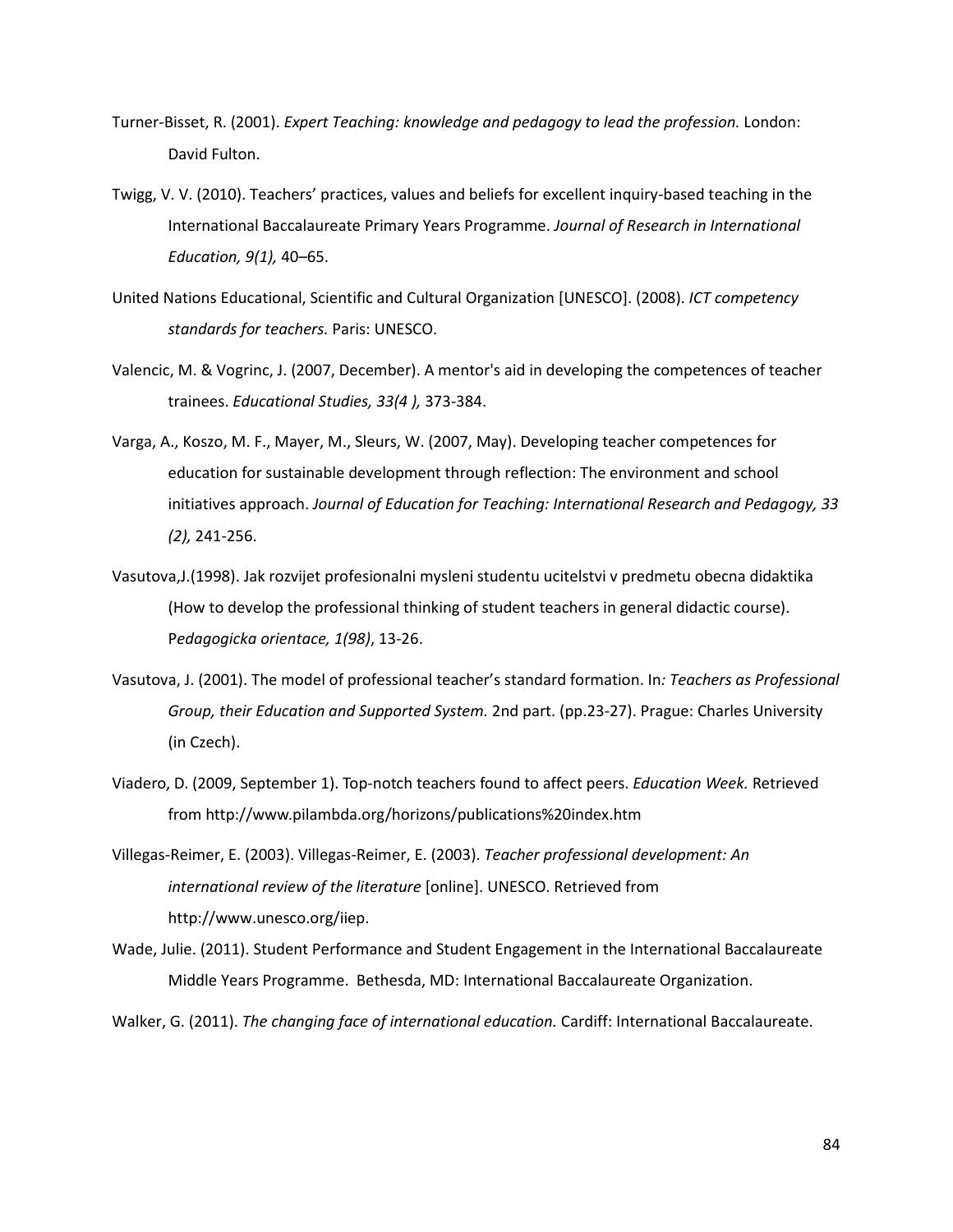- Walker, R. J. (2008). Twelve characteristics of an excellent teacher: A longitudinal, qualitative, quasiresearch study of in-service and pre-service teachers' opinions. *Educational Horizons*, *87(1),* 61 - 68.
- Watkins, C. (2010) Learning, Performance and Improvement, *INSI Research Matters*, 34, 1-15.
- Watkins, C. & Mortimore, P. (1999). 'Pedagogy: what do we know?', in P. Mortimore (ed.) *Pedagogy and its Impact on Learning*. London: Paul Chapman/Sage.
- Weiss M, Worling D, Wasdell M. A chart review study of the inattentive and combined types of ADHD. Journal of Attention Disorders. 2003, (7), 1–9.
- Wenglinsky, H. (2004, November). The link between instructional practice and the racial gap in middle schools. Research in Middle Level Education Online, 28(1). Retrieved March 2, 2006, from http://www.nmsa.org/Publications/RMLEOnline/tabid/101/Default.aspx
- Wentzel, K. R. (2002). Are Effective Teachers Like Good Parents? Teaching Styles and Student Adjustment in Early Adolescence. *Child Development*,*73*(1), 287.
- Wiggins, G., & McTighe, J. (1998). *Understanding by design*. Alexandria, VA: Association for Supervision and Curriculum Development.
- Wilkins, R. (2011). *Research engagement for school development.* London: IOE Press*.*
- Wisconsin Department of Public Instruction. (2009). Professional development plan. Initial educator toolkit. *Winsconsin Quality Educator Initiative PI 34.* Madison, Wisconsin.
- Salvia, J., Ysseldyke, J.E. & Bolt, S. (2007).Assessment in special and inclusive education. (10th edition). Boston: Houghton Mifflin Company.
- Yandell, J. (2007). Investigating literacy practices within the secondary English classroom, or where is the text in this class? *Cambridge Journal of Education, 37 (2),* 249–262.
- Zahorik, J., Halbach, A., Ehrle, K., & Molnar, A. (2003). Teaching practices for smaller classes. Educational Leadership, 61(1), 75-77.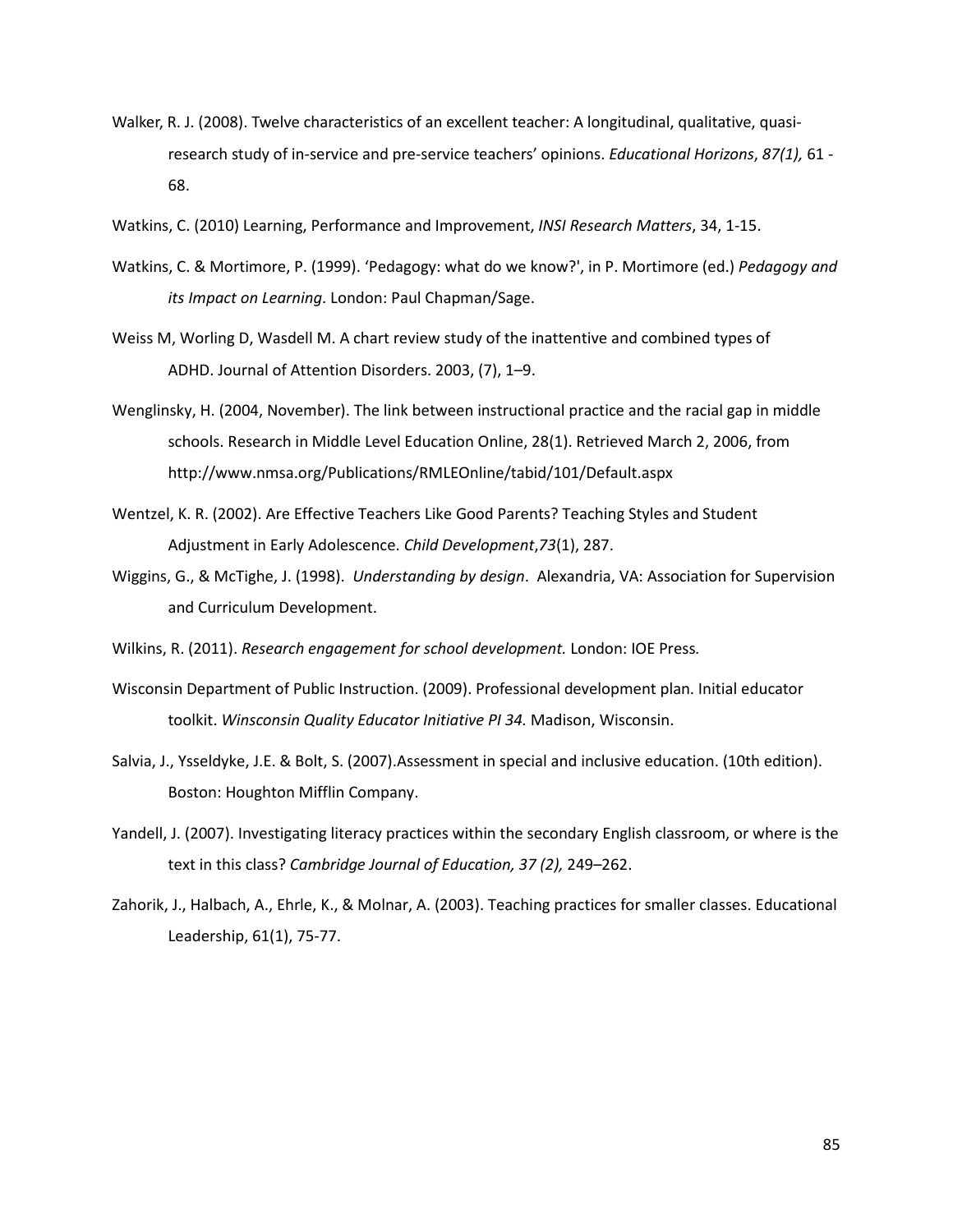### Appendix A

IB Learner Profile (IBO, 2008)

The aim of all IB programmes is to develop internationally minded people who, recognizing their common humanity and shared guardianship of the planet, help to create a better and more peaceful world.

IB learners strive to be:

- **inquirers—**their natural curiosity has been nurtured and they actively enjoy learning
- **thinkers**—they exercise initiative in applying thinking skills critically and creatively to solving complex problems
- **communicators**—they receive and express ideas and information confidently in more than one language
- **risk-takers—**they approach unfamiliar situations without anxiety and have the confidence to explore new ideas
- **knowledgeable**—they have explored themes that have global significance and have acquired a critical mass of knowledge
- **principled**—they have a sound grasp of the principles of moral reasoning and have acquired integrity, honesty and a sense of justice
- **caring**—they show sensitivity towards the needs and feelings of others, and have a sense of personal commitment to helping others
- **open-minded**—they respect the values of other individuals and cultures and seek to consider a range of points of view
- **well-balanced**—they understand the importance of physical and mental balance and personal well-being
- **reflective**—they give thoughtful consideration to their own learning by constructively analysing their personal strengths and weaknesses.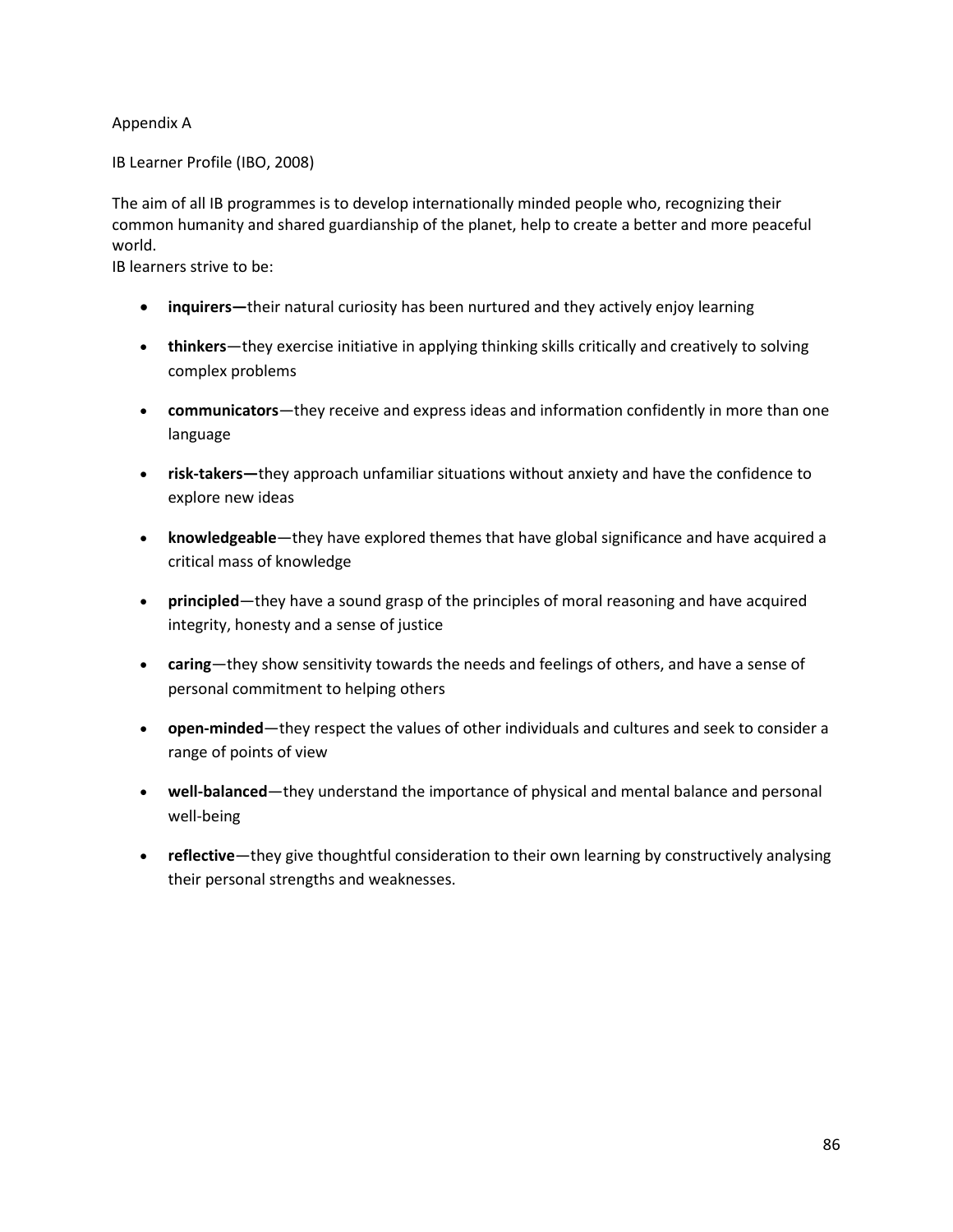#### Appendix B

#### *IB Professional Development Requirements*

Each programme has different requirements that are evaluated at the time of authorization and during their evaluation cycle:

1) PYP requires all heads of school (or designees) and teachers hired during the period under review to participate in IB category 1 or category 2 workshops, as applicable. Prior to authorization, the pedagogical leadership and all faculty who work with PYP students must all be trained in IB category 1 workshops.

2) MYP requires the head of school (or designee) to participate in an appropriate IB workshop. At least one teacher per revised subject group (since authorization or previous evaluation) must participate in an IB workshop designed for that purpose. At all times, at least one teacher per subject group must have been trained in an IB category 1 or 2 workshop. It is recommended that teachers and pedagogical leaders who have been hired during the period under review should participate in appropriate IB workshops. Additionally, prior to authorization, at least one teacher per subject group and the MYP coordinator must attend IB category 1 workshops related to their subject areas/responsibilities. And, an on-site general MYP workshop aimed at all MYP teachers must be organized through the relevant IB office.

3) The DP requires the Head of school (or designee) to participate in an appropriate IB workshop. Diploma Programme teachers, theory of knowledge (TOK) teachers, creativity, action, service (CAS) coordinator and Diploma Programme coordinator must participate in an IB category 1 or 2 workshop related to their subject or role. At least one Diploma Programme subject teacher per subject/TOK/CAS coordinator must participate in a relevant IB workshop if the subject or course has been reviewed during the period under review and a new guide has been published. Additionally, the IB expects the school to provide further opportunities for staff to attend IB-recognized professional development activities as evidence of its ongoing commitment to professional development and in support of the continuing implementation of the programme.

87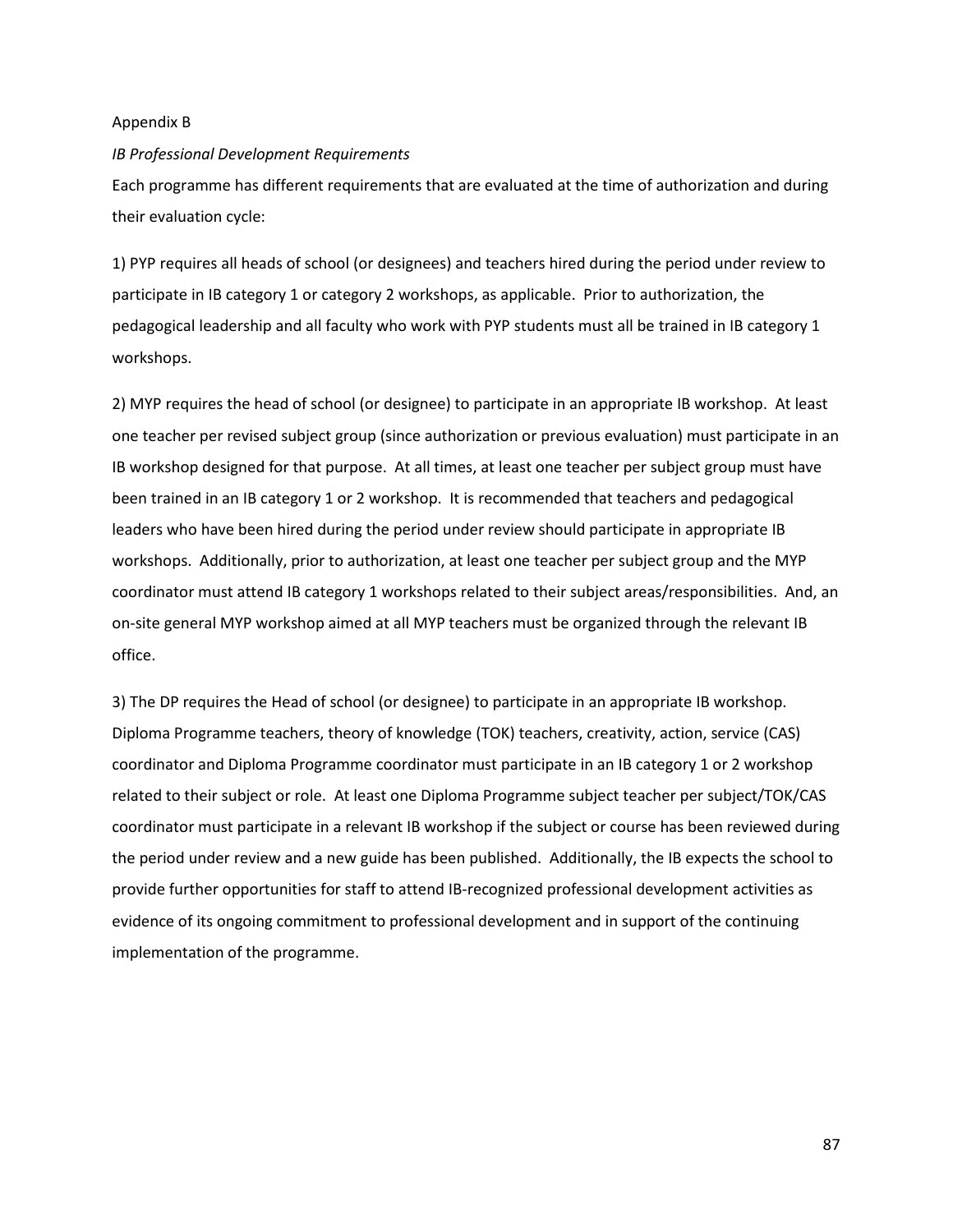# Appendix C

Teachers who succeed in achieving the US NBPTS demonstrate the following:

|                | <b>Proposition:</b><br><b>Teachers</b>                                                                                  | $a^*$                                                                                                                                                                     | $\mathsf b$                                                                                                                                                                                                                      | C                                                                                               | d                                                                                                | e                                                                                                                                                                                                                                                                            |
|----------------|-------------------------------------------------------------------------------------------------------------------------|---------------------------------------------------------------------------------------------------------------------------------------------------------------------------|----------------------------------------------------------------------------------------------------------------------------------------------------------------------------------------------------------------------------------|-------------------------------------------------------------------------------------------------|--------------------------------------------------------------------------------------------------|------------------------------------------------------------------------------------------------------------------------------------------------------------------------------------------------------------------------------------------------------------------------------|
| 1              | <b>Committed to</b><br><b>Students and</b><br><b>Their Learning</b>                                                     | are<br>dedicated<br>to making<br>knowledge<br>accessible<br>to all<br>students<br>and believe<br>all students<br>can learn.                                               | treat students<br>equitably.<br>They<br>recognize the<br>individual<br>differences<br>that<br>distinguish<br>their students<br>from one<br>another and<br>they take<br>account for<br>these<br>differences in<br>their practice. | understand<br>how students<br>develop and<br>learn                                              | respect the<br>cultural and<br>family<br>differences<br>students<br>bring to their<br>classroom. | are<br>concerned<br>with their<br>students'<br>self-<br>concept,<br>their<br>motivation<br>and the<br>effects of<br>learning on<br>peer<br>relationship<br>s and are<br>also<br>concerned<br>with the<br>developmen<br>t of<br>character<br>and civic<br>responsibilit<br>у. |
| $\overline{2}$ | Know the<br><b>Subjects They</b><br><b>Teach and</b><br><b>How to Teach</b><br><b>Those</b><br>Subjects to<br>Students. | have<br>mastery<br>over the<br>subject(s)<br>they teach.<br>They have<br>a deep<br>understand<br>ing of the<br>history,<br>structure<br>and real-<br>world<br>application | have skill and<br>experience in<br>teaching it,<br>and they are<br>very familiar<br>with the skills<br>gaps and<br>preconceptio<br>ns students<br>may bring to<br>the subject                                                    | are able to<br>use diverse<br>instructional<br>strategies to<br>teach for<br>understandin<br>g. |                                                                                                  |                                                                                                                                                                                                                                                                              |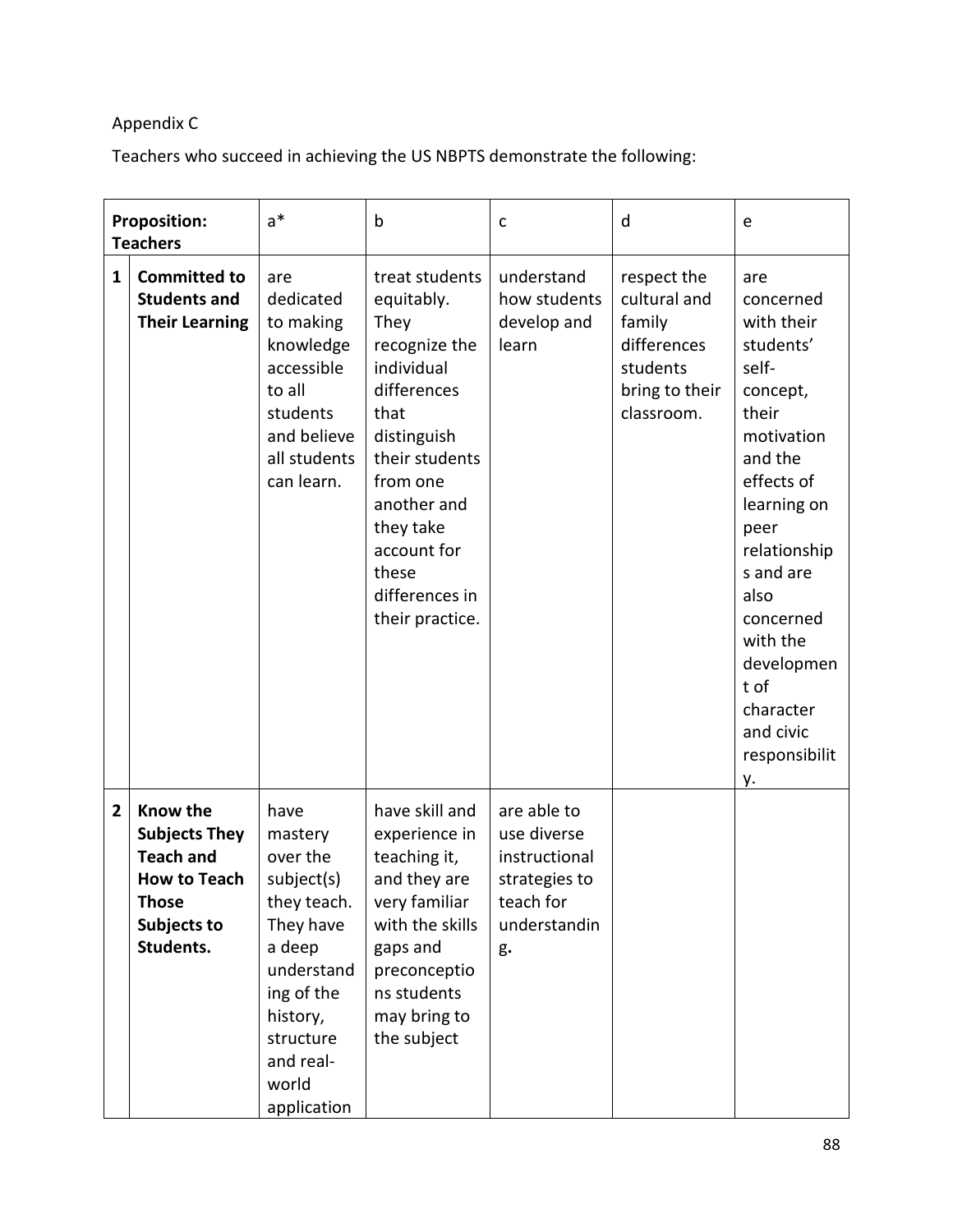|   |                                                                                                   | s of the<br>subject.                                                                                                                                                                          |                                                                                                                                                                            |                                                                                                                                                                                                    |                                                                                                                                                                    |  |
|---|---------------------------------------------------------------------------------------------------|-----------------------------------------------------------------------------------------------------------------------------------------------------------------------------------------------|----------------------------------------------------------------------------------------------------------------------------------------------------------------------------|----------------------------------------------------------------------------------------------------------------------------------------------------------------------------------------------------|--------------------------------------------------------------------------------------------------------------------------------------------------------------------|--|
| 3 | Responsible<br>for Managing<br>and<br>Monitoring<br><b>Student</b><br><b>Learning</b>             | deliver<br>excellent<br>instruction.<br>They move<br>fluently<br>through a<br>range of<br>instruction<br>al<br>techniques,<br>keeping<br>students<br>motivated,<br>engaged<br>and<br>focused. | know how to<br>engage<br>students to<br>ensure a<br>disciplined<br>learning<br>environment,<br>and how to<br>organize<br>instruction to<br>meet<br>instructional<br>goals. | know how to<br>assess the<br>progress of<br>individual<br>students as<br>well as the<br>class as a<br>whole.                                                                                       | use multiple<br>methods for<br>measuring<br>student<br>growth and<br>understandin<br>g, and they<br>can clearly<br>explain<br>student<br>performance<br>to parents |  |
| 4 | <b>Think</b><br>Systematically<br>about Their<br><b>Practice and</b><br>Learn from<br>Experience. | model<br>what it<br>means to<br>be an<br>educated<br>$person -$<br>they read,<br>they<br>question,<br>they create<br>and they<br>are willing<br>to try new<br>things.                         | are familiar<br>with learning<br>theories and<br>instructional<br>strategies and<br>stay abreast<br>of current<br>issues in<br>American<br>education                       | critically<br>examine their<br>practice on a<br>regular basis<br>to deepen<br>knowledge,<br>expand their<br>repertoire of<br>skills, and<br>incorporate<br>new findings<br>into their<br>practice. |                                                                                                                                                                    |  |
| 5 | <b>Members of</b><br><b>Learning</b><br>Communities.                                              | collaborate<br>with others<br>to improve<br>student<br>learning.<br>They                                                                                                                      | are leaders<br>and actively<br>know how to<br>seek and<br>build<br>partnerships                                                                                            | can evaluate<br>school<br>progress and<br>the allocation<br>of resources<br>in order to                                                                                                            | know how to<br>work<br>collaborativel<br>y with<br>parents to<br>engage them                                                                                       |  |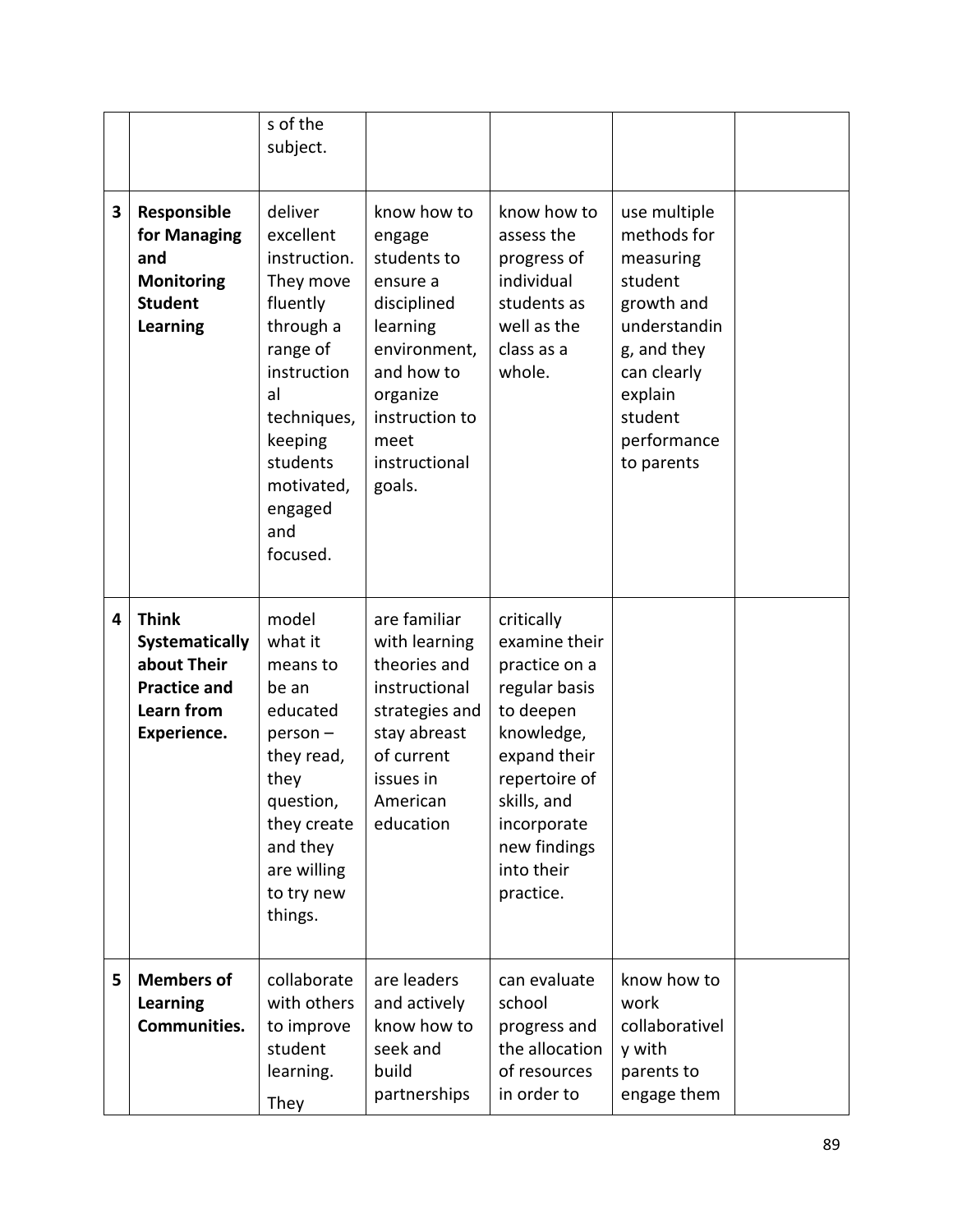| of the school<br>education<br>groups and<br>objectives<br>businesses. |  | with<br>community | meet state<br>and local | productively<br>in the work |  |
|-----------------------------------------------------------------------|--|-------------------|-------------------------|-----------------------------|--|
|-----------------------------------------------------------------------|--|-------------------|-------------------------|-----------------------------|--|

Adapted by the author, Glynn Kirkham, from The Five Core Propositions ©1987 National Board for Professional Teaching Standards. All rights reserved. (NB \* for cross-reference purposes only.)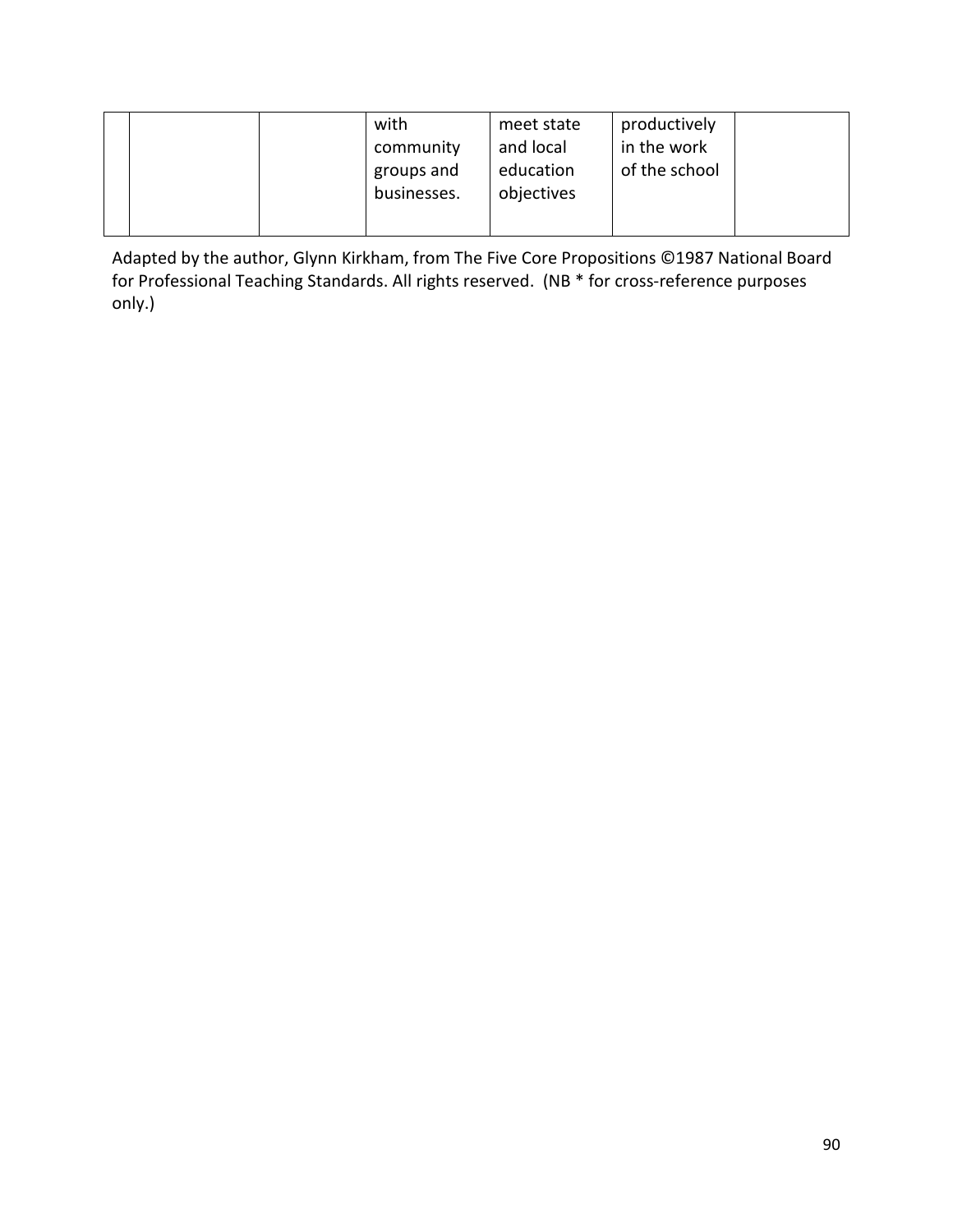# Appendix D

# Characteristics of excellent teachers

| <b>Classification</b><br>title           | a                                                | $\mathbf b$                                                 | C                                                                                                                                                        | d                                                                                                                                                                                | e                                                                             | $\mathbf f$                                      |
|------------------------------------------|--------------------------------------------------|-------------------------------------------------------------|----------------------------------------------------------------------------------------------------------------------------------------------------------|----------------------------------------------------------------------------------------------------------------------------------------------------------------------------------|-------------------------------------------------------------------------------|--------------------------------------------------|
| Organization<br>and Clarity              | explains<br>clearly                              | is well<br>prepared                                         | makes<br>difficult<br>topics<br>easy to<br>understa<br>nd                                                                                                | uses<br>examples,<br>details,<br>analogies,<br>metaphors,<br>and variety in<br>modes of<br>explanation<br>to make<br>material not<br>only<br>understanda<br>ble but<br>memorable | makes<br>the<br>objective<br>s of the<br>course<br>and each<br>class<br>clear | establis/h<br>es a<br>context<br>for<br>material |
| Analytic/Synthe<br>tic Approach          | has a<br>thorough<br>comman<br>d of the<br>field | contrasts<br>the<br>implication<br>s of various<br>theories | gives the<br>student a<br>sense of<br>the field,<br>its past,<br>present,<br>and<br>future<br>directions<br>, the<br>origins of<br>ideas and<br>concepts | presents<br>facts and<br>concepts<br>from related<br>fields                                                                                                                      | discusses<br>viewpoin<br>ts other<br>than<br>his/her<br>own                   |                                                  |
| <b>Dynamism and</b><br><b>Enthusiasm</b> | is an<br>energetic<br>, dynamic<br>person        | seems to<br>enjoy<br>teaching                               | conveys a<br>love of<br>the field                                                                                                                        | has an aura<br>of self-<br>confidence                                                                                                                                            |                                                                               |                                                  |
| Instructor-<br>Group<br>Interaction      | can<br>stimulate<br>, direct,                    | encourages<br>independen<br>t thought                       | uses wit<br>and<br>humo(u)r                                                                                                                              | is a good<br>public<br>speaker                                                                                                                                                   | knows<br>whether<br>or not                                                    | is<br>concerned<br>about the                     |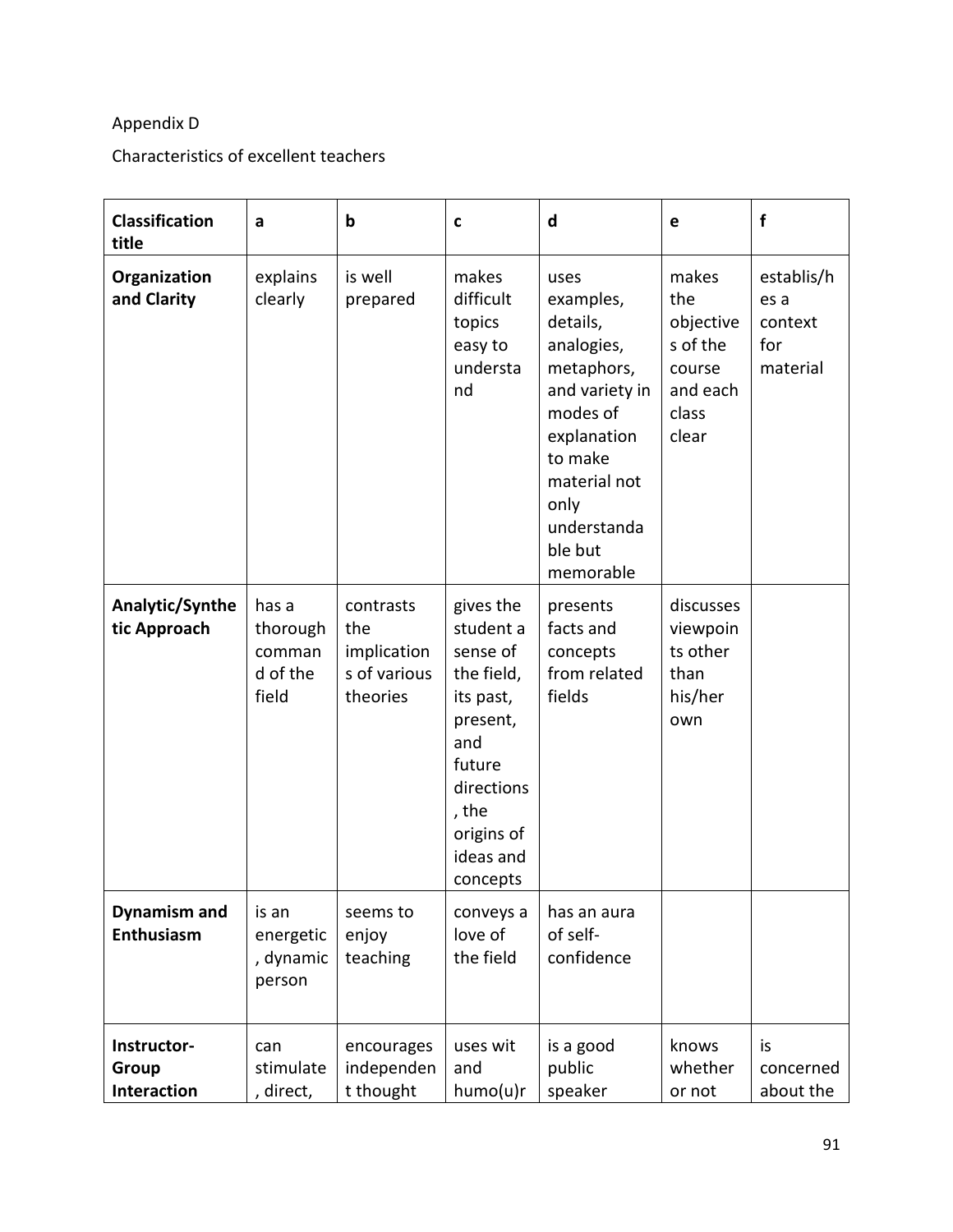|                | and pace   | and accepts  | effectivel | the class | quality of |
|----------------|------------|--------------|------------|-----------|------------|
|                | interacti  | criticism    | y          | is        | his/her    |
|                | on with    |              |            | following | teaching   |
|                | the class  |              |            | the       |            |
|                |            |              |            | material  |            |
|                |            |              |            | and is    |            |
|                |            |              |            | sensitive |            |
|                |            |              |            | to        |            |
|                |            |              |            | students' |            |
|                |            |              |            | motivatio |            |
|                |            |              |            | n         |            |
| Instructor-    | is         | is seen by   |            |           |            |
| Individual     | perceive   | students as  |            |           |            |
| <b>Student</b> | d as fair, | approachab   |            |           |            |
| Interaction    | especiall  | le and a     |            |           |            |
|                | y in       | valuable     |            |           |            |
|                | his/her    | source of    |            |           |            |
|                | methods    | advice even  |            |           |            |
|                | of         | on matters   |            |           |            |
|                | evaluatio  | not directly |            |           |            |
|                | n          | related to   |            |           |            |
|                |            | the course   |            |           |            |

Table designed by Glynn Kirkham from Stanford University Faculty of Education using Hildebrand's 1971 classification.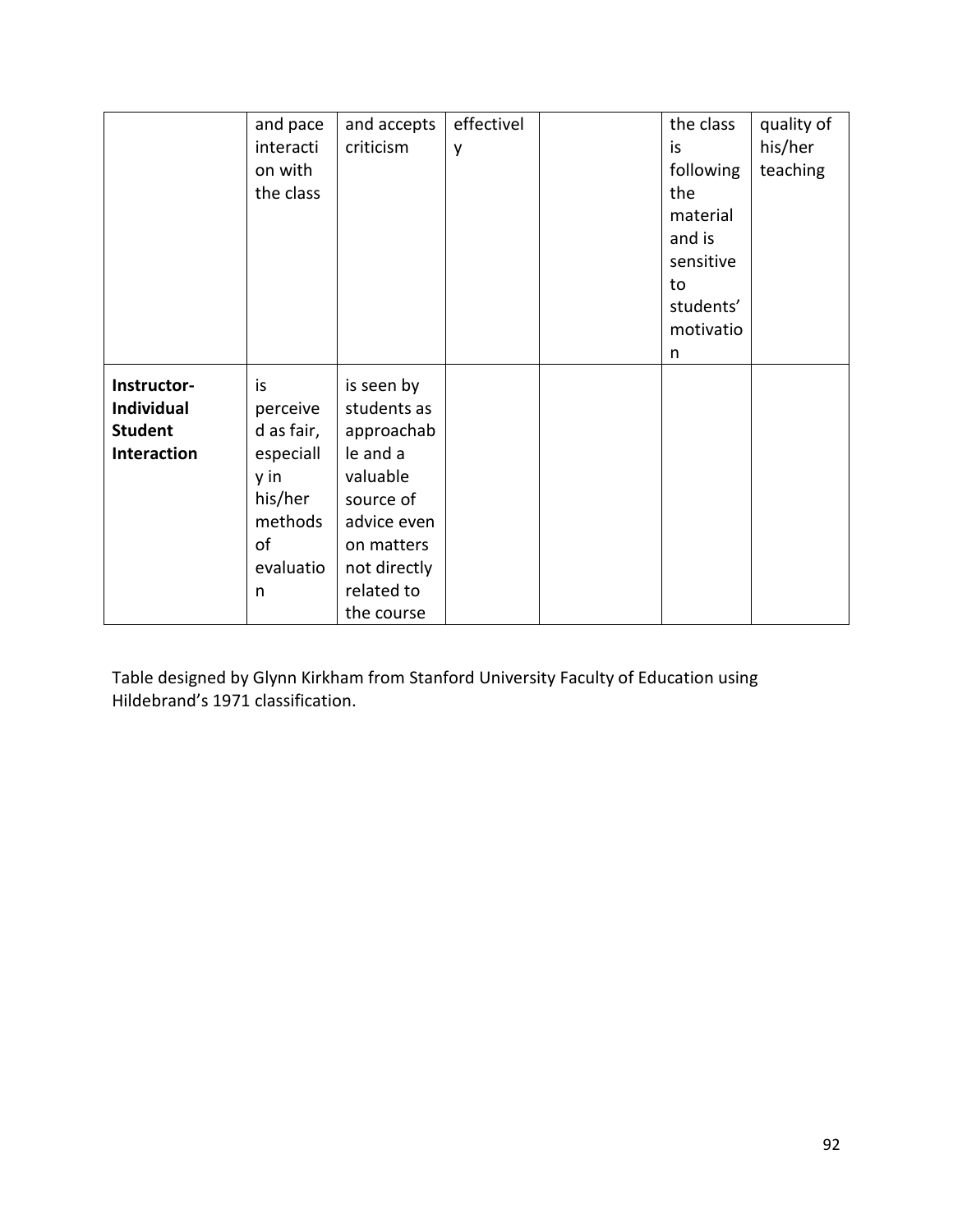### Appendix E

### Response rates and bias

The overall response rate to the TPI was 26.6% and is in keeping with average response rates for online surveys, if not slightly below average. Average response rates tend to be reported in the 25% to 35% range. An important aspect of survey response is the representativeness of the sample to the population (those sent the survey). In this case the survey was sent to 14,407 teachers who had attended an IB workshop in the previous year (2010). We know several important attributes of these teachers and can check for representativeness in the sample of respondents to better inform our interpretations of the results.

One key attribute is the programme in which the teacher is currently (at the time of survey administration) teaching. We use as a proxy for this, the programme of the professional development attended. The table below provides the applicable information.

| Programme  | Surveys sent | %     | <b>Survey responses</b> | ℅     |
|------------|--------------|-------|-------------------------|-------|
| <b>PYP</b> | 4865         | 33.92 | 865                     | 27.58 |
| <b>MYP</b> | 3360         | 23.43 | 504                     | 16.07 |
| Diploma    | 6117         | 42.65 | 1767                    | 56.35 |

Using the chi-squared goodness of fit test with 2 degrees of freedom,  $\chi^2$  = 246.7 with p < .05. This indicates that there is a significant difference in responses by programmes. The results should be interpreted knowing that they are biased by over representation of Diploma programme teachers.

Another known attribute is the region in which the teachers attended a workshop. This is a reasonable proxy for region for current working location. The IB is divided into three regions: Americas (IBA), Africa, Europe, and Middle East (IBAEM), and Asia Pacific (IBAP). The table below provides the applicable information.

| Region       | Surveys sent | %    | <b>Survey responses</b> | %     |
|--------------|--------------|------|-------------------------|-------|
| IBA          | 7791         | 54.1 | 1529                    | 48.04 |
| <b>IBAFM</b> | 2734         | 19.0 | 689                     | 21.65 |
| <b>IBAP</b>  | 3882         | 26.9 | 963                     | 30.25 |

Using the chi-squared goodness of fit test with 2 degrees of freedom,  $\chi^2$  = 46.7 with p < .05. This indicates that there is a significant difference in responses by regions. The results should be interpreted knowing that they are biased by under representation of the Americas (IBA) region.

The third attribute we can investigate is that of gender. The table below provides the applicable information.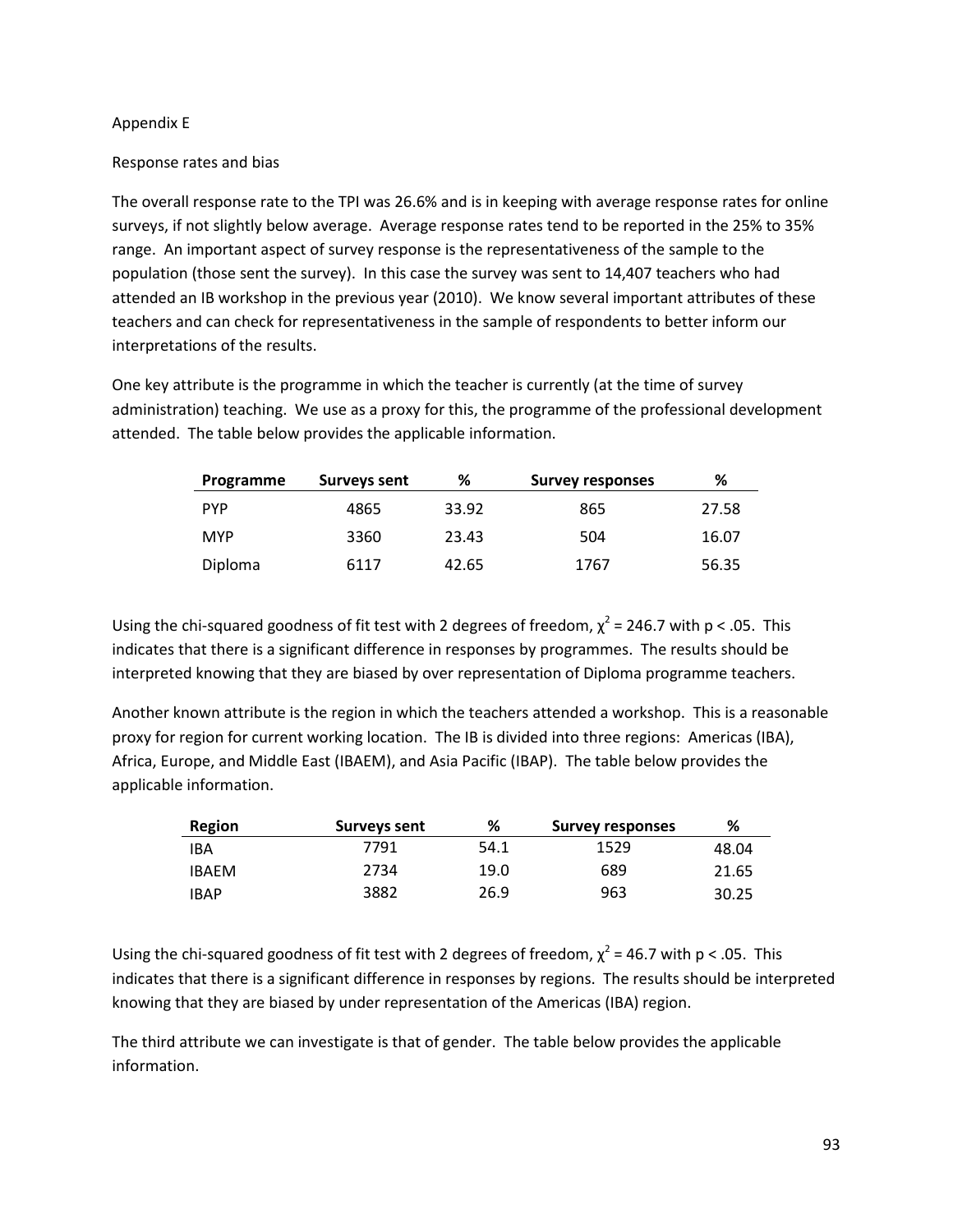| Gender | Surveys sent | %    | <b>Survey responses</b> | %    |
|--------|--------------|------|-------------------------|------|
| Female | 10068        | 70.5 | 2243                    | 70.5 |
| Male   | 4213         | 29.5 | 940                     | 29.5 |

Using the chi-squared goodness of fit test with 1 degree of freedom (equal to a test of proportion in this case),  $\chi^2$  = .002 with p > .05. This indicates that there is not a significant difference in responses by gender.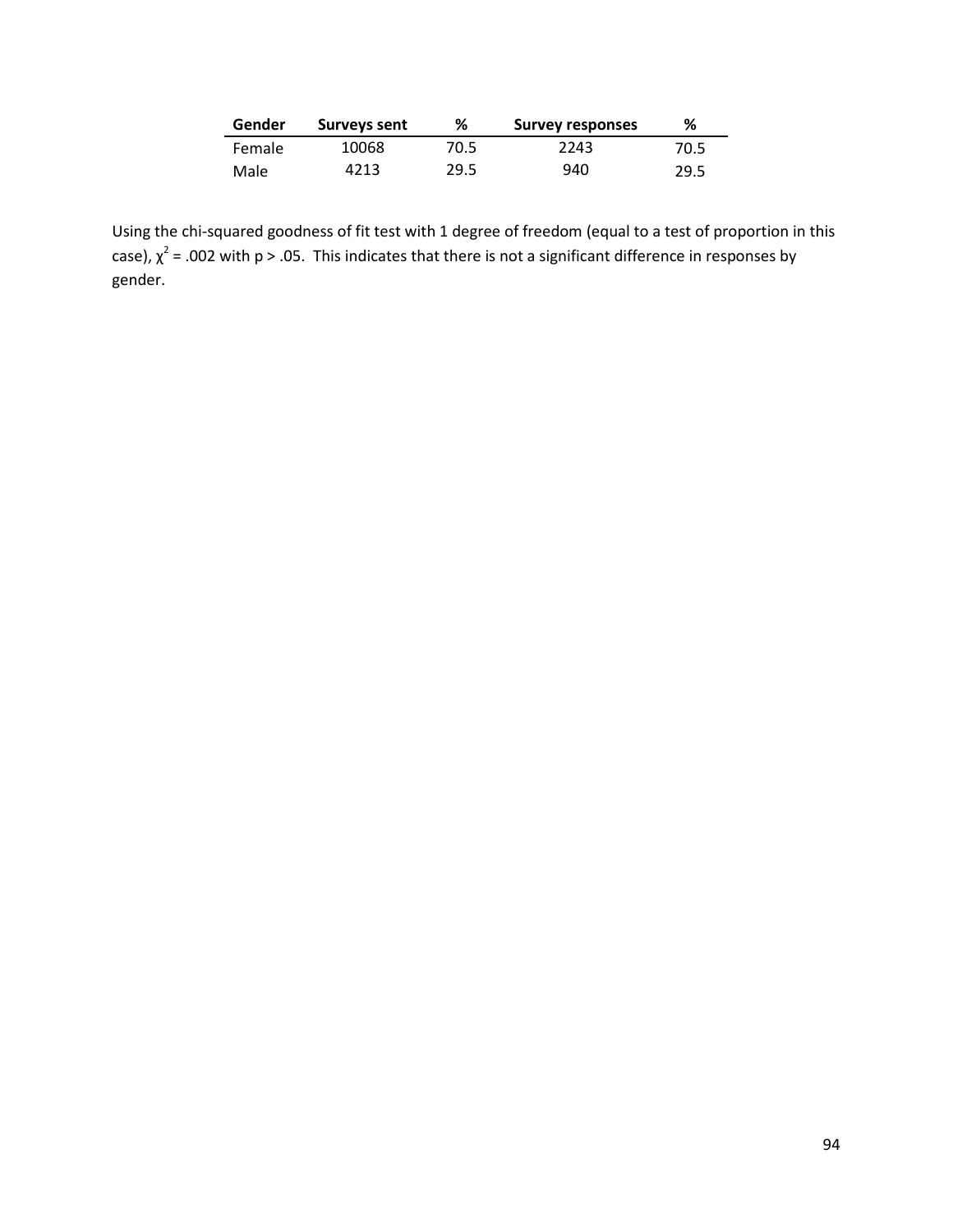# Appendix F

### Survey Respondent Demographics

|                                        | Frequency | Percent |
|----------------------------------------|-----------|---------|
| Gender                                 |           |         |
| Female                                 | 2251      | 70.5    |
| Male                                   | 942       | 29.5    |
| <b>Highest Degree</b>                  |           |         |
| <b>HS Diploma</b>                      | 27        | .8      |
| Assoc Deg                              | 18        | $.6\,$  |
| Bachelor                               | 990       | 31      |
| <b>Prof Certification</b>              | 377       | 11.8    |
| Other Post Grad                        | 132       | 4.1     |
| Masters                                | 1516      | 47.5    |
| Doctorate                              | 110       | 3.4     |
| Post Doc                               | 23        | .7      |
| <b>Years of IB Teaching Experience</b> |           |         |
| 0                                      | 144       | 4.5     |
| $\mathbf{1}$                           | 426       | 13.3    |
| $\overline{2}$                         | 567       | 17.8    |
| $\mathsf 3$                            | 453       | 14.2    |
| 4                                      | 333       | 10.4    |
| 5                                      | 305       | 9.5     |
| 6                                      | 215       | 6.7     |
| $\overline{7}$                         | 141       | 4.4     |
| 8                                      | 122       | 3.8     |
| 9                                      | 71        | 2.2     |
| $10\,$                                 | 109       | 3.4     |
| $11 - 15$                              | 196       | $6.1\,$ |
| 16-20                                  | 72        | 2.3     |
| $21 - 25$                              | 17        | .5      |
| 26 or more years                       | 18        | $.5\,$  |

**Years of Teaching Experience**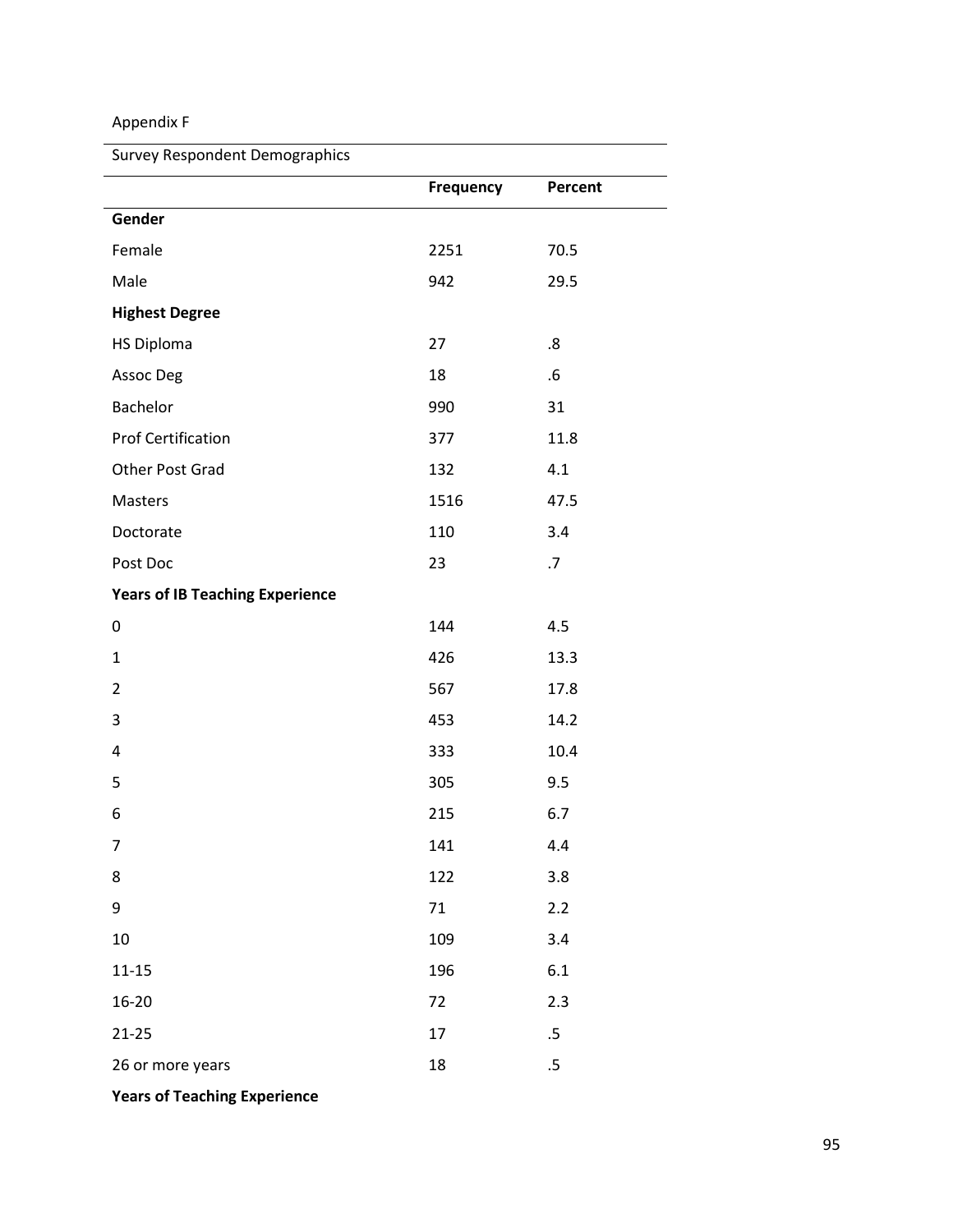| 0                                           | 8    | .3            |
|---------------------------------------------|------|---------------|
| $\mathbf{1}$                                | 29   | .9            |
| $\overline{2}$                              | 69   | 2.2           |
| 3                                           | 117  | 3.7           |
| 4                                           | 106  | 3.3           |
| 5                                           | 158  | 4.9           |
| 6                                           | 164  | 5.1           |
| 7                                           | 140  | 4.4           |
| 8                                           | 149  | 4.7           |
| 9                                           | 123  | 3.9           |
| 10                                          | 240  | 7.5           |
| $11 - 15$                                   | 657  | 20.6          |
| 16-20                                       | 524  | 16.4          |
| $21 - 25$                                   | 325  | 10.2          |
| 26 or more years                            | 384  | 12.1          |
| <b>Believe Difference Exists Between IB</b> |      |               |
| <b>Teachers and Non-IB Teachers</b>         |      |               |
| No                                          | 593  | 18.6          |
| Yes                                         | 2027 | 63.5          |
| No answer                                   | 574  | 18            |
| <b>Role or Function</b>                     |      |               |
| Teacher                                     | 2918 | 91.4          |
| Coordinator                                 | 127  | 4             |
| CAS coordinator                             | 13   | $\mathcal{A}$ |
| Head of School\Principal                    | 20   | .6            |
| Counselor                                   | 7    | $\cdot$ .2    |
| Librarian                                   | 6    | $\cdot$ .2    |
| Other                                       | 102  | 3.2           |
| <b>Programme/Level of Instruction</b>       |      |               |
| <b>PYP</b>                                  | 906  | 28.4          |
| <b>MYP</b>                                  |      |               |
|                                             | 677  | 21.2          |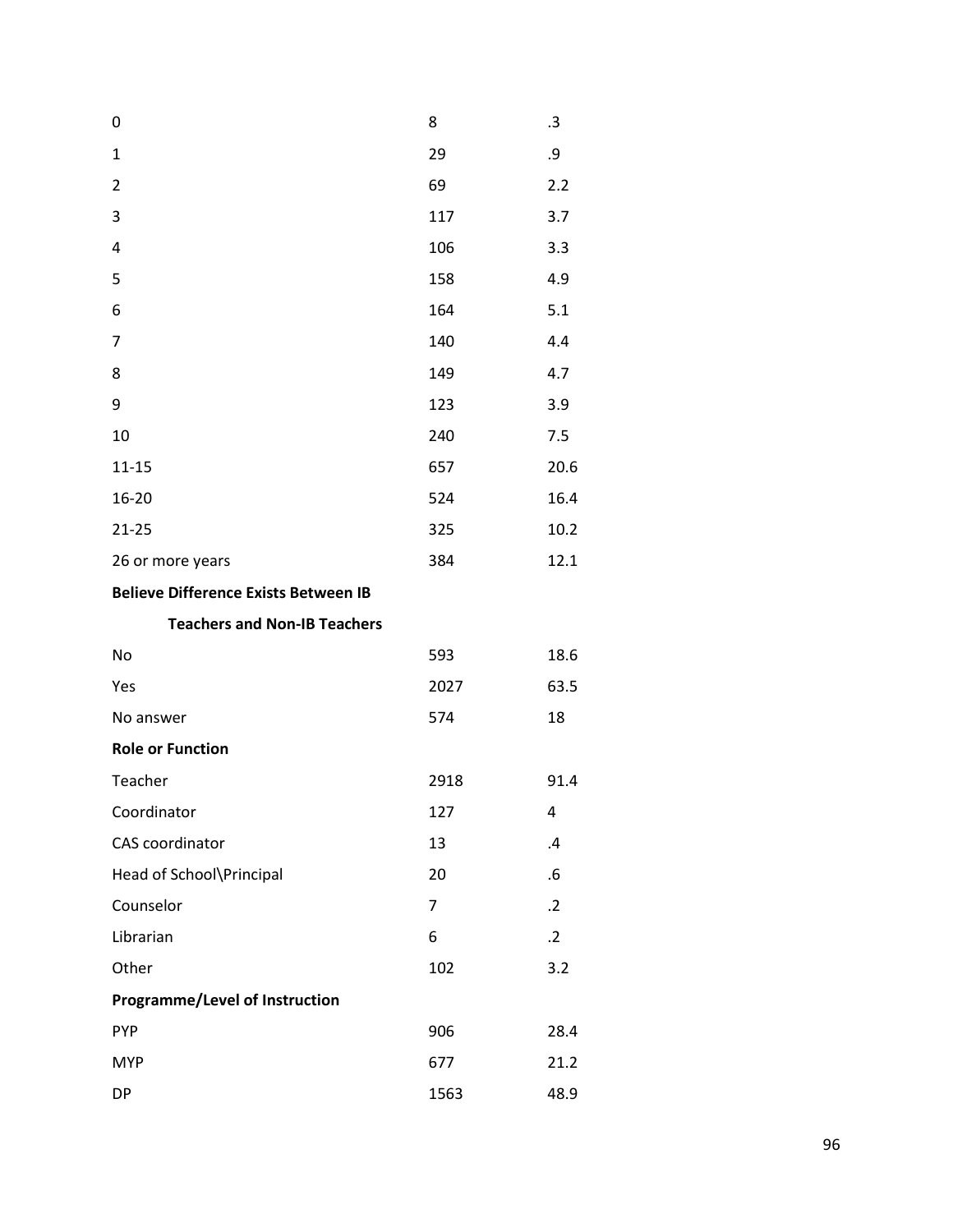No answer 1.5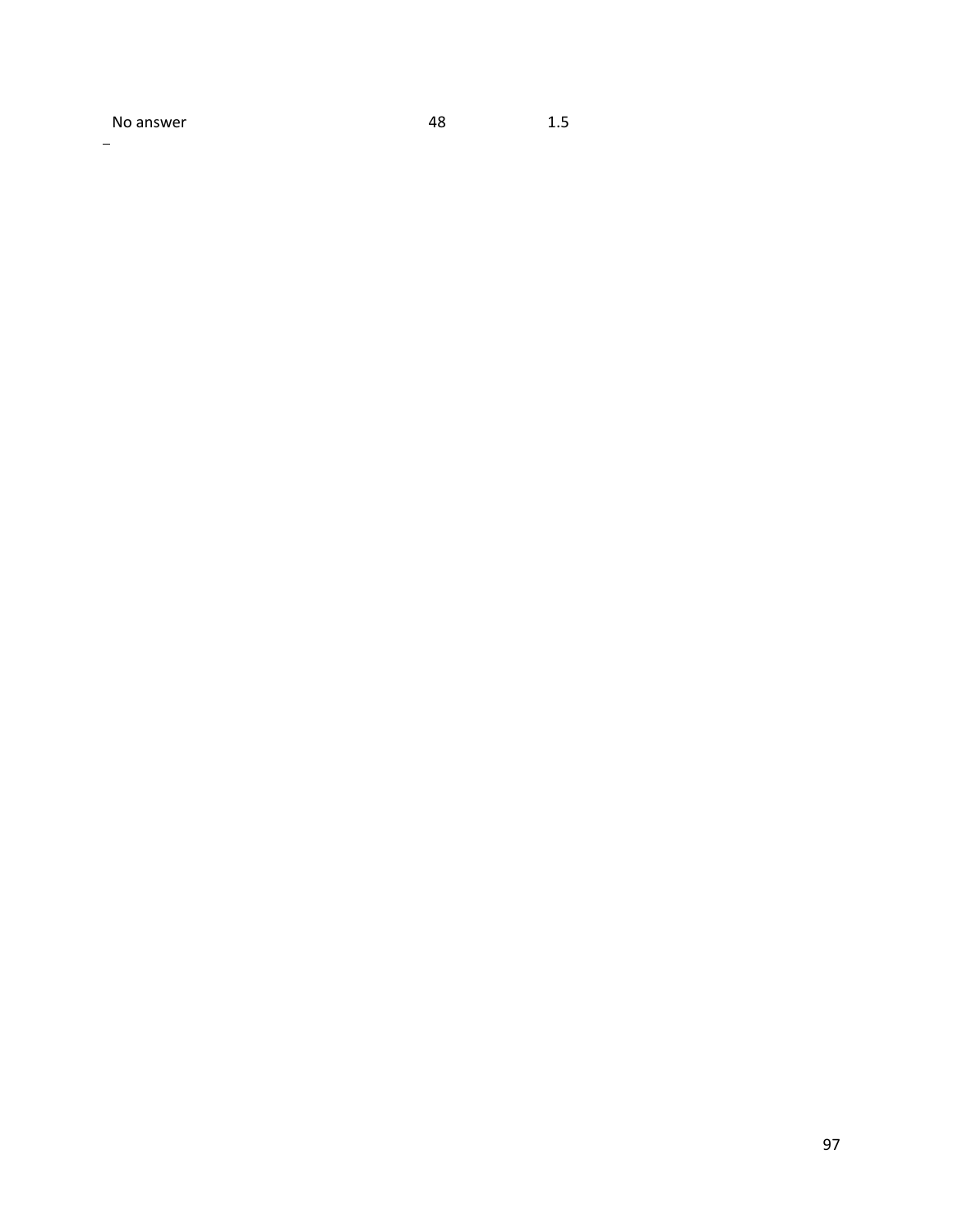# Appendix G

| <b>Document</b>                                                                      | Programme  |
|--------------------------------------------------------------------------------------|------------|
| Making the PYP happen: A curriculum framework for international<br>primary education | <b>PYP</b> |
| Making the PYP happen: Pedagogical leadership in a PYP school                        | <b>PYP</b> |
| Arts scope and sequence                                                              | <b>PYP</b> |
| Coordinator's handbook 2011 - 2012                                                   | <b>PYP</b> |
| Developing a transdisciplinary programme of inquiry                                  | <b>PYP</b> |
| <b>Exhibition guidelines</b>                                                         | <b>PYP</b> |
| Programme standards and practices                                                    | <b>PYP</b> |
| Language scope and sequence                                                          | <b>PYP</b> |
| Math scope and sequence                                                              | <b>PYP</b> |
| Science scope and sequence                                                           | <b>PYP</b> |
| The Primary Years Programme: A basis for practice                                    | <b>PYP</b> |
| The Primary Years Programme as a model of transdisciplinary<br>learning              | <b>PYP</b> |
| Arts guide                                                                           | <b>MYP</b> |
| Coordinator's handbook 2011-2012                                                     | <b>MYP</b> |
| Coordinator's notes, November 2011                                                   | <b>MYP</b> |
| MYP: From principles into practice                                                   | <b>MYP</b> |
| Humanities guide                                                                     | <b>MYP</b> |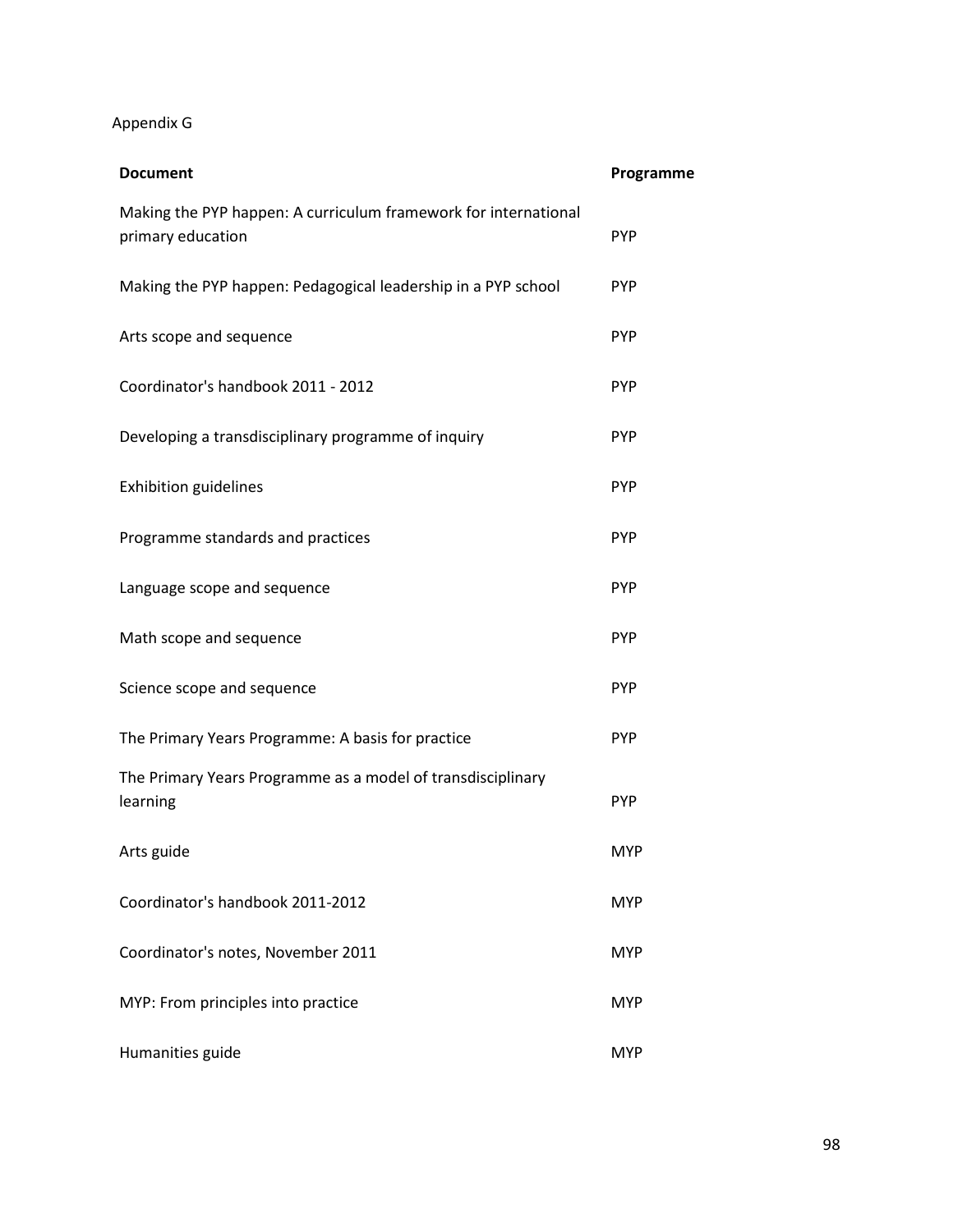| Mathematics guide                                     | <b>MYP</b> |
|-------------------------------------------------------|------------|
| Sciences guide                                        | <b>MYP</b> |
| MYP unit planner                                      | <b>MYP</b> |
| Academic honesty                                      | <b>DP</b>  |
| Biology guide                                         | DP         |
| Business and management guide                         | <b>DP</b>  |
| Candidates with special assessment needs              | <b>DP</b>  |
| Chemistry guide                                       | DP         |
| Classical languages guide                             | DP         |
| Computer science guide                                | <b>DP</b>  |
| Coordinator's notes, March 2012                       | <b>DP</b>  |
| Creativity, action, service guide                     | <b>DP</b>  |
| Dance guide                                           | <b>DP</b>  |
| Design technology guide                               | <b>DP</b>  |
| Diploma Programme assessment: Principles and practice | DP         |
| Economics guide                                       | <b>DP</b>  |
| Environmental systems and societies guide             | <b>DP</b>  |
| Extended essay guide                                  | <b>DP</b>  |
| Film guide                                            | <b>DP</b>  |
| Further mathematics HL guide                          | DP         |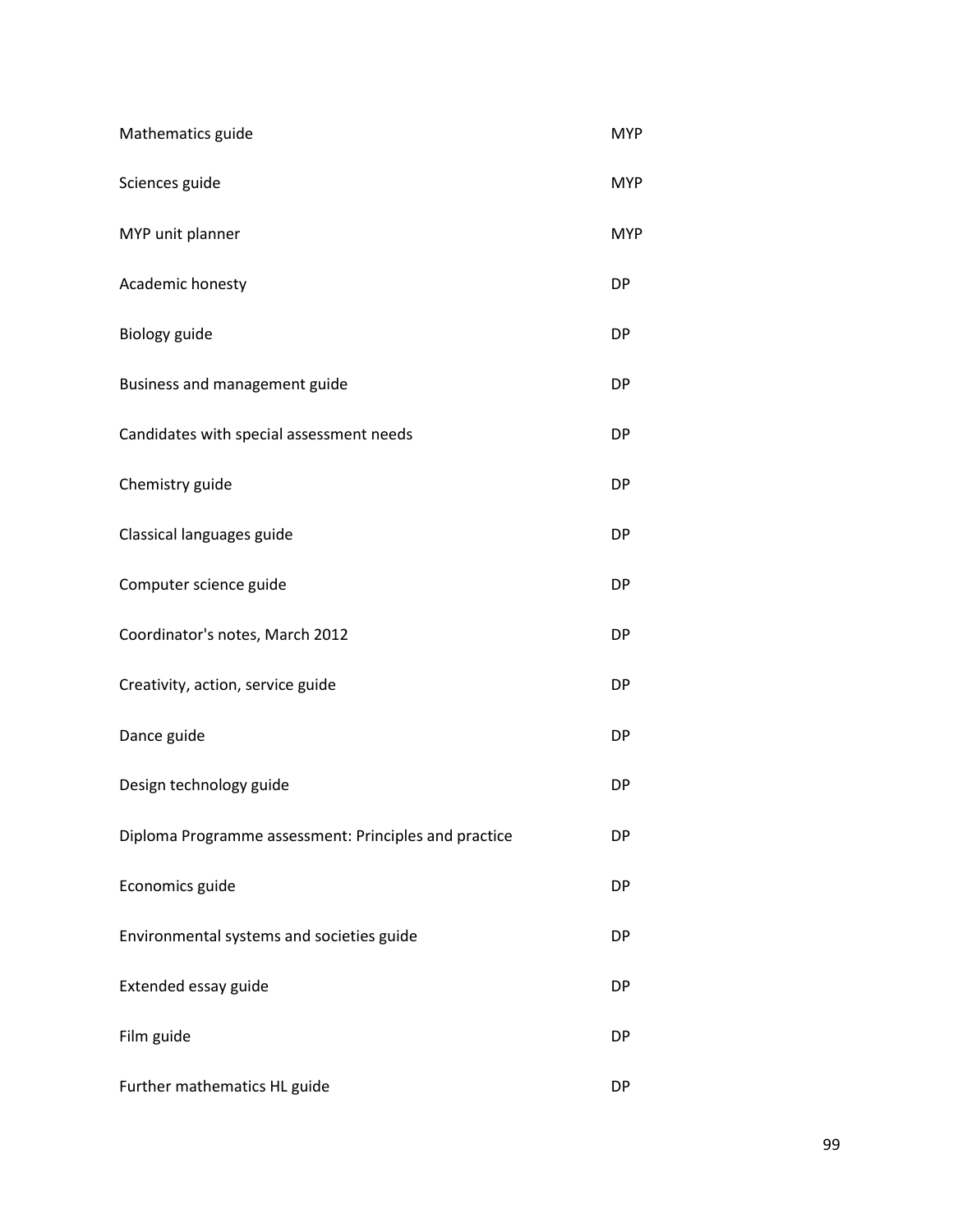| Geography guide                                      | DP        |
|------------------------------------------------------|-----------|
| Global politics pilot guide                          | <b>DP</b> |
| History guide                                        | DP        |
| Information technology in a global society guide     | DP        |
| Language A: language and literature guide            | DP        |
| Language A: literature guide                         | <b>DP</b> |
| Language A: literature guide                         | DP        |
| Classical languages guide                            | DP        |
| Language B guide                                     | <b>DP</b> |
| Mathematics HL guide                                 | <b>DP</b> |
| Mathematics SL guide                                 | DP        |
| Music guide                                          | DP        |
| Philosophy guide                                     | <b>DP</b> |
| Physics guide                                        | <b>DP</b> |
| Psychology guide                                     | <b>DP</b> |
| Social and cultural anthropology guide               | <b>DP</b> |
| Sports, exercise and health science guide            | DP        |
| Technology guide                                     | DP        |
| The Diploma programme: From principles into practice | DP        |
| Theory of knowledge guide                            | <b>DP</b> |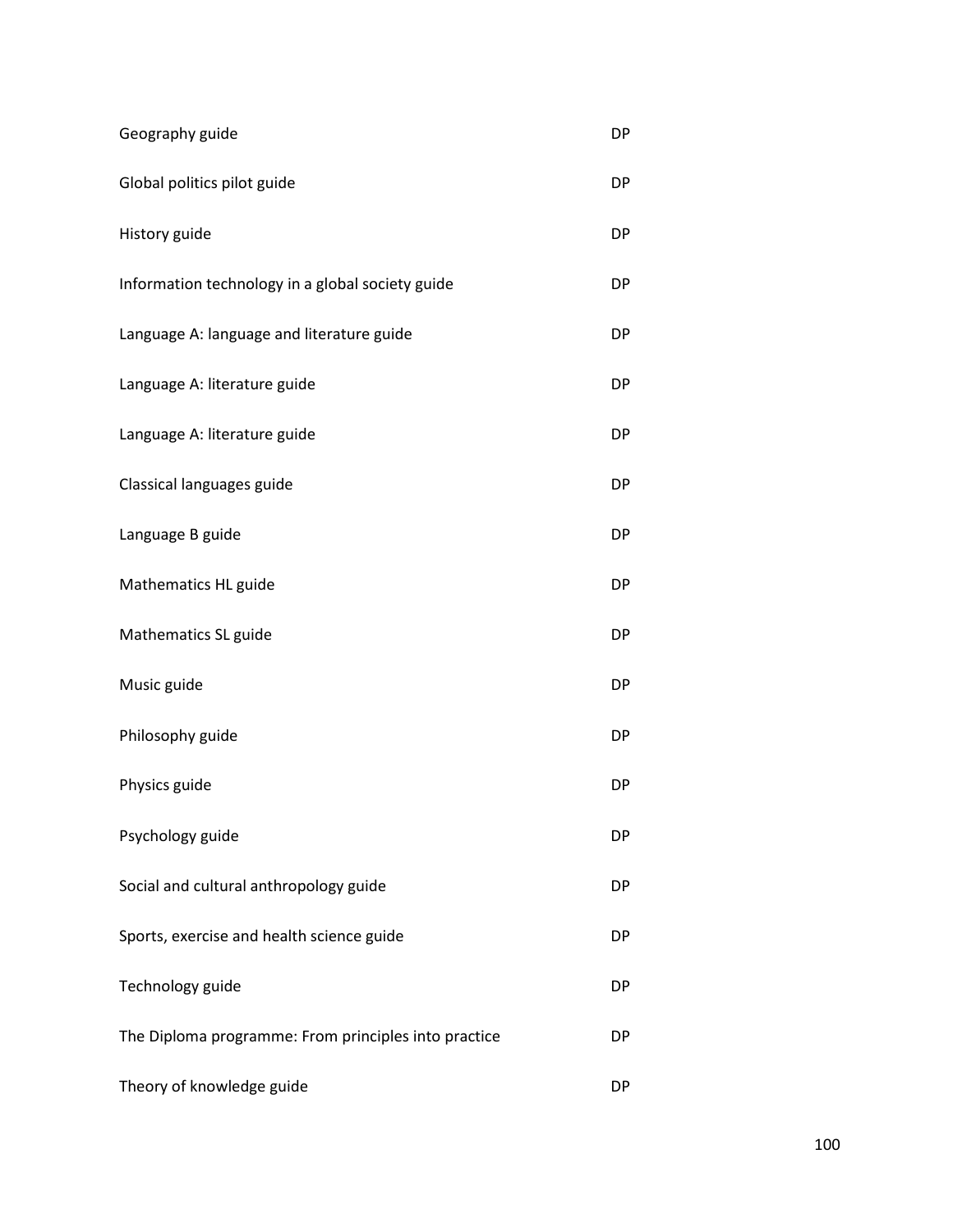| World religions guide                                                                                                | DP        |
|----------------------------------------------------------------------------------------------------------------------|-----------|
| Concurrency of learning in the IB Diploma Programme and Middle<br>Years Programme                                    | Continuum |
| Curriculum alignment, articulation and the formative development<br>of the learner                                   | Continuum |
| East is East and West is West                                                                                        | Continuum |
| Guidelines for developing a school language policy                                                                   | Continuum |
| Holistic education: An interpretation<br>for teachers in the IB programmes                                           | Continuum |
| IB learner profile booklet                                                                                           | Continuum |
| Approaches to teaching and learning across the Diploma<br>Programme                                                  | Continuum |
| Language and learning in IB programmes                                                                               | Continuum |
| Learners without borders: A curriculum for global citizenship                                                        | Continuum |
| Learning in a language other than mother tongue in IB programmes                                                     | Continuum |
| Promoting International Mindedness in Our Schools                                                                    | Continuum |
| Special educational needs within the International Baccalaureate<br>programmes                                       | Continuum |
| Thought, word and deed: The roles of cognition, language and<br>culture in teaching and learning in IB World Schools | Continuum |
| Towards a continuum of international education                                                                       | Continuum |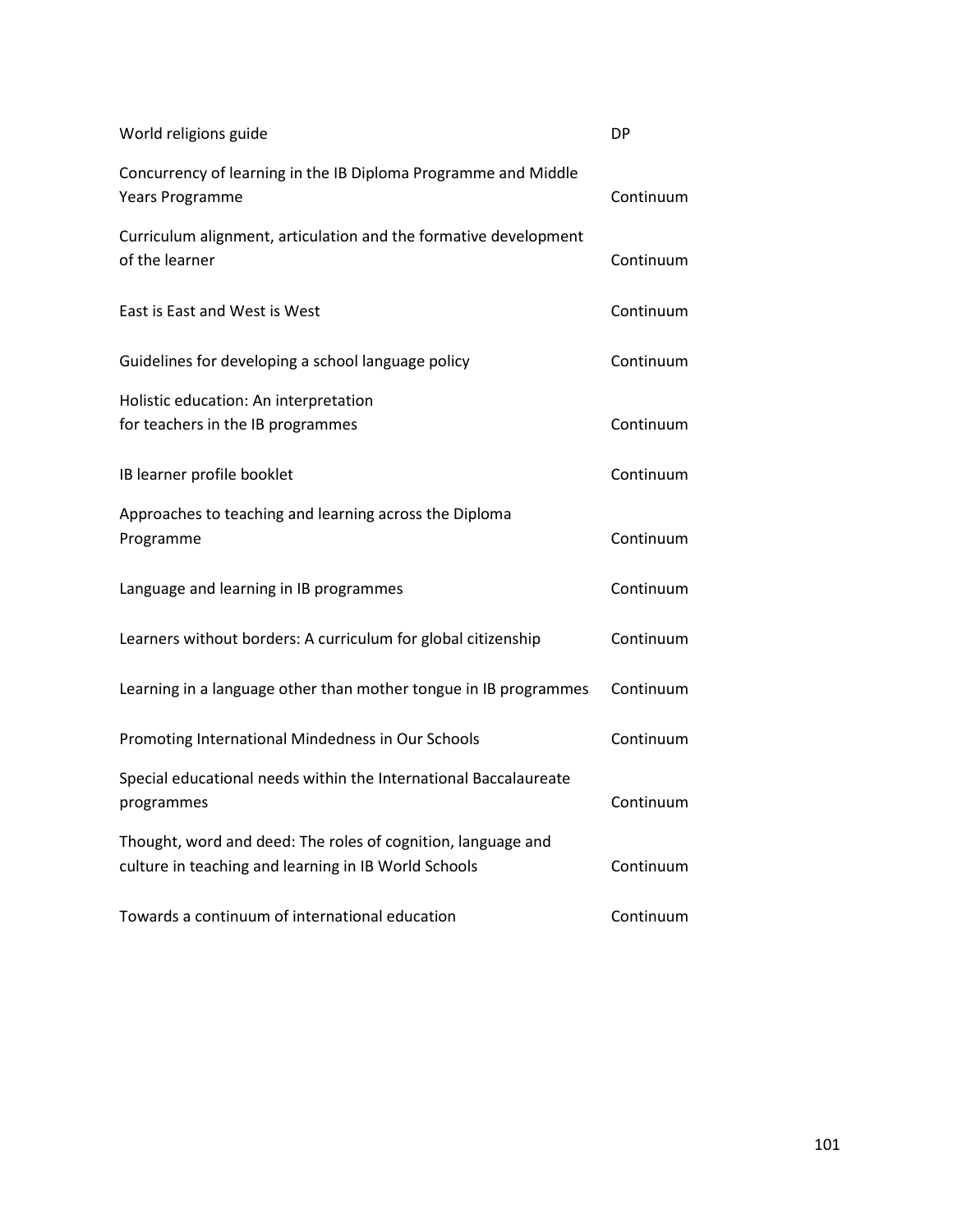# Appendix H

Coding scheme used in the qualitative content analysis and the frequency of the codes

| Name          | sub codes                 | related ideas                                                                                                                                                                                                                                                   | Sources      | References   |
|---------------|---------------------------|-----------------------------------------------------------------------------------------------------------------------------------------------------------------------------------------------------------------------------------------------------------------|--------------|--------------|
| connections   |                           | Making connections,<br>Connect curriculum,<br>link, cross curricular,<br>interdisciplinary, real<br>world, real life,<br>interconnectedness,<br>transdisciplinary,<br>student interaction<br>with content, student<br>connect to learning,<br>relevant learning | 28           | 104          |
|               | application               |                                                                                                                                                                                                                                                                 | 15           | 21           |
|               | real world                |                                                                                                                                                                                                                                                                 | 9            | 20           |
|               | experiential learning     |                                                                                                                                                                                                                                                                 | 3            | 8            |
|               | problem-based<br>learning |                                                                                                                                                                                                                                                                 | 3            | $\pmb{4}$    |
|               | hands-on                  |                                                                                                                                                                                                                                                                 | $\mathbf{1}$ | $\mathbf{1}$ |
|               | active-learning           |                                                                                                                                                                                                                                                                 | $\mathbf{1}$ | $\mathbf{1}$ |
| inquiry       |                           | Inquiry approach,<br>reflecting, exploring,<br>investigating,<br>constructivism,<br>question                                                                                                                                                                    | 24           | 99           |
| collaboration |                           | Work in team, work<br>together, collaborate,<br>PLCs, vertical and<br>horizontal<br>articulation                                                                                                                                                                | 17           | 55           |

*Coding scheme used in the analysis and frequency of codes*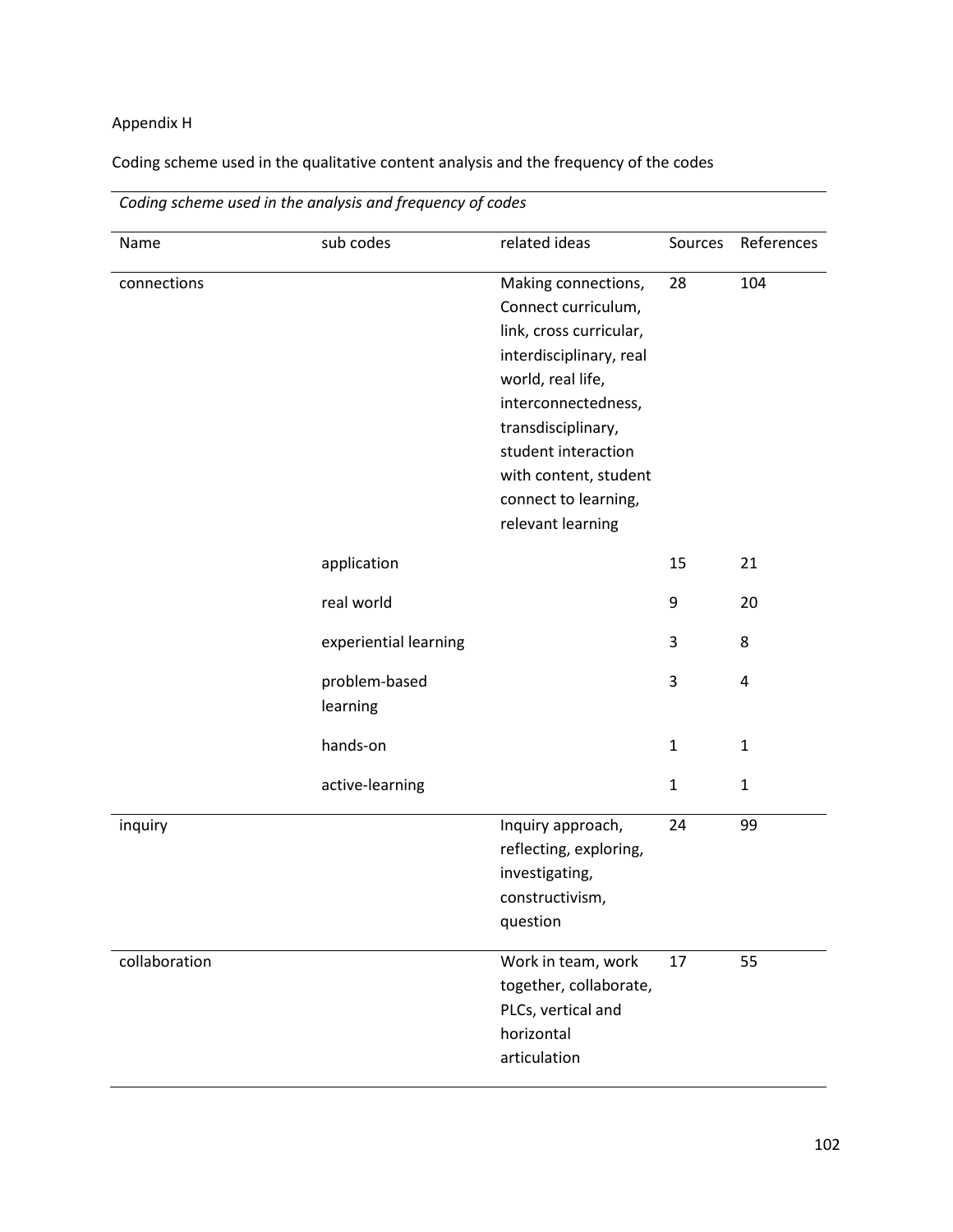| assessment                         |                                                                                                                                                                    | 20      | 52       |
|------------------------------------|--------------------------------------------------------------------------------------------------------------------------------------------------------------------|---------|----------|
| global, international,<br>cultural | International,<br>worldly, intercultural,<br>multi-cultural, bi-<br>culture                                                                                        | 22      | 49       |
| Sense of social<br>responsibility  | We are all the same,<br>not judging, social<br>change, better world                                                                                                | 20      | 45       |
| student centered                   | student<br>responsibility,<br>Student driven,<br>learning driven,<br>student directed,<br>student initiated,<br>student manage own<br>learning, co-<br>constructer | 23      | 45       |
| unique learner<br>scaffolding      | Unique students,<br>different approaches,<br>differentiation,<br>cultural differences,<br>not all the same,<br>scaffolding                                         | 17<br>8 | 44<br>18 |
| whole student                      | holistic, learning<br>capital                                                                                                                                      | 15      | 42       |
| Teacher as guide                   | Teacher facilitate,<br>facilitator, teacher as<br>a guide, teacher as<br>advisor, moderator,<br>scaffolding                                                        | 21      | 39       |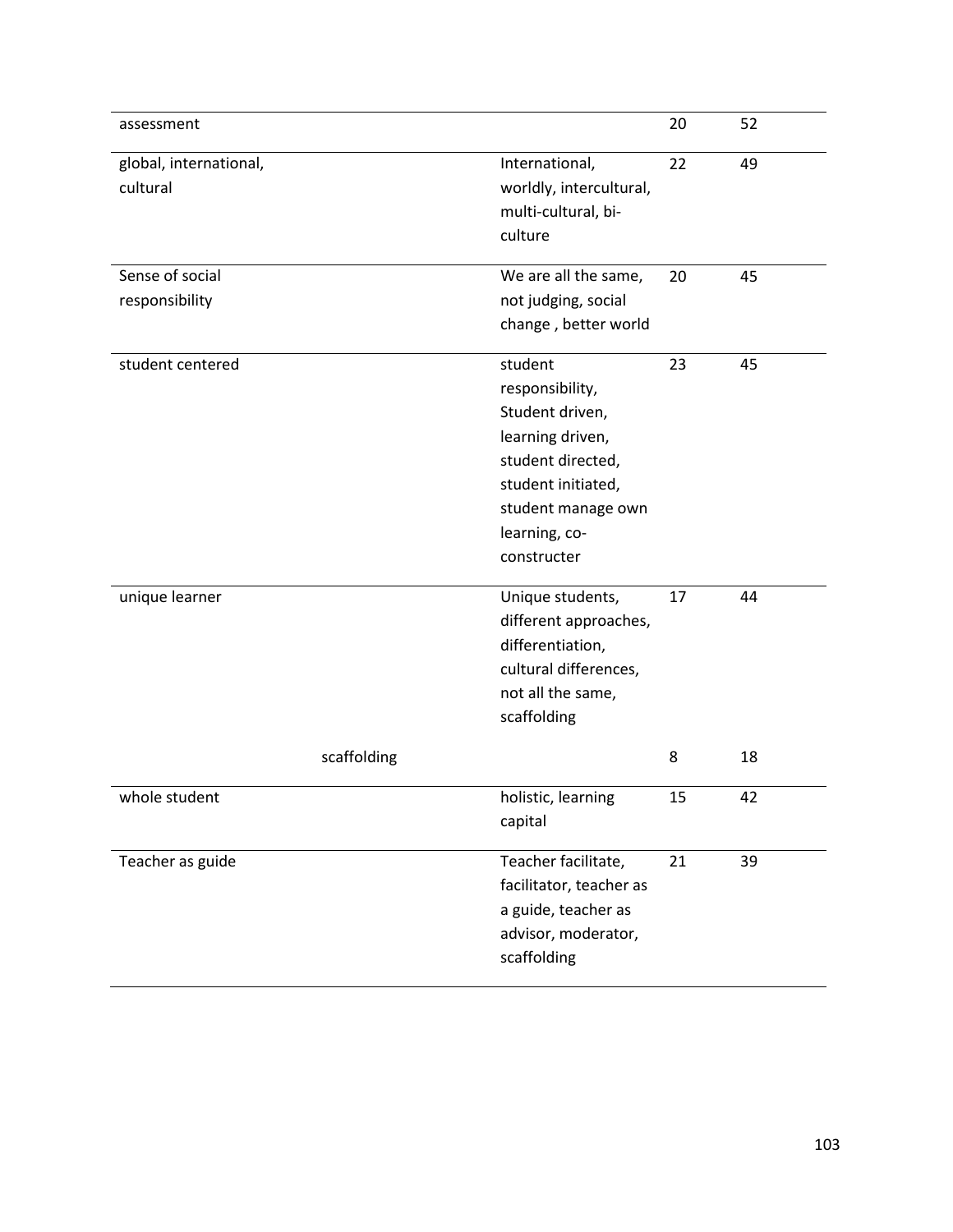| teacher adapt, create, | Freedom, less                     | 18 | 39 |
|------------------------|-----------------------------------|----|----|
| modify                 | restrictive, own                  |    |    |
|                        | design, own                       |    |    |
|                        | resources, teacher                |    |    |
|                        | directed curriculum,              |    |    |
|                        | teacher designed                  |    |    |
|                        | resources, free                   |    |    |
|                        | thinking, not limited,            |    |    |
|                        | less constrained,                 |    |    |
|                        | independence,                     |    |    |
|                        | autonomy, freedom                 |    |    |
|                        | of thought, teacher               |    |    |
|                        | creativity,                       |    |    |
|                        | imaginative                       |    |    |
|                        |                                   |    |    |
| student thinking       | learning to learn,                | 13 | 33 |
|                        | Student                           |    |    |
|                        | understanding,                    |    |    |
|                        | analysis, critical                |    |    |
|                        | thinking,                         |    |    |
|                        | epistemology, not                 |    |    |
|                        | just facts, conceptual            |    |    |
|                        | development,                      |    |    |
|                        | developing                        |    |    |
|                        | understanding                     |    |    |
| teacher reflection     | Reflective teaching,              | 11 | 29 |
|                        | reflect on practice               |    |    |
|                        |                                   |    |    |
| learner profile        | Inquirers,                        | 14 | 26 |
|                        | knowledgeable,                    |    |    |
|                        | thinkers,                         |    |    |
|                        | communicators,                    |    |    |
|                        | principled, open-                 |    |    |
|                        | minded, caring, risk              |    |    |
|                        | takers, balanced,                 |    |    |
|                        | reflective                        |    |    |
| formative assessment   | feedback                          | 13 | 25 |
| pedagogical            | Pedagogy, teaching<br>methodology | 12 | 22 |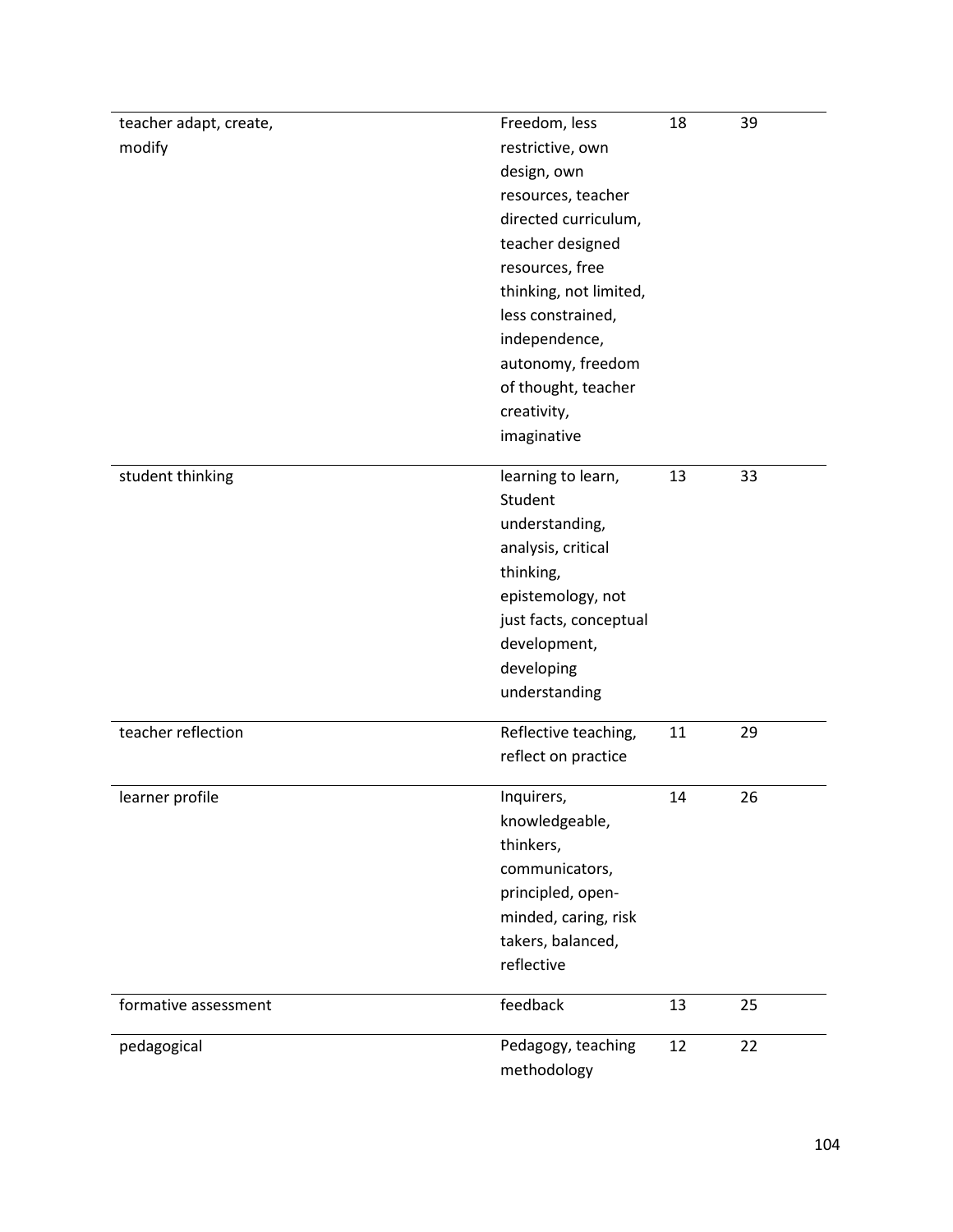|                       | teaching approach |                                                                                                                                                                                                                                                  | 12             | 23             |
|-----------------------|-------------------|--------------------------------------------------------------------------------------------------------------------------------------------------------------------------------------------------------------------------------------------------|----------------|----------------|
|                       | teacher as model  |                                                                                                                                                                                                                                                  | 7              | 9              |
|                       | role models       |                                                                                                                                                                                                                                                  | $\mathbf{1}$   | $\mathbf 1$    |
|                       | teacher role      |                                                                                                                                                                                                                                                  | 3              | $\mathbf{3}$   |
| integrity             |                   |                                                                                                                                                                                                                                                  | 10             | 21             |
| community             |                   |                                                                                                                                                                                                                                                  | 11             | 20             |
| technology            |                   |                                                                                                                                                                                                                                                  | 9              | 19             |
| student reflection    |                   |                                                                                                                                                                                                                                                  | 9              | 18             |
| language              |                   |                                                                                                                                                                                                                                                  | 8              | 16             |
| creativity            |                   |                                                                                                                                                                                                                                                  | 5              | 15             |
| parents               |                   |                                                                                                                                                                                                                                                  | 6              | 14             |
| breadth and depth     |                   |                                                                                                                                                                                                                                                  | $\overline{7}$ | 12             |
| challenge students    |                   |                                                                                                                                                                                                                                                  | $\overline{7}$ | 11             |
| student collaboration |                   | student grouping,<br>cooperative learning,<br>flexible grouping                                                                                                                                                                                  | 6              | 11             |
| ongoing learning      |                   | Adding new<br>techniques, lifelong<br>learning, developing,<br>constant<br>development,<br>challenge yourself,<br>learning process,<br>constantly in process,<br>constantly on<br>journey, feel like a<br>student again,<br>revitalized teaching | 3              | 9              |
| clear goals           |                   |                                                                                                                                                                                                                                                  | 5              | 8              |
| special needs         |                   |                                                                                                                                                                                                                                                  | 5              | $\overline{7}$ |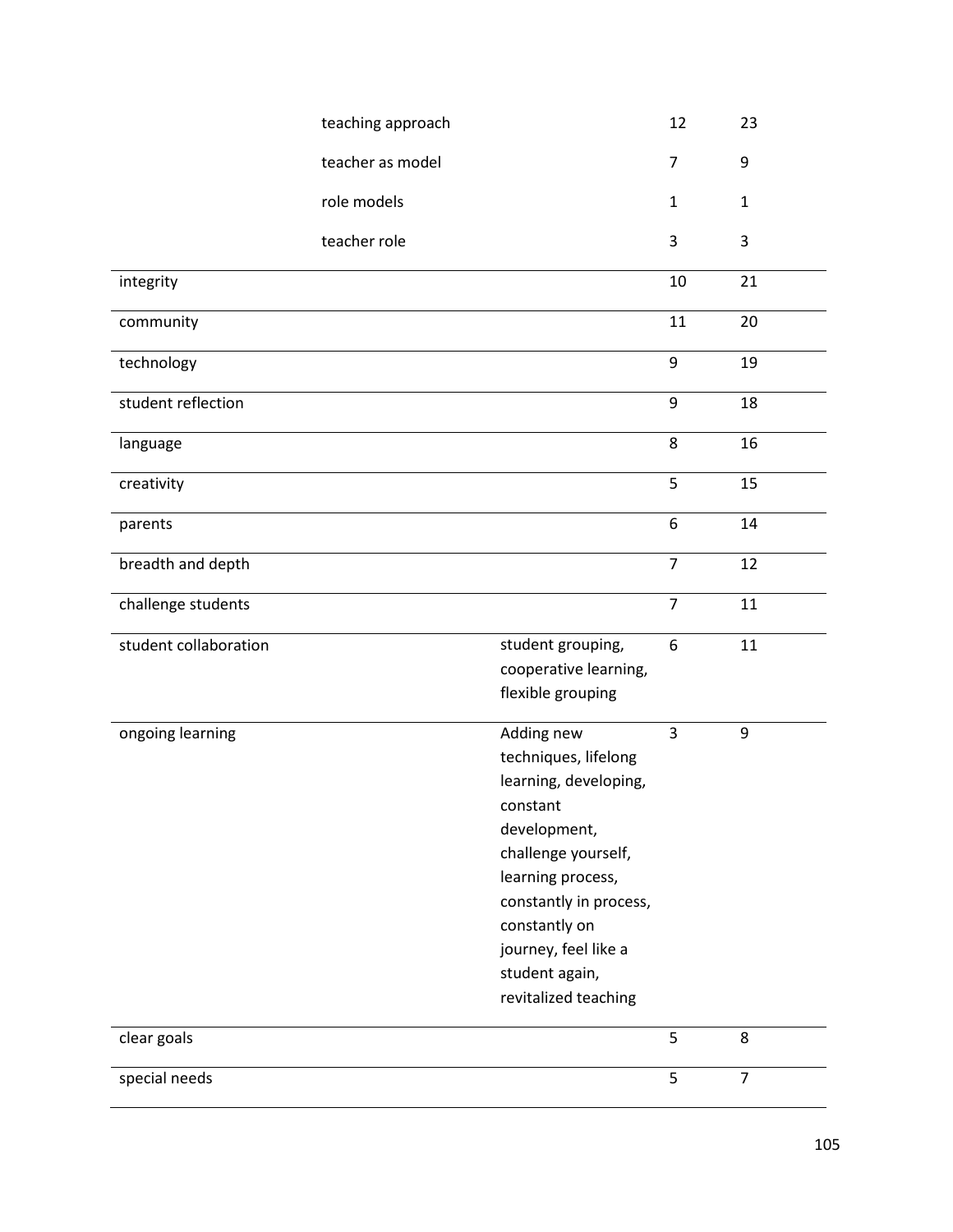| university prep          |                                                     | $\overline{2}$          | 6                       |
|--------------------------|-----------------------------------------------------|-------------------------|-------------------------|
| arts                     |                                                     | 3                       | 4                       |
| safe environment         |                                                     | $\sqrt{4}$              | $\pmb{4}$               |
| skill-based              |                                                     | $\overline{4}$          | $\overline{4}$          |
| teacher creativity       |                                                     | $\overline{2}$          | $\overline{\mathbf{4}}$ |
| interaction              |                                                     | $\overline{\mathbf{4}}$ | $\overline{4}$          |
| open-mindedness          |                                                     | 3                       | 3                       |
| time                     |                                                     | $\mathbf{1}$            | 3                       |
| <b>NOS</b>               |                                                     | $\mathbf{1}$            | $\overline{2}$          |
| teacher knowledge        |                                                     | $\overline{2}$          | $\overline{2}$          |
| PYP themes               |                                                     | $\overline{2}$          | $\overline{2}$          |
| standards                |                                                     | $\overline{2}$          | $\overline{2}$          |
| disciplinary specific    |                                                     | $\overline{2}$          | $\overline{2}$          |
| summative assessment     |                                                     | $\mathbf{1}$            | $\mathbf{1}$            |
| service learning         |                                                     | $\mathbf{1}$            | $\mathbf{1}$            |
| curriculum map           |                                                     | $\mathbf{1}$            | $\mathbf{1}$            |
| experimental             |                                                     | $\mathbf{1}$            | $\mathbf{1}$            |
| subject matter knowledge | Subject matter<br>expert, in-depth<br>understanding | $\mathbf{1}$            | $\mathbf 1$             |
| hidden curriculum        |                                                     | $\mathbf{1}$            | $\mathbf{1}$            |
| textbook                 |                                                     | $\mathbf{1}$            | $\mathbf{1}$            |
| anticipate               |                                                     | $\mathbf{1}$            | $\mathbf{1}$            |
| standardized tests       |                                                     | $\mathbf{1}$            | $\mathbf{1}$            |
| not inquiry              |                                                     | $\mathbf{1}$            | $\mathbf{1}$            |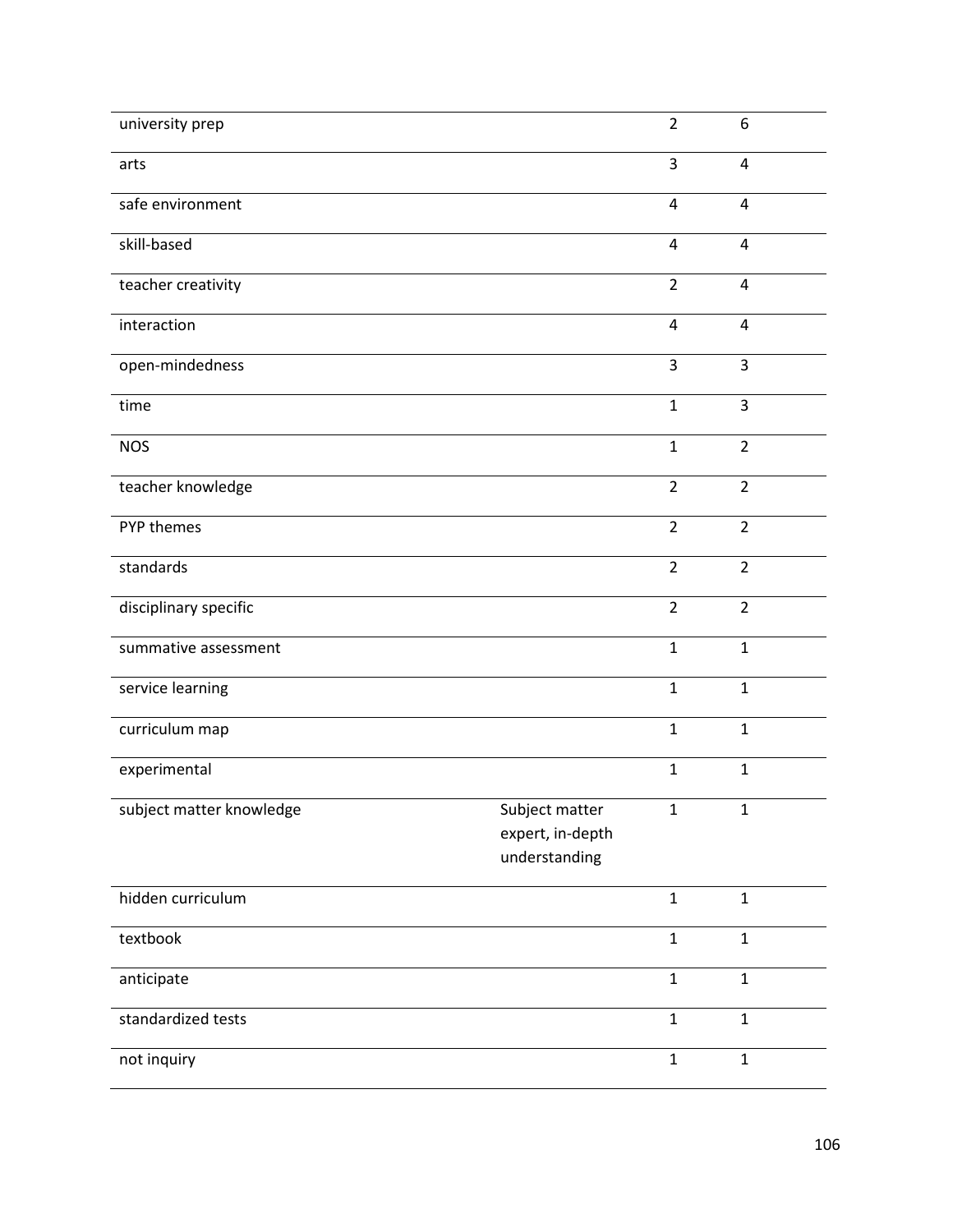| backward design  |                                                                                       | 1 | 1 |
|------------------|---------------------------------------------------------------------------------------|---|---|
| self-esteem      |                                                                                       | 1 | 1 |
| passion          | Excitement for<br>teaching, excitement<br>for content area,<br>passion for IB mission |   | 1 |
| be understanding | Be understanding,<br>supportive,<br>supporter, inspirer                               | 0 | 0 |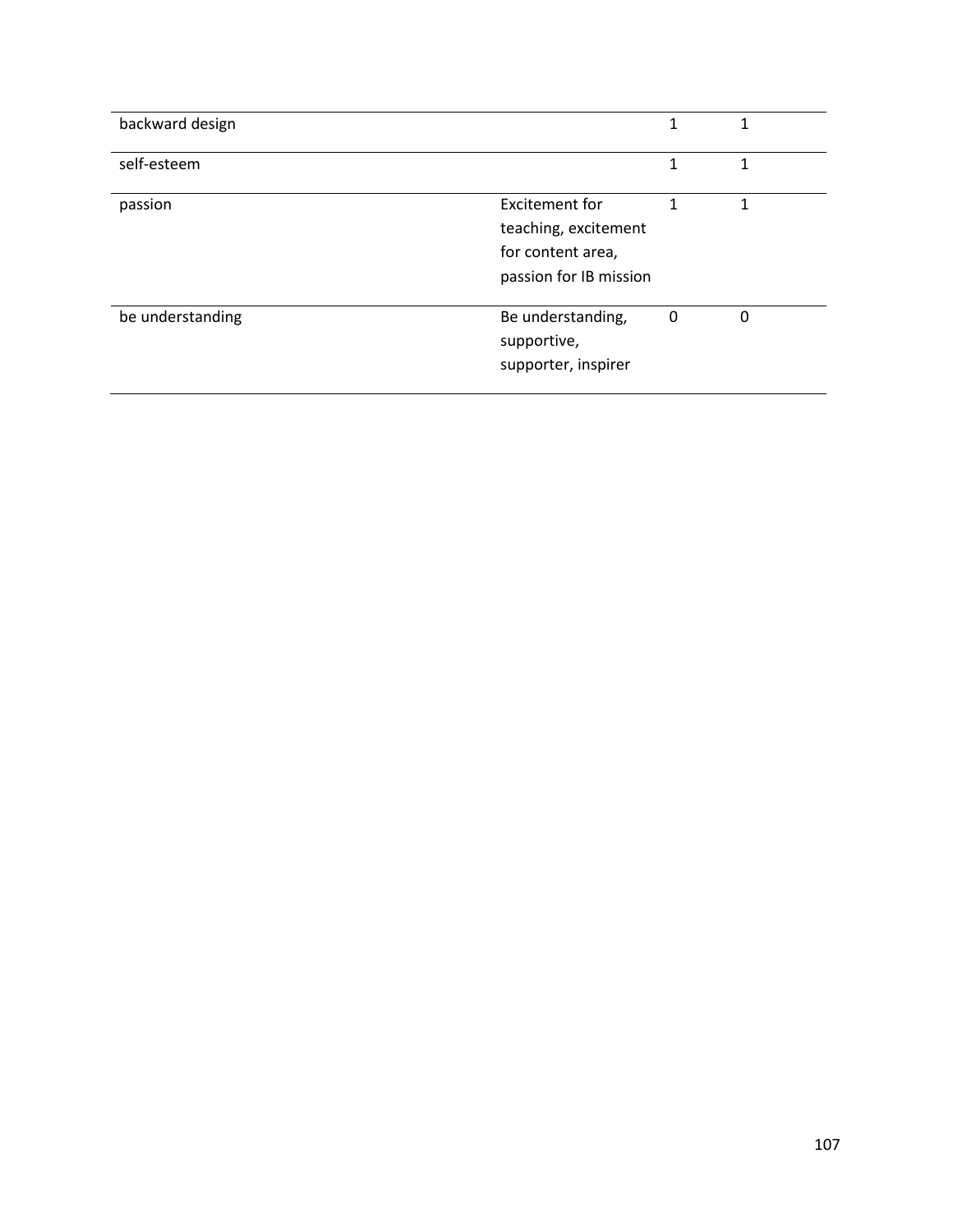#### Appendix I

Online Survey: Teaching Perspective Inventory (Pratt & Collins, 2003).

Welcome! You are about to begin taking the Teaching Perspectives Inventory. Its main section consists of 45 questions about your views of teaching. In addition, there are a few questions about you and your background.

Some of these questions ask your name and e-mail address so we can forward your TPI results to you in hard-copy format. Other questions ask about your employment circumstances, your career experience, the kinds of learners you most often work with, and your geographic location. We are particularly interested in how teachers, educators and trainers in various professional sectors may or may not differ. As well, we are striving to build norms for the TPI that span the spectrum of international education.

Please be assured of the confidentiality of any information you supply. Thus we encourage you to answer all questions honestly and completely - if you leave some items blank, your individual TPI Profile cannot be calculated accurately and the system will prompt you to click the 'Back' button and to go back to fill in the missing information. You should be able to complete the entire TPI in less than 20 minutes.

After you have completed all the questions, click Submit and wait a moment while the TPI website calculates your results. You will then see a Profile Sheet keyed to your individual answers. You will then want to click your browser's Print button to make a 2-page hard copy of your results and the interpretation that follows.

Click here to begin taking the Teaching Perspectives Inventory...

----------------------------------------------

Respondent Information

First Name

Last Name

Your E-Mail Address

------------------------------------------

Taking the Teaching Perspectives Inventory...

This inventory will help you identify your perspectives on teaching. As you consider the following statements, think of specific content and learners. If you are not primarily a teacher or instructor, think of a situation in which you usually have some educational responsibility.

NOTE: Because these statements represent contrasting views of teaching and learning, you will agree with some, but not all, of the statements below. Try to discriminate between statements that do and do not represent your views.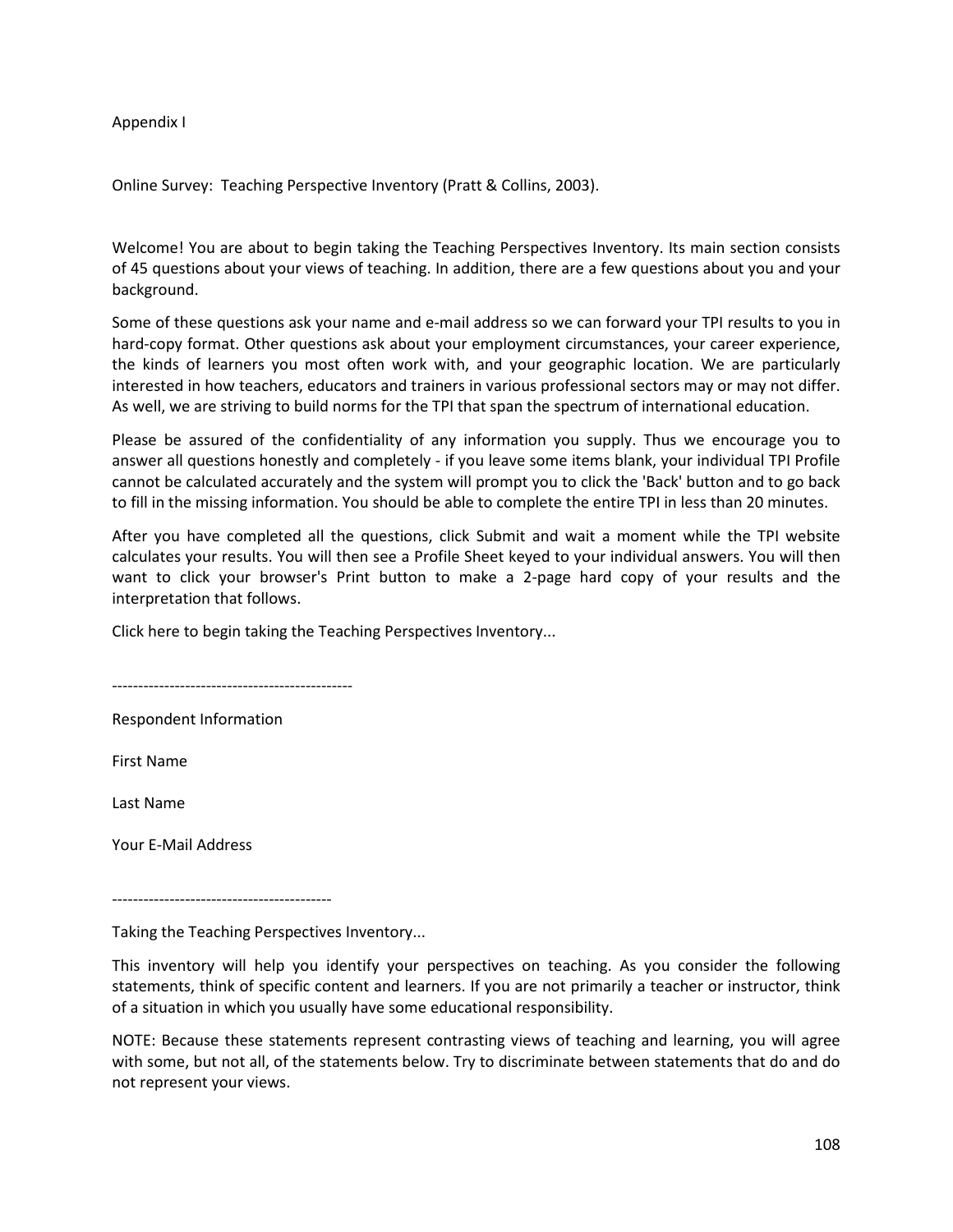------------------------------------------

Different Educational BELIEFS:

What do you believe about instructing or teaching?

For each statement, select the response that best represents your Agreement or Disagreement. Strongly Disagree | Disagree | Neutral | Agree | Strongly Agree

- 1. Learning is enhanced by having predetermined objectives.
- 2. To be an effective teacher, one must be an effective practitioner.
- 3. Most of all, learning depends on what one already knows.
- 4. It's important that I acknowledge learners' emotional reactions.
- 5. My teaching focuses on societal change, not the individual learner.
- 6. Teachers should be virtuoso performers of their subject matter.
- 7. The best learning comes from working alongside good practitioners.
- 8. Teaching should focus on developing qualitative changes in thinking.
- 9. In my teaching, building self-confidence in learners is a priority.
- 10. Individual learning without social change is not enough.
- 11. Effective teachers must first be experts in their own subject areas.
- 12. Knowledge and its application cannot be separated.
- 13. Teaching should build upon what people already know.
- 14. In learning, people's effort should be rewarded as much as achievement.
- 15. For me, teaching is a moral act as much as an intellectual activity.

------------------------------------------ Different Educational INTENTIONS:

What do you try to accomplish in your instruction or teaching?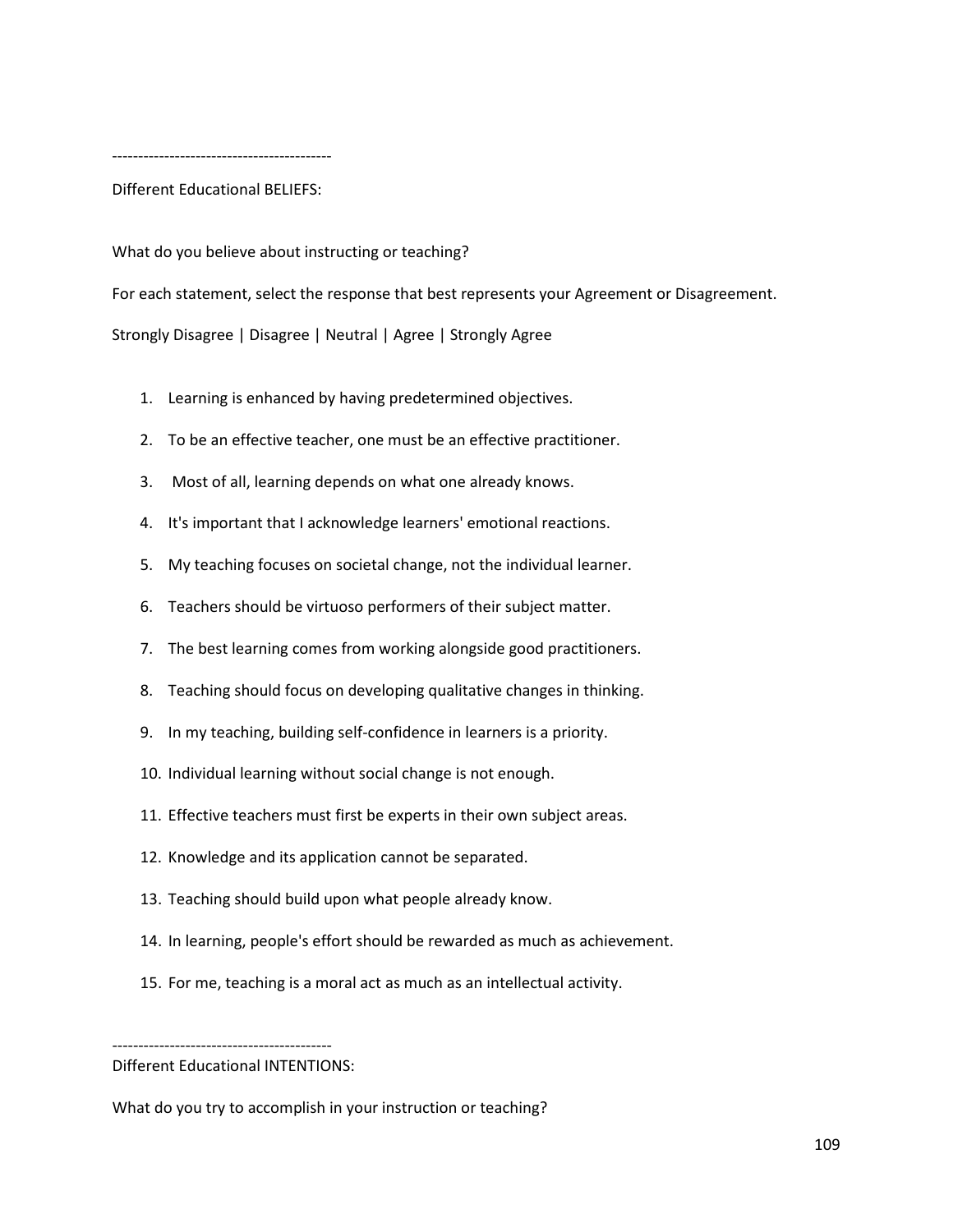For each statement, select the response that best represents how OFTEN it represents your educational intention.

Never | Rarely | Sometimes | Usually | Always

- 16. My intent is to prepare people for examinations.
- 17. My intent is to demonstrate how to perform or work in real situations.
- 18. My intent is to help people develop more complex ways of reasoning.
- 19. My intent is to build people's self-confidence and self-esteem as learners.
- 20. My intent is to challenge people to seriously reconsider their values.
- 21. I expect people to master a lot of information related to the subject.
- 22. I expect people to know how to apply the subject matter in real settings.
- 23. I expect people to develop new ways of reasoning about the subject matter.
- 24. I expect people to enhance their self-esteem through my teaching.
- 25. I expect people to be committed to changing our society.
- 26. I want people to score well on examinations as a result of my teaching.
- 27. I want people to understand the realities of working in the real world.
- 28. I want people to see how complex and inter-related things really are.
- 29. I want to provide a balance between caring and challenging as I teach.
- 30. I want to make apparent what people take for granted about society.

## ------------------------------------------ Different Educational ACTIONS:

What do you do when instructing or teaching?

For each statement, select the response that best represents how OFTEN you do that action.

Never | Rarely | Sometimes | Usually | Always

- 31. I cover the required content accurately and in the allotted time.
- 32. I link the subject matter with real settings of practice or application.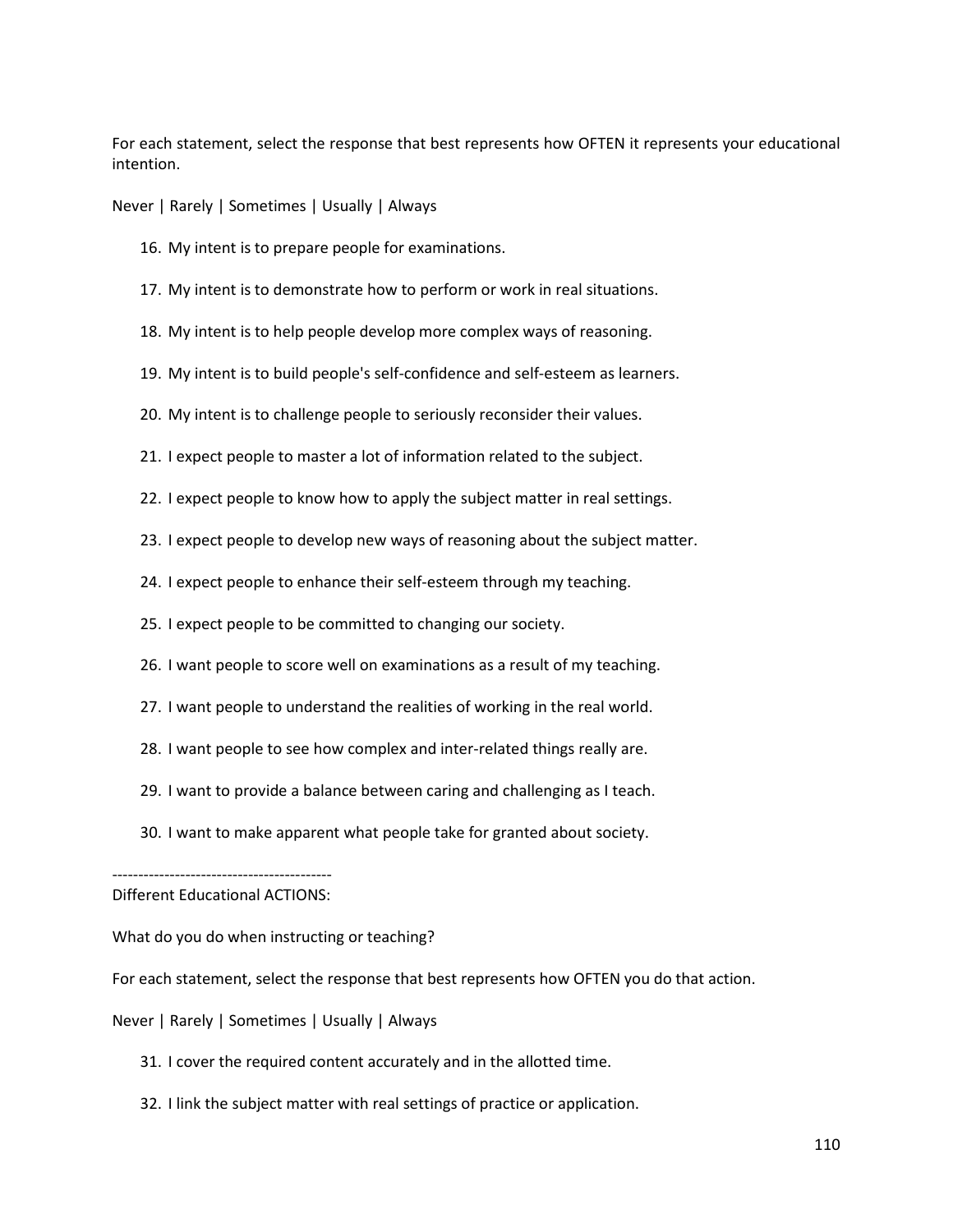- 33. I ask a lot of questions while teaching.
- 34. I find something to compliment in everyone's work or contribution.
- 35. I use the subject matter as a way to teach about higher ideals.
- 36. My teaching is governed by the course objectives.
- 37. I model the skills and methods of good practice.
- 38. I challenge familiar ways of understanding the subject matter.
- 39. I encourage expressions of feeling and emotion.
- 40. I emphasize values more than knowledge in my teaching.
- 41. I make it very clear to people what they are to learn.
- 42. I see to it that novices learn from more experienced people.
- 43. I encourage people to challenge each others' thinking.
- 44. I share my own feelings and expect my learners to do the same.
- 45. I link instructional goals to necessary changes in society.

------------------------------------------

## BACKGROUND:

A few final questions about you and your educational responsibilities . . .

- 1. What is your primary role or function?
	- a. Teacher
	- b. Practitioner
	- c. Manager
	- d. Administrator
	- e. Researcher
	- f. Other (specify in box at right)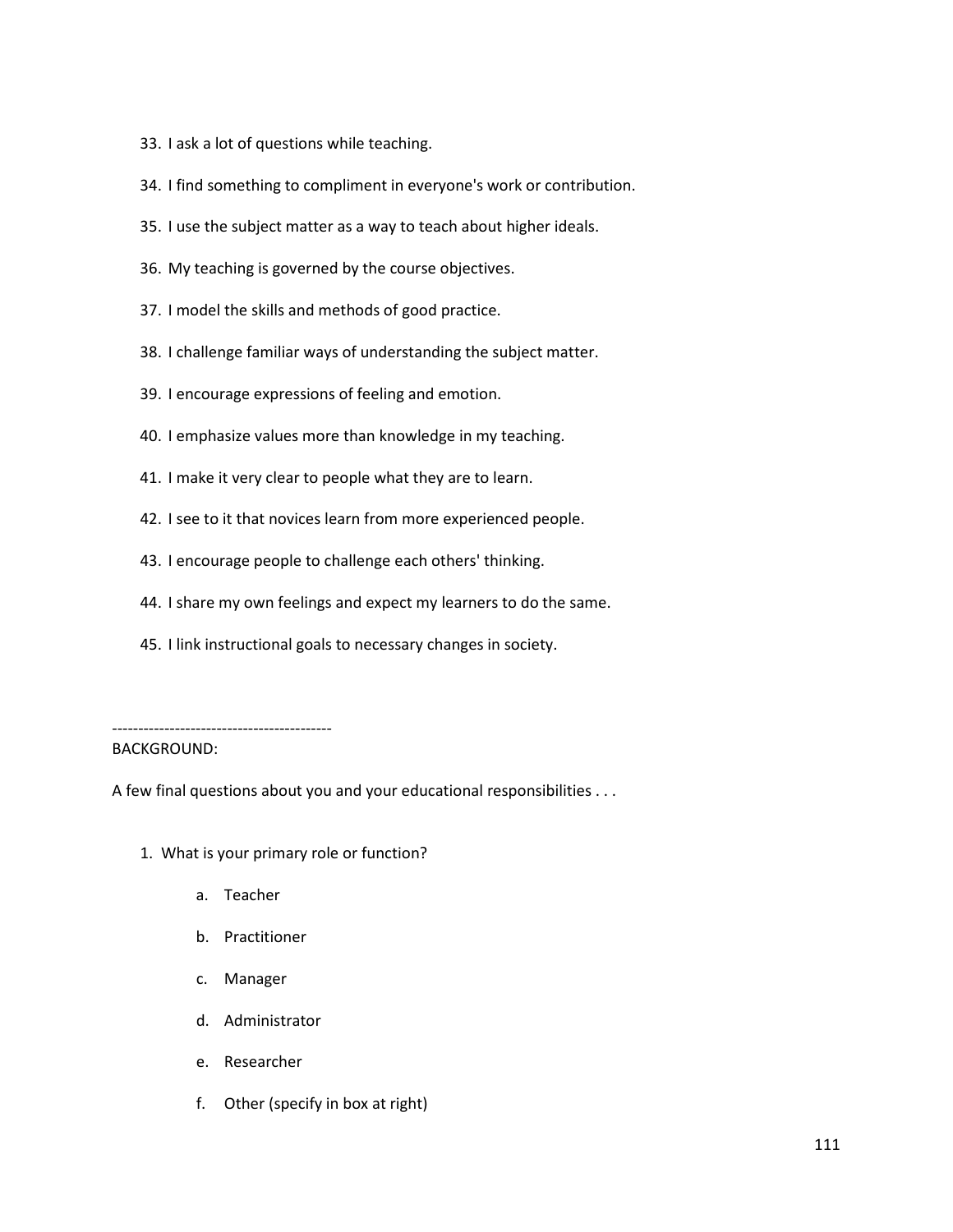- 2. With which group is your primary educational responsibility?
	- a. PYP
	- b. MYP
	- c. Diploma Programme
- 3. What is your gender?
	- a. Female
	- b. Male
- 4. What is your highest academic degree?
	- a. High School Diploma
	- b. Bachelor´s degree
	- c. Master's degree
	- d. Doctorate
	- e. Other (specify in box at right)
- 5. How many years of IB teaching experience do you have?
- 6. How many years of general teaching experience (IB and non-IB) do you have?
- 7. What languages are you fluent in (written/spoken)?

------------------------------------------ Open-ended items:

- 1. If there was an IB TEACHER PROFILE, what do you consider to be 5 to 10 critical attributes that should be included? Please list and briefly describe each one.
	- $\Box$  \_\_\_\_\_\_\_\_\_\_\_\_\_\_\_\_\_\_\_\_\_\_\_\_\_\_\_\_\_\_\_\_\_  $\Box$  \_\_\_\_\_\_\_\_\_\_\_\_\_\_\_\_\_\_\_\_\_\_\_\_\_\_\_\_\_\_\_\_\_ \_\_\_\_\_\_\_\_\_\_\_\_\_\_\_\_\_\_\_\_\_\_\_\_\_\_\_\_\_\_\_\_\_  $\Box$  $\Box$ \_\_\_\_\_\_\_\_\_\_\_\_\_\_\_\_\_\_\_\_\_\_\_\_\_\_\_\_\_\_\_\_\_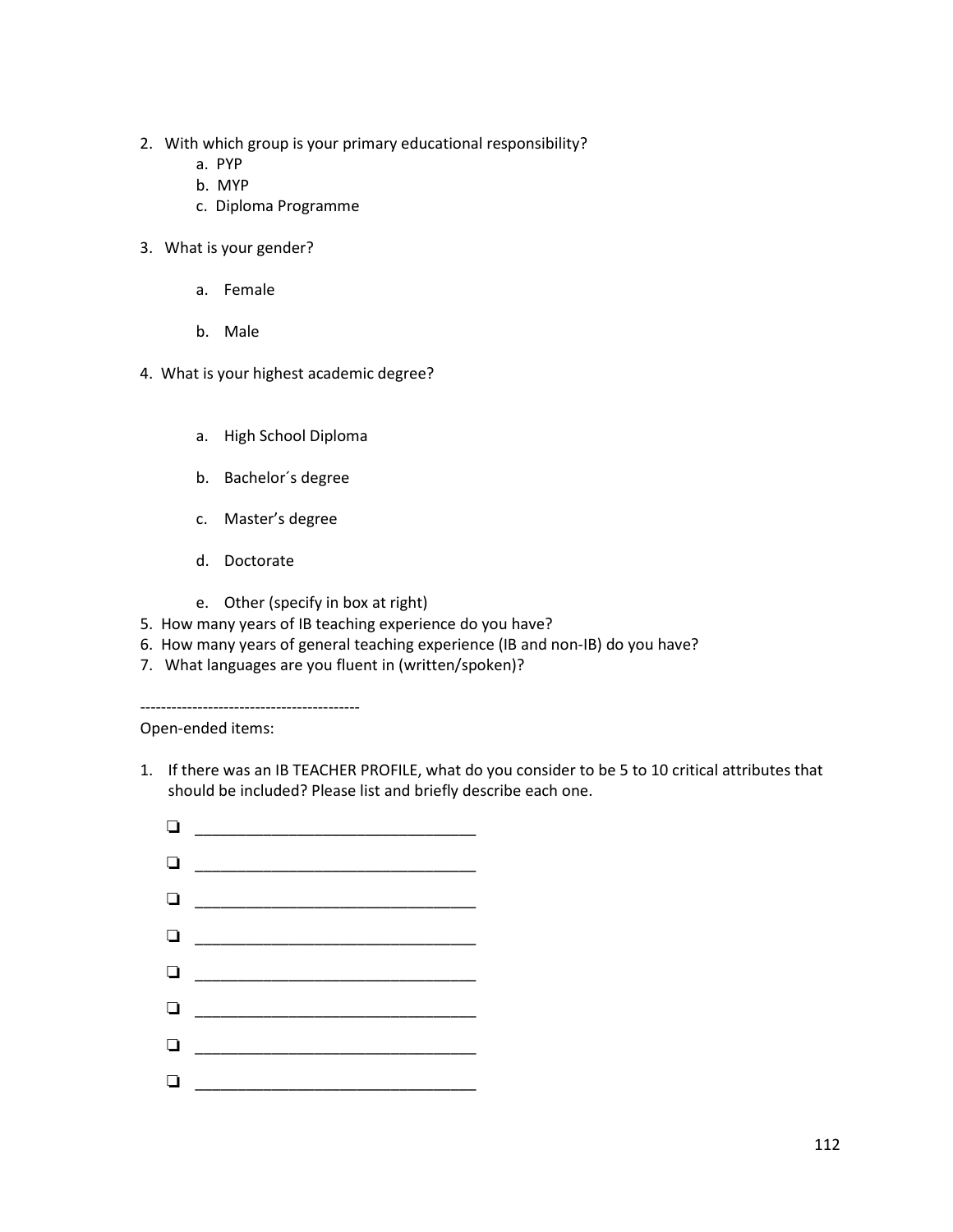| a Land |  |
|--------|--|
| $\Box$ |  |

- 2. Are there any differences between an IB teacher and a non-IB teacher?
	- **No difference**
	- $\Box$  Yes. Please describe the key differences below.

other. \_\_\_\_\_\_\_\_\_\_\_\_\_\_\_\_\_\_\_\_\_\_\_\_\_\_\_\_\_\_\_\_\_\_\_\_\_\_\_\_\_

- 3. What changes, if any, have you experienced since becoming an IB teacher? *(Note: These changes could be related to general attitudes, teaching styles, and/or professional mindsets and practices, among others)*
- 4. What excites you most about being an IB teacher?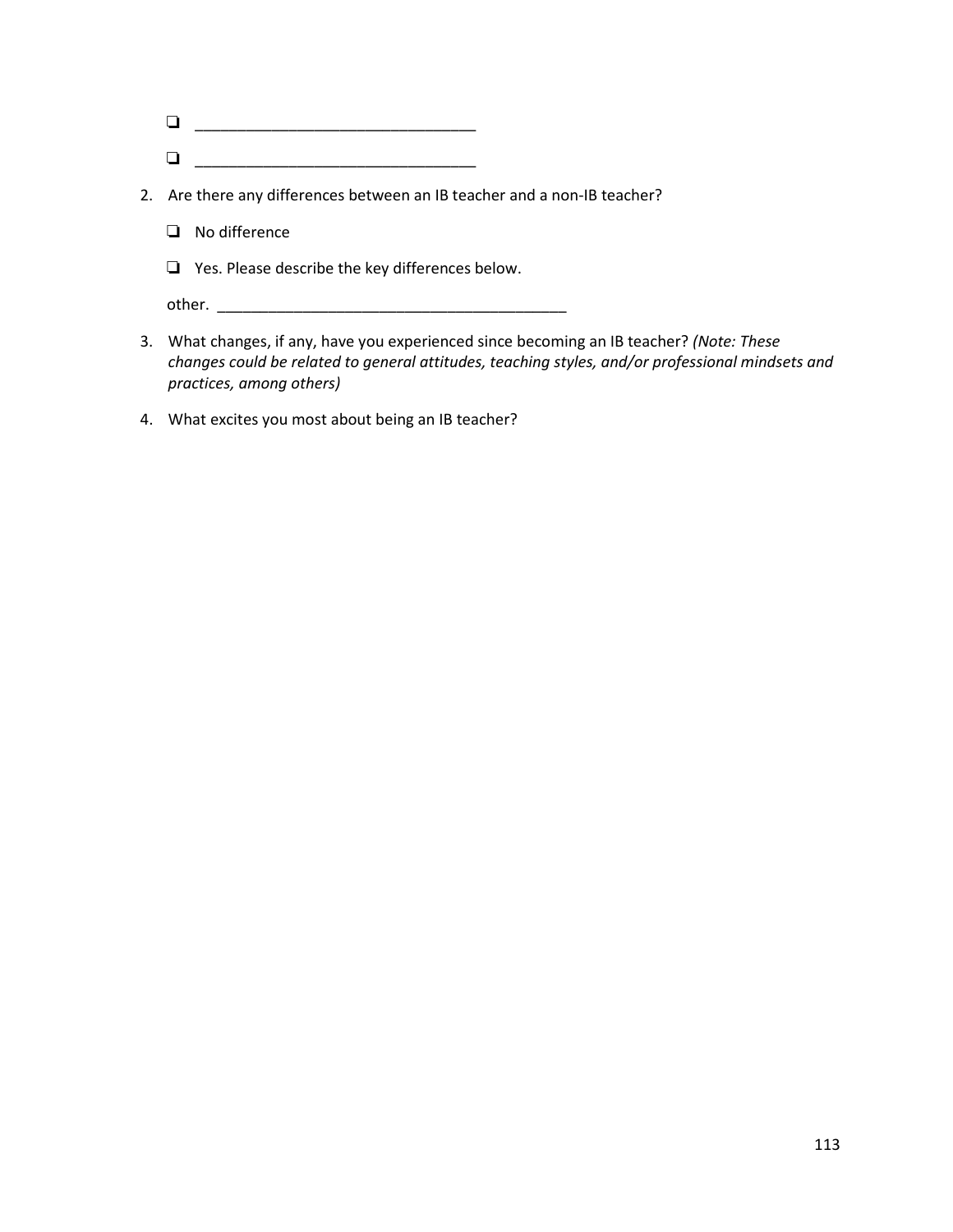## Appendix J

Focus group protocol

- **Welcome**
- **Overview of IB Research Department/hand out postcards** 
	- o Our charge is to understand impact of IB programmes on students and schools & to assess the quality of our services. We often work with external university and research partners.
	- o Today, we're interested in getting your input specifically about what constitutes an IB teacher.
- **Introductions (brief)**
- **We are recording this session so we can transcribe the data. Your identity will not be revealed and any references made to individuals will use pseudonyms. Your participation in this research study is voluntary. You are free to withdraw your consent at any time.** 
	- 1. If there was an IB TEACHER PROFILE, what do you consider to be 5 to 10 critical attributes that should be included? Why?
	- 2. Are there any differences between an IB teacher and a non-IB teacher? If so, please describe. Why? What factors impact these differences?
	- 3. What changes, if any, have you experienced since becoming an IB teacher? *(Note: These changes could be related to general attitudes, teaching styles, and/or professional mindsets and practices, among others)* When do these changes take place? Why?
	- 4. What excites you most about being an IB teacher? Why?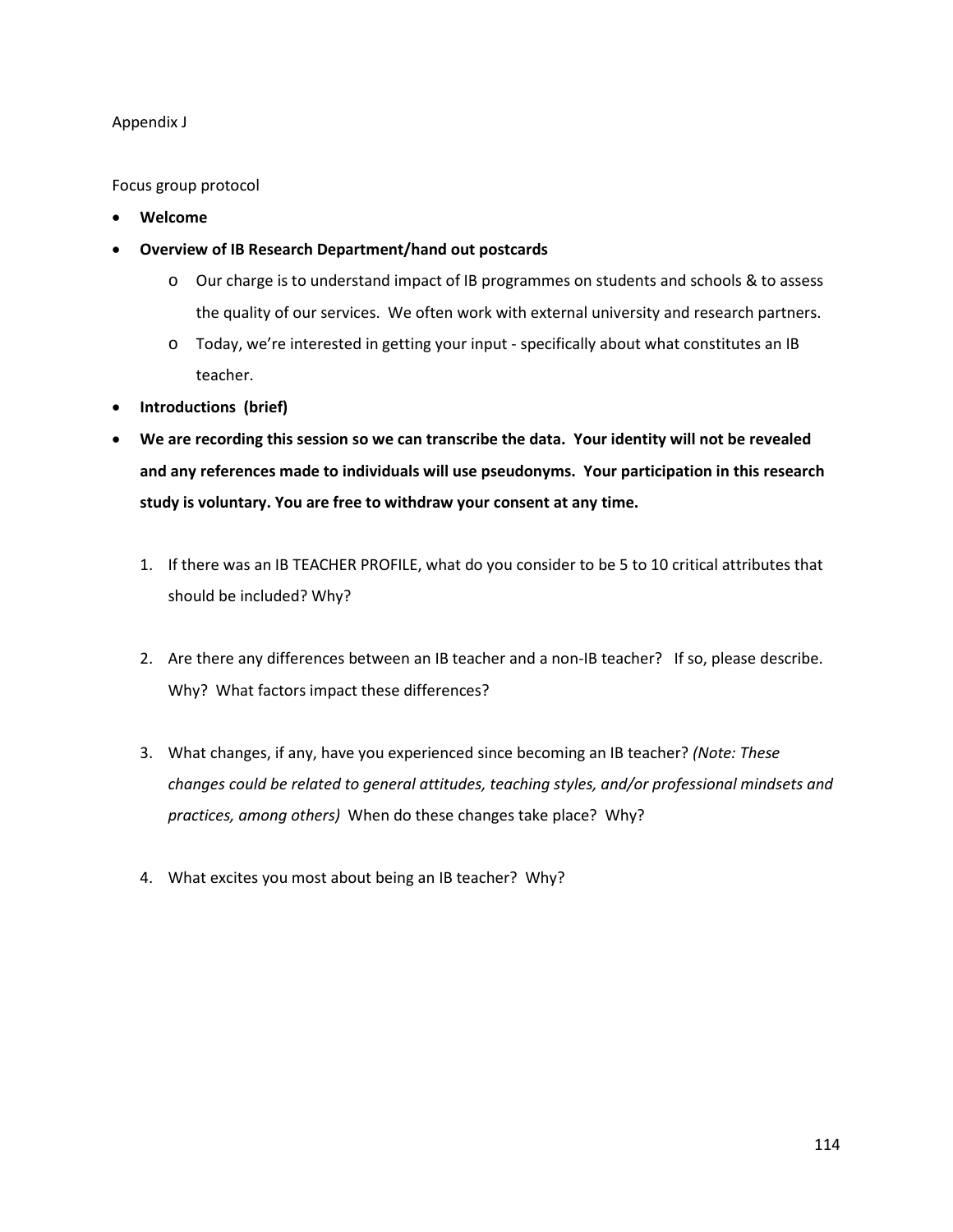Appendix K

*TPI sample profile (the TPI instrument (Collins & Pratt (2003) is used with permission from Collins and Pratt)* 

After completing the TPI a respondent receives a profile indicating their dominant and recessive perspectives. Scores for Beliefs, Intentions, and Action are also displayed.



| <b>Beliefs total:</b>    | (B) 50  |
|--------------------------|---------|
| Intentions total: (I) 56 |         |
| <b>Action total:</b>     | (A) 62  |
| <b>Overall Total:</b>    | (T) 168 |

The respondent reviews the description of their dominant perspective and reflects on the description. In the example above the dominant perspective is Developmental (Pratt, Collins & Sellinger, 2001):

Effective teaching must be planned and conducted "from the learner's point of view". Good teachers must understand how their learners think and reason about the content. The primary goal is to help learners develop increasingly complex and sophisticated cognitive structures for comprehending the content.